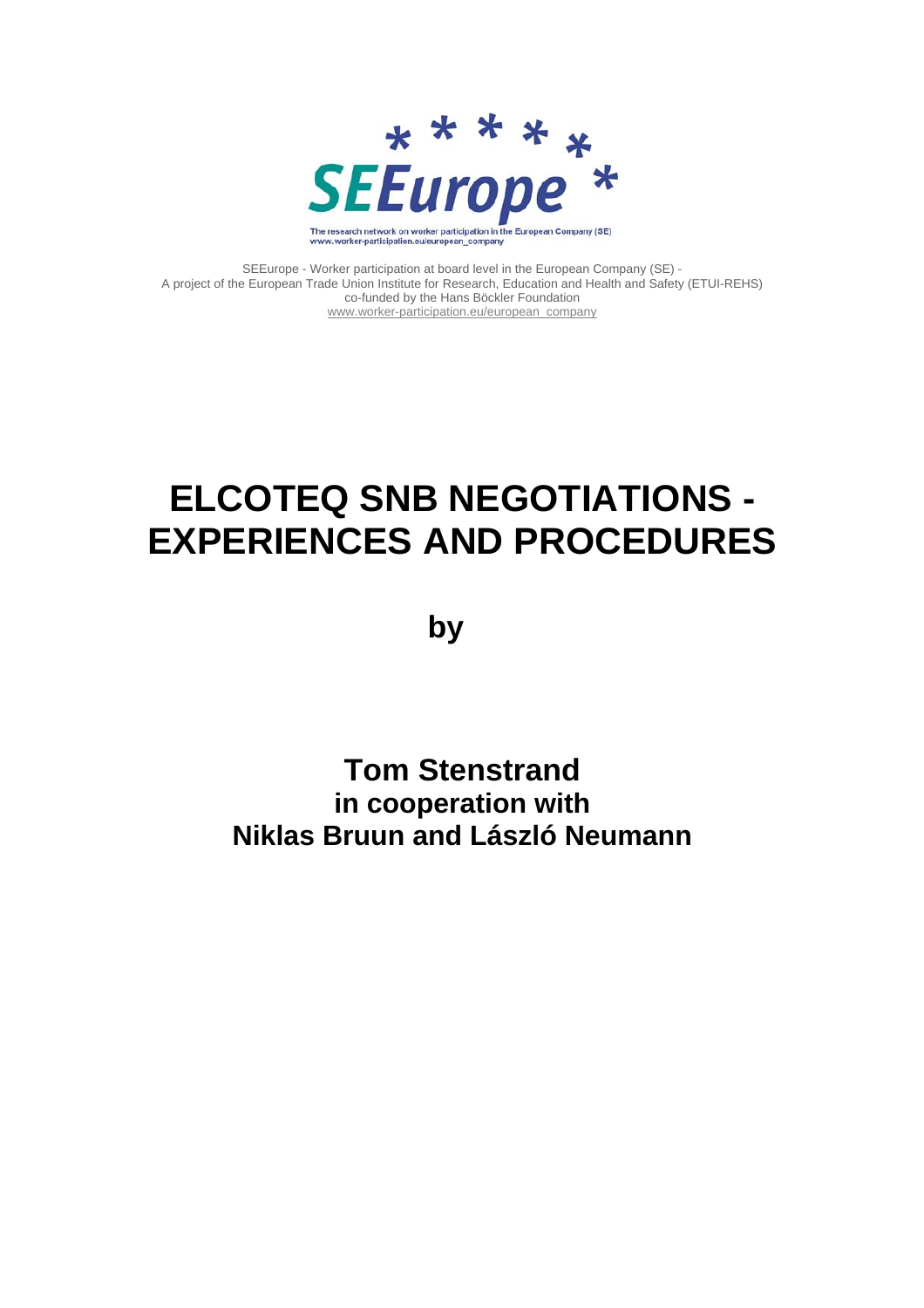# **ELCOTEQ SNB NEGOTIATIONS - EXPERIENCES AND PROCEDURES**

| $\boldsymbol{0}$<br>Foreword                    |                                                                                                                                                   |                                                                                                   |                |  |
|-------------------------------------------------|---------------------------------------------------------------------------------------------------------------------------------------------------|---------------------------------------------------------------------------------------------------|----------------|--|
| Introduction<br>1                               |                                                                                                                                                   |                                                                                                   | $\mathbf{1}$   |  |
|                                                 |                                                                                                                                                   | 2 Background information on Elcoteq SE                                                            | $\overline{2}$ |  |
|                                                 | 2.1                                                                                                                                               | <b>Basic</b> facts                                                                                | 2              |  |
|                                                 | 2.2                                                                                                                                               | Administrative structure                                                                          | $\overline{4}$ |  |
|                                                 | 2.3                                                                                                                                               | <b>Business areas</b>                                                                             | 6              |  |
|                                                 | 2.4                                                                                                                                               | Geographical areas and international affiliates                                                   | $\overline{7}$ |  |
| 3                                               |                                                                                                                                                   | The reasons for and strategic aims of the Elcoteq SE conversion                                   | 9              |  |
| 4                                               |                                                                                                                                                   | The Elcoteq conversion process and organisation of employee involvement                           | 11             |  |
|                                                 |                                                                                                                                                   | 5 The conversion process                                                                          | 14             |  |
| 6                                               |                                                                                                                                                   | Developments preceding Elcoteq conversion                                                         | 16             |  |
|                                                 | 6.1                                                                                                                                               | The choice of conversion as the method of forming the company                                     | 16             |  |
|                                                 | 6.2                                                                                                                                               | Applicable legislation                                                                            | 17             |  |
|                                                 | 6.3                                                                                                                                               | Employee involvement in Elcoteq before conversion                                                 | 17             |  |
|                                                 | 6.4                                                                                                                                               | Employee involvement in European countries with Elcoteq subsidiaries                              | 18             |  |
|                                                 | 6.5                                                                                                                                               | Employee involvement in Elcoteq's Hungarian subsidiaries                                          | 22             |  |
|                                                 | 6.6                                                                                                                                               | Employer procedures prior to SNB negotiations                                                     | 24             |  |
|                                                 | 6.7                                                                                                                                               | <b>Employer procedures in Finland</b>                                                             | 25             |  |
|                                                 | 6.8                                                                                                                                               | Employee procedures in Finland                                                                    | 25             |  |
|                                                 | 6.9                                                                                                                                               | Employer procedures in Estonia                                                                    | 27             |  |
|                                                 | 6.10                                                                                                                                              | Employee procedures in Estonia                                                                    | 28             |  |
|                                                 | 6.11                                                                                                                                              | Information, education and election in Hungary before conversion                                  | 29             |  |
|                                                 |                                                                                                                                                   | 6.12 Employee procedures in Hungary                                                               | 30             |  |
|                                                 |                                                                                                                                                   | 6.13 Trade union procedures, national and international cooperation                               | 30             |  |
|                                                 |                                                                                                                                                   | 6.14 General conclusions on the procedures prior to the negotiations                              | 32             |  |
|                                                 |                                                                                                                                                   | 6.15 Conclusions                                                                                  | 32             |  |
|                                                 |                                                                                                                                                   | 7 The negotiations                                                                                | 33             |  |
|                                                 | 7.1                                                                                                                                               |                                                                                                   | 34             |  |
|                                                 | 7.2                                                                                                                                               | The standpoint, aim, and objective of the employer                                                | 36             |  |
|                                                 | 7.3                                                                                                                                               | The aim, objective and standpoint of the employees<br>The issues to be negotiated - employer side | 36             |  |
|                                                 | 7.4                                                                                                                                               | The issues to be negotiated, the objectives and purpose they                                      |                |  |
|                                                 |                                                                                                                                                   |                                                                                                   | 38             |  |
|                                                 |                                                                                                                                                   | serve and how the negotiations were organised - employee side                                     |                |  |
|                                                 | 7.5                                                                                                                                               | The procedures during negotiations - internal SNB procedures                                      | 40             |  |
|                                                 | 7.6                                                                                                                                               | How the negotiations between employers and employees were conducted 42                            | 44             |  |
|                                                 | 7.7                                                                                                                                               | The negotiating strategy and tactics of the two parties                                           | 47             |  |
|                                                 | 7.8<br>7.9                                                                                                                                        | How agreement was reached and remarks on disputes<br>Comments and conclusions                     |                |  |
|                                                 |                                                                                                                                                   |                                                                                                   | 50             |  |
| 8                                               |                                                                                                                                                   | General conclusions:                                                                              | 52             |  |
| 9                                               |                                                                                                                                                   | The agreement                                                                                     | 55             |  |
|                                                 | 9.1                                                                                                                                               | Analysis of the agreement                                                                         | 55             |  |
|                                                 |                                                                                                                                                   | 10 Experiences, analysis and the further development of Elcoteq SE                                | 58             |  |
| Annex: The people involved in the process<br>61 |                                                                                                                                                   |                                                                                                   |                |  |
|                                                 | Sources<br>63                                                                                                                                     |                                                                                                   |                |  |
|                                                 | Annex: The conversion plan<br>65                                                                                                                  |                                                                                                   |                |  |
|                                                 | Annex: Timeline and legal implications of Elcoteq SE conversion<br>69                                                                             |                                                                                                   |                |  |
|                                                 | Annex: General terms and definitions<br>70<br>Annex: Terms and definitions relating to personnel involvement systems in different countries<br>72 |                                                                                                   |                |  |
|                                                 | Annex: Council Directive 2001/86/EC of 8 October 2001<br>74                                                                                       |                                                                                                   |                |  |
|                                                 |                                                                                                                                                   |                                                                                                   |                |  |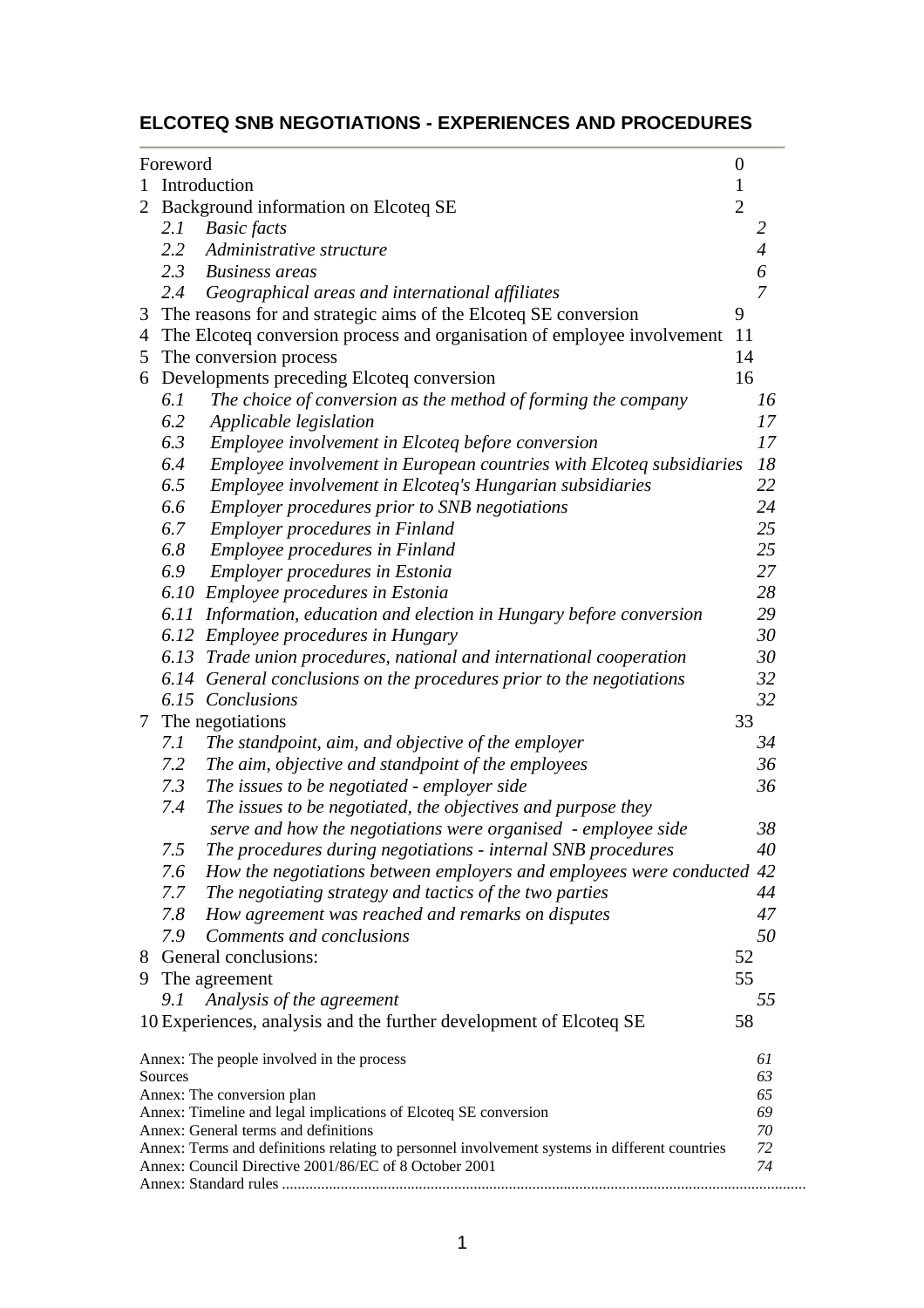## **Foreword**

This publication maps the process of converting Elcoteq into a European Company (SE). Since publication has been slightly delayed, several conclusions can be drawn as to further developments. In 2006 it was announced that Elcoteq SE would be transferring its legal domicile to Luxemburg, and a formal decision was taken at Elcoteq SE's Annual General Meeting on 22 March 2007. The decision that was taken after voting will be effective from 1 January 2008.

The perspective of the entire publication will be that of the process of transformation to a SE. The later developments will only be discussed together with the final conclusions.

The document has been written primarily by Tom Stenstrand, who has been supervised by Niklas Bruun. László Neumann has made many valuable text contributions, especially on the situation in Hungary; this was made possible by the SEEUROPE network. Norbert Kluge has provided tremendous assistance and has been most encouraging throughout.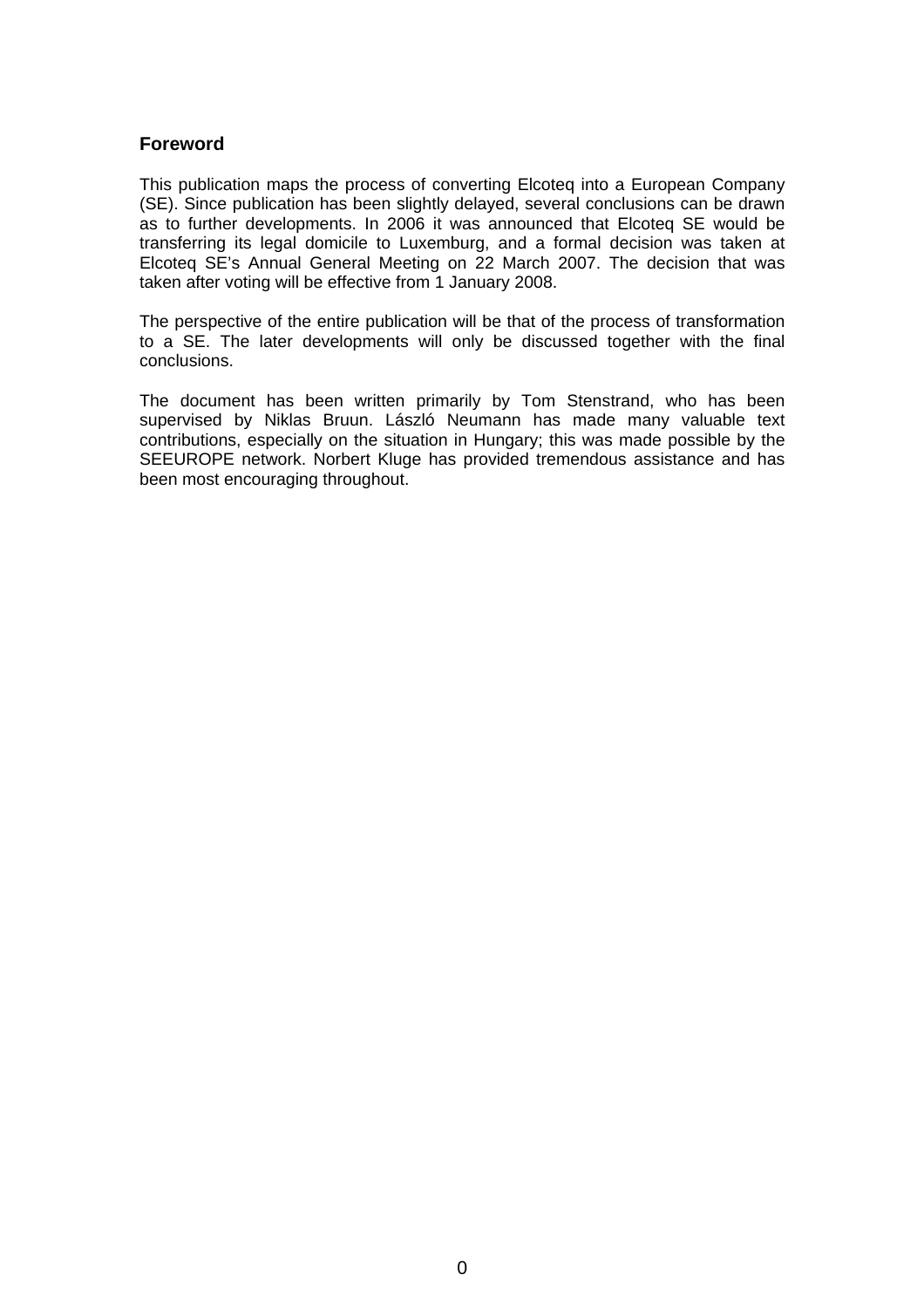## **1 Introduction**

On 8 October 2004, the Elcoteq Network Corporation (Oyj) Board of Directors released the conversion plan and the report on the conversion of Elcoteq into a European company (SE). These statements of intent meant among other things that the Elcoteq management should start negotiating with its employee representatives on arranging employee involvement at the European level.

Arranging employee involvement within Elcoteq at the international level meant in practice that a representative body (RB) would be established in the company, which would work on employee involvement. The rules and procedures of the RB had to be negotiated before an RB could be established, and these negotiations took place in a special negotiation body (SNB) consisting of representatives from Elcoteq affiliates within the European Economic Area.

The SNB and the management met to discuss arrangements for employee involvement for the first time on 23 February 2004. There were four such occasions altogether, and at the final meeting agreement was reached on the rules and procedures of the future employee representative body in Elcoteq.

## **Aim and purpose of the study**

The aim and purpose of this study is to map the process of the SNB negotiations between the employee representatives from the various countries on the one hand and between the employee representatives and the employer on the other on how the work of the Elcoteq representative body and employee involvement would be organised after the conversion of the company to an SE. The present publication contains background information on both conversion and negotiation procedures as well as interviews with the management, employees and the expert involved in the negotiation process. The interviews were conducted in Finland, Estonia and Hungary.

The study not only tries to follow the process and present views from different angles, but also endeavours to analyze the special multicultural context and its impact on the development of common European representation of employees, i.e. on the negotiation process and its outcome.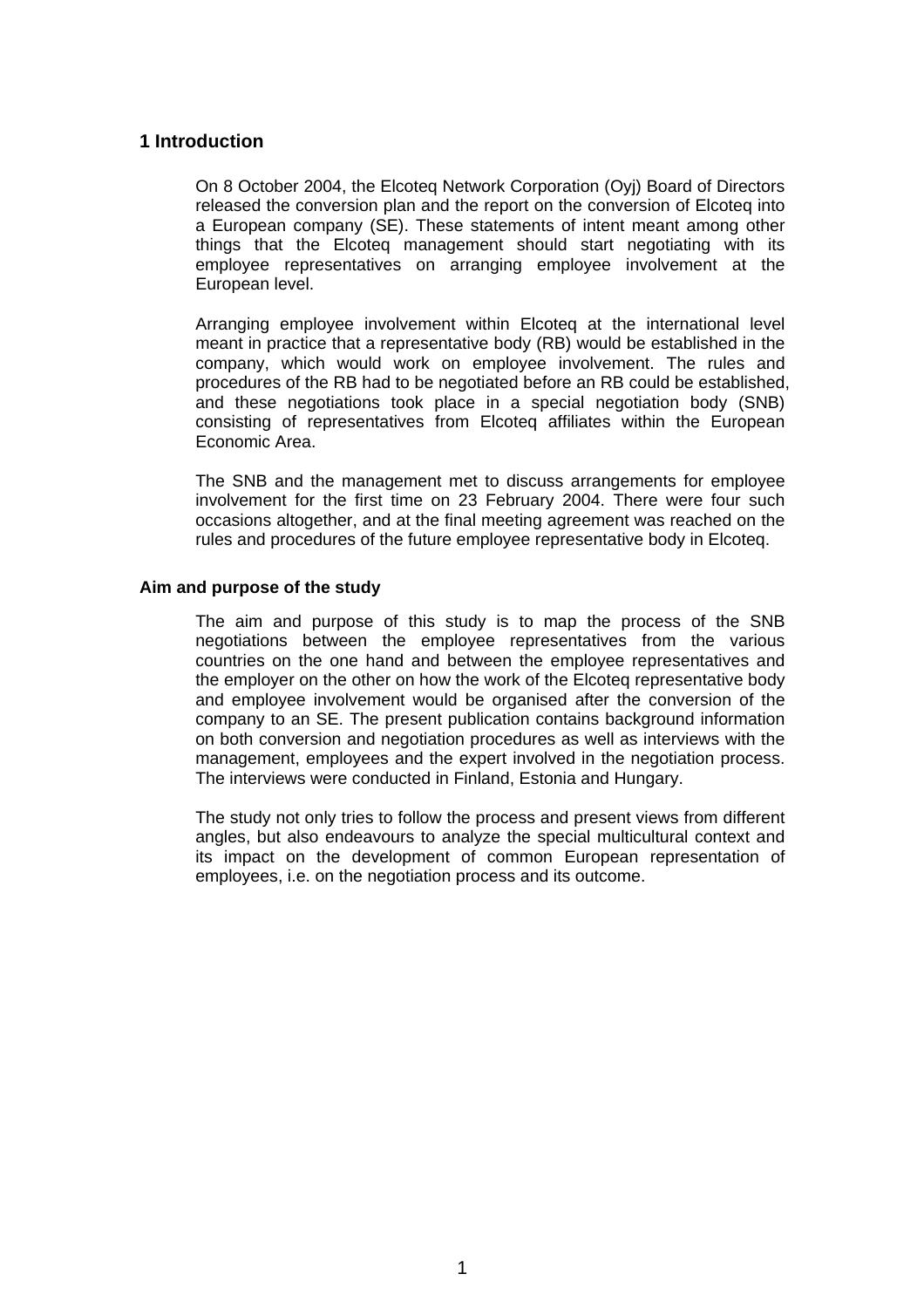# **2 Background information on Elcoteq SE**

## **2.1 Basic facts**

Elcoteq SE is an Electronics Manufacturing Services (EMS) Company that provides electronic manufacturing services for its worldwide customers such as Nokia, Siemens and Ericsson. The company has manufacturing capability in products such as mobile phones and set-top boxes as well as communications network equipment such as base stations, tower-top amplifiers and microwave systems. Over and above its manufacturing capability, Elcoteq is also able to design and develop communication electronics (original design manufacturing, ODM).

At present Elcoteq can be described as a company at an intermediate stage of development between contract manufacturing (i.e. merely producing according to the product design and process engineering provided by brandname companies) and ODM. Market entry with its own brand-name products, however, is not on the agenda.<sup>[1](#page-4-0)</sup> At present Elcoteg is the only sizeable company in this industry that is registered in Europe. Its major competitors (Flextronics, Jabil, Signaltronics, Tycoelectronics, Solectron, etc.), although present in Europe, are basically global networks, mainly established and headquartered in the US and South-East Asia. Compared to these giants in this highly competitive contract manufacturing market, Elcoteq is a relatively small company.

For its customers Elcoteq provides reduction of business risk, as the future market can be unpredictable. The Elcoteq business logic is to give its customers in the area of communication products structural flexibility in production and the capability to manufacture a wide range of different product lines.

The company operates in 15 countries on four continents and employs approximately 20 000 people. Elcoteq's net sales for 2004 amounted to approximately  $\epsilon$  2 950 million. Elcoteq SE is listed on the Helsinki Stock Exchange. (Source: www.elcoteq.com)

## **Elcoteq 1984-2004**

- Electronics manufacturing services since 1984
- Management buyout in 1991
- **Listed on the Helsinki Exchanges since 1997**
- The largest European EMS company and 7th largest in the world
- Net sales:  $€ 2 953 700 000$  in 2004
- Number of employees: 20 000 (2005)
- Operations in 15 countries on four continents

(Source: Elcoteq Annual Report 2004)

<span id="page-4-0"></span> $\overline{a}$ <sup>1</sup> Based on the interview with the European Human Resource Manager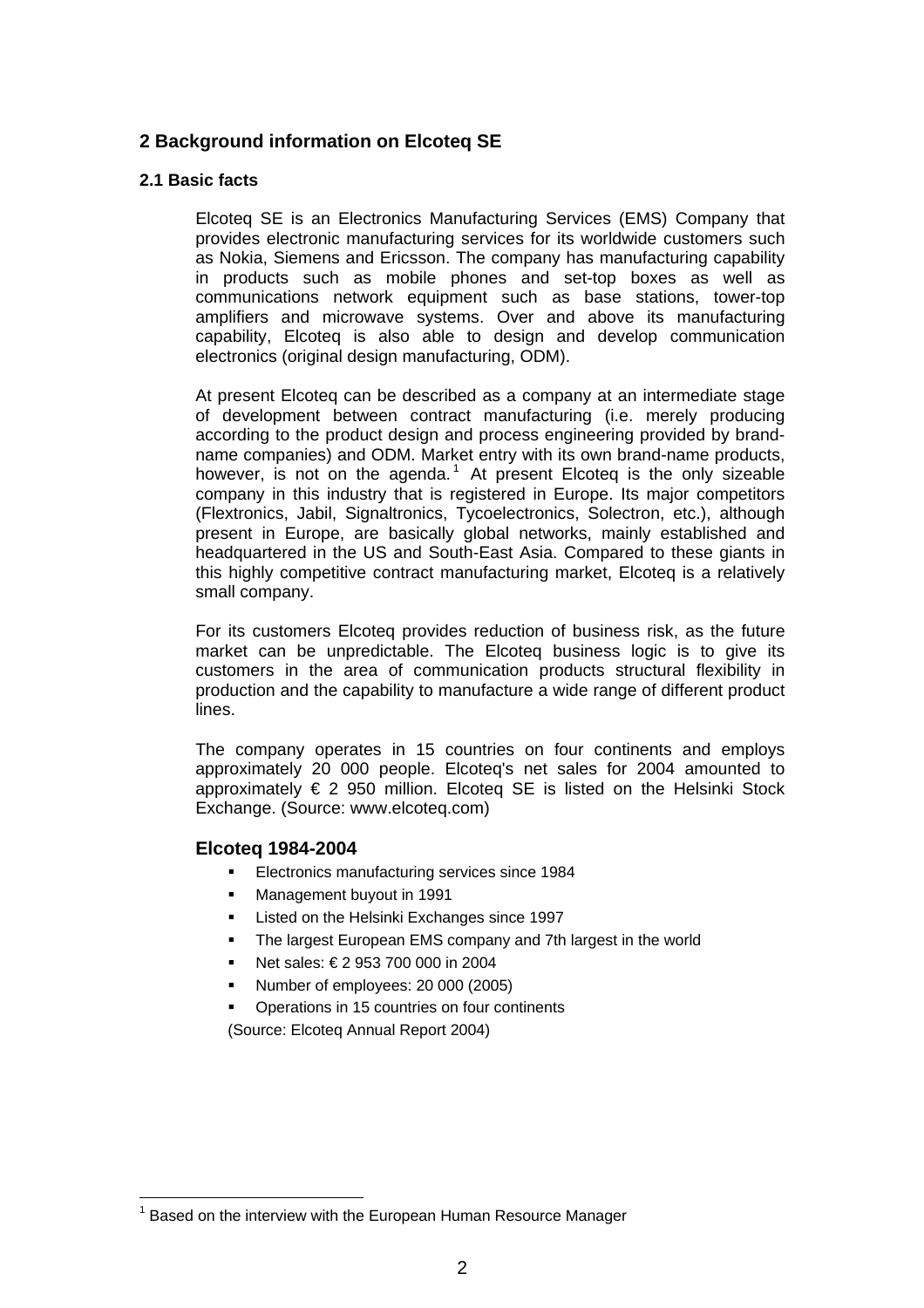| <b>Net Sales by</b><br><b>Geographical Area,</b><br>% 2004 | <b>Net Sales by Business</b><br>Area, % 2004                                                    | <b>Personnel by</b><br><b>Geographical Area</b><br>2004  |
|------------------------------------------------------------|-------------------------------------------------------------------------------------------------|----------------------------------------------------------|
| 63.5<br>Europe<br>Asia-Pacific 24.2<br>Americas<br>$-12.3$ | <b>Terminal Products</b><br>77.8<br>Communications<br>Network Equipment<br>21.1<br>1.1<br>Other | 10 008<br>Europe<br>Asia-Pacific 5 364<br>Americas 4 108 |

Source: Elcoteq Annual Report 2004

On the one hand, the company's 20-year history shows exceptionally rapid growth and internationalisation of production: within a decade, a company that started up as a small rural business was transformed into a global player. But in the last decade, on the other hand, globalisation has also resulted in the relocation of jobs, especially from Finland and other Western European countries, first to the new EU member states and now to Russia. Just to mention the latest news, published parallel to the conversion into an SE: the group sold one of its German plants in Überlingen, it opened a new production facility in St. Petersburg, Russia, and finally announced that 1[2](#page-5-0)0 jobs in Finland would be affected by internal reorganisation.<sup>2</sup> The company's strategy obviously always includes an international dimension of restructuring, as is the case with all of its competitors in the industry, i.e. it is constantly seeking more economic production platforms in low-wage countries, in the proximity of customers. In addition to relocation, the company is using the 'posting of workers' as a flexibility tool to an increasing extent, not only in the case of managerial or expert staff, but also in the case of semi-skilled assembly workers, e.g. Hungarians are sent to Finnish or Estonian plants to work during seasonal peaks of market demand for the products of the plant in question.

As far as the emerging international division of labour is concerned, almost all of the company's R&D, process engineering, marketing, managerial and control units remained in Finland, while newly established units in the new member states were started purely as mass production platforms. The major units in Finland are the Group Office, Design Centres, and New Production Introduction (NPI) unit, although one plant has remained here in Sweden (Sales and Technical support). Germany seems to be an exceptional case with the production unit in Offenburg (specialising in Microwave Systems for Communication Network Equipment). As a result of the internationalisation of production, the workforce in Western Europe is increasingly composed of white-collar workers. The other side of the coin is that in Hungary, Estonia and Russia manual workers account for the vast majority of employment. For instance, in the Hungarian units there are roughly 500 white-collar employees and the plants provide work for almost 5 000 people. The share of units with higher value added is low in these countries, although there have been several new developments recently, such as the NPI unit in Estonia and the Engineer Service Centre in Hungary employing about 50.

Typical 'social dumping' charges against Elcoteq emerged in the Finnish and Estonian media, based on Finnish trade union sources, which did not complain directly about the relocation of jobs, but claimed that wages were low and working

<span id="page-5-0"></span><sup>&</sup>lt;u>2</u><br>2 Source: www.elcoteq.com. Elcoteq inaugurates the new St. Petersburg plant. Elcoteq SE Press Release 7 October 2005; Elcoteq sells its Überlingen plant in Germany. Elcoteq SE Stock Exchange Release 31 December 2005; Elcoteq to start personnel negotiations concerning roughly 120 employees in Finland. Elcoteq SE Stock Exchange Release 8 March 2006; (Source: [www.elcoteq.com\)](http://www.elcoteq.com/)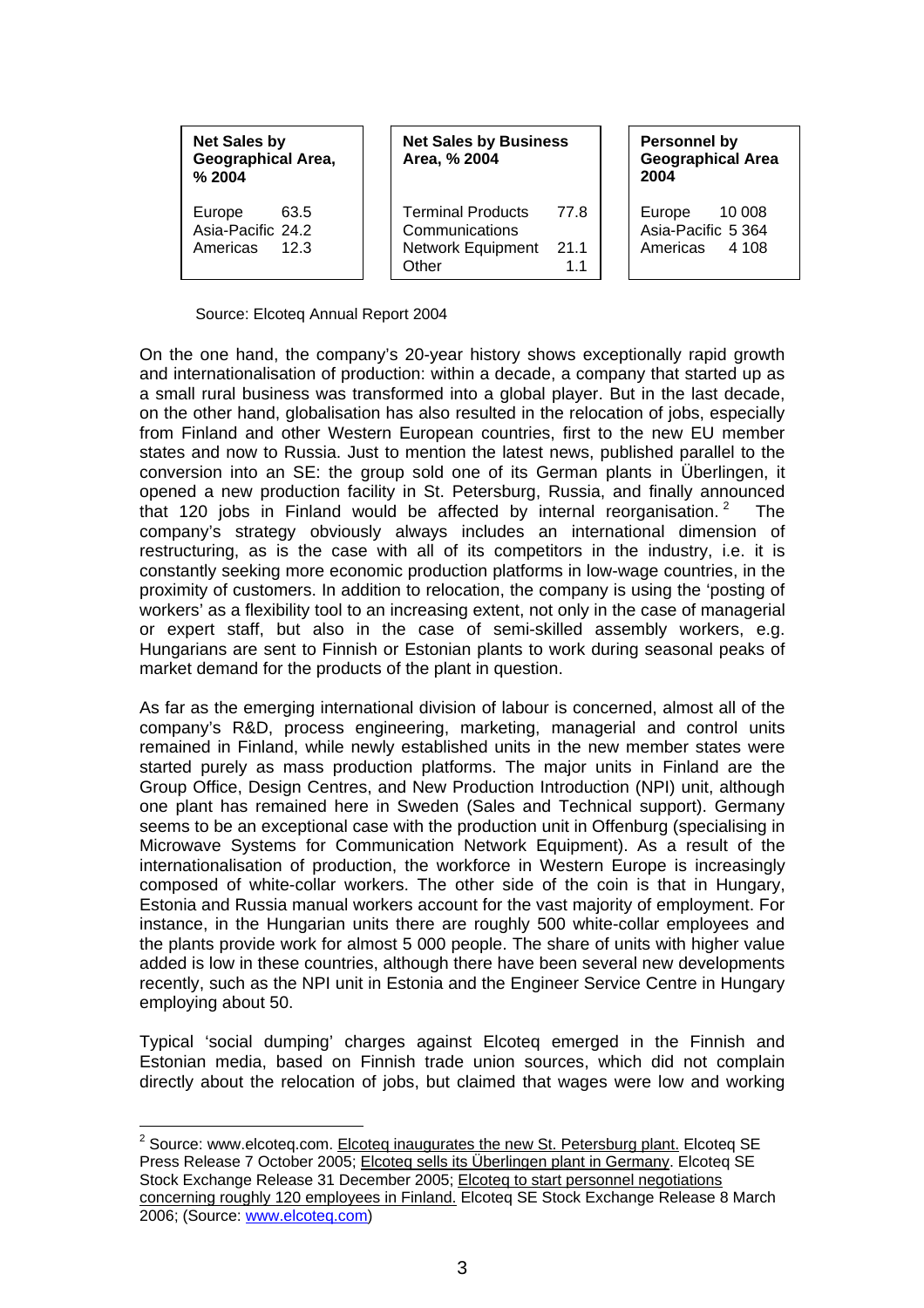conditions poor in the Estonian plant. Although the company rejects these claims<sup>[3](#page-6-0)</sup>, relocation, needless to say, hit mainly the Finnish workforce hard. It can therefore be assumed that relocation is a major concern for Finnish trade unions, and this is obviously what is at stake when Finnish employee representatives are in a position to negotiate on the company's the global strategy, which is the case in the would-be Representative Body in the SE.

As for Hungary, the clear-cut separation of the above-mentioned company functions has been somewhat relaxed with the current organisational changes parallel to the transformation to SE. Elcoteq has recently set up a European Centre in Budapest, in the geographic centre of the region, in which the major European customers are located. Obviously, a further advantage of this location is that the biggest European plant is located in Pécs, Hungary, 200 km from the capital. The current 8-strong staff has brought together various functional managers from different countries dealing with coordination issues at the European level. For instance, the newly established position for European Human Resources Director has also been located here; it is the same person who will very probably be in charge of organising the activities related to the newly formed Representative Body of the SE. Interestingly, for practical reasons the entire staff of the Centre is currently employed by the Hungarian plant.

On the other hand, Hungarian employee representatives are also concerned about the possible relocation of jobs. In public discussions in the country, relocation is perceived as a growing danger for jobs in low-skill-low-wage industries, since with growing wages (and unit labour costs) many multinational companies, especially those in clothing, footwear and electronics manufacturing, have already moved jobs from Hungary, primarily into the adjoining lower-wage candidate countries, Romania, Ukraine and even to China. Although Elcoteq's Hungarian subsidiary seems to be stable for the next few years due to its position on the European market, Hungarians already realise that only a sort of upgrading of production through workforce retraining can ensure the long-term viability of jobs.

## **2.2 Administrative structure**

## **General meeting**

The general meeting of shareholders is the supreme decision-making body in Elcoteq and the forum in which its shareholders exercise their voting rights.

<span id="page-6-0"></span> 3 "Certain media in Finland and Estonia have recently claimed repeatedly that workers at Elcoteq Network Corporation's manufacturing plants in Tallinn, Estonia, are paid low wages and are required to work long hours. The media in question support these claims by quoting expert opinions. For example, in an article published in Helsingin Sanomat on 11 March 2005, Pekka Sivill, the Regional Secretary of the Finnish Metalworkers' Union, claimed that "the wages paid by Elcoteq in Estonia are substantially lower than the average wage and lower than the wages paid in other similar companies." … (The) Board has asked its Review Committee to establish if there are any grounds for these claims. The Review Committee has received a report detailing the salaries and working hours of the personnel in question and this report has been further audited by the company's auditors, KPMG. Having examined this report and heard the auditors' opinion, the Board of Directors states that the claims expressed in the media concerning the wages and working hours at the Tallinn plants are without foundation and categorically false." Elcoteq corrects false media claims about the company. Elcoteq Network Corporation Stock Exchange Release, 19 May 2005.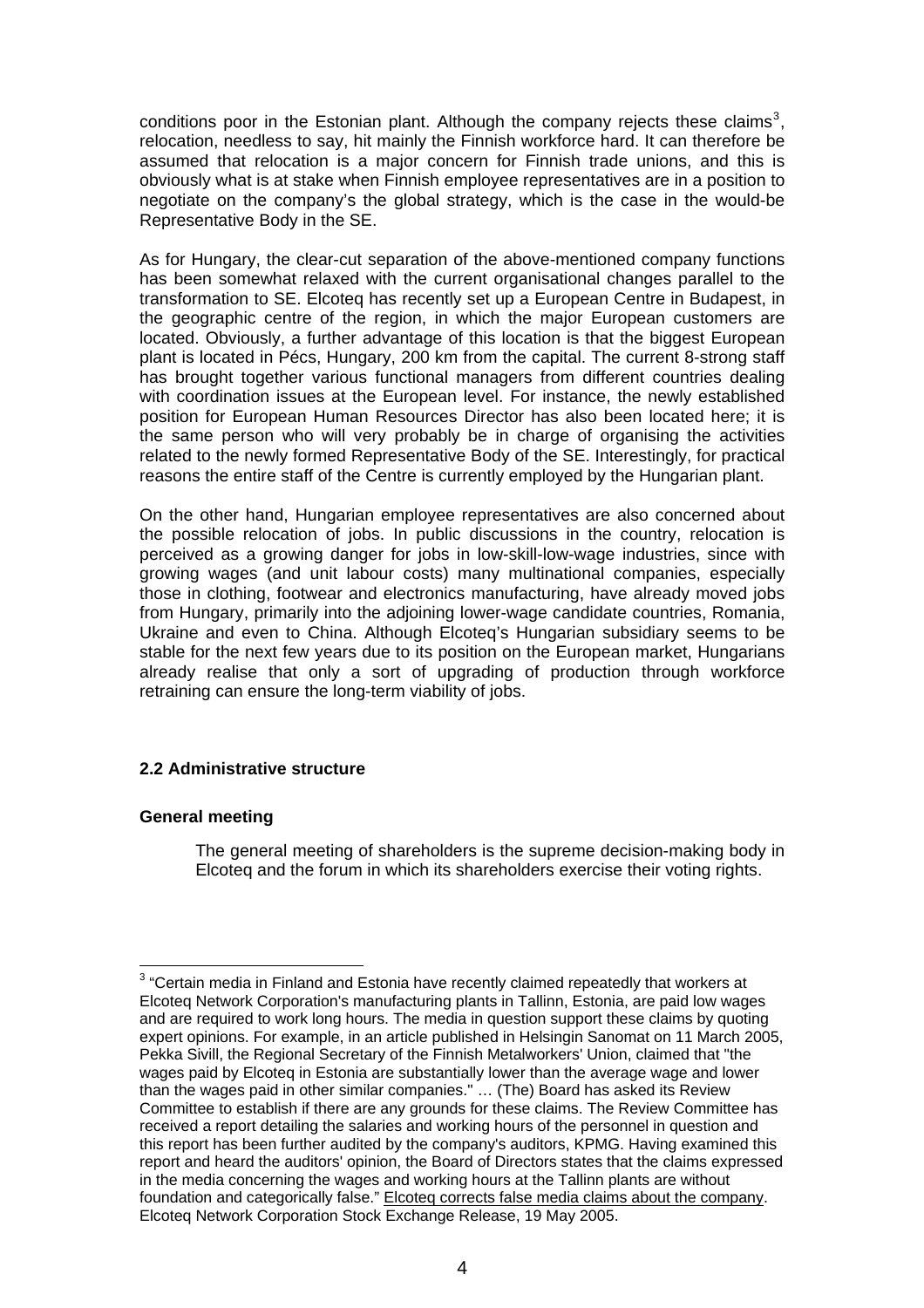#### **Group structure**

In addition to the general meeting of shareholders, the principal responsibility for the company's administration and operations lies with the Board of Directors (a one-tier structure) and the President and CEO, the latter being supported in his work by a Management Team and a Management Conference.

In Elcoteq's Board of Directors the influence of shareholders is decisive, since it consists of three shareholders (including the principal shareholder) and four independent members. Managers are excluded, on the other hand − not even the CEO is a member of this supreme body of corporate governance. It is a peculiarity of the ownership structure that, although the company is listed on the stock exchange, the majority of the shares are held by one person sitting on the Board. [4](#page-7-0) This ownership structure makes Elcoteq very special, but there are several similar companies listed on the Finnish stock exchange.

The Elcoteq Group's top management consists of the President and CEO, the COO (Deputy CEO), and the members of the Management Team and Management Conference. Since 1 January 2004, Mr. Jouni Hartikainen has been the President and CEO of the company, and Mr. Jukka Jäämaa has been the COO and Deputy CEO.

The Management Team meets once a month. Its main tasks are to formulate strategy and to assure and monitor the company's financial performance.

The company also has a Management Conference, which consists of 11 key senior managers of the Group in addition to the Management Team. The Management Conference convenes 3 or 4 times a year at the discretion of the President and CEO. (Source: [www.elcoteq.com\)](http://www.elcoteq.com/)

- **President Martti Ahtisaari;**
- Mr Heikki Horstia, Vice President, Treasurer, Wärtsilä Corporation;
- Dr Eero Kasanen, Rector of the Helsinki School of Economics;
- Mr Antti Piippo, principal owner and founder-shareholder of Elcoteq SE;
- Mr Henry Sjöman, founder-shareholder of Elcoteq SE;
- Mr Juha Toivola, MSc,
- Mr Jorma Vanhanen, founder-shareholder of Elcoteq SE.

<span id="page-7-0"></span> 4 The composition of the Board of Directors is as follows:

Ahtisaari, Horstia, Kasanen and Toivola are independent Board members, and they make up more than half of the Board's members. ([www.Elcoteq.com](http://www.elcoteq.com/))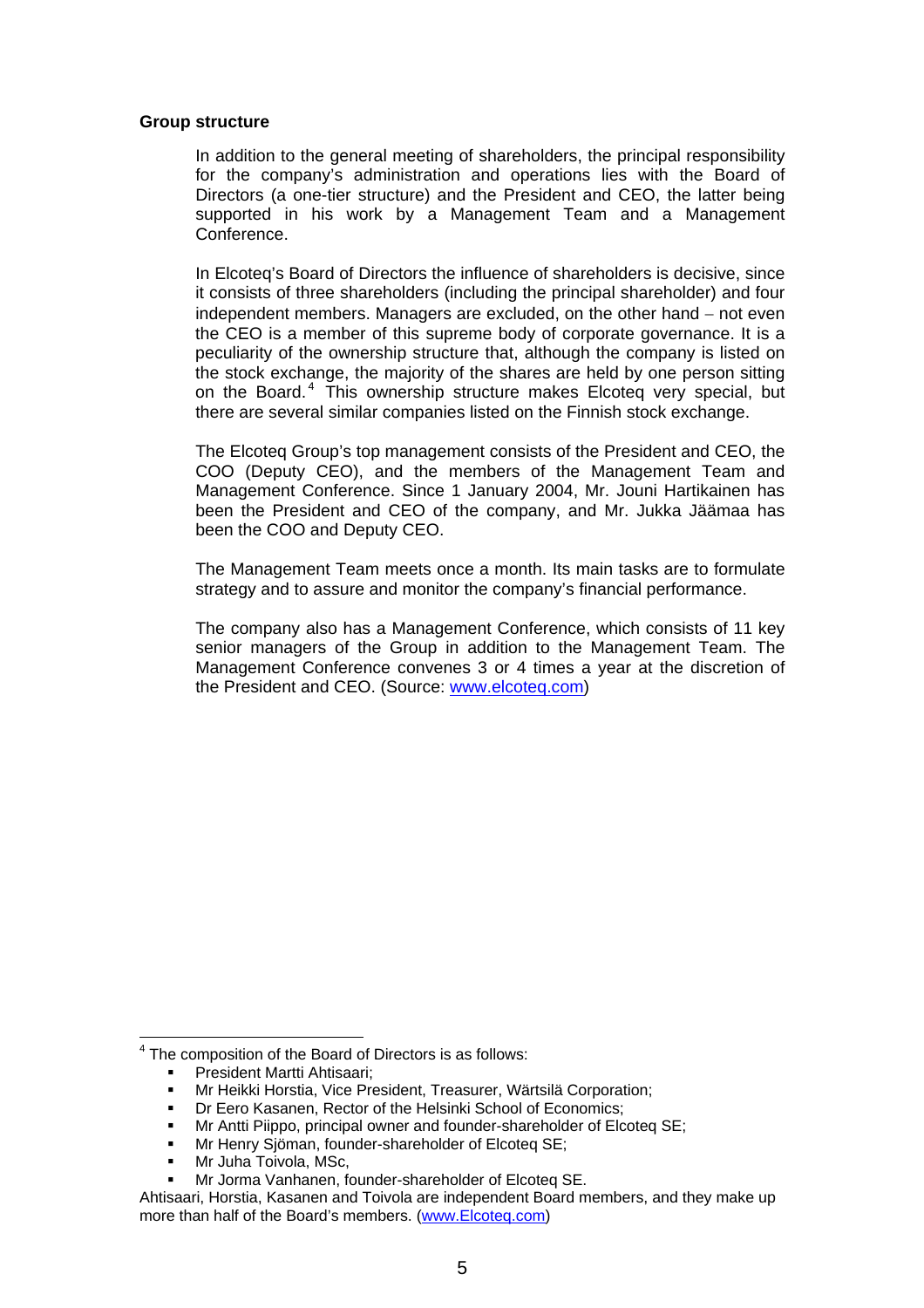

Diagram: Administrative structure of Elcoteq Source: [www.elcoteq.fi](http://www.elcoteq.fi/) 

## **2.3 Business areas**

Elcoteq focuses on communications technology products and customers and has organised its operations into two business areas: 1) Terminal Products, and 2) Communications Network Equipment. In addition to these, the company has three geographical areas: Europe, Asia-Pacific and the Americas.

## **Terminal Products**

The Terminal Products business area manufactures high-volume products in wireless communications technology. These products are manufactured at Elcoteq's high-volume plants in Europe, Asia and the Americas, and most are marketed globally.

The product groups of Terminal Products are

- mobile phones and accessories
- Smart phones, PDAs and accessories
- wireless modules
- home communication products.

## **Terminal Product services**

Terminal Products provides services ranging from design, new product introduction and manufacturing to repair. The customers of Elcoteq services are product companies or brand owners. In after-sales services, customers also include network operators.

Elcoteq Design Center offers:

- Complete and partial product design
- Software design, and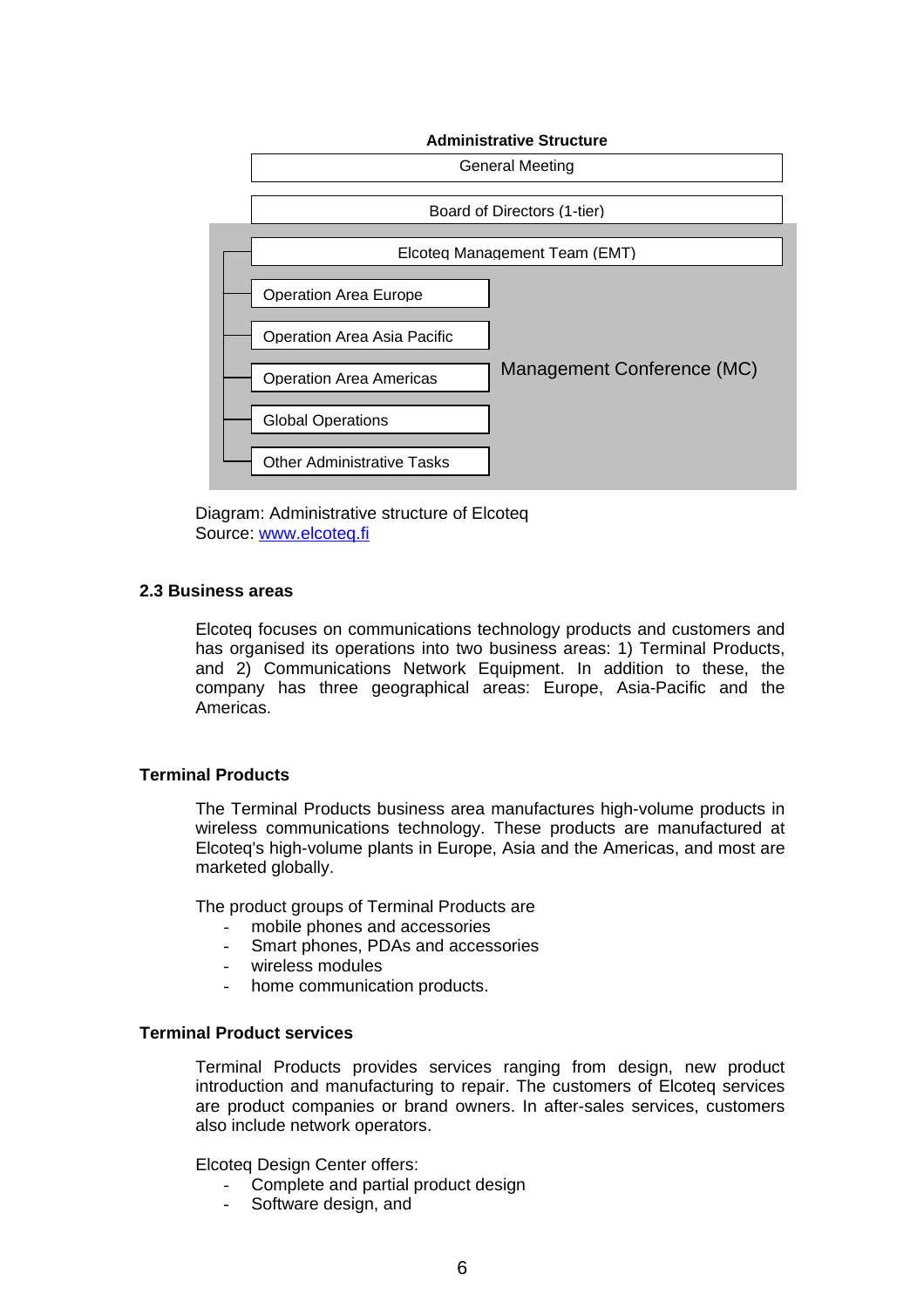Product verification services.

Elcoteq's aim is to participate in its customers' projects right from the product design stage and thus to offer them a competitive and comprehensive portfolio of services from design to after-sales. The earlier Elcoteq is involved in a project, the more likely Elcoteq will also be contracted also to manufacture the product.

## **Communication Network Equipment**

Communication Network Equipment specialises in offering manufacturing services for complex telecommunication products, such as:

- high-density digital switching card assemblies
- 3G base station radio frequency modules such as amplifiers, filters and radios
- microwave radios and complete microwave systems
- cabinet pre-assemblies.

## **Its largest customers are Ericsson, Nokia Networks, Siemens, Marconi, Powerwave, and Andrew Corporation.**

## **2.4 Geographical areas and international affiliates**

The Elcoteq operative structure is divided into three geographical areas, which are Europe, Asia-Pacific and the Americas. Europe is the largest of Elcoteq's geographical areas. Elcoteq has many plants, new product introduction centres and other offices in the area. The net sales of Geographical Area Europe in 2004 totalled € 1 875 million.

## **Locations in Europe:**

| <b>EU Countries</b> | <b>Locations</b>          | Number of employees (8)<br>Oct. 2004) |
|---------------------|---------------------------|---------------------------------------|
| Finland:            | Espoo, Lohja, Salo, Turku | 861                                   |
| Sweden:             | Kista                     |                                       |
| Estonia:            | Tallinn                   | 3342                                  |
| Hungary:            | Pécs, Budapest            | 2692                                  |
| Germany:            | Offenburg                 | 548                                   |

Source: Elcoteq Corporate Responsibility and www.elcoteq.com

| l Non-EU<br>countries | Locations      | <b>Number of Employees</b><br>(2003) |
|-----------------------|----------------|--------------------------------------|
| <b>Russia:</b>        | St. Petersburg | 190                                  |
| Switzerland:          | ∠ua            | 243                                  |

Source: Elcoteq Corporate Responsibility and www.elcoteq.com

It is worth mentioning that the Hungarian plant is the biggest in Europe, providing employment for more than 5 000 workers. This figure includes both the 2,700-strong staff of direct employees and roughly the same number of temporary agency workers (TAWs). Adapting capacity to fluctuating demand has always been an important requirement at this plant. In the 1990s, mass redundancies occurred when demand shrank (e.g. there was major collective redundancy at Pécs when Ericsson withdrew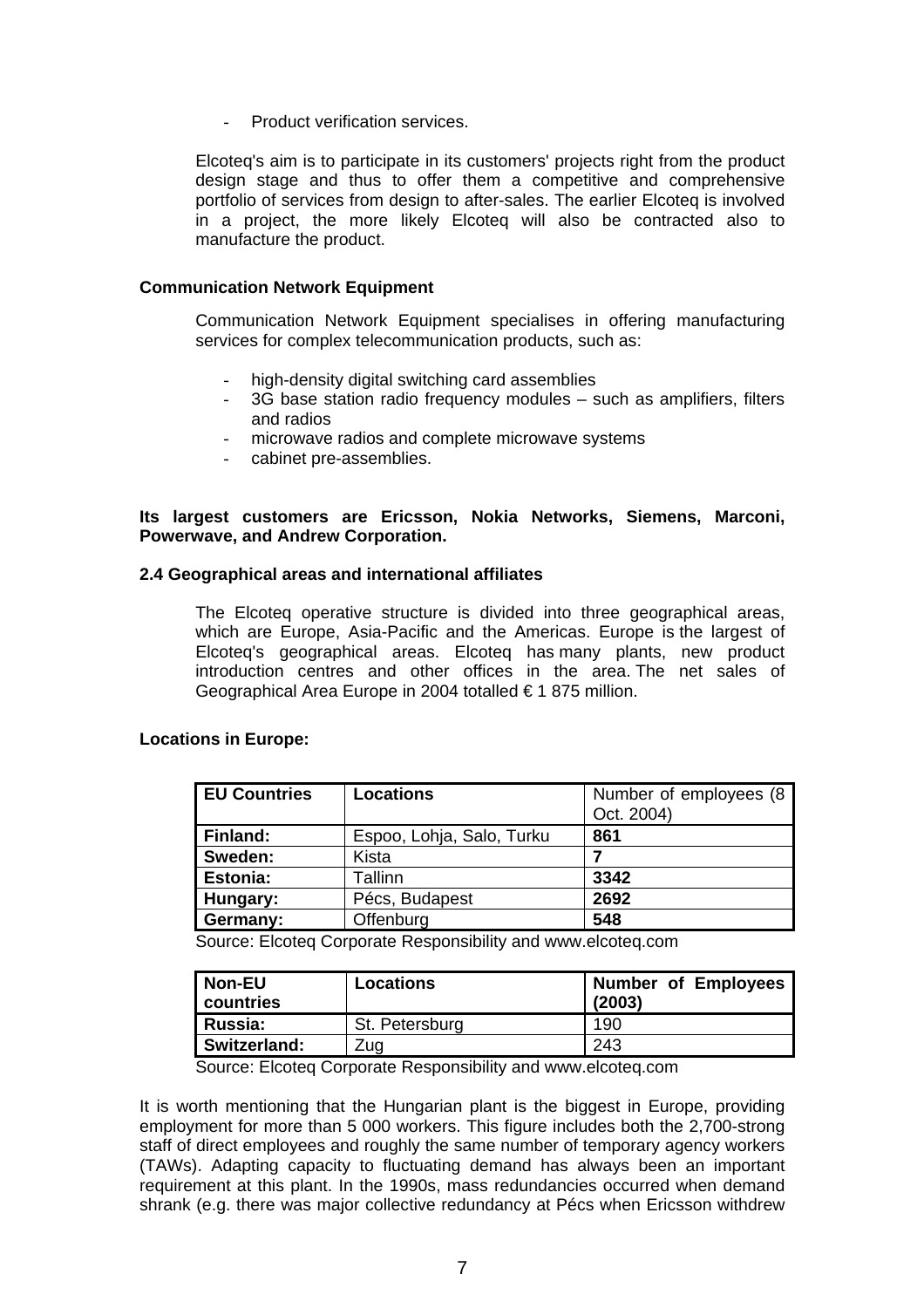from mobile phone production in 2000). Subsequently, when the new legislation entered into effect in 2001, the company preferred TAWs and flexible working time arrangements to external numerical flexibility. Due to the highly seasonal demand for mobile phones, the range of fluctuating need for employees amounts to 1000 workers in a year. In the Hungarian context, however, TAWs do not always mean short-term employment. At Elcoteq a large pool of agency workers has also been employed for years, and workers can change their employer without actually changing their job, from Elcoteq to an agency, or vice versa.

**Locations in the Americas:** Mexico, USA, Brazil. The net sales of Geographical Area Americas totalled € 365 in 2004. **Locations in Asia-Pacific:** China, India, Japan, South Korea. The net sales of Geographical Area Asia-Pacific totalled € 714 million in 2004.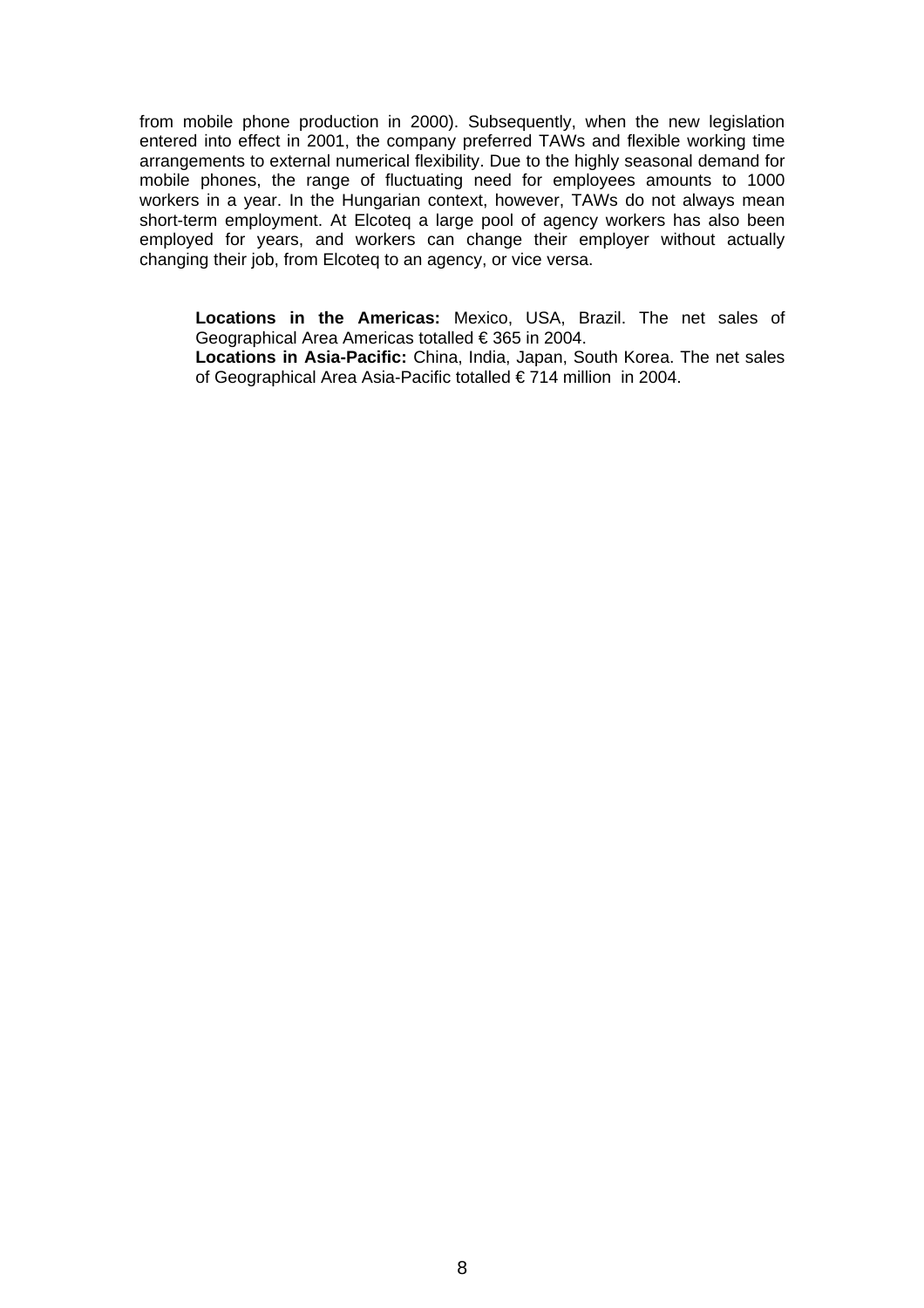## **3 The reasons for and strategic aims of the Elcoteq SE conversion**

**"Since Elcoteq operates in the low-margin electronics manufacturing services business, it is essential that we consider the different levels of taxation in force around Europe." (Elcoteq chairman Antti Piippo at EGM 17 Dec. 2003)** 

At the Elcoteq Annual General Meeting in March 2003 the Board of Directors and CEO were given the task of assessing whether the company would gain any benefit by changing the locations of its share listing, management or company domicile. A number of experts contributed to this work. "Elcoteq needs to consider where its various operations are located with this perspective in mind," said Chairman Antti Piippo at the EGM in December 2003.

"One result of our assessment was the decision to examine the suitability of the European Company form for Elcoteq. If implemented, this change would emphasise the international nature of our operations and strengthen our European identity," noted Elcoteq's chairman, Antti Piippo. "SEs will find it easier, for example, to manage cross-border acquisitions and divestments, and to choose their place of domicile within Europe."

At the EGM in December 2003 the company started preparations leading to a shareholders' meeting to consider changing Elcoteq into a European Company, or Societas Europaea (SE).

(Source: Elcoteq Stock Exchange Release. 18 December 2003)

## **Why convert Elcoteq into an SE?**

## **To increase Elcoteq's global competitiveness and part of the company's internationalisation strategy**

Elcoteq's internationalisation strategy is supported by the establishment of new offices close to the end markets of customers' products. Over the past year the company has started up manufacturing plants in Brazil and India as well as setting up a new international office in Zug, Switzerland, and a European office for Geographical Area Europe in Budapest, Hungary. The company's new manufacturing plant in St. Petersburg, Russia, was inaugurated on 7 October 2005. (Source: [www.elcoteq.fi\)](http://www.elcoteq.fi/)

"Elcoteq wishes to be among the first companies to exploit the benefits of conversion into a European Company. This will support our reputation as a pioneer and globally operating company, as well as creating greater international visibility both in Europe and elsewhere in the world. While respecting its Finnish roots, the company wishes to forge a clear European identity for itself," said Jouni Hartikainen, President and CEO. (Source: Proposal by the Board of Directors on conversion into a European Company, Elcoteq press release, 8 October 2004)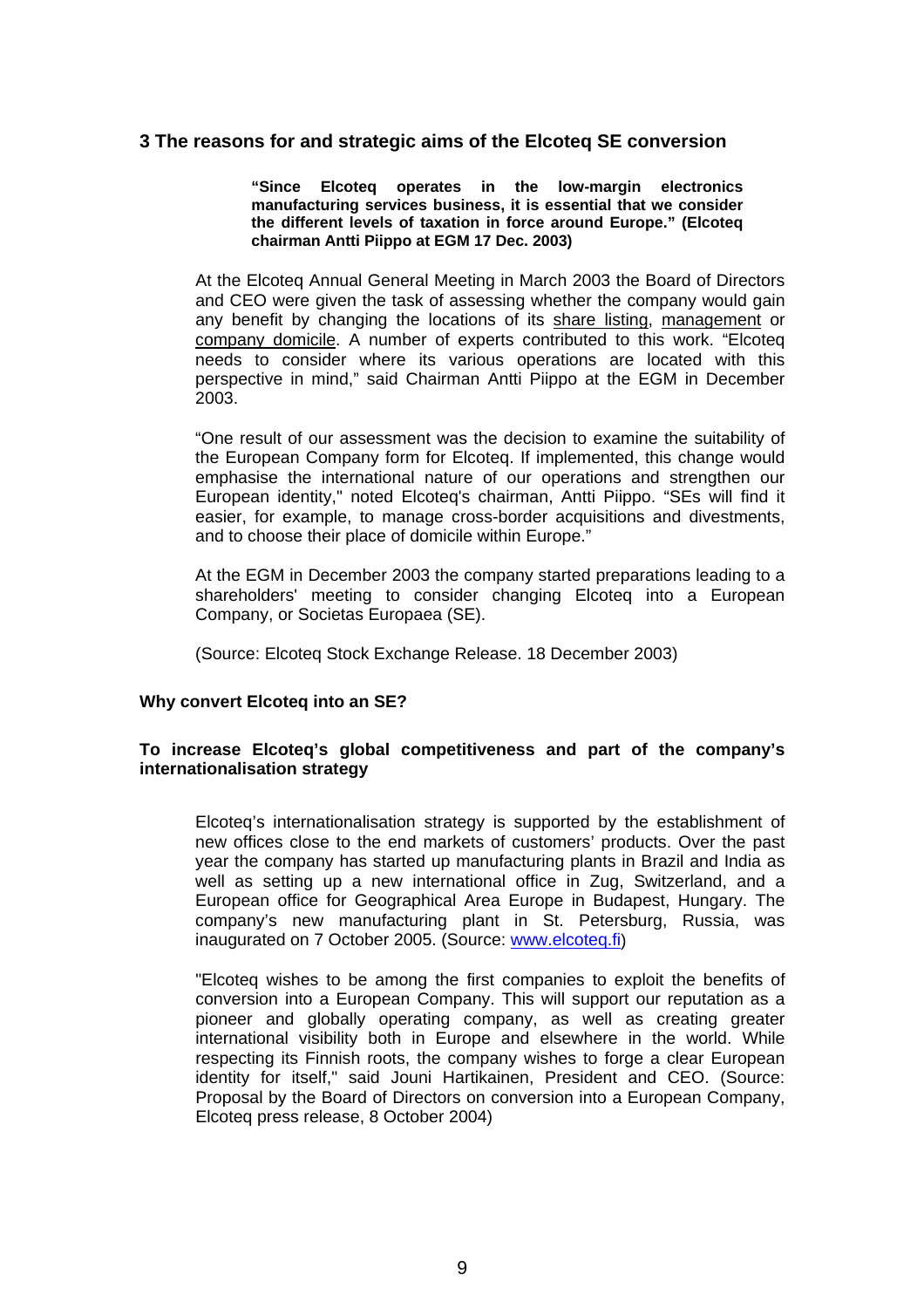## **European identity**

A strong pan-European identity is attached to the form of European company. A European company is a "European-level public limited-liability company" as opposed to "national" public limited-liability companies, which are directly based only on national laws.

Of the largest international corporations in Elcoteq's business sector, Elcoteq is the only European one – the others being numerous American companies and one Asian company.

Elcoteq wants a clear European identity, but without forgetting the Company's Finnish roots. A European company, as a form of incorporation, is easier to identify and accept throughout Europe than national forms of company incorporation. A European company also has a certain European guarantee with regard to the level of employee involvement. Source: www.elcoteq.fi

Elcoteq is the first major European industrial company to become a European Company. Becoming a European Company will also mean a new name for the company, Elcoteq SE. (Source: Elcoteq Press Release, 28 September 2005)

#### **Facilitates cross-border mergers**

An SE will be able to merge its subsidiaries throughout the 28 countries of the European Economic Area (EEA), generating savings in administrative costs and making decision-making processes faster and more efficient. The SE form of a company will also make it more flexible for implementing crossborder mergers, acquisitions and divestments, and for registering the company in a new country. Elcoteq believes that the SE form of a company will also have a positive effect on its image and will thus support its business operations. Source: www.elcoteq.fi

## **Uniform company structure within the EEA possible**

In the longer term the SE form of company will allow a single corporate structure throughout the 28 countries of the European Economic Area (EEA) instead of having several separate subsidiary legal entities as at present. This will generate savings in administrative costs as well as making decisionmaking processes faster and more efficient.

## **Makes it possible to change domicile within the EEA without dissolving the company**

A European company can change its domicile within the EEA by decision of a shareholders' meeting without having to dissolve the company. This option creates flexibility in the future, should the focus of the company's operations shift and the location of the company's domicile need to be reviewed afresh. (Source: Report by the Board of Directors on converting Elcoteq into a European Company)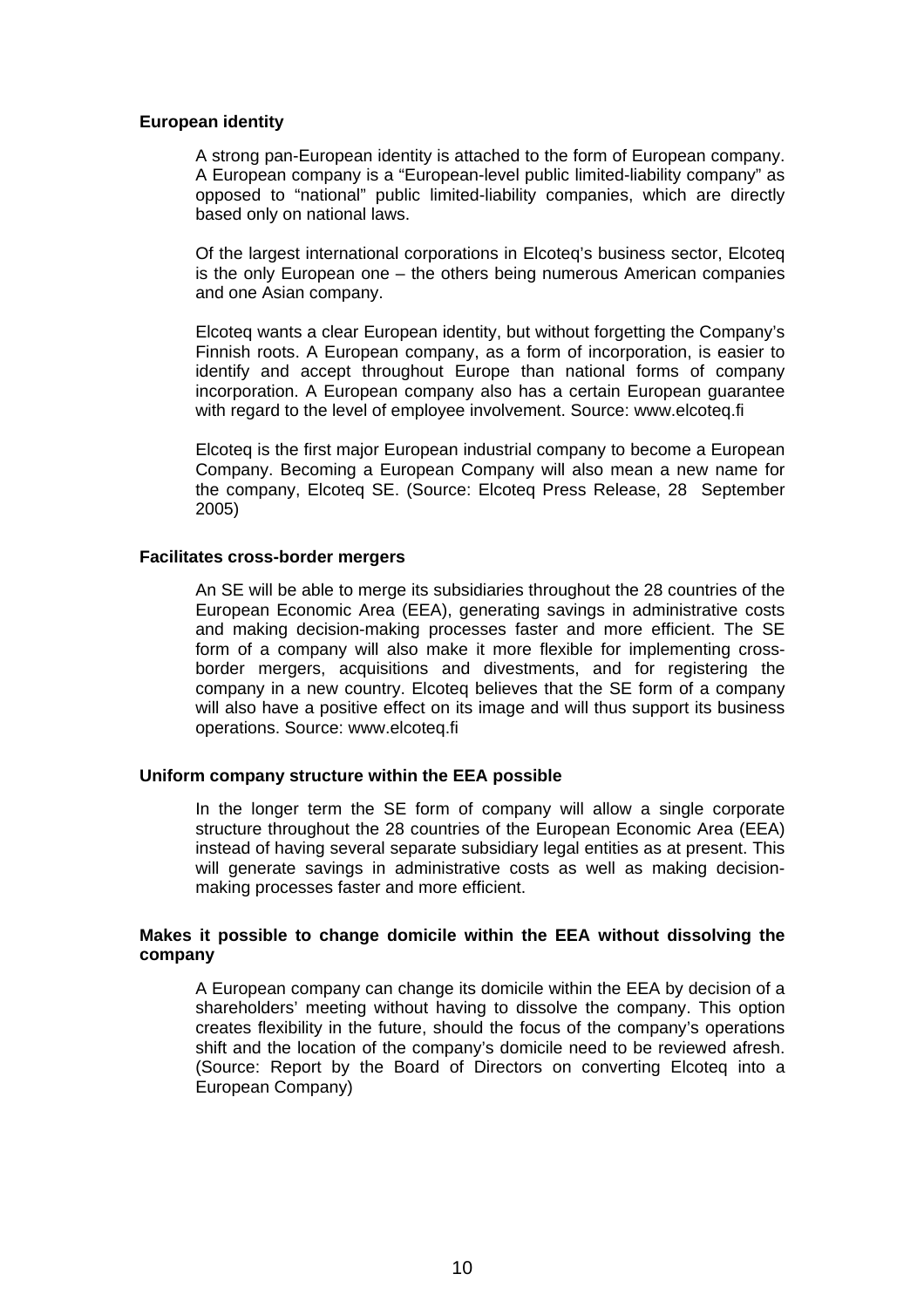**At the Annual General Meeting in 2003, the Board of Directors and the CEO were assigned the task of establishing whether the company could gain any advantage if its place of listing, the location of its head office or the company's domicile were to be elsewhere than in Finland. This work is continuing. (Source: EGM, Elcoteq Stock Exchange Release, 27 September 2005)4 The Elcoteq conversion process and organisation of employee involvement**

The legislation on European companies in Finland is supplemented by the Act on the European Company, most of whose provisions correspond with the regulations for public limited liability companies.

The rights of employees to receive information and to be involved in the affairs of a European company are laid down in Council Directive (EC) 86/2001, which has been embodied in Finnish law in the Act on Employee Involvement in a European Company 13.8.2004/758.

Elcoteq has chosen the legislative option of conversion into a European company. An existing Finnish public limited liability company can convert into a European company if its statutory domicile and head office are located in an EEA country and if it has had a subsidiary for at least two years that is governed by the law of another member state. Elcoteq's domicile and head office are located in Finland. Elcoteq has owned the entire capital stock of

1 Elcoteq Elektronik GmbH, 2 Elcoteq Deutschland GmbH, 3 Elcoteq Sweden AB, 4 AS Elcoteq Tallinn and 5 Elcoteq Hungary Ltd,

for at least two years.

## **Elcoteq Network Corporation (OYj)** Æ **Elcoteq SE**

In Elcoteq's case, forming a European company with the name of "Elcoteq SE" meant that Elcoteq chose the "transformation" (conversion) method of forming a European company, rather than a merger or establishing a new company. As a result of this decision, all subsidiaries in the various European countries remained the same companies as they were before, becoming the subsidiaries of Elcoteq Network SE. On the other hand, this decision left all economic transactions of the subsidiaries intact; they continued to operate within the scope of the respective national laws in terms of employment relationships, trade contracts, national and local taxation, social security, etc. In other words, the company deliberately refrained from making immediate use of the potential economic advantages of forming a European entity. As will be presented later in detail, this was a gradualist company strategy aiming to minimise the risk presented by the still imperfect national legislation in various fields.

Due to the above-mentioned decision Elcoteq was legally the only "founding company" in the formation of the European Company. Consequently only the level of involvement in the founding company, Elcoteq Network Oyj, was taken into account when it was decided whether there was involvement in the company or not. The subsidiaries of Elcoteq within the EU were involved in the process of conversion so that workforce involvement could be negotiated.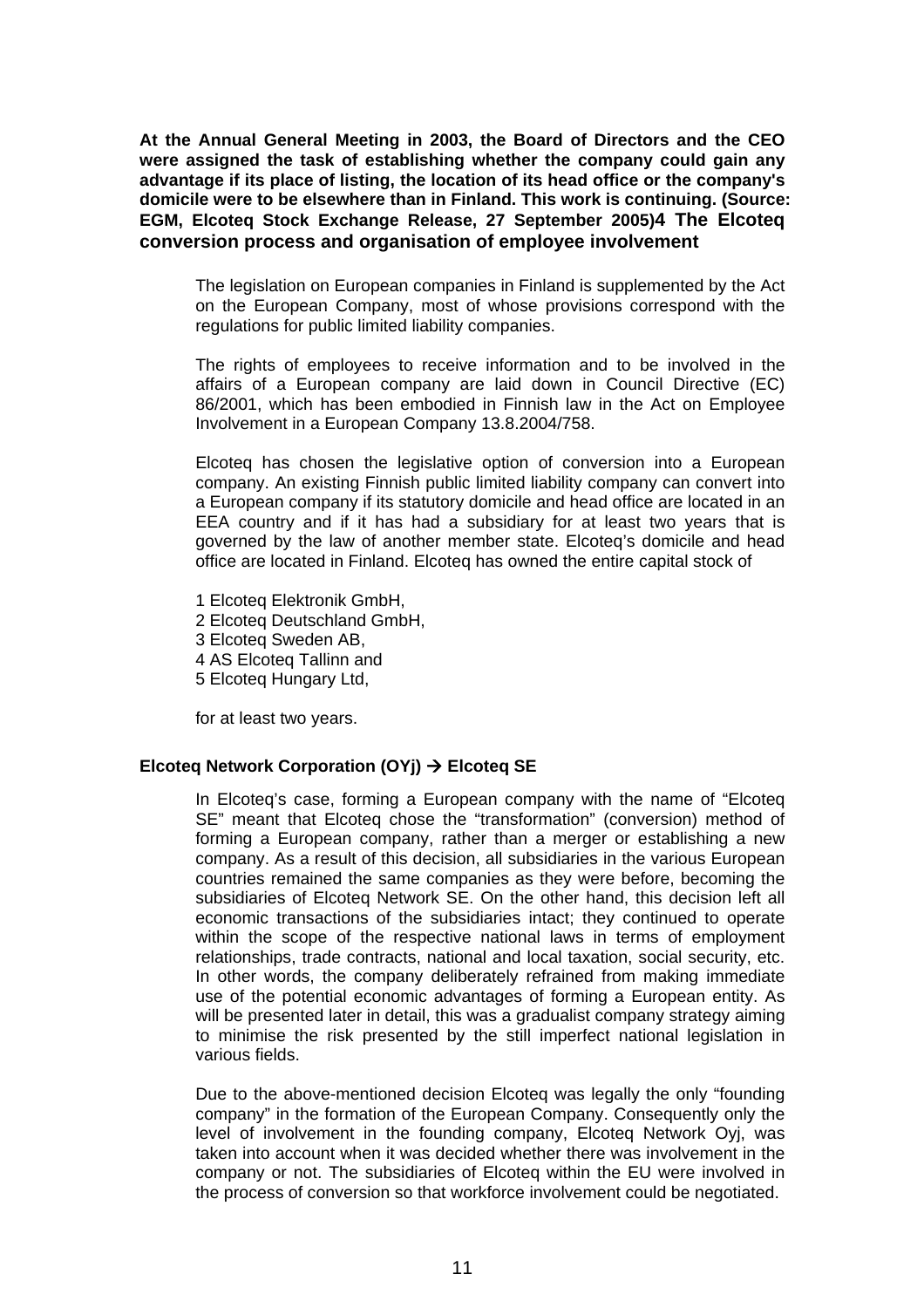#### **Converting company:** Elcoteq Network Corporation (OYj) Address: Espoo Elcoteq Network Corporation

Domicile: City of Lohja, Finland Head office: City of Espoo

#### **Converted Company:** Elcoteq SE Address: Espoo Elcoteq Network Corporation Domicile: City of Lohja, Finland Head office: City of Espoo

Owns 100% of the shares of the following subsidiaries within the EEA



**Diagram**: The Converting Company (Elcoteq Network Corporation, now Elcoteq SE) and its subsidiaries involved in the conversion. "Elcoteq Network Corporation" was the only company that converted to Elcoteq SE. All subsidiaries of the parent company Elcoteq retained the same legal status after the conversion. In organising employee involvement at the European level, only the level of involvement in the parent company was considered, due to the legislative stipulation that the level of involvement in the participating company is to be considered if there is participation, information or consultation in the company (in this case there was only one participating company, in contrast to a merger or other type of formation).

## **Who will be represented?**

Elcoteq Network Corporation's employees in subsidiaries in member states of the European Union will be represented in the special negotiating body. Members of the body will be elected or appointed in proportion to the number of employees in the companies and offices of each member state; for each member state a seat for one member is allocated for each part of the personnel working in that member state that represents ten percent, or a part thereof, of the total number of employees in all participating companies and relevant subsidiaries and offices when employees in all member states are totalled.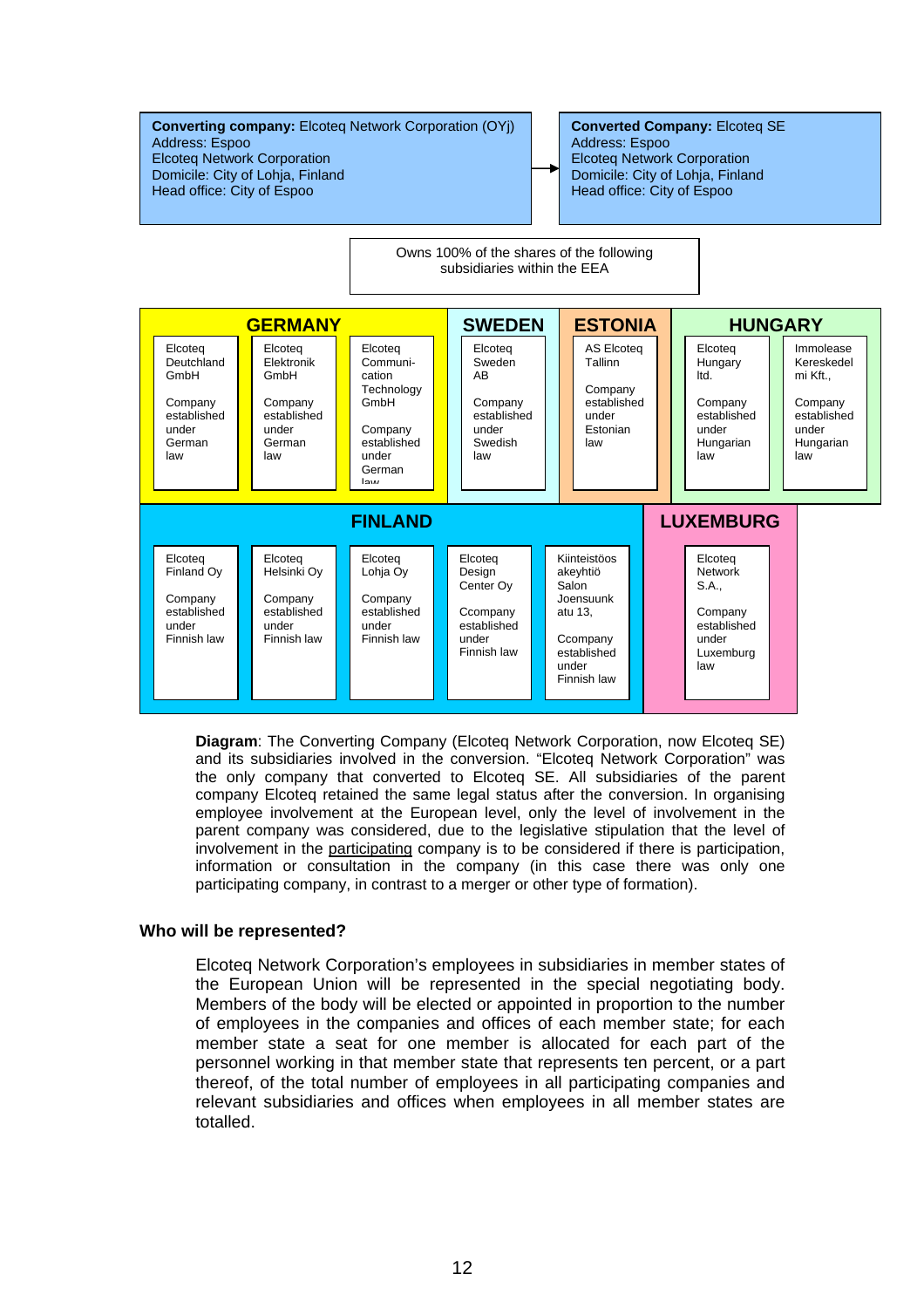## **The composition of the SNB**

Elcoteq's special negotiating body is composed of 13 members, as follows: 2 members from Finland, 1 member from Sweden, 5 from Estonia, 4 from Hungary and 1 from Germany. This distribution is based on the situation on 8 October 2004.

| <b>Country</b> | <b>Employees</b> | <b>Proportion</b> | <b>Legal entities</b> | <b>Representatives</b> |
|----------------|------------------|-------------------|-----------------------|------------------------|
| <b>Finland</b> | 861              | 11.557%           | 5                     |                        |
| <b>Sweden</b>  |                  | 0.094%            |                       |                        |
| Germany        | 548              | 7.356%            | 3                     |                        |
| <b>Estonia</b> | 3 3 4 2          | 44.859%           |                       | 5                      |
| <b>Hungary</b> | 2692             | 36.134%           |                       |                        |
| <b>Total</b>   | 450              | 100%              | 12                    | 13                     |

Composition of the SNB – Headcount 8 October 2004 Source: Minna Aila Presentation 8 February 2006

As was mentioned above, employees working in the Hungarian plants outnumber direct employees. As the legislation clearly refers to 'employees', the Hungarian SNB members did not even raise the claim for TAWs to be taken into account when the seats in the bodies are distributed.

## **How are representatives appointed in each country?**

The procedure for appointing or electing members is laid down in the national law on employee representation valid in each country.

## **Expert**

For the purposes of the negotiations, the special negotiating body may ask experts of its choice, for example representatives of relevant Community-level trade unions, to assist it in its work. These experts can attend negotiation meetings as advisers at the request of the special negotiating body when this is necessary in order to promote uniformity and harmonisation at the Community level.

(Sources: Eurooppayhtiö 2005 and Report by the Board of Directors on converting Elcoteq Network into a European limited liability company)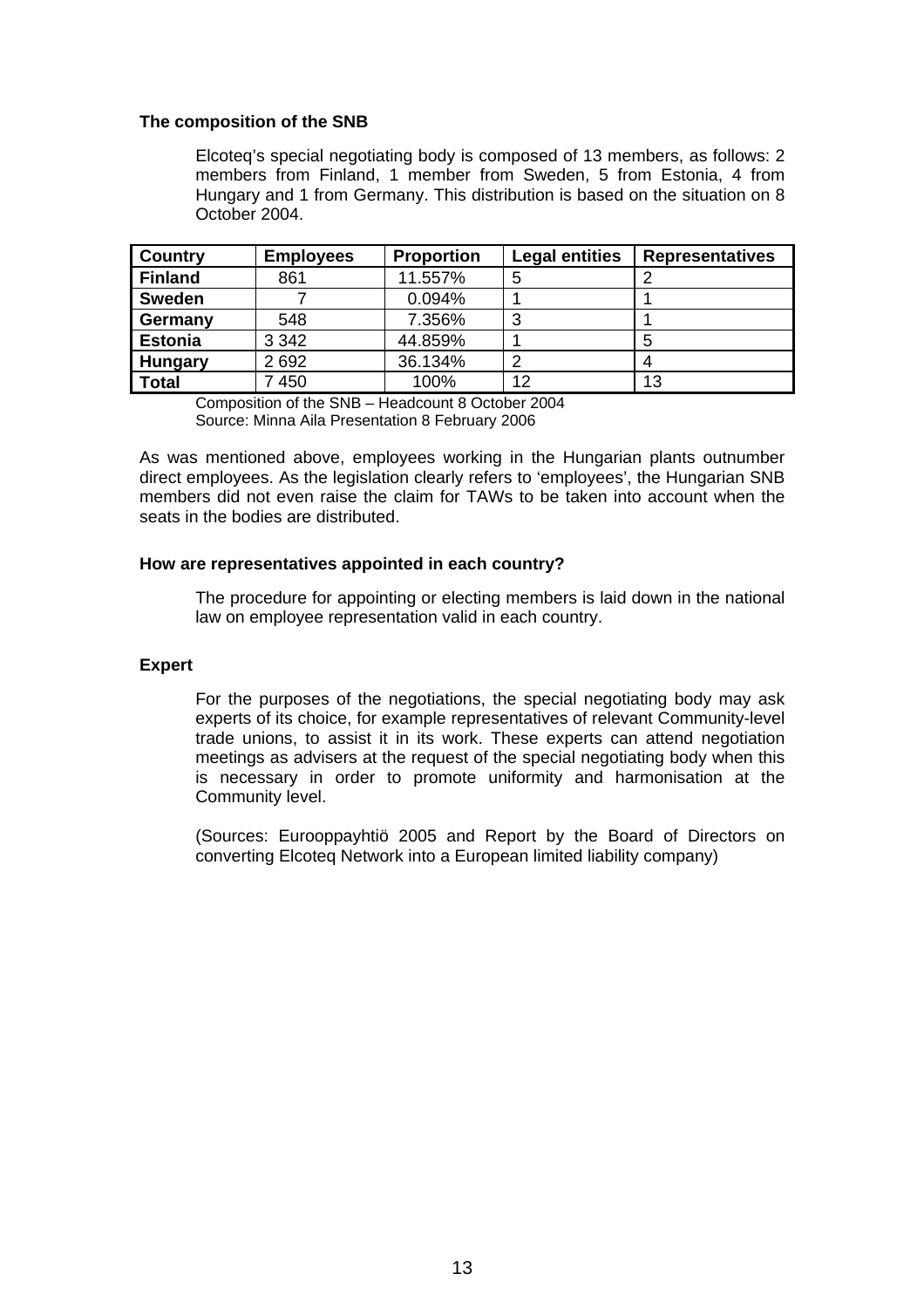# **5 The conversion process**

The process of conversion can be illustrated by the following diagram prepared by the Elcoteq management.



Diagram: Conversion Process. Source: Minna Aila Presentation 8 February 2006

## **Procedures**

After approving the conversion plan the Board of Directors must implement all of the measures necessary for starting negotiations with the companies' employee representatives on the arrangements for employee involvement in the SE. The conversion plan was approved on 8 October 2004.

Negotiations must commence as soon as the special negotiating body has been formed and can continue for six months after that date. The negotiations began once all of the representatives had been elected in Elcoteq. The fact that they did not start until 24 February 2005 may have been due to lengthy election procedures in Estonia. (Source: Report by the board on Elcoteq conversion to an SE, 8 Oct. 2004)

Hungary transposed both the SE statute and the directive on employee participation in SEs in mid 2004, and the law came into force on 8 October 2004. As far as was possible, the legislation transposing the Directive followed the legal solutions elaborated earlier in the course of the transposition of the EWC directive.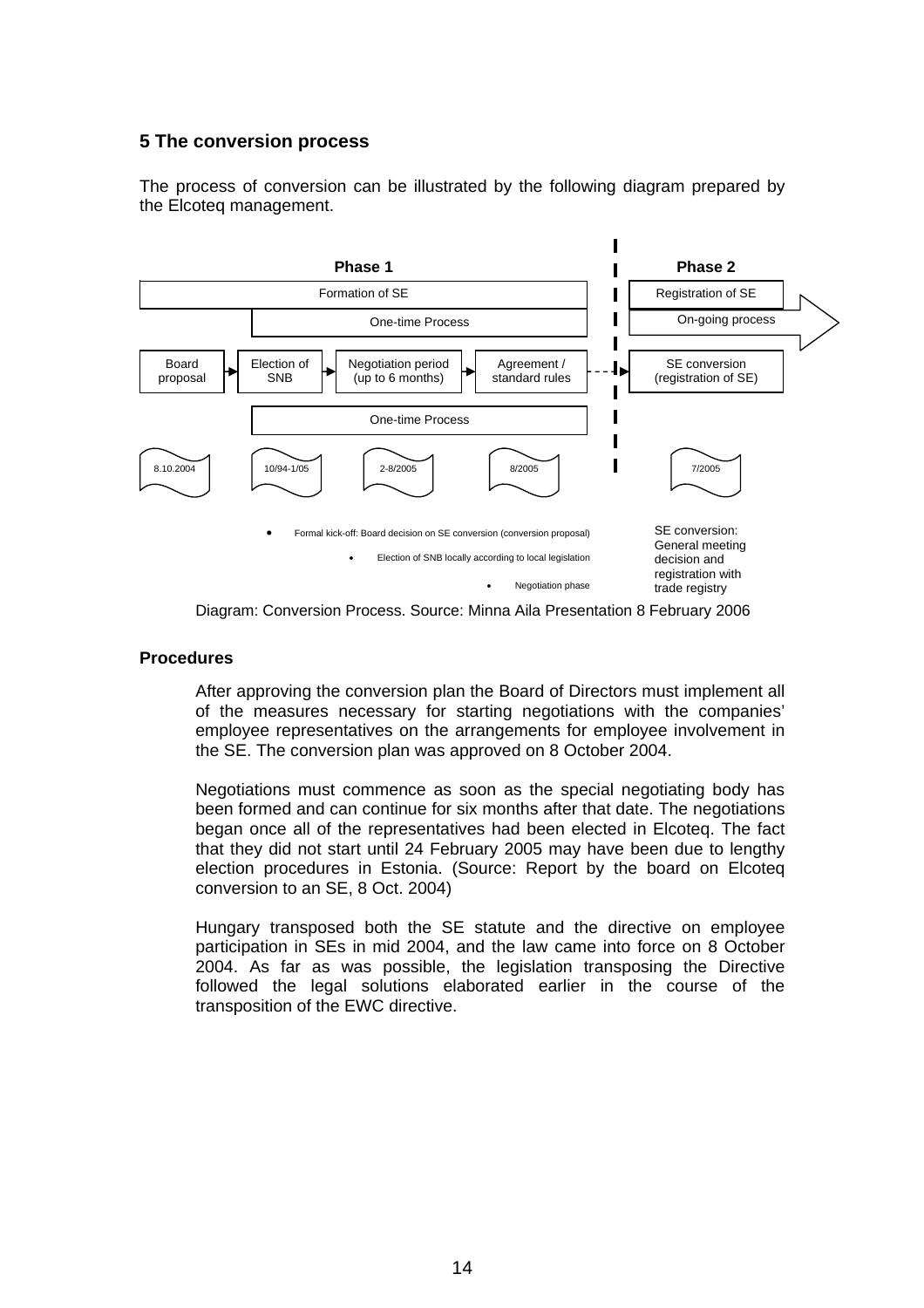| When                                                                        |
|-----------------------------------------------------------------------------|
| 8.10.2004                                                                   |
|                                                                             |
| The CEO started the procedure to nominate/elect members to the   11.10.2004 |
|                                                                             |
| 10/04-1/05                                                                  |
| 2/2005                                                                      |
| 8/2005                                                                      |
| 8/2005                                                                      |
| 29.9.2005                                                                   |
| 1.10.2005                                                                   |
| The Board approved the conversion plan $+$ report; documents                |

Timeline. Source: Minna Aila Presentation February 8 2006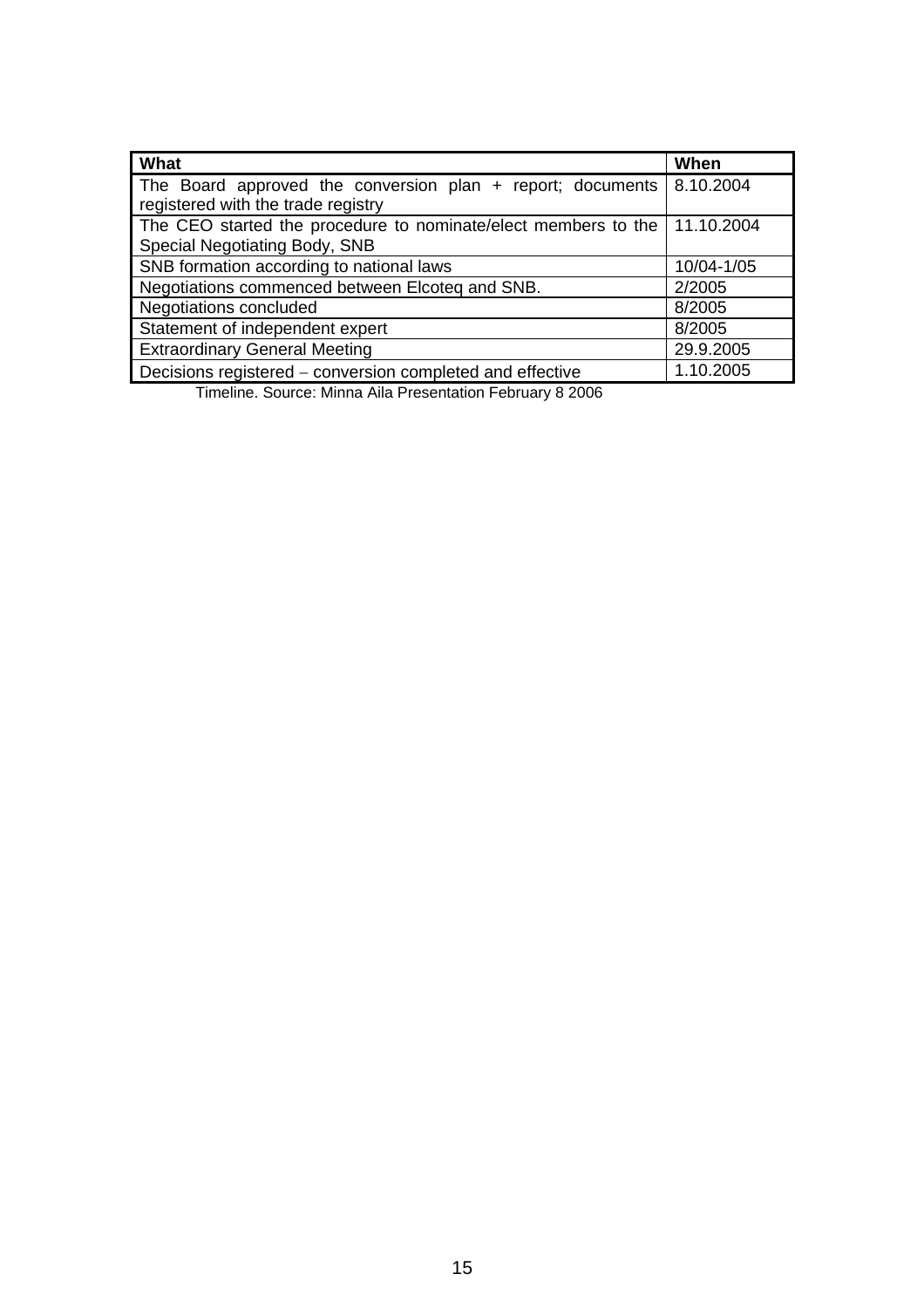# **6 Developments preceding Elcoteq conversion**

## **6.1 The choice of conversion as the method of forming the company**

Elcoteq chose conversion as the method of forming the SE company. "It was significant that this method of forming was chosen in that there was no knowledge of taxation consequences in the event of merger in 2004. Moreover, the other methods of formation are laborious. Conversion is also the easiest and fastest way of forming an SE company. It was the most purposeful for business operations. It did not make sense to merge the companies. Merger is also a very complex method of formation", said Project Director Minna Aila.

## **Did the lack of precedents affect the conversion work?**

Elcoteq was the first company in Finland to convert into a European company. The management does not think that the lack of precedents made the conversion process more difficult, only slower. "There are no experts to advise us about these matters and tell us how to go about it. That's part of being a pioneer. I can't really say that it made it more difficult; it may well have slowed the process down and made our people think more about what was involved and how we should go about it," says Mr. Hartikainen.

 "We had to do thorough background work, which we wouldn't have had to do if there had been some precedents. We wanted to be sure of all of the factors connected with the conversion in advance. We asked the Central Tax Office<sup>[5](#page-18-0)</sup> for a preliminary ruling stating that the conversion would not affect the taxation of the company or the shareholders of the company, and that was indeed the case. Also we had to go through various procedures at the trade registry. There were no models for the conversion plan or for the reports connected with it, so our report was the first of its kind. In that sense it meant that there was more work involved, since there were no precedents", says Ms. Aila.

## **How did employees perceive the aims of the company?**

In reply to the question of what the company's objective was, the Hungarian SNB representatives said unanimously that it was mainly considerations of prestige or public relations that really mattered. "The company wanted to be the very first to convert into an SE; that is what the firm is really concerned about." This could have been a general conviction because the conversion would not have any immediate effect on the subsidiaries. Of course, the SNB members generally understood the reference to "European identity", but for them this was more palpable in connection with the new Budapest office.

## **The internal company procedures**

The procedures involved in the preparation work prior to conversion were mainly internal. "It was mainly an internal process; external experts typically do not have any advice to give. External experts generally have done one case and then sell that knowledge further. In our case no one had done this before, so there weren't any external experts and it didn't make sense to use

 $\overline{a}$ 

<span id="page-18-0"></span><sup>5</sup> Finnish: keskusverolautakunta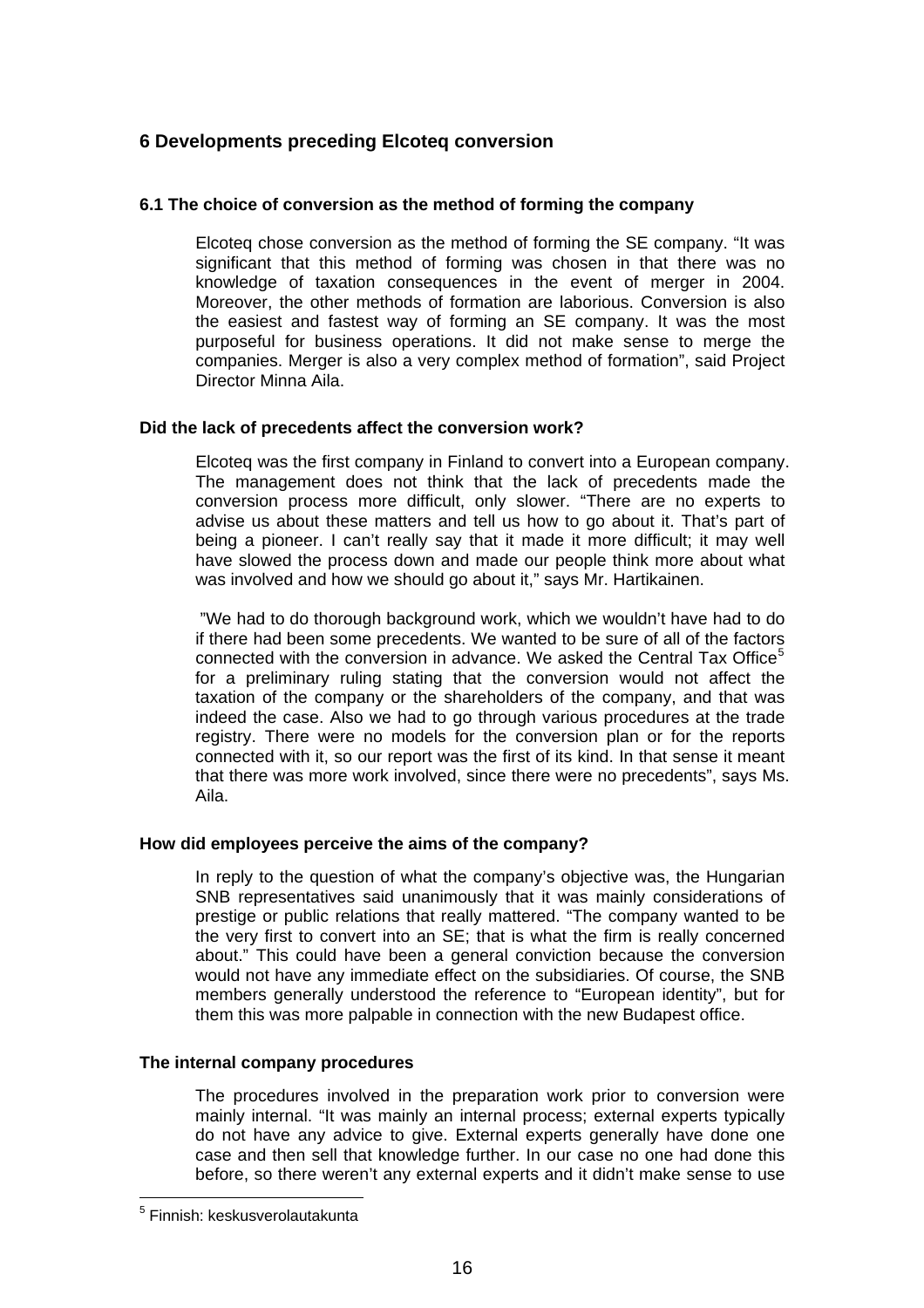any," says Mr. Hartikainen. The only case where external consultants were used was connected with the economic aspects, i.e. questions such as "Is this directive such that it is suitable for us?" and "Does it cause any difficulties or need for change?" Also when it came to auditing or external reporting as well as legal experts, what it would mean in each country, how it would be implemented − there was a need for external help with questions like that. Minna Aila, a legal expert, was in charge of conducting the conversion process.

The Elcoteq board issued the conversion plan and report in October 2004, detailing the various effects of the conversion. Following this negotiations were held with the employees. "Those are the requirements for registration". says Ms Aila. The process required that the conversion plan and report documents be registered with the trade registry in Helsinki on two different occasions.

## **6.2 Applicable legislation**

Since Elcoteq is a Finnish company, Finnish legislation applied automatically to the conversion process as well as the negotiation procedures. Legislative provisions should basically be the same in each EU country because they are based on the same directive.

Both the Regulation and the Directive were due to come into force on 8 October 2004, but only nine of the 28 states which should have transposed the Directive had in fact done so by that date (see Table 1). These were four Nordic states – Denmark, Iceland, Sweden and Finland, two of the new member states – Hungary and the Slovak Republic – and Austria, the UK and Belgium. (Fulton 2006)

| Hungary | One single piece of legislation          | 24 May 2004                         |
|---------|------------------------------------------|-------------------------------------|
| Finland | European Company<br>Employee involvement | 13 August 2004<br>13 August 2004    |
| Sweden  | European Company<br>Employee involvement | 10 June 2004<br>10 June 2004        |
|         | Germany One single piece of legislation  | 22 December 2004                    |
| Estonia | European Company<br>Employee involvement | 10 November 2004<br>12 January 2005 |

Source: Fulton (2006)

## **6.3 Employee involvement in Elcoteq before conversion**

There were no other forms or levels of personnel involvement in Elcoteq other than the country's internal arrangements. "The local management and local employees held reasonable dialogue with each other", says Mr. Hartikainen. There were no continent-level dialogues before the conversion. Preparations had been made prior to establishing a European Works Council, but the plan was dropped because of the SE arrangements.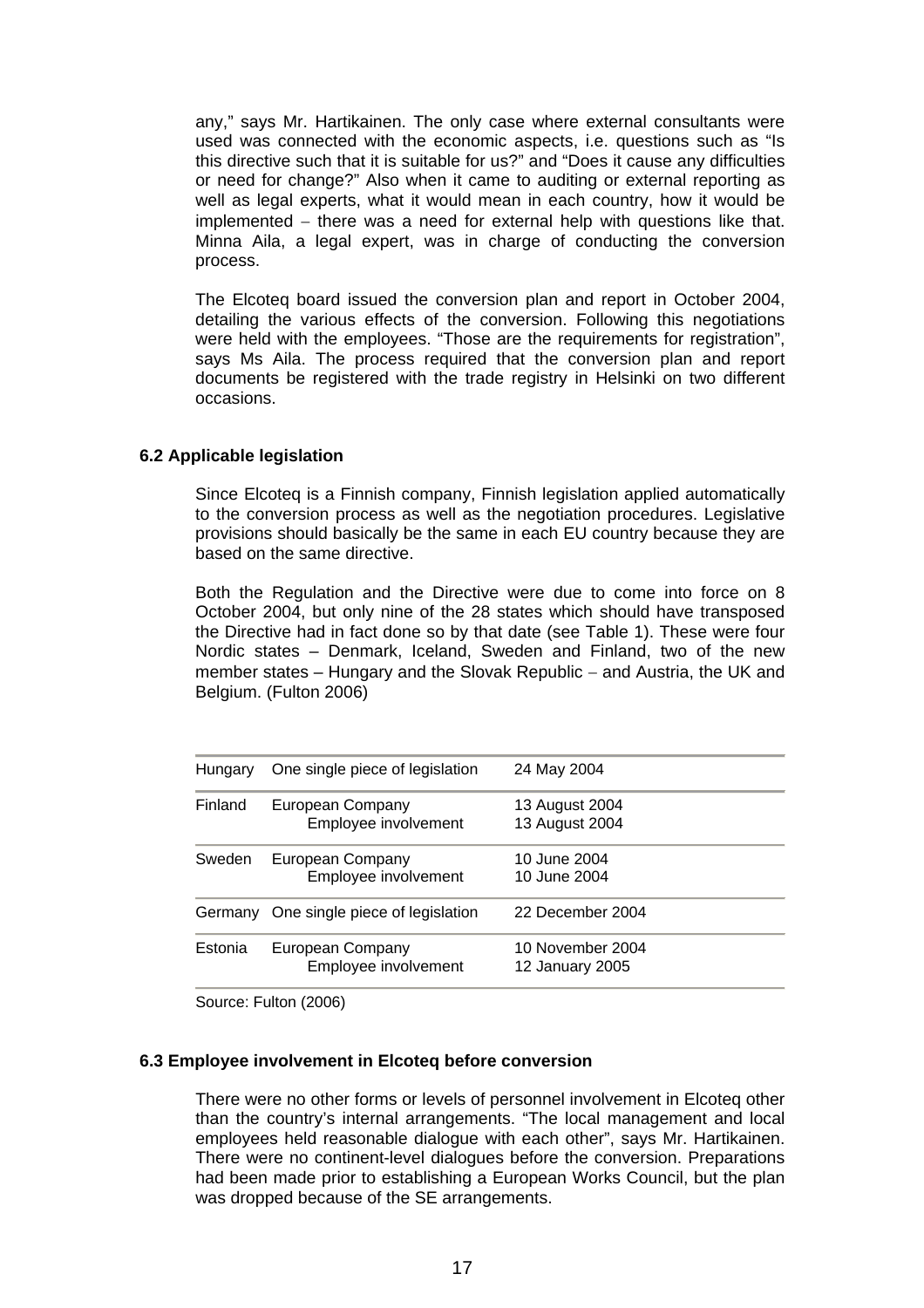## **6.4 Employee involvement in European countries with Elcoteq subsidiaries**

The arrangements provided by national law in each European country applied in each of Elcoteq's subsidiaries. In Finland there was no participation in the form of representation on the board in the parent company. According to Finnish legislation it is the employees' responsibility to require this arrangement, and it could have been requested because the workforce volume required for this arrangement had been exceeded in Finland. However, this request had not been made prior to the conversion arrangements.

In Hungary there is a dual workplace representation system; along with company trade unions all of the employees of the company/establishment are supposed to elect mandatory Works Councils where the number of employees exceeds 50, or a single representative with the same rights if the number of employees is between 15 and 49. Since both setups provide representation with certain (rather overlapping) rights to information and consultation, these bodies and the employer meet regularly. Collective bargaining, however, is the exclusive right of trade unions, which can conclude collective agreements with the employer at the company level as well as at multi-employer and sectoral level. Furthermore, employee representatives, delegated by the Works Council, make up at least one-third of the Supervisory Board if the company has more than 200 employees. The company governance structure is dualistic in Hungary; the Board of Directors takes the major decisions, while the Supervisory Board, acting on behalf of the shareholders, has a certain degree of control over the operational management.<sup>[6](#page-20-0)</sup>

In Estonia there is a special form of employee involvement where elected members of the personnel and elected employer representatives meet in a "Work Environment Council", although there were no arrangements that would have affected the procedures when arranging the workforce involvement in the European Company.

## **Information**

 $\overline{a}$ 

A great deal of internal company information is provided within Elcoteq in each country other than what is stipulated by law. The workforce in each subsidiary is informed about strategy and other matters. Recently the CEO has been visiting the different Elcoteg sites in person giving quarterly reports, inter alia. Furthermore, there are personnel magazines and other forms of communication within Elcoteq.

<span id="page-20-0"></span> $6$  For further details see: PRESENS publication:

[http://www.seeurope-network.org/homepages/seeurope/file\\_uploads/booklet\\_summaries\\_nms\\_english3.pdf](http://www.seeurope-network.org/homepages/seeurope/file_uploads/booklet_summaries_nms_english3.pdf) However, the 2006 legislation introduced the option of the two-tier system and somewhat deregulated board-level representation, as a repercussion of SE legislation. See in detail: László Neumann: Employee board representation in Hungary's new company law. ([http://www.seeurope-](http://www.seeurope-network.org/homepages/seeurope/file_uploads/hungary_changesincompanylaw112006final.pdf)

[network.org/homepages/seeurope/file\\_uploads/hungary\\_changesincompanylaw112006final.pdf](http://www.seeurope-network.org/homepages/seeurope/file_uploads/hungary_changesincompanylaw112006final.pdf))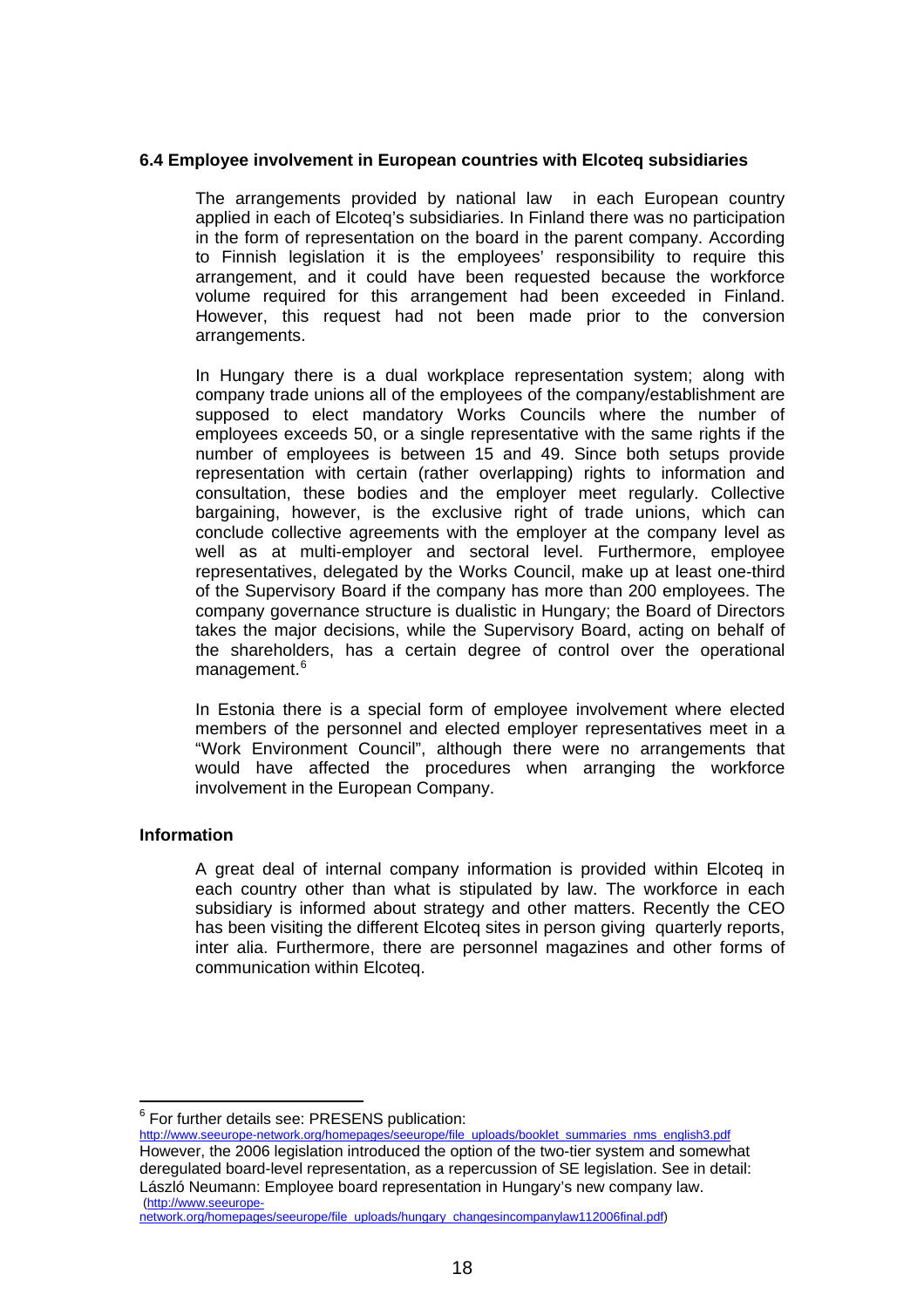## **Consultation**

Communication is arranged locally in each country. In Finland there are what are known as participation<sup>[7](#page-21-0)</sup> meetings, which are based on legislation and where shop stewards $^8$  $^8$  and local management meet.

## **Board-level representation and participation**

These depend on local traditions of cooperation. In the Elcoteq parent company in Finland there was no representation on the board or any supervisory organ. The Finnish system is largely based on a one-tier system where there is only one board of directors and no other body. In state-owned companies there is usually participation on the board. The Stockmann chain store is probably the only listed company with a two-tier system and participation. In state-owned companies such as the Outokumpu mining company and the Metso mechanical engineering company, participation is organised at board level. It is very common, however, for participation to be organised at the operational management level in Finnish companies.

In Hungary there is a two-tier system where there has been participation in the supervisory organ of the board. "What I learnt about Hungary is that they have cooperation arrangements that are as good as, if not better than, those in Finland. They have a lot of representatives who have very good participation rights," says Roni Jokinen, the expert and trade union representative in the negotiations.

In Sweden there are seven people involved; everybody knows each other there, so workforce involvement does not need to be organised specifically.

In Germany there is the Betriebsrat. However in the case of Elcoteq, the Betriebsrat was not represented on the supervisory board because there were too few people there for this arrangement. In Germany the company has to employ at least 500 people in order for this to be required.

## **Employee participation in Finland**

The Finnish system for workforce involvement with regard to information and consultation is laid down in the Finnish legislation on cooperation, the Cooperation within Undertakings Act<sup>[9](#page-21-2)</sup>. Participation in administration, at both the operational and the board level is laid down in the Act on the Administrative Representation of Personnel<sup>[10](#page-21-3)</sup>.

The trade unions are relatively strong in Finland. The membership rate in employees' trade unions is fairly high. The trade unions have a long tradition in Finland, and the legislation in force has been established partly through their work.

<span id="page-21-0"></span>The Finnish these are commonly called "yty and jyty" meetings based on the abbreviation of the corresponding legislation.<br><sup>8</sup> Shop steward refers to the employee representative in the Finnish system. Finnish:

<span id="page-21-1"></span>luottamusmies.

<span id="page-21-2"></span><sup>&</sup>lt;sup>9</sup> Yhteistoimintalaki 'YT-laki' (725/1978)

<span id="page-21-3"></span> $10$  Laki henkilöstön edustuksesta yritysten hallinnossa 24.8.1990/725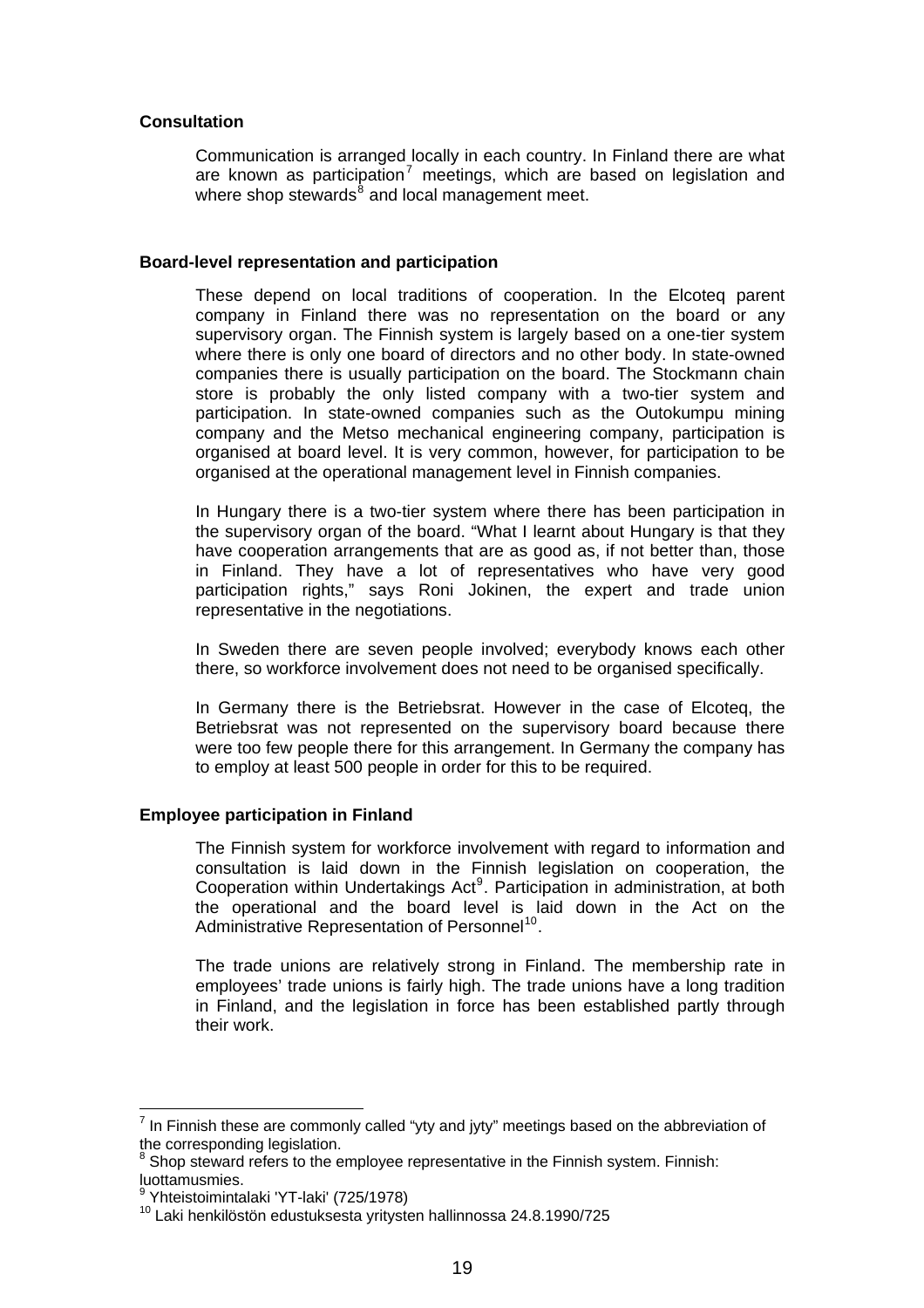## **The basic system in Finland**

Workers in different industries and from different educational backgrounds are organised in different trade unions. There are different trade unions for workers and salaried employees and salaried employees with higher education. Workers are also organised in different central organisations.

Blue-collar trade unions cooperate with one another in various negotiation bodies and through the Central Organisation of Finnish Trade Unions – SAK. The white-collar workers' central organisation is the STTK, and the Akava is the central organisation for academics. Of the 840 employees in the Finnish subsidiaries of Elcoteg approximately  $\frac{1}{4}$  were white-collar workers, 3/8 were employees with an academic background and 3/8 were blue-collar workers, all of whom worked in the Lohja factory.

In Finnish companies the system for information and consultation according to the Cooperation Within Undertakings Act is clearly linked to the collective bargaining system and representation by trade union shop stewards. In the companies the personnel elect their representatives amongst themselves to represent them in negotiations with the employer only where there are no representatives according to the collective bargaining system. Otherwise these shop stewards also participate in the information and consultation procedures. The shop stewards also have deputies. The employee representatives meet with the employer each month to discuss the issues mentioned in the Finnish cooperation legislation, including the work environment, changes at the workplace, etc. "We have close cooperation with the employer here at Elcoteq; we meet regularly each month," one Finnish employee representative said. The monthly meetings are very informal; there is a theme for each meeting and if changes are been made in the company they are announced at these meetings. Both serious and less serious issues are discussed at these meetings. The different groups of employees belonging to different trade unions are all represented by their own delegates.

In Elcoteq all the employee representatives in the Finnish units meet with the parent company management each year to discuss developments in the company and what the future holds for it. "All Elcoteq employee representatives from the Finnish units meet once a year with the CEO and personnel managers to discuss current affairs and what the future will hold", one Finnish employee representative said. In this annual meeting employees can ask the CEO questions about various issues.

## **Employee involvement in Estonia**

The situation and tradition of employee involvement in Estonia is different from those of Elcoteq subsidiaries in other EU countries. The role of trade unions in Estonia is closely linked with its history. Trade unions still lack legitimacy to some extent due to their history. Only 3.33% of Elcoteq employees are trade union members.

There are two pieces of legislation governing the election of representatives and their rights. One is the law on trade unions and the other is the law on the election of representatives.

There is legislation on voting procedures for electing SNB members and RB members. Anyone can stand as a candidate to represent the personnel. When elections were held at Elcoteq, signatures from 10 co-workers were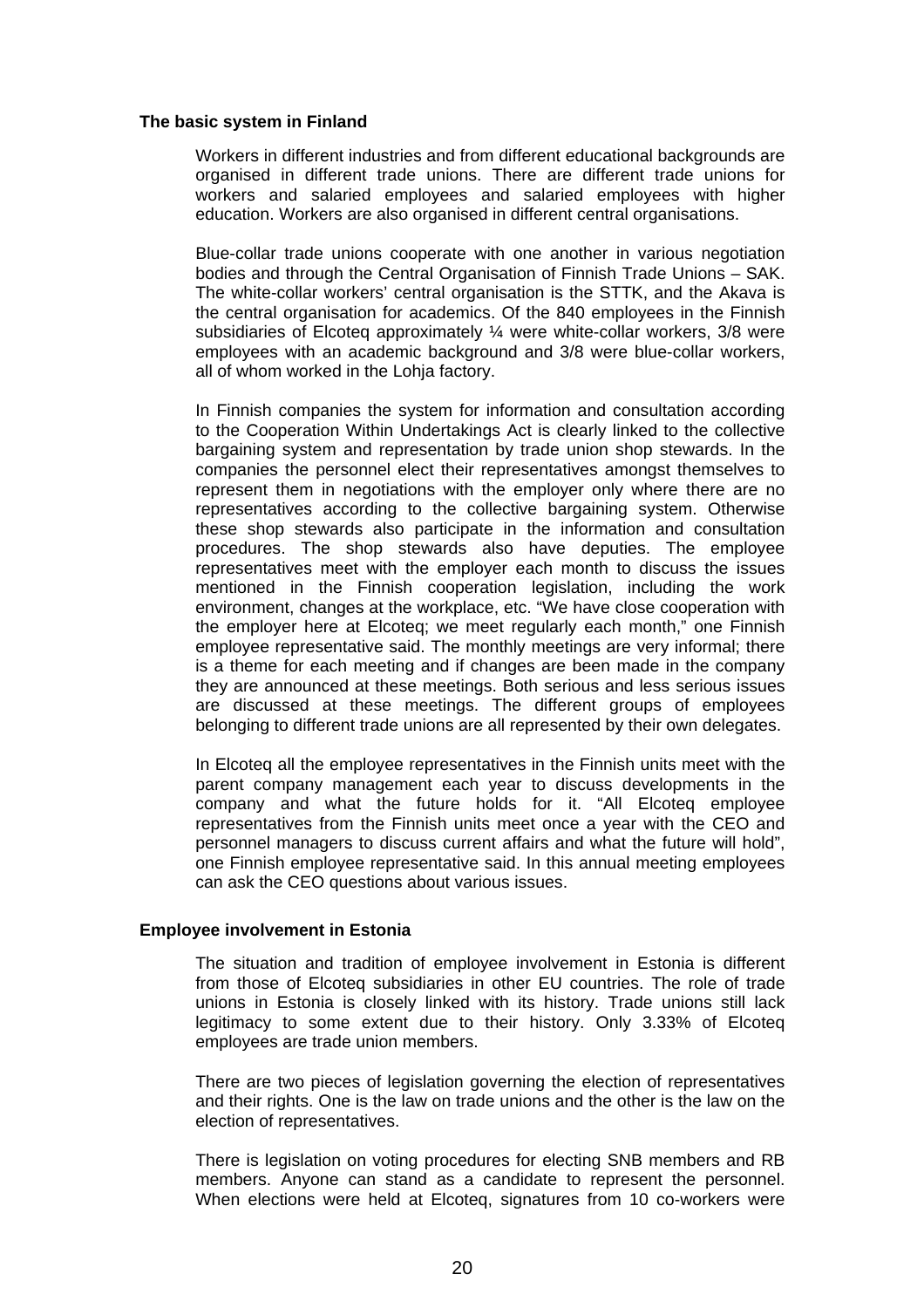required in order to stand as a candidate. Before the elections a vote was held on the approval or rejection of the procedures for the forthcoming elections.

Estonia has legislation governing trade unions as well as legislation governing the work of a special employer-employee negotiating body, the "work environment council".

## **The work environment council**

The work environment council is the primary body where work-related issues are discussed in Elcoteq's Estonian subsidiary. It is the primary body where issues regarding the working environment, such as health and safety, are discussed. The various matters concerning employee involvement are also discussed in this body. If any questions are raised amongst the personnel they go through this body.

The council is composed of an equal number of employer and employee representatives. In Elcoteq there are seven employee representatives and seven employer representatives. Each representative holds one vote. The employee representatives are elected in a general election amongst the workforce. Every employee is entitled to stand a candidate. The employer elects seven management representatives.

The work environment council convenes regularly every month and even more often if necessary. In addition to the official agenda members can each bring matters of their own for discussion. At the meetings a discussion is held on the subjects agreed at the last session, the progress made in the on-going work, and what is to be done in the future. The subjects discussed include work-related accidents, etc.

The work environment council has the possibility of using external experts, although this has not proved necessary so far. "The Estonian authorities check very closely that we are acting according to legislation", says Elcoteq Estonia Personnel Manager Agnes Hansen.

#### **Information**

The general information provided by the employer works the same way in Estonia as in other countries. There are company intranets for those who have access to computers, there are production meetings, and there are notice boards as well as an internal company magazine. "I think communication is very good in Elcoteq today. For example, there was a live broadcast from the CEO in Finland and everybody who was interested could watch it. We always receive information through e-mails and so on, and we can read about all important issues in the company magazine," says one employee representative.

## **The trade union**

The trade union has its own support group, which backs up its work as well as legislation governing its work. Since the trade union is rather weak it is not very influential.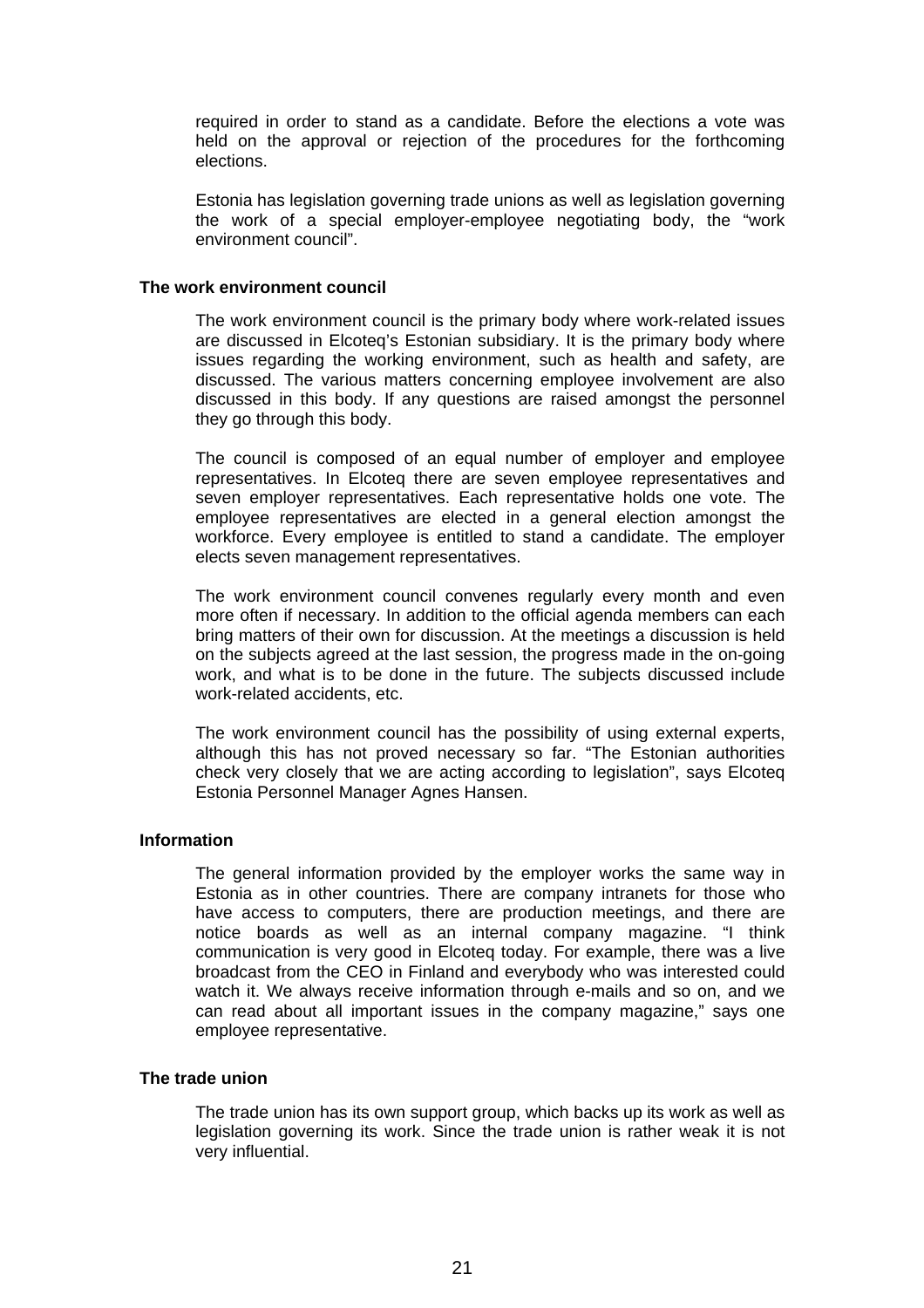## **6.5 Employee involvement in Elcoteq's Hungarian subsidiaries**

## **Trade union and collective agreement**

Elcoteq employees are represented by one single trade union, which belongs to the Metal Workers' Federation (Vasasszakszervezet), the secretary of which was elected Vice-President of the Federation in 2004. Elcoteq's Hungarian subsidiary was started up as a green field investment in 1998, and by the end of that year the local trade union was organised. Another local trade union was also established at the Nokia-EMS plant in 1998 – independently from the other plant. When the two plants were merged in 2000, both companies had already had well-run trade unions and works councils for 2 years. Since the merger of the two company unions there has been a continuous drive to organise workers. As the result of a dedicated recruitment campaign in 2000, there were as many as 847 trade union members on 1 January 2005. The trade union uses company leisure events to build up membership and has also managed to have the practice of offering a 1-hour information session about the trade union for newly hired workers on their first day of training included in the collective agreement. It is worth mentioning that such a stipulation is exceptional in the Hungarian context. Despite all these efforts, the difficulty in the employee representation field in the Hungarian subsidiary is the low union density (33%), even if it is considerably higher than the national average (17% in 2004).

The membership consists mainly of blue-collar workers because white-collar workers are difficult to unionise at Elcoteq, as is the case in Hungary in general. Besides the trade union's everyday activities such as organising sports and leisure events, it has made major achievements in the area of wages and job security. The trade union played an important role in the redundancy procedures in 2001, when a dismissal committee was established with the participation of the unionists and the works council members. For example, the company provided financial support for training for redundant employees, and as soon as production restarted in 2002, some of the employees previously laid off were contacted on the basis of the company's register and were re-employed.

The company collective agreement is renegotiated annually. Its content is quite well elaborated. Besides wages, it includes many terms that are more favourable for employees than general Labour Code stipulations, and it also regulates many issues which are not dealt with in the Labour Code. Generally speaking, the collective agreement stipulates fairly high wages compared to the local labour market and valuable company welfare provisions and also provides employees with other forms of protection. As a trade-off the collective agreement also includes stipulations which are favourable for the employer, such as those encouraging the flexible use of working time in the company. As for wage negotiations 2000 was a year of challenges. The wage level of the two merged companies had to be harmonised since basic wages were substantially higher in the former Nokia-EMS plant than in Elcoteq, and the wage structures were also different. The process took 2 years. This year the new law requiring equal wages and benefits for TAWs is a challenge for the wage bargaining round.

The drawback of collective bargaining is that agency workers are not covered by the company agreement and there is no sectoral agreement within the electronic manufacturing industry. (It should be noted that the Hungarian electronics industry consists of about 40 different companies, mainly subsidiaries of multinationals.<sup>[11](#page-24-0)</sup>)

 $\overline{a}$ 

<span id="page-24-0"></span><sup>&</sup>lt;sup>11</sup> For an overview see: http://www.itd.hu/itdh/static/uploaded/document/hungaryelectronics\_en.pdf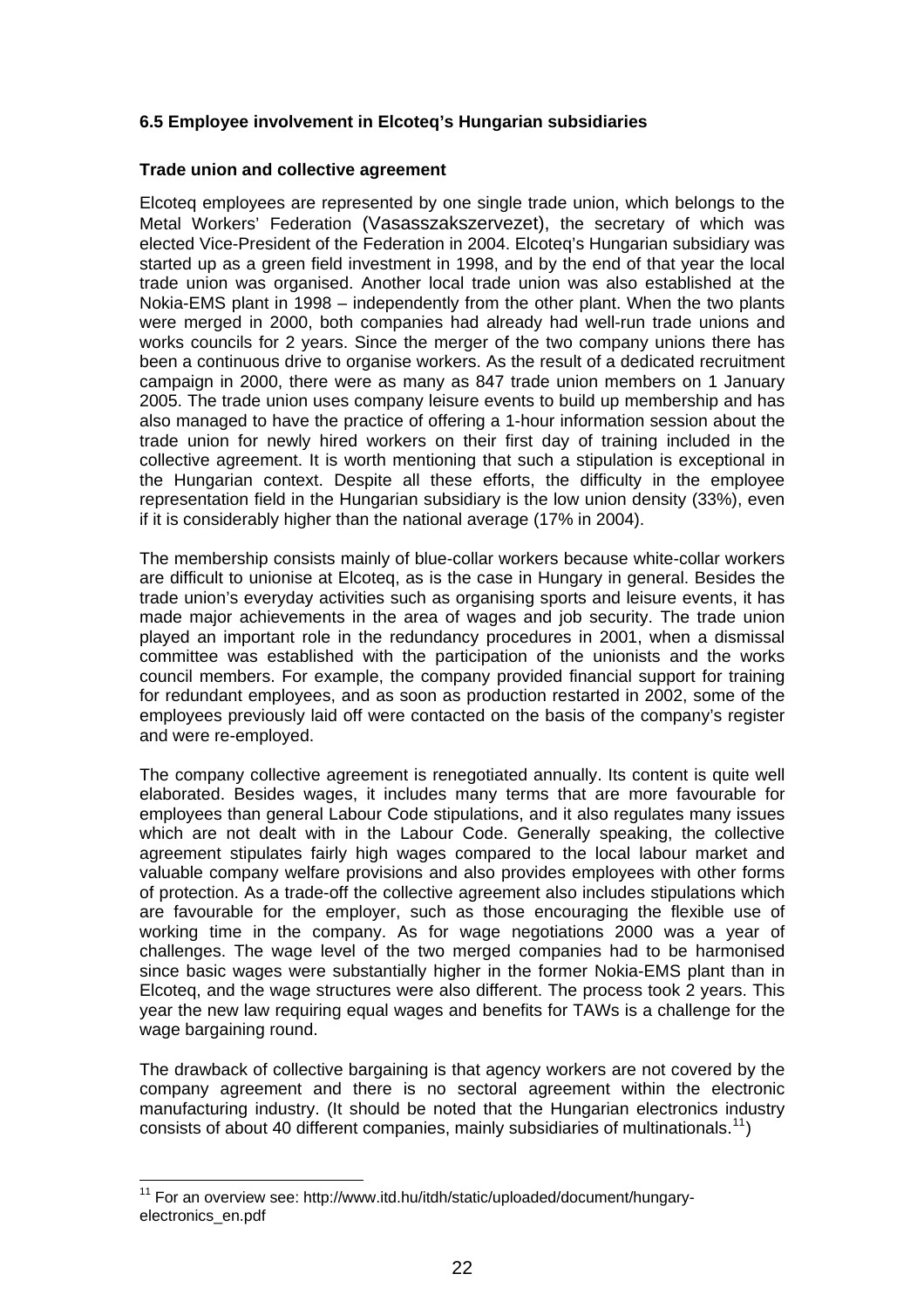In terms of international contacts, the trade union is relatively well placed. It is a member of the Information and Communication Committee of the European Metalworkers' Federation (EMF). International relations are rather difficult, however, since none of the representatives speaks English fluently.

## **Works council and supervisory board members**

The first works council was established at Elcoteq with 9 members in May 1999, and after the merger it was enlarged to 13 members through new elections in 2001. Each of the 13 members of the WC is also a trade union member. Although there is a significant overlap between the trade union body and the members of WC, the two bodies work independently, except for information and communication.

The WC is primarily responsible for making and implementing decisions on the distribution of the company welfare fund. It has extended the services every year in the area of sports (squash, swimming-pool, tennis, ball games, fitness room), recreation (massage, organised holidays, sauna, excursions) and financial support (schooling allowances, funeral aid, extraordinary aid for employees in need). In addition, it keeps track of fringe benefits.

The WC organises regular – biannual – professional training sessions for the WC and trade union officials. The WC's role is not confined to the company: it has been coordinating the activities of regional and national clubs for WC presidents since 2000, and has been organising regular meetings.

In Elcoteq Hungary a 5-member Supervisory Board was registered at the court on 1 January 2000. The Board comprises 3 management delegates and 2 employee members delegated by the WC through internal elections.

## **Representation policy in Hungary**

The parties consider that the relationship between the WC, the trade union and the management is definitely good and co-operative, while the industrial relations system can be considered outstanding in the Hungarian subsidiary. It is mainly because this relationship is based on the Finnish model that it is so exemplary. There are regular quarterly meetings with the managing director of the Hungarian subsidiary, in which the representatives are given information about the business. The parties seem to be cooperating to the full even in cases of dismissals and wage negotiations. The managing director and the HR managers negotiate wages jointly with the trade union and the WC; this can sometimes take several months, however.

The local trade union and the works council work together in close cooperation and provide employees with relatively effective representation by Hungarian standards. Over and above the collective agreement there is a separate agreement on how the company supports employee representation, which includes higher than average wages for full-time representatives. Representatives are in turn involved in the company's discipline procedures; the committee adjudicating the individual cases includes line managers, HR managers and one employee representative.

As far as the style of representation is concerned, the Hungarian union and works council's policy prefers day-to-day cooperation with the management to formal negotiations and relies strongly on mutual trust and personal communication.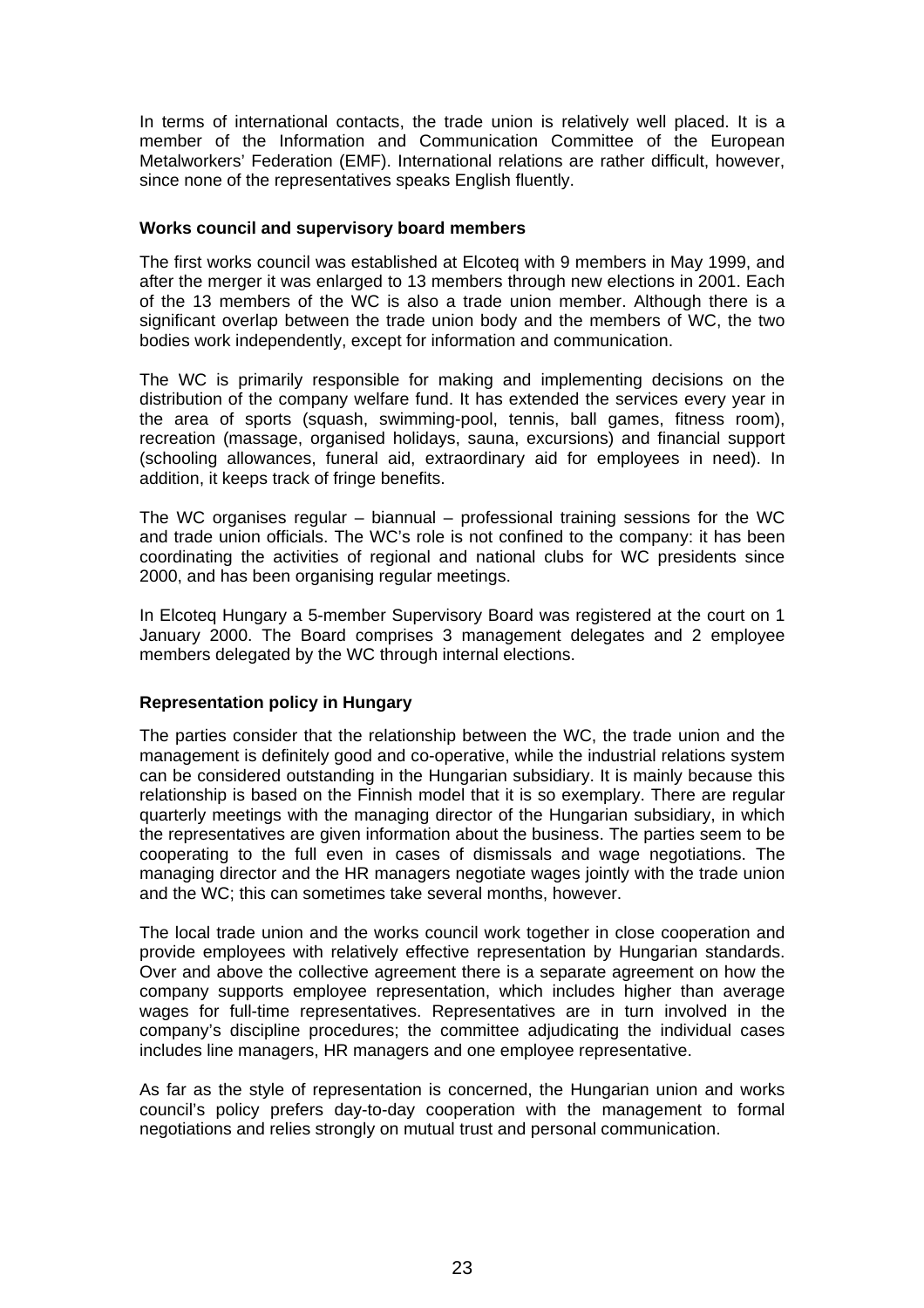## **The level of involvement in different countries**

"The arrangements in Finland, Germany, Hungary and Sweden have many commonalities in personnel arrangements. They have clear representative systems where the employees select their own representatives who act on their behalf in relations with the company. Estonia is a case apart owing to the fact that worker organisation level is very low. The employer does not have an organised counterpart in Estonia", says Mr. Jokinen, the SNB expert.

## **6.6 Employer procedures prior to SNB negotiations**

"I think we did a thorough job on this", says Ms Aila, commenting on how the personnel was informed on the need to form a Special Negotiating Body and the purpose and subject matter they were asked to take into account. The whole workforce was informed as soon as the Board had published the conversion plan. The personnel managers invited the employee representatives to a meeting, and they were given the information package on what a European Company is and on the background to the company's decision to convert. The information package contained information about the conversion process and how choices were made. It was explained that the issues involved in the process were laid down by law.

The information package was translated into all relevant languages and meetings were held in Finland with all representatives, at which they were informed about what the process involved. The personnel representatives, labour protection supervisors  $12$  and the Elcoteq labour protection [representative](#page-26-0)<sup>13</sup> were present at the meetings. They were told that if they felt [that they needed more detailed information or education this could be](#page-26-1)  [organised. In each country the personnel were instructed as to how to act in](#page-26-1)  [these situations.](#page-26-1) 

Estonia was a special case because there were elections to be held. The case of Estonia was very different from the other states because the legislation for electing employee representatives came into force only 3 months prior to the first SNB meeting, and it was not until the legislation was in effect that work could proceed on the forthcoming procedures. The whole process from voting on the procedures for the forthcoming election to the nomination of candidates for that election and the election of the final representatives and consequently the education of the representatives had to take place within those 3 months.

In countries other than Estonia the personnel representatives elected the SNB representative amongst themselves. In each country the relevant legislation was explained to the representatives. The employer was actually very much involved in the practical arrangements.

The employee representatives did not participate in the preparations for the Elcoteq conversion, but the personnel were informed of the relevant preparations.

<span id="page-26-0"></span><sup>&</sup>lt;sup>12</sup> Tvösuojeluasiamies

<span id="page-26-1"></span> $13$  Työsujeluvaltuutettu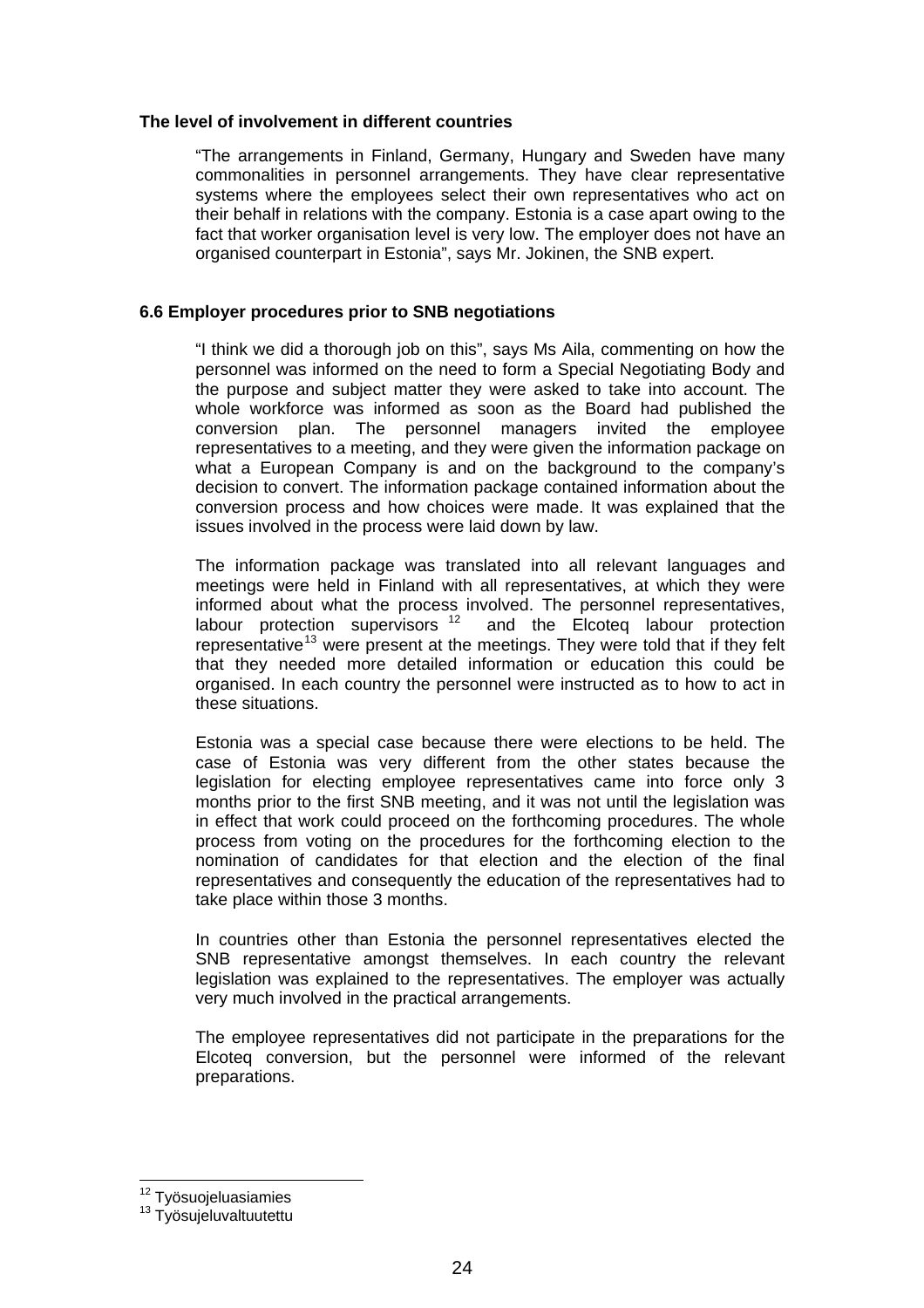## **6.7 Employer procedures in Finland**

The personnel managers in Finland became involved at the SNB stage, although their role was very limited. "It was a practical job; we were involved in the SNB negotiations and took care of the practical matters related to the negotiations such as interpretation, etc. I think it was interesting that we were the first to make this arrangement", says one Finnish personnel manager.

The preparations prior to the SNB meetings included the elections of the representatives, and the employer also informed the personnel to some extent. "There are pretty precise rules about how the personnel is to be informed. We informed the personnel as soon as the representatives were chosen," says Ms Virtanen.

## **6.8 Employee procedures in Finland**

In the course of the year prior to the introduction of the SE conversion plan there was a request from the Finnish and German personnel for the establishment of a European Works Council in Elcoteq. This arrangement was subsequently replaced by the RB arrangements connected with the SE conversion.

## **Information**

 $\overline{a}$ 

The first information on the forthcoming conversion plan was received by the employees at the cooperation meeting from the personnel manager in August 2004 before the stock exchange release, and it was stated that all of the arrangements would be put forward once the legislation came into force. The personnel representatives were told that they should prepare themselves for these arrangements. Towards October 2004 things were happening quickly and it was asked who would represent the employees in the SNB. Anyone who wished could stand for election as a representative in the forthcoming SNB negotiations. In Finland these representatives were elected amongst the existing personnel representatives. The composition<sup>[14](#page-27-0)</sup> of the team was then decided.

"I became aware that the personnel would be involved in the SE procedures in the spring of 2004," one representative said, "at a meeting held with a metal worker union representative who was acquainted with EWC matters and who told me that if the SE was not implemented then EWC arrangements would be put forward."

"We received a letter from the CEO about the coming SNB meeting in February 2005," said another representative. "The first information we received from the employer was through an e-mail where the first meeting was announced and the negotiation procedures were presented."

<span id="page-27-0"></span><sup>&</sup>lt;sup>14</sup> The Composition of the Finnish SNB team was Ira Laitakari-Svärd, an industrial designer and Master of Arts. She represented the salaried employees with higher education. The other Finnish representative is Merja Levonmäki, who is in charge of claims connected with the products manufactured. She is a trained laboratory assistant and is a deputy employee representative. She has been involved in trade union work for over ten years.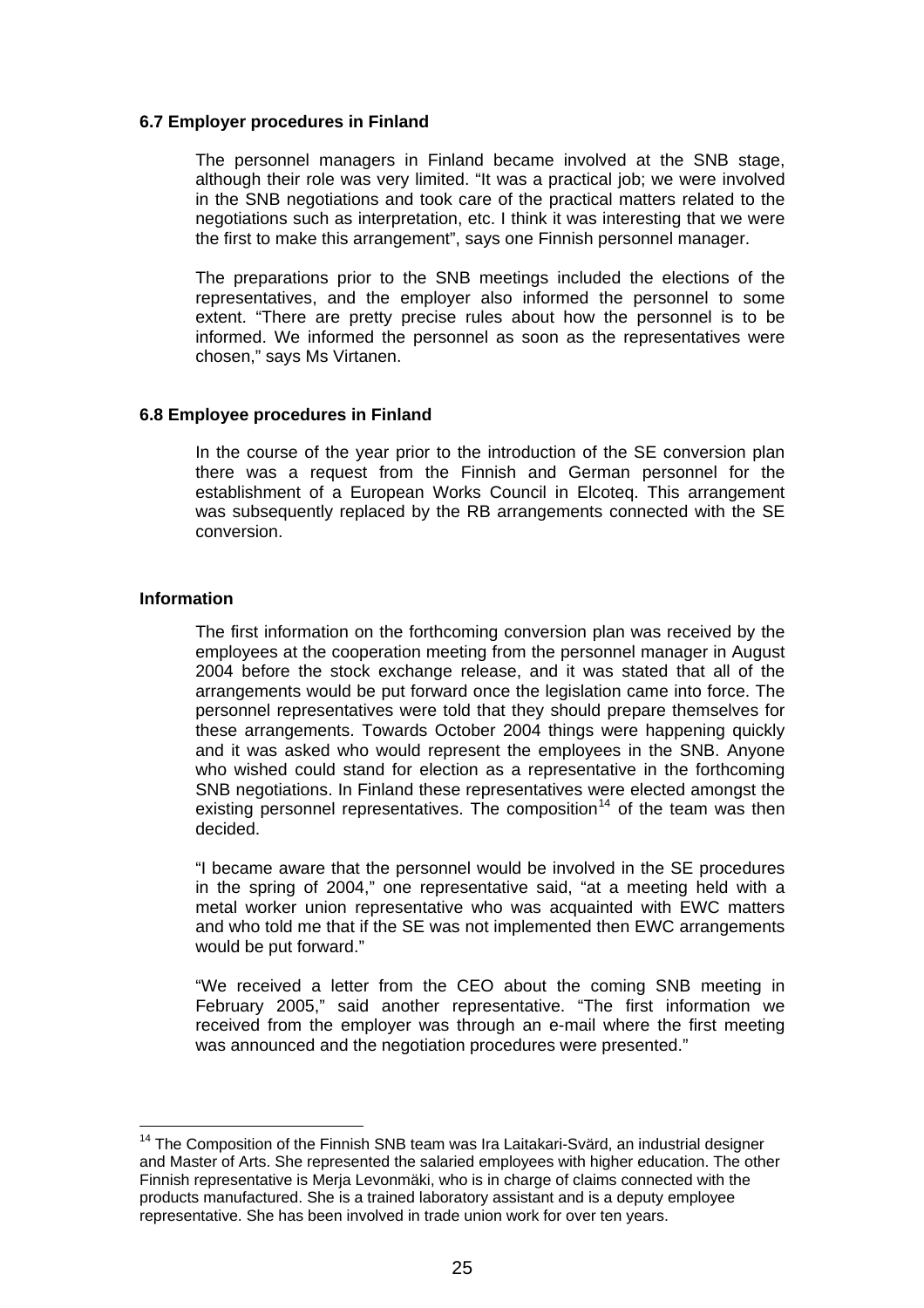

Timeline: How the Finnish members gained information about the coming SE conversion and its implications for workforce involvement.

## **Election of representatives**

The employee representatives convened and elected two people amongst themselves.

## **Education**

The trade unions went into action when they received the information and organised education for the employee representatives.

It was announced at one point that an information and education meeting would be arranged. The employee representatives received information and education from the employer. At the trade union level all of the employee representatives received education, after which the employee representatives were elected. "There were a lot of questions and no answers," one employee representative said. The trade union provided the employees with support, and this was the beginning of cooperation between trade union and employee representation.

A legal expert, Mikaela Karavokyros, from the Finnish Association of Graduate Engineers TEK<sup>[15](#page-28-0)</sup>, was involved in the employee preparations. As one employee representative commented, "This would not have worked if we hadn't received support from a lawyer; it was such a major process that it cost the lawyers a lot of their time, too."

Before October 2004 : Education and information from the Elcoteq employer to the Finnish employees before negotiations

October 24: Education and information from trade union to the Elcoteq personnel representatives in late October

Individual learning, reading of Finlex (Finnish collection of legislation)

Individual learning in cooperation with trade union lawyers

Education on the forthcoming workforce involvement in Finland: collective education provided by the employer for all employee representatives in Finland, collective education through the trade union for all employee representatives in Finland, individual learning, and learning in collaboration with the trade union.

## **Knowledge level – Finland**

The employee knowledge level concerning the first SNB meeting was inadequate. "It required a lot of work. At first one really didn't know anything. Then one received education and one felt even more stupid than before. There was not enough information or understanding even for the first SNB meeting," one representative said.

 $\overline{a}$ 

<span id="page-28-0"></span><sup>&</sup>lt;sup>15</sup> Teknisten akateemisten liitto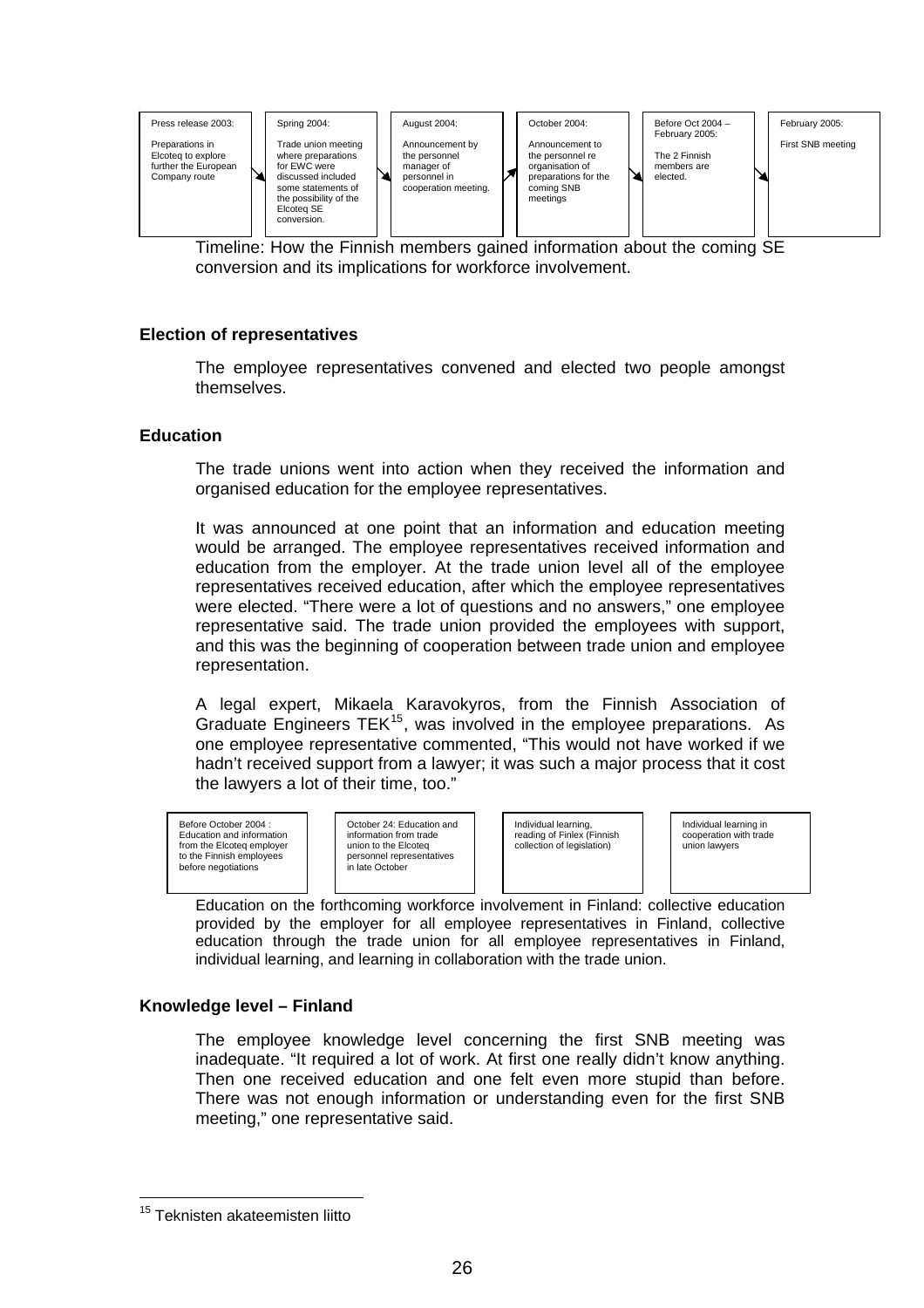"This was largely driven by Finnish efforts to begin with," says an employee representative. "We were the only ones who had prepared for it. The Hungarians didn't even have the first draft agreement translated into their language by the employer." And another representative stated that some of the representatives were only prepared on the actual day of the first SNB meeting.

## **6.9 Employer procedures in Estonia**

The situation in Estonia differed from the circumstances in other countries in many regards. In the autumn when the directive had to be implemented at the national level, Estonian legislation had not yet been adopted. It was not until the Estonian legislation came into force that people could know how to go about the various procedures for electing the representatives. The Estonian management gave the employees all the information they could prior to the enactment of the Estonian legislation. Once the legislation came into force in December 2004 the procedures for electing representatives were commenced as laid down in the legislation. The final election of the SNB representatives took place only a short time before the first SNB meeting.

"We were lucky in that regard; when the legislation came into force so late we nevertheless managed to prepare and communicate the material to the employees in advance", says personnel manager Agnes Hansen.

Due to the Estonian system, which does not include trade union membership, and due to that fact that workforce involvement is organised more through election than through organised workers, the nature of work on the employer side was different from that in other countries. "The communication was more to the effect that the employees had to understand that they should organise themselves and that that organisation should be arranged through elections," says Ms Hansen.

## **The role of the environment council/committee**

The body for employee involvement in Estonia, the work environment committee, was to initiate the process of electing employee representatives and communicate the relevant information to the employees. The Estonian committee had to deal with the SNB forthcoming negotiations and it needed people who represented the personnel; it also had to deal with how these persons should be selected. The question was how the elections were to be organised so that all of the personnel would have the opportunity to participate.

The work environment council is a body governed by law and it has decisive influence in this matter. "The task of the work environment committee was to define how the representatives should be selected," says Ms Hansen. "The law provides only that that selection has to be organised through a general election; it doesn't define how this process is to be conducted".

The work environment council deals with matters such as how the mandate is formed, how any breaches are handled, who will ensure that proposals are put forward and who will be responsible. Once this initial defining procedure had been completed the elections could be held. The elections were held in such a way that each employee could vote with his/her own electronic personnel card. The first vote was on the approval or rejection of the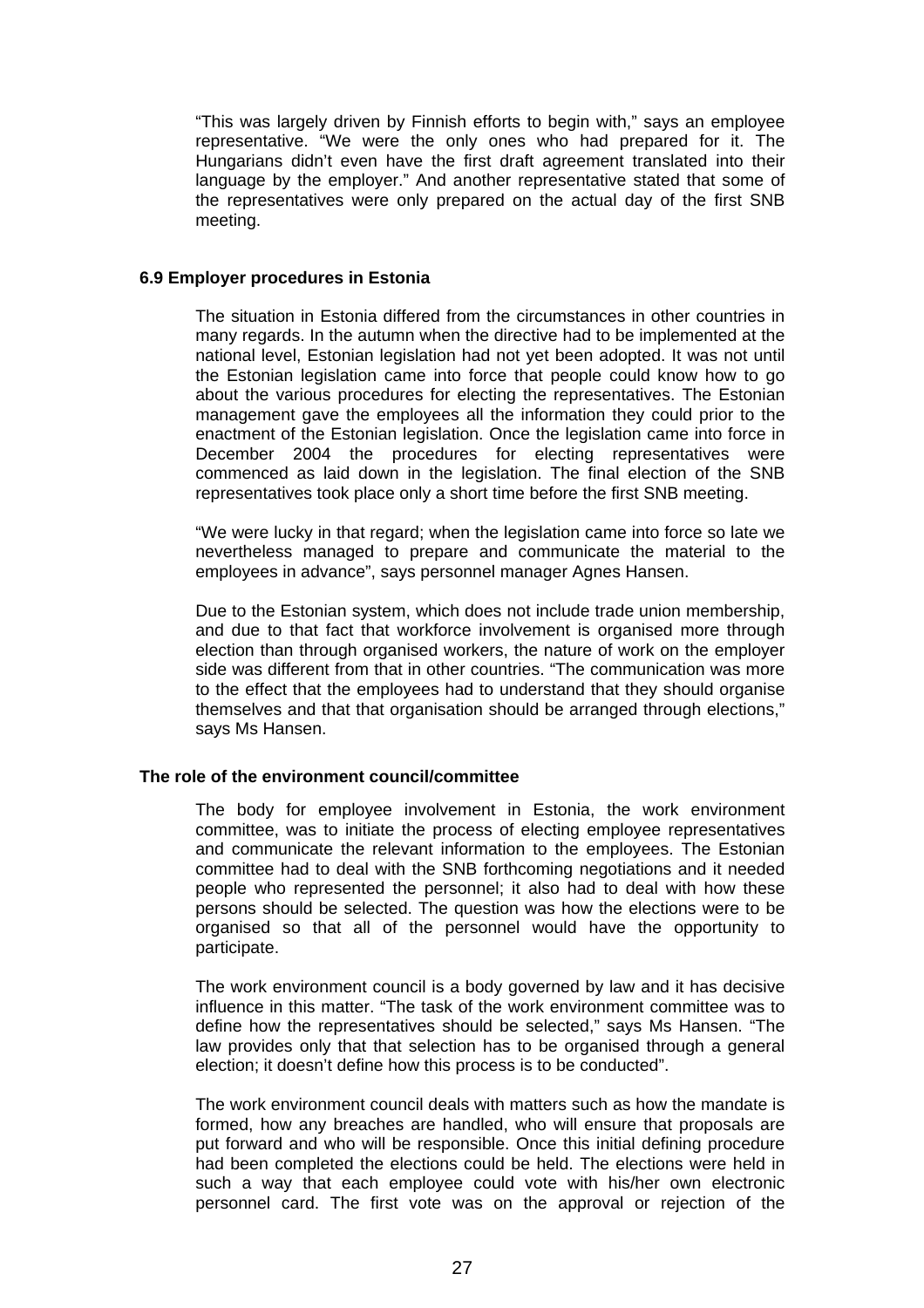proposed procedures for electing members. It was then decided that it was time to list the candidates. This was done in such a way that each employee could nominate another employee; when an employee had received ten votes he could stand as a candidate in the forthcoming elections. The elections were then held. The Ministry of the Interior was asked to delegate an independent representative to ensure that the elections and the voting had been held according to the rules and that there were no breaches. There was an election turnout of 40-50%, and a total of 1500 employees voted. There were 13 persons standing as candidates for the SNB and 12 for the RB. The Estonian SNB team consisted of five employee representatives.

#### **The role of the personnel manager**

The role of the personnel manager was to investigate who the partner should be for the negotiations with the employer and how the selection of representatives should be organised. The personnel manager was to coordinate things so that the representative could be elected to the SNB. The employees were informed about what being a representative in the forthcoming SNB negotiations entailed.

## **Information and education**

The education for employees consisted of informing the personnel that elections were going to be held and explaining the election procedure. This was done well in advance of the elections. When the SNB representatives were elected they received more specific information as to requirements and the topics on which negotiations could be held in the process. After this the legislation was explained thoroughly.

## **6.10 Employee procedures in Estonia**

#### **The composition of the team**

The Estonian SNB team consisted of five members; at the  $3<sup>rd</sup>$  SNB meeting a deputy member stood in for an original member, who had left the company. Two of the persons interviewed are product line managers, both with a university degree; the third was a project technician, a technical university student.

#### **Information**

The members received the first information about the forthcoming SE conversion through internal information channels, such as intranet and notice boards. It was widely known amongst the employees, but no specific information was available.

#### **Election of representatives**

The representatives were elected by co-workers. "When we were nominated as candidates we couldn't refuse the task. The people voted for us because they trusted us, and since we were nominated we accepted the task because they trusted us."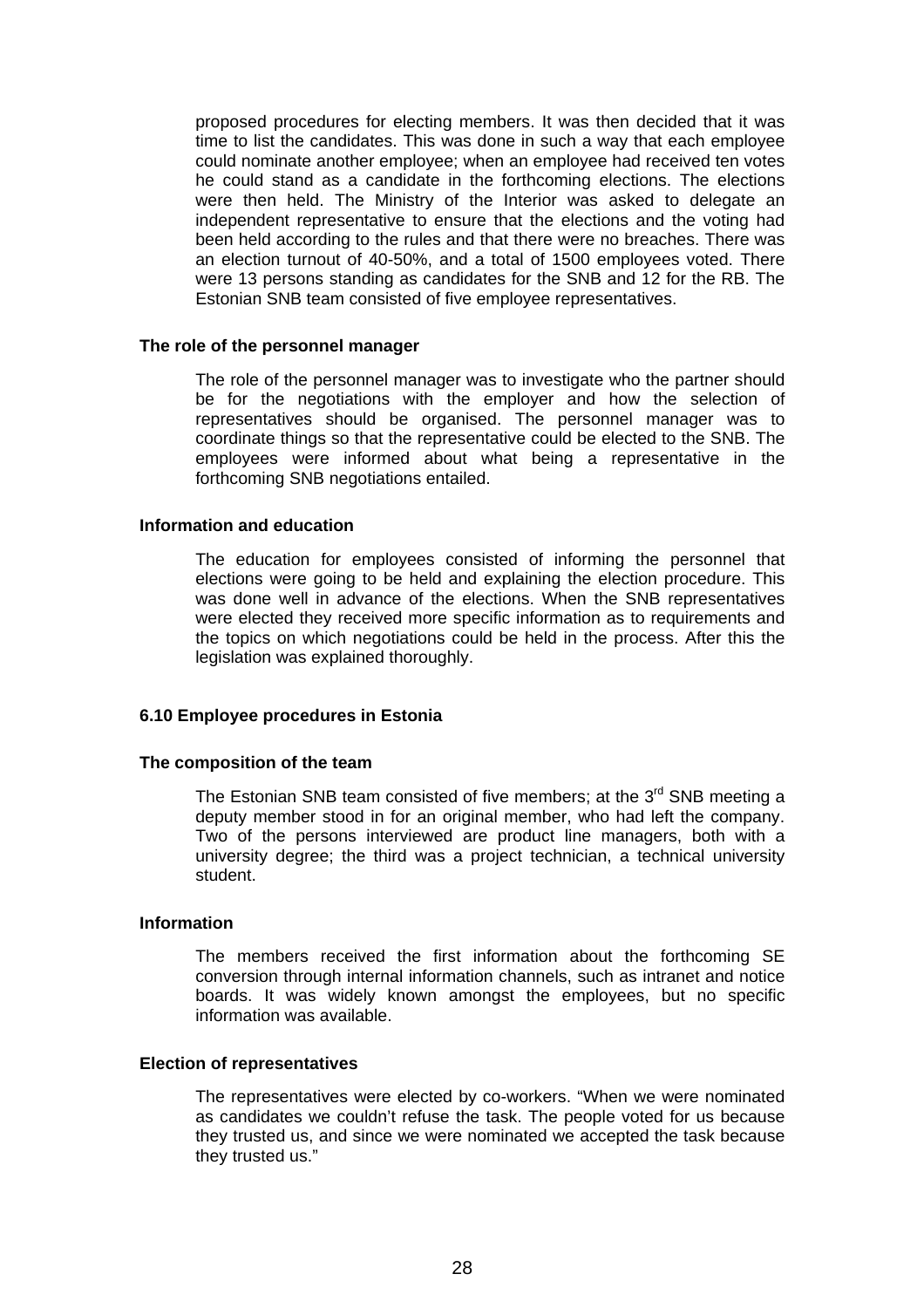One representative said, "When I started to work here at Elcoteq I was working as a trouble shooter, then after that I became a project technician. (I became involved) when the people with whom I had worked before nominated me as a candidate. They collected 15 names; 15 votes (signatures) were required in order to be nominated (to stand in the election), I think. I didn't even know about it, so they asked me afterwards and I agreed."

## **The election**

Anyone who wanted could participate in the elections. In Tallinn there were notice boards where you could see the candidates standing in the election. The personnel voted with their electronic personnel card. There is a similar method of electronic voting in municipal and general elections in Estonia.

## **Education**

It was not possible for the employee representatives in Tallinn to receive education until the results of the elections were known. "We had each done our homework; there was no education, and all the representatives acquainted themselves with the material we received. The legislation was translated into Estonian and Russian. The information contained explanations about what the SE meant and the procedures that would be followed."

## **Knowledge level – Estonia**

"You did have to really study hard before and after the process", one representative said. "The preparation work consisted not only of reading legislation, but also discussing the process with others and thinking about it ourselves."

"It was very difficult. Each word was full of meaning. This man from Finland was really good at that. Of course we discussed what was best between ourselves, by letter and so on, but this man (SNB expert) advised us about what was better or worse," one representative said.

The first SNB meeting was described as a very ordinary meeting where various matters were dealt with. The Estonian delegation didn't have anything in particular to come up with at the first meeting. The first and second meetings were devoted to agreeing on procedures and how to proceed at the following meetings.

## **6.11 Information, education and election in Hungary before conversion**

With Hungary's EU accession (1 May 2004) the Hungarian employee representatives started to form an EWC in Elcoteq, as the EU enlargement obviously meant that the group exceeded the threshold set by the Directive (at least 2 member states, 150 employees in each). (This claim was in fact initially formulated as early as in 2002, but Elcoteq did not fall within the scope of the directive at that time.) That was the very first time the Hungarian representatives learnt about the plan for converting the company into an SE. The company rejected the claim for establishing an EWC, arguing that the coming SE representation would be functionally equivalent to the EWC and that it therefore did not make sense to set up a similar body for the interim period. The representatives accepted this reasoning, and began preparations for the SE negotiations. They received the official announcement of the company in written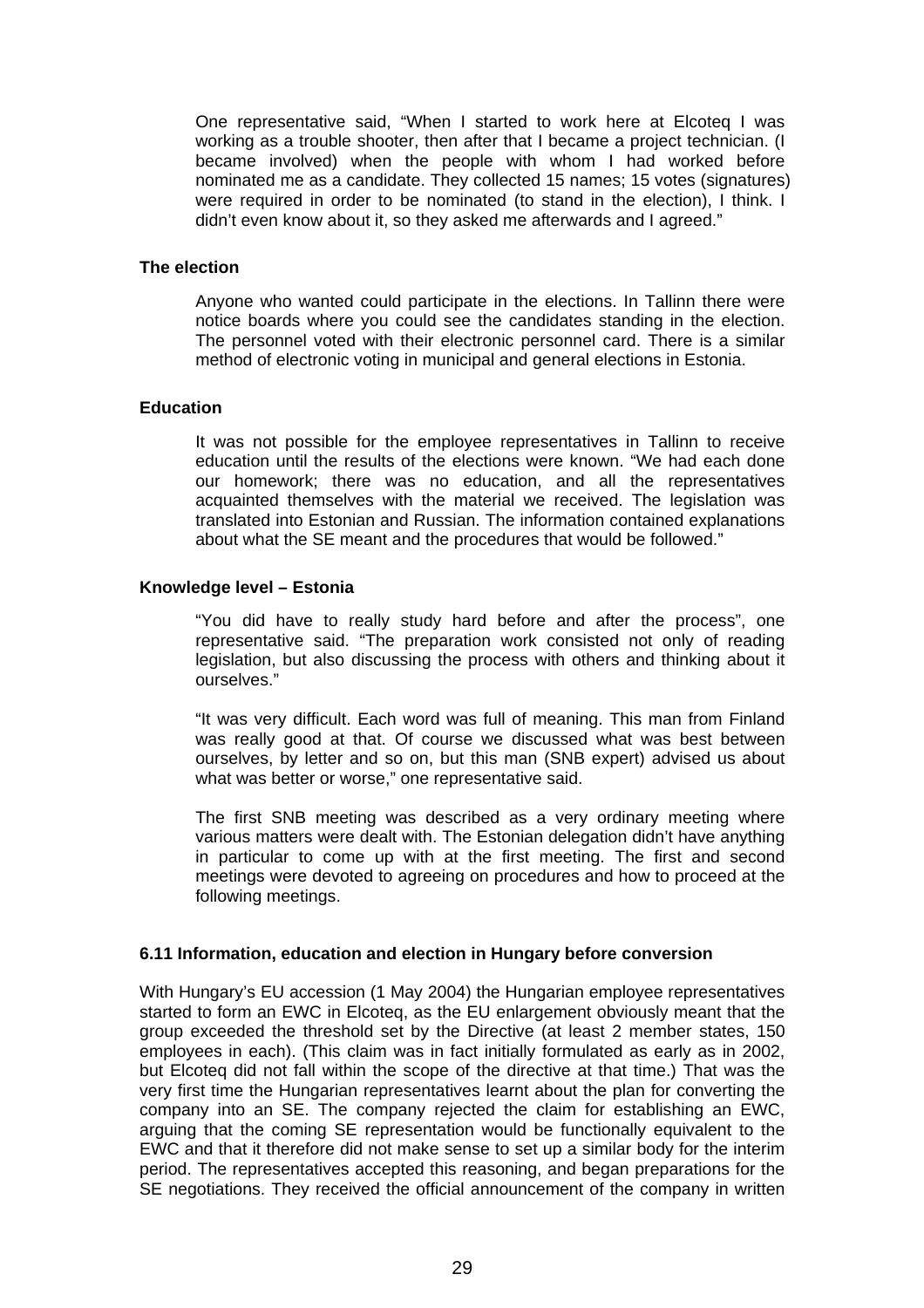form two days after the SE legislation came into effect in Finland and Hungary (8 October 2004).

## **6.12 Employees procedures in Hungary**

## **Election of representatives**

The SNB representatives were selected by the joint meeting of the trade union body and the works council. The representatives basically wanted to have members with experience in negotiating with the employer, which meant in practice that they selected the candidates from amongst themselves. Language skills were not part of the criteria. Once the 9 nominees were selected, the works council members voted by secret ballot. (Hungarian legislation requires delegation by a works council decision and direct elections in the absence of a works council.) The 4 candidates with the most votes became SNB members, while the next two persons were elected as deputies. It is not surprising that the presidents of the union and the works council and their deputies became the elected members of the SNB. (See the list of SNB members in the Annex.)

## **Education**

In 2004 one of the regular training courses arranged for the representatives dealt with the SE directive and its implementation in Hungary. On that occasion professors from the Labour Law Department of Pécs University gave lectures and consulted with the representatives. This education focused mainly on the rules for selecting the Hungarian SNB members.

There was a second training session prior to the election of the RB members. External consultants were present again, and a simulation exercise imitating the SNB negotiations was on the agenda as part of a bargaining workshop. This was useful in terms of raising awareness about negotiations at the European level, and it influenced the second round of the RB member nomination/election process. The fact that some of the SNB members were replaced by new representatives in the election can be attributed in part to that training course.

## **6.13 Trade union procedures, national and international cooperation**

## **National negotiation delegation in Finland**

TP, Teollisuuden Palkansaajat (employees of the industry) is a Finnish negotiation delegation of 11 Finnish trade unions, which cooperate on a common cause. TP has a special cooperation group (YTR), in which issues on EWC and SE practices are discussed.

## **Cooperation between trade unions at the European level**

Trade union cooperation at the European level is organised in European trade union secretariats. These trade union secretariats make rules, nominate coordinators at the company level and influence the development of EU legislation. They also act as links with national trade unions and company employees.

As for the Hungarian SNB delegates, despite the union's international affiliation, they had had no previous personal contacts with the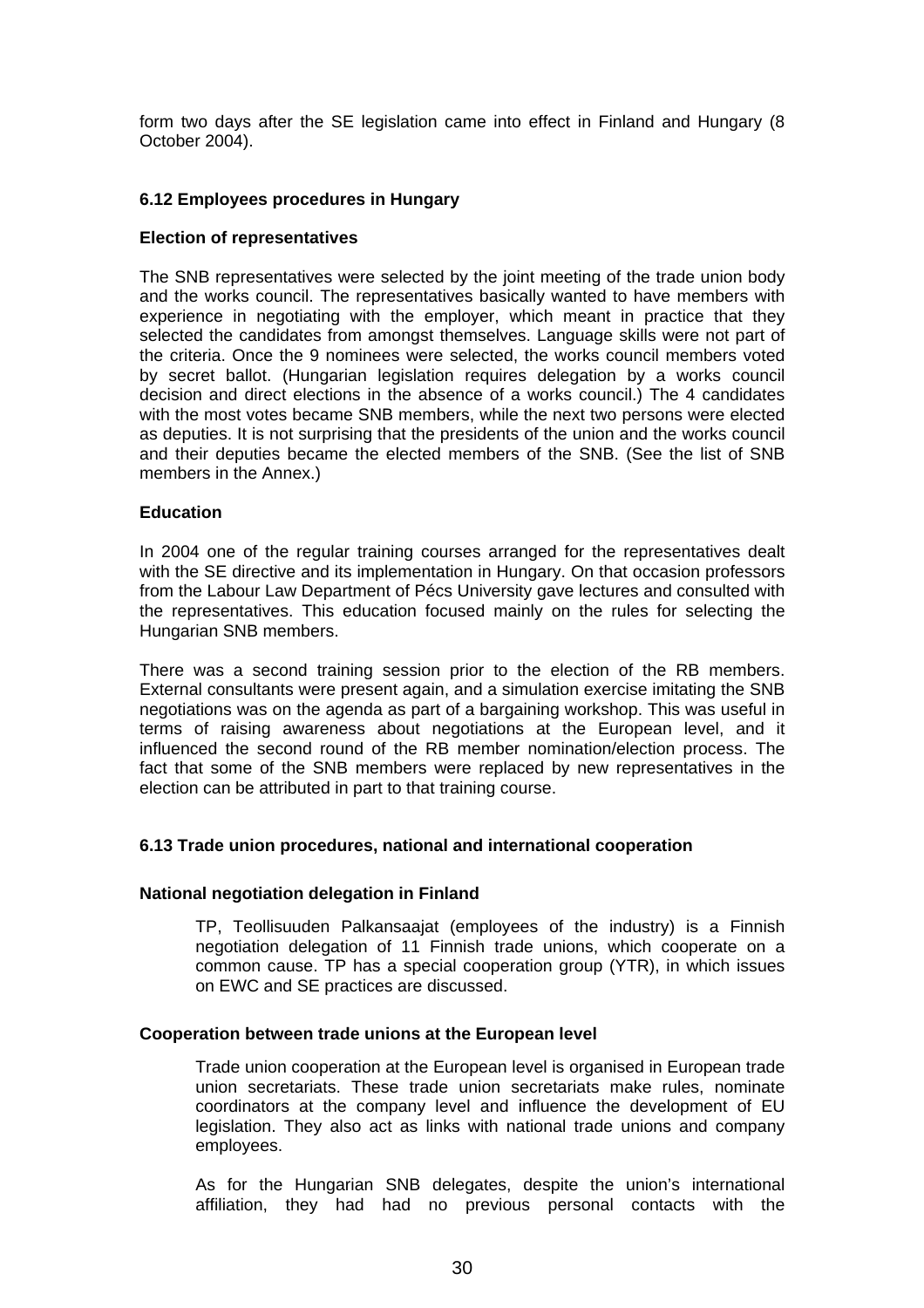representatives from the other countries. Although a few representatives had previously visited Finnish and/or Estonian plants, since they had travelled to work or to attend training courses there, international cooperation amongst the unions in Elcoteq in the various countries had remained underdeveloped.

#### **Trade union coordination at the European level and the election of an expert**

As soon as it was known that Elcoteq was going to begin the conversion process a support group was established amongst the Finnish trade unions. The group contacted the Estonian, Hungarian, German and Swedish trade unions and arranged a meeting with them in Helsinki on 22 November 2004. The issues discussed at that meeting concerned the negotiation process, and it was decided that since it was a Finnish company that was converting and Finnish legislation would apply, it would make more sense if the expert came from Finland. Mikaela Karavokyros was then elected, but in practice there was always this support group behind the scenes, which worked on the drafts of the agreement. Roni Jokinen, the second expert, was actively involved in the work of the support group. When Ms Karavokyros went on maternity leave after the second SNB meeting, Roni Jokinen took over.

There was a national support group plus the contact persons in the various countries concerned who were involved in the process.

## **Cooperation between trade unions at the Finnish level**

There was close cooperation between the various trade unions in Finland. Since only two of the 13 representatives were from Finland, no union could do things by itself. Weekly team meetings and other additional meetings were arranged.

## **Election of the expert**

The election of Roni Jokinen was a natural process. He is responsible for the agreements in the technology field, in which Elcoteq is involved. He was nominated for the process also because he is a member of a delegation for agreement policy in the European Metalworkers' Federation.

## **Commencement of trade union cooperation with Elcoteq employee representatives in Finland**

There was frequent exchange of information between SNB members and the support group. A meeting held on 18 October 2004, ten days after the announcement of the conversion plan, marked the beginning of close cooperation between the Finnish trade union and the Finnish Elcoteq employee representatives. "We didn't see that it was our role to advise at that stage," says Mr. Jokinen. "We decided on negotiation procedures the meeting and on how we would keep in touch with one another."

At the meeting on 18 October 2004, all of the representatives of other relevant Finnish trade unions were also present. The idea in holding the meeting was to have some kind of anticipation as to how these procedures would take place and the time schedule involved. The aim was furthermore to provide the personnel representatives with basic information.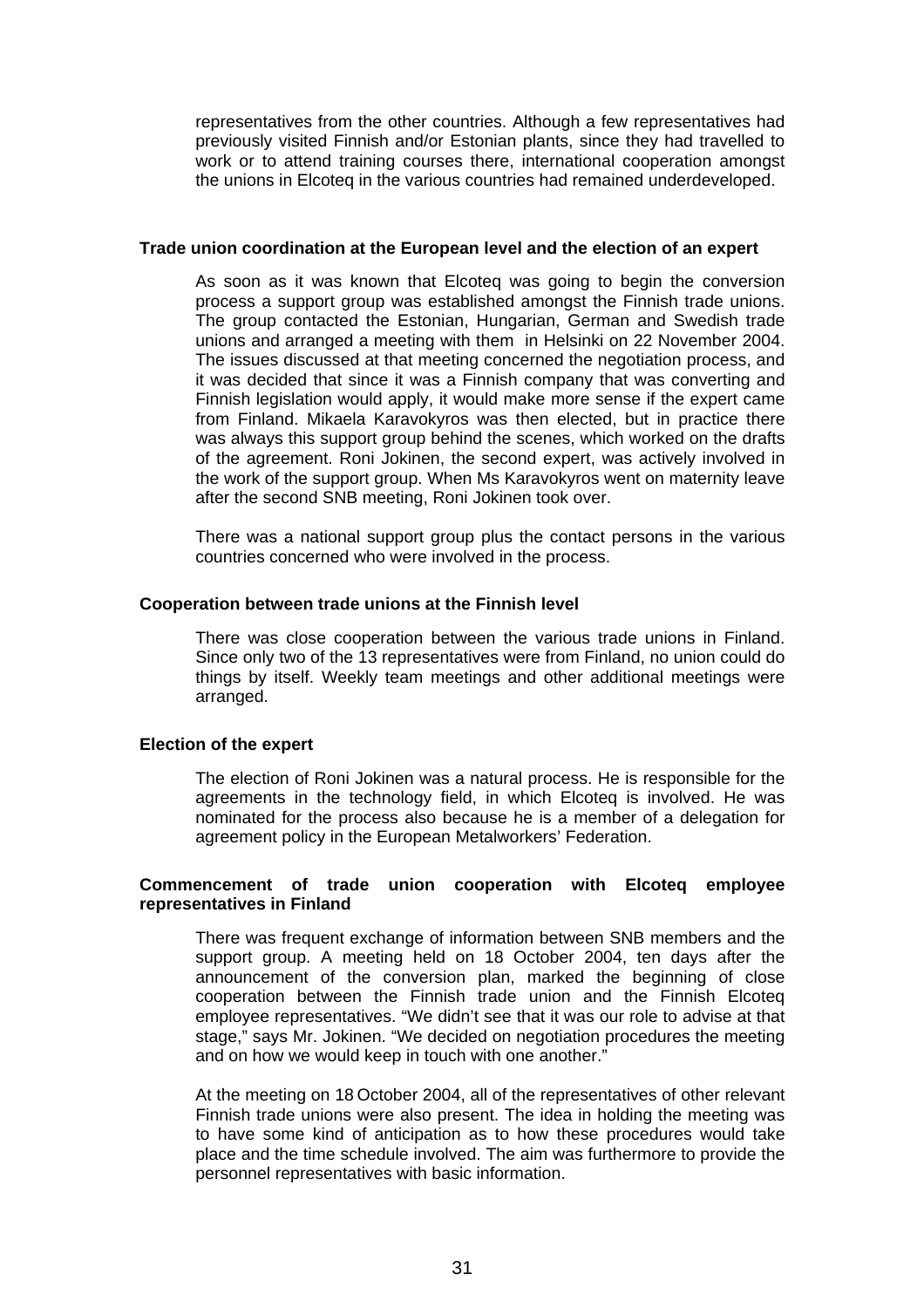## **6.14 General conclusions on the procedures prior to the negotiations**

#### **General comments on elections**

"The elections of representatives were to be held according to each national tradition. In Finland the procedure followed was that all of the representatives from the Finnish Elcoteq subsidiaries were brought together and discussions were held amongst the members. Efforts were made to ensure that each trade union would be represented. Language skills and skills for expressing one's own point of view were also important as well as commitment and activity," says Mr. Jokinen.

# **6.15 Conclusions**

- Generally the employees were relatively ill prepared for the coming negotiations and this continued to the last SNB meetings. There seems to be a big need for independent and objective information on the issues involved in a SE formation for the employees, in order to reduce confusion and uncertainty.

- The above mentioned is accentuated by the relatively short time between the announcement of the coming conversion procedures and elections which is governed by legislation.

-The situation in Estonia was different from the other countries because there were elections to be held which is a very time consuming procedure. Worse than this, in this case the Estonian legislation for electing personnel was late and no actual education could be given to the employees before elections were held. The election of Estonian employees was only little before the first SNB meeting.

- The Hungarian preparations were pretty good in terms of transposition and selection of SNB members, but the delegates' knowledge on the international dimension of the affairs (e.g. on corporate governance issues, EWCs and SE) was limited.

- There was no proper knowledge about the different industrial relations background of each country involved.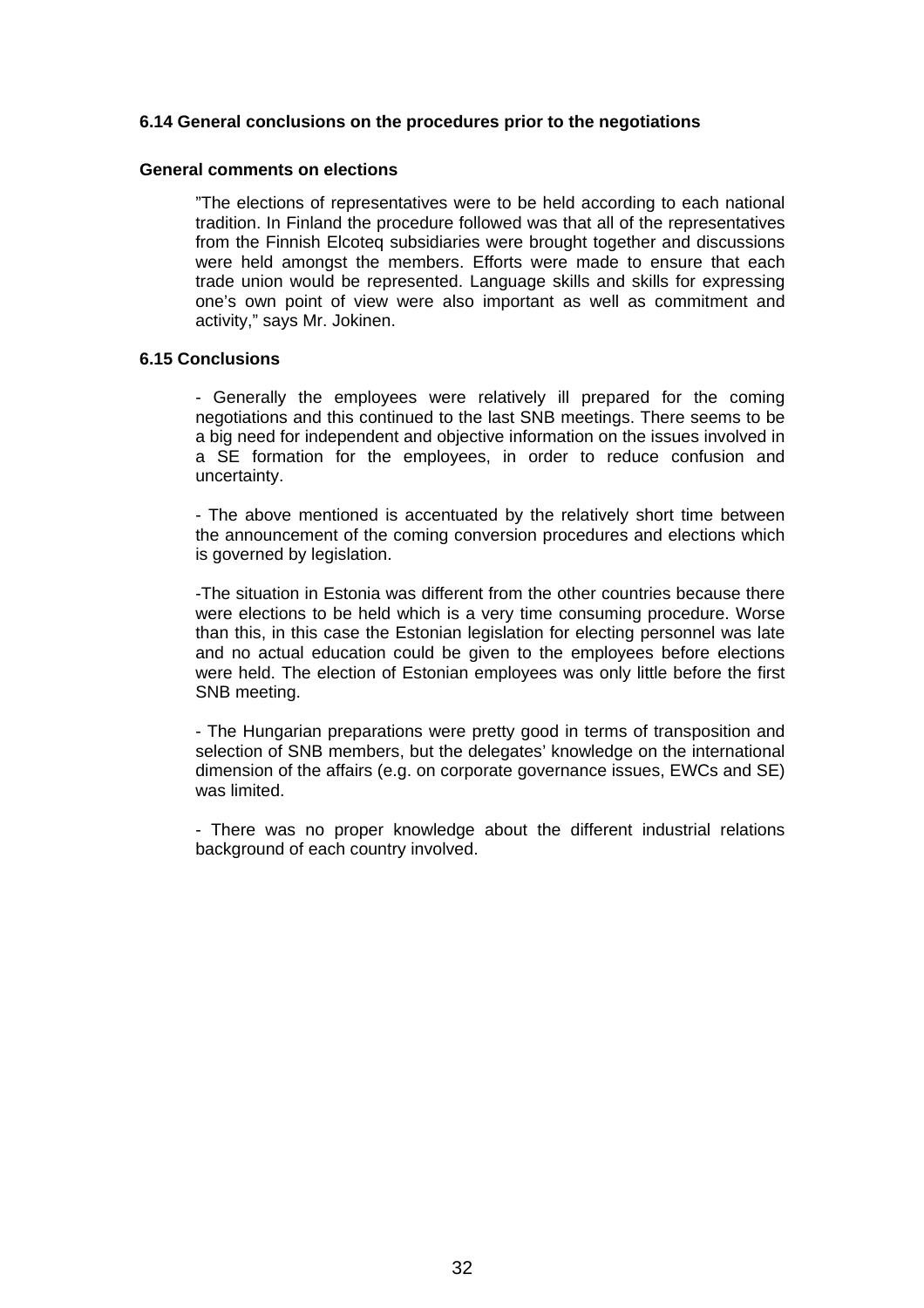# **7 The negotiations**

The first special negotiating body (SNB) meeting was held on 23 February 2005. The negotiation took 6 months to complete on four different occasions. Between the meetings e-mails were exchanged both within the SNB and between the SNB and the employer, as well as the exchange of information amongst employers.

#### **1st SNB Meeting**

Date: Feb 2005 Location: Helsinki Duration: One day (Half a day within SNB, half a day with employer)

Date: April 2005 Location: Helsinki Duration: Two days. (One day within SNB, one day with employer)

**2nd SNB Meeting** 

#### **3rd SNB Meeting**

Date: June 2005 Location: Tallinn Duration: Two days (One day within SNB, one day with employer)

#### **4th SNB Meeting**

Date: Aug 2005 Location: Helsinki Duration: One day (Half a day within SNB, half a day with employer)

#### **6 months**

Timeline for the negotiations

## **Composition of employer representation**

"As the CEO I am responsible for ensuring that these things are done in Elcoteq. I was present at all the meetings," says CEO Hartikainen.

The SNB employer representation included:

- the Elcoteq CEO
- the Directors of Personnel in each country
- the Project Director
- the European HRM Director
- the personnel managers in each country.

#### **The composition of employee representation**

The SNB: 13 persons: 2 from Finland, 1 from Sweden, 1 from Germany, 4 from Hungary and 5 from Estonia.

## **Timetable for the negotiations**

"It is important that we keep to the time schedule and do not take it for granted that we prolong the process," said Mr. Hartikainen. "It is difficult for me to find time for numerous meetings on the same subject. The issues that are to be negotiated are clear in general terms; there are only a few issues to be negotiated – participation, for example."

In the first letter to the employees, an invitation to the first meeting, it was stated that the aim was to have completed the negotiations in six months. If no agreement was reached, the company would implement the standard rules of the directive.

The SNB convened four times over a 6-month period, and e-mails were exchanged between the employer and the employees in the intervening periods between meetings. The individual SNB meetings took between 1 and 2 ½ days, and the length of the daily sessions was limited to 8 hours due to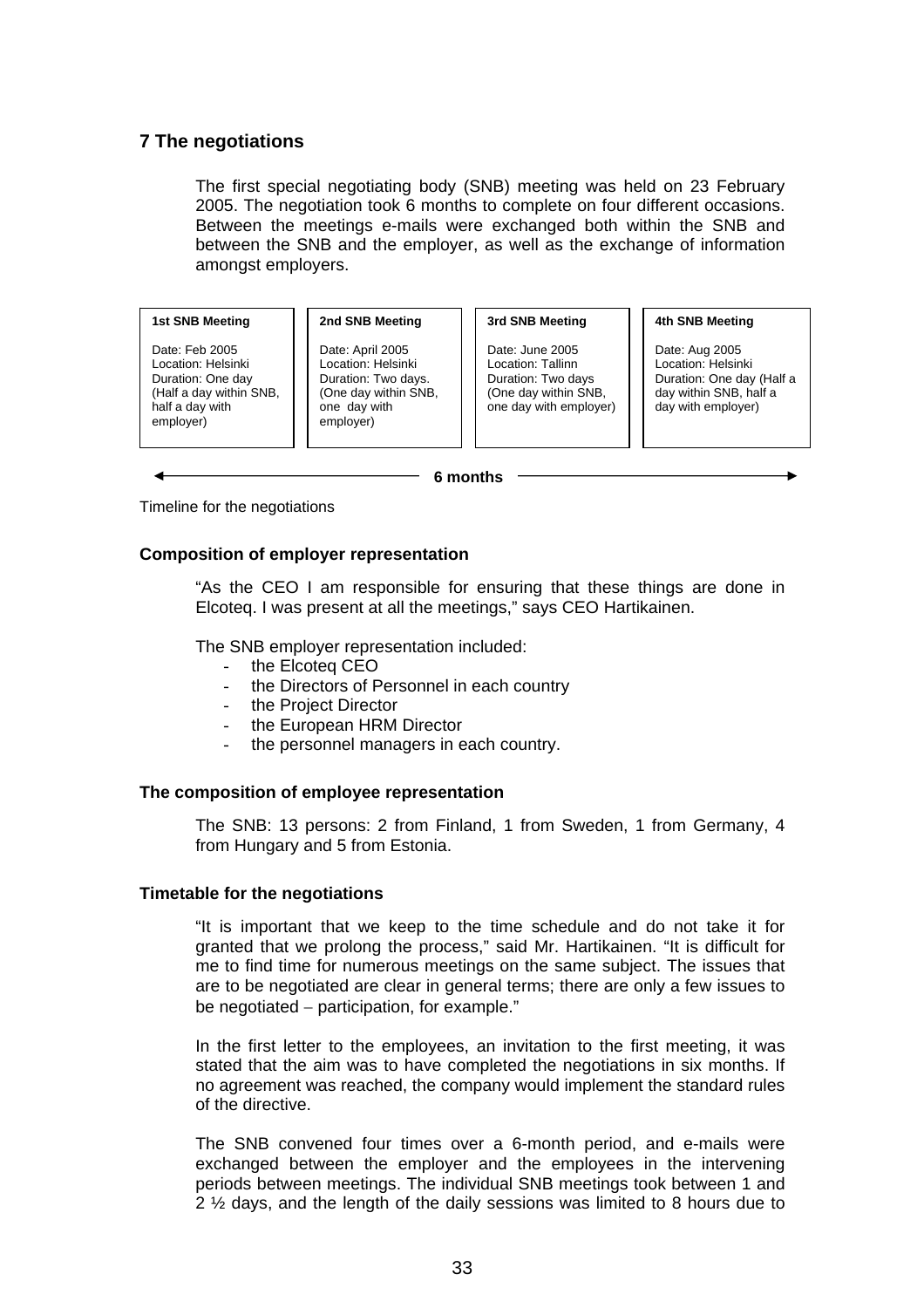the working hours of the simultaneous interpreters, without whom the meetings could not be held.

"The legislation makes provision for a 6-month negotiating period, and the negotiations can be extended by 6 months by special agreement with the employer. There was no need for a shorter timetable; although the negotiations were held pretty infrequently, it took that amount of time to deal with the matters on hand," says SNB expert Jokinen.

The Hungarian SNB members felt the pressure of time; they perceived the time schedule as an important element of the company's negotiating strategy. "The company wanted to conclude the agreement fairly swiftly and tried to treat the whole process of registering the SE as a necessary evil. That is why the management allowed 6 months for the negotiations and ruled out any agreement on the extension of the negotiating period from the outset."

## **7.1 The standpoint, aim, and objective of the employer**

"We are in a business where the personnel and personnel motivation are quite important," says Mr. Hartikainen. "We are a service provider and the service is in fact produced by our personnel. It is therefore important for us that the personnel should be involved."

"The way in which the personnel is involved in our operations is a different matter. In many companies there is not only consultation but also participation in bodies such as the board of directors or the committee of the board. This is more difficult when one considers how the enterprise is run. In our case we are lucky not to have a board committee, because they are generally very artificial bodies. We have a board that is very anxious to understand the entire business − matters such as where we are now, how our customers are acting, how we should react to them, what kind of strategic outlines we must have. I feel it is difficult if we bring personnel representatives into this work. We have none of our management there either. If we bring new members to the body, it makes it different. Everyone has to bring something strategic to the table. So if there is someone from head office or another unit represented there, it is difficult. This is something that is a cause of disagreement. It is a question of what is sensible for the firm. If we then think about the extremes that we would have with a personnel representative, who would be elected through elections. That would be a strange situation, because the people electing that person would not think about whether he/she was the most suitable for that type of work, whether he/she is suited to the team and able to communicate with these people. Such questions are extremely relevant when one thinks about the work of the board or the composition of an administrative body," says Mr. Hartikainen.

## **The administrative significance of the RB**

"It depends entirely on how it works. The same applies to the management body or the board of directors or any administrative body. It is significant only when it works well. If there are people that are able to communicate, if there are people who are able to see the business as a whole, who are astute, those aspects can be immensely important. Then you can have dialogue about how things are done within the firm, how the personnel sees that the strategy works, how it is perceived and how it could be improved upon. It can then be an extremely important and strategic body," says Mr. Hartikainen.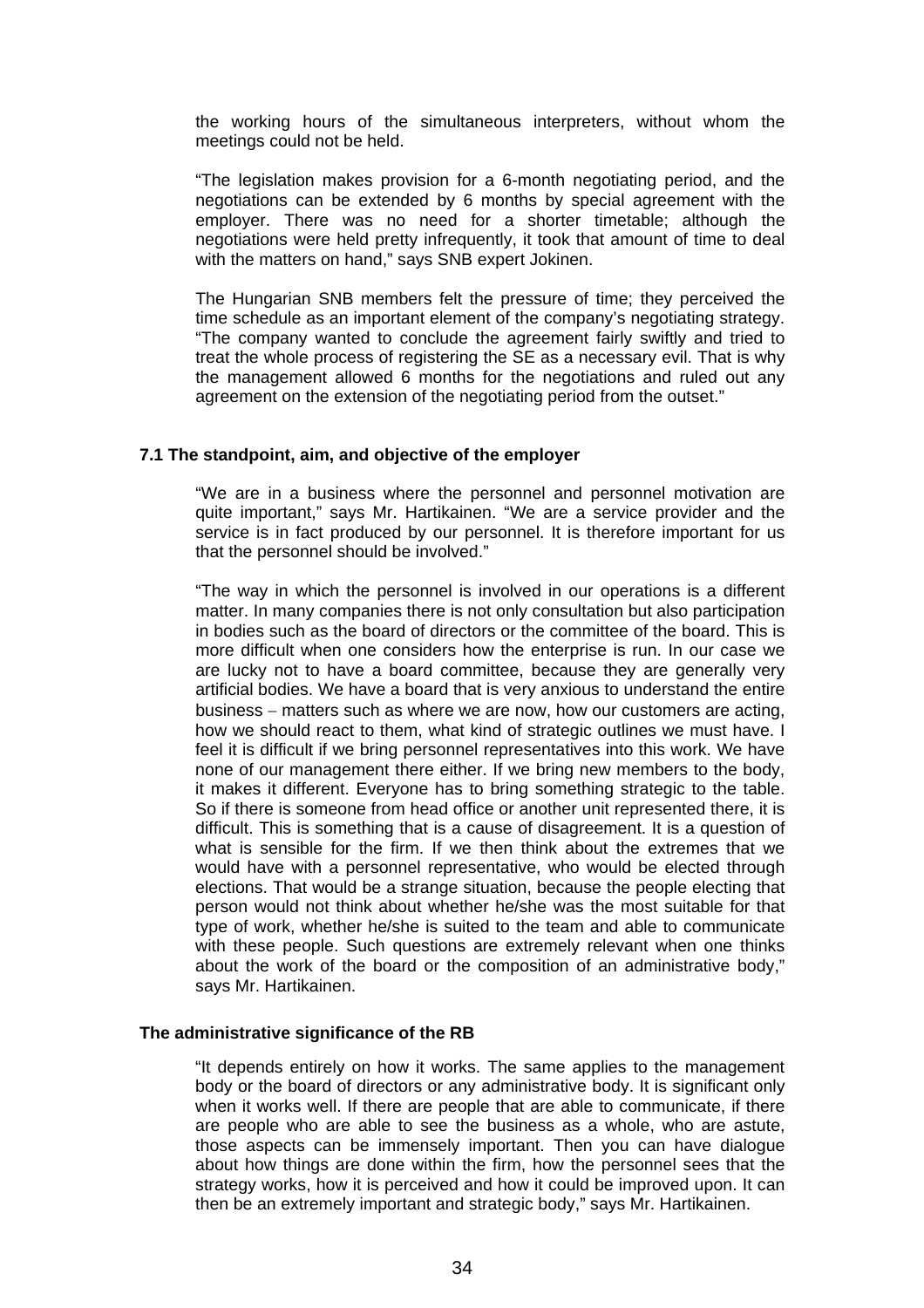#### **The importance of the RB**

"It's a question of composition. It's an extremely sensitive issue. We had a request for a common language. The reason for that was simply that if there is no common language and there are simultaneous interpreters present this deteriorates the work. The gestures made will not become apparent, the phrasing used and how things are brought up. This is what communication is about. If there are interpreters in between it is not certain that they have translated correctly; the meaning may have changed in translation. This is why I think it is important to have a common language. If we really want to have a good precondition for our work, it is that there should be a common language," says Mr. Hartikainen.

## **The aim of Elcoteq**

"I don't think we had any aims or purposes carved in stone for the negotiations. We went about it as stated in the directive; what we are creating is in the spirit of the directive. We were anxious to have a good setup and to ensure that it would work so that we can discuss matters more freely," says Mr. Hartikainen.

"The employer was aiming to create a functional system in contrast to a formal bureaucratic system where meetings are held just for the sake of meeting. The purpose was to build a system that had something to give the personnel and the management of Elcoteq. The starting point was to have a genuine dialogue," says Ms Aila.

## **The objective**

The primary objective of the employer was to reach an agreement because the standard rules of the legislation are not very practical. "Although there are outlines in the SE Directive, there are still a lot of practical matters to be considered. We thought it was very important to negotiate the principles so that the practical arrangements could be negotiated in further detail," says Ms Aila, the Project Director.

## **The employees' perceptions of the employer's objective**

The employees' perceptions of the employer's objective ranged from a focus on negotiating time − half a year, whether or not an agreement was reached −, to the concern that the negotiations should be held in good spirit. Also, one representative noted that the employer did not want to lose certain business prerogatives it had, such as the exclusive participation of employer representatives in different meetings, and that the aim was to find the best solution.

"When we sit down we look first at what the law provides, where the limits are, and what subjects can be agreed on, and then we sit down and negotiate on the content and what the agreement comprises", notes one representative.

"If anything can be interpreted from the first agreements that were introduced at the first meeting, it was that the new involvement system should not bring new costs for the company. That's the reason why they wanted to use English only in the RB meetings. That way it would of course be faster and easier to arrange meetings. The main overall objective was that there should be no participation on the board or in any other bodies that make strategic decisions;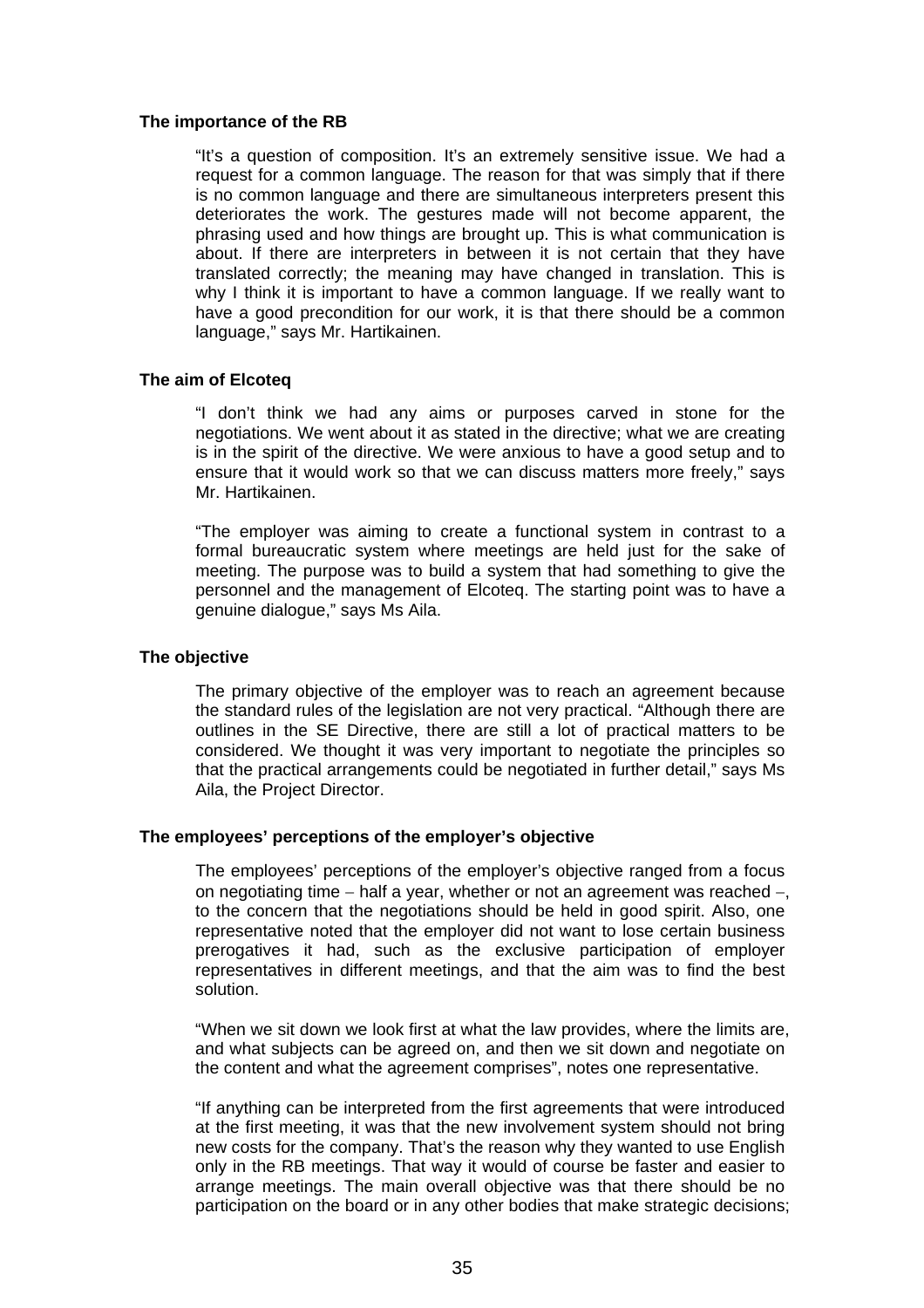this was apparent in the employer formulation of objectives during the negotiations," says Mr. Jokinen.

## **7.2 The aim, objective and standpoint of employees**

"This brings a new form of communication for the Elcoteq employees. Prior to this there was no international negotiating mechanism, for example, for exchange of experiences between different countries," says Mr. Jokinen.

"The SNB does not have an independent role; its purpose is to negotiate how it to proceed in the future. There is no other function than this. The atmosphere at the SNB stage will affect the future work of the RB, how it starts off. The aims are connected with the content of the agreement. What has been agreed upon must be clear enough for each party and as unambiguous as possible so that the RB can start its work as smoothly as possible so that there is no need for disputes over which documents has to be delivered and what are the rights in relations between the RB and the employer. It is important that both parties should be genuinely unanimous. No agreement can produce cooperation; cooperation is produced by cooperation. Rules and procedure help the cooperation between the RB and the employer. Cooperation was both the employee and the employer aim," says Mr. Jokinen.

The aim of the employees was to reach an agreement and that the level of employee involvement would be above the minimum level provided by the standard statutory rules.

As one representative put it, "We had numerous discussions on how to formulate things. I think all the factories in Europe had very common aims. All we tried to do was to make the agreement a little bit wider than what is provided by the secondary provisions."

## **Employer's perception of the employees' objective**

The employer's interpretation was that one of the important employee objectives was to have representation directly on the board (participation). Since there was no such legal obligation, this was not included in the negotiations.

## **7.3 The issues to be negotiated - employer side**

The employer considers that the issues for negotiation are very clear-cut; they are laid down in the legislation – participation, for example. "The issues to be negotiated are defined by the secondary provisions, which provide a minimum level for the negotiations − so there are certain limits. No personnel representative would start bargaining unless the issues to be negotiated go beyond these minimum requirements," says Ms Aila.

## **The issues on the table**

The negotiations focused on the following points:

- the work of the RB and the RB committee
- the number of meetings
- languages
- education for RB members and how it is organised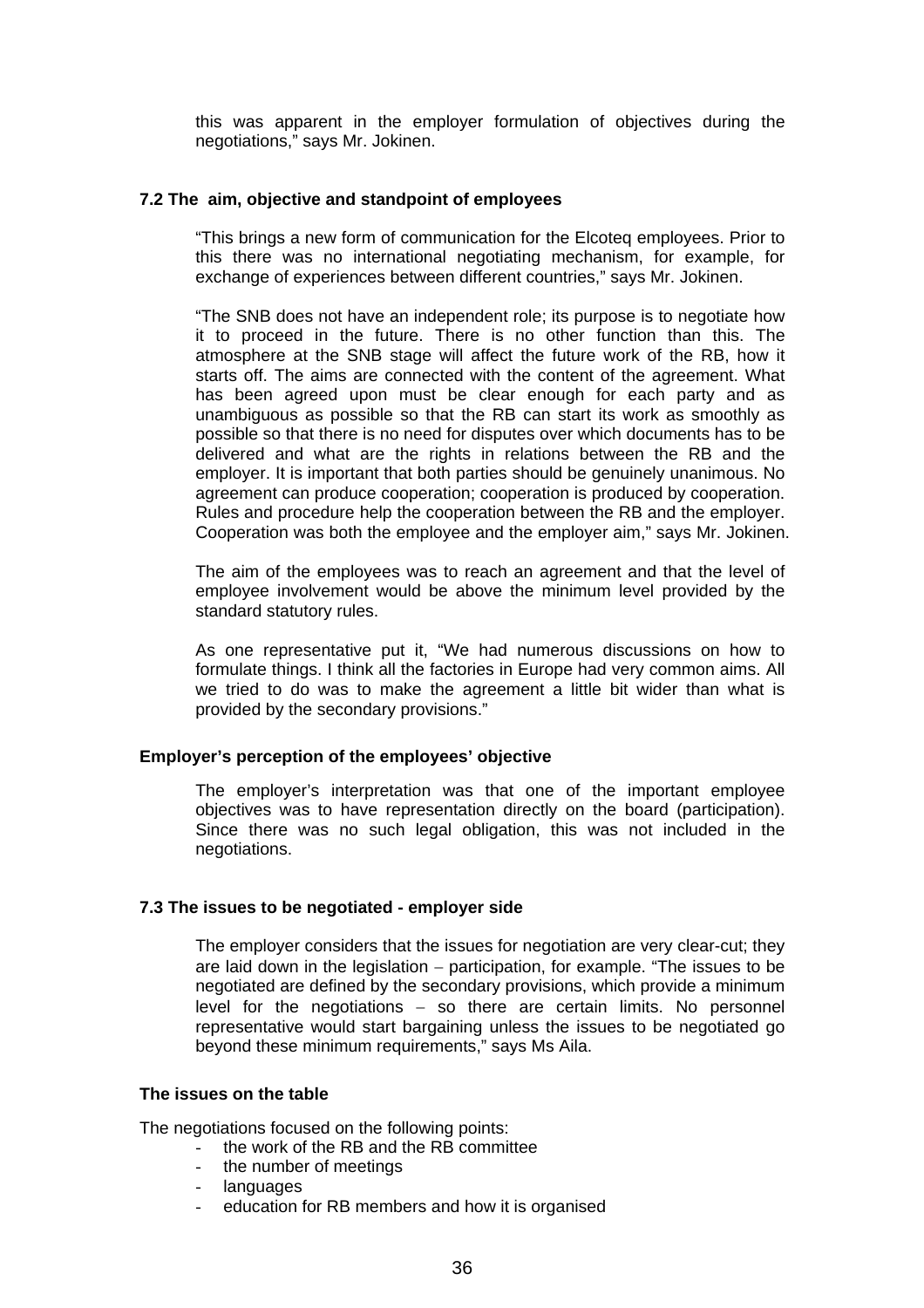- the right to call in an external expert
- the resources of the RB − for example, members do not have a common language: need for interpretation and translation
- the methods and forms of information and consultation, the frequency and content of written reports and how these matters are to be organised in practice
- the forms of consultation, in what circumstances, with whom and the methods used to ensure that the information flows.

These issues are mainly a list taken from the standard rules laid down in the legislation. The issues most debated were participation (board representation), the language issue, and the use of an external expert.

## **Representation on the board**

The employer considers that the directive states very clearly when representation on the board is provided by law. The employer would not create any participation for the personnel because such had not been arranged before. Another point in this context was that the management cannot appoint themselves to the board and therefore cannot appoint anyone else.

As the management points out, "The personnel is trying to organise participation but does not consider whether it makes sense for the company or not. If such a matter can be negotiated, then it is negotiated. The external expert in particular thinks that this should be the starting point."

#### **How many meetings per year?**

One issue to be discussed was the number of meetings per year because this is not defined in the legislation. The CEO says that it is not important how many times the RB convenes as long as it works well. "Then I am more than glad to arrange even quarterly sessions, if it works and the right people are involved. The limit is that when there is half a platoon of simultaneous translators and everything depends on elaborate arrangements before the negotiations can even start, that's the limiting factor. There is no sense in that; it merely costs the company money. For me it was important that there should be some benefit for me in running this company. If it is beneficial for me, I am certain that it is beneficial for the employees in how the message is put across and that the issues requested are brought about. I think there are procedures that have been learned from the old trade unions, that the other party is not trusted, and that form is more important than the content", says Mr. Hartikainen.

## **Language**

The company wanted English to be used as the common negotiating language at the RB meetings. The management says that the company would have invested a lot in language training. During SNB meetings, German, Swedish, Finnish, Russian and Estonian were the languages for which there was simultaneous interpretation and translation.

Initially, the company tried to insist on English as the working language. It was a serious claim, so much so that, according to the Hungarian interviewees, at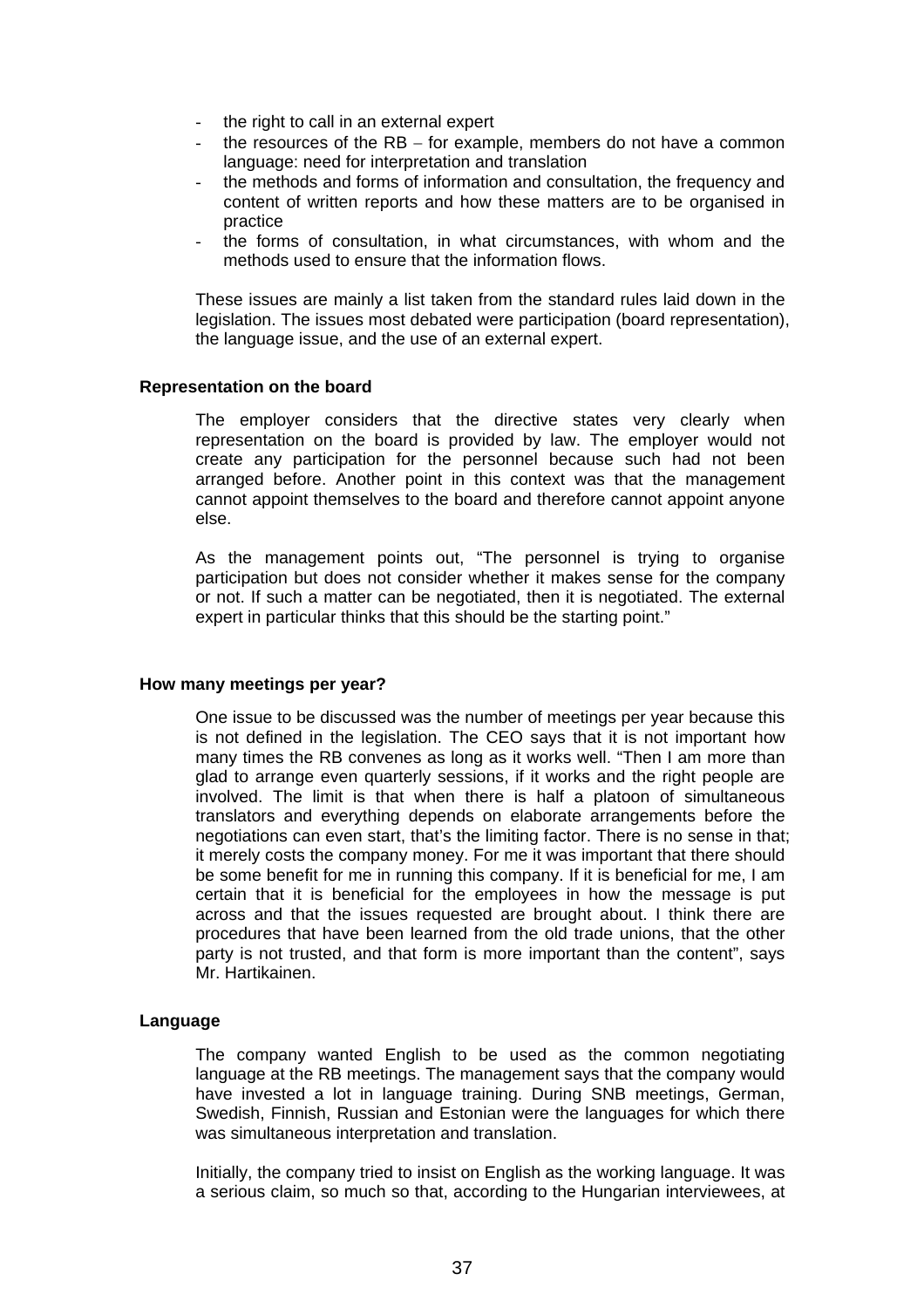the first round of negotiations the company envisaged only one annual meeting in order to avoid costly simultaneous translation for all languages.

## **The legislation in the various countries**

Since employee involvement is placed above the national level, the issues to be negotiated are not regulated in the various countries. Investigations were carried out to ensure that the agreement was not in conflict with any legislation in any country. This concerned various details such as the length of term of a member of the RB; the term of office was defined. In Hungary there was a regulation that states that a person with managerial rights, the right to hire and fire, is considered to be a member of the management and cannot be an RB representative, so the agreement had to make provision for the event that a person is promoted to a managerial position.

As to the legal background in Hungary, for instance, it was not understood how the Hungarian system of "recalling" delegates works in the national system. For the Hungarians it was self-evident that if a person is delegated to certain positions (in this case, if the works council sends a person to the SNB or the RB), this is a reversible action; the same body is entitled to change its position and replace that person by someone else. One of the possible reasons is that the person has been promoted into a position where he/she will "practise employers' rights" (munkáltatói jogokat gyakorol), i.e. he/she can hire and fire employees. The way Hungarians view the resolution of this conflict of rules is fairly characteristic: "If we cannot agree on it, it's not a big deal − we'll come to an agreement with the person concerned, and he/she will resign."

## **7.4 The issues to be negotiated, the objectives and purpose they serve, and how the negotiations were organised - employee side**

Mr Jokinen states that the trade union has several years of experience in EWC-related issues and that the arrangements in the RB agreement do not differ very much from these. "The experience gained the work of the EWC shows that the following are important issues to have in an agreement: interpretation and translation services; at least two meetings per year so that there is real interaction; e-mail in the periods between meetings so that RB work is an everyday activity, rather than a matter of filing each report when it arrives; it is also important that representatives should have enough time and the appropriate means to do their work. In Finland this is not a problem; everybody has a computer and e-mail. But since this is not automatic in all countries, it is good to have it specified in the agreement."

According to Mr Jokinen, the agreement will not be any worse than the standard rules of the law. "This is a very clear basis. In the employer's first draft there were, in our opinion, several points which were worse than what the standard rules provide. It stated, for example, that only English should be used as the working language. I understand that this would be much more cost-efficient than translations, but in order to reach real interaction it was considered that it is vital that each member have the opportunity to communicate in his/her own language as clearly as possible," says Mr. Jokinen.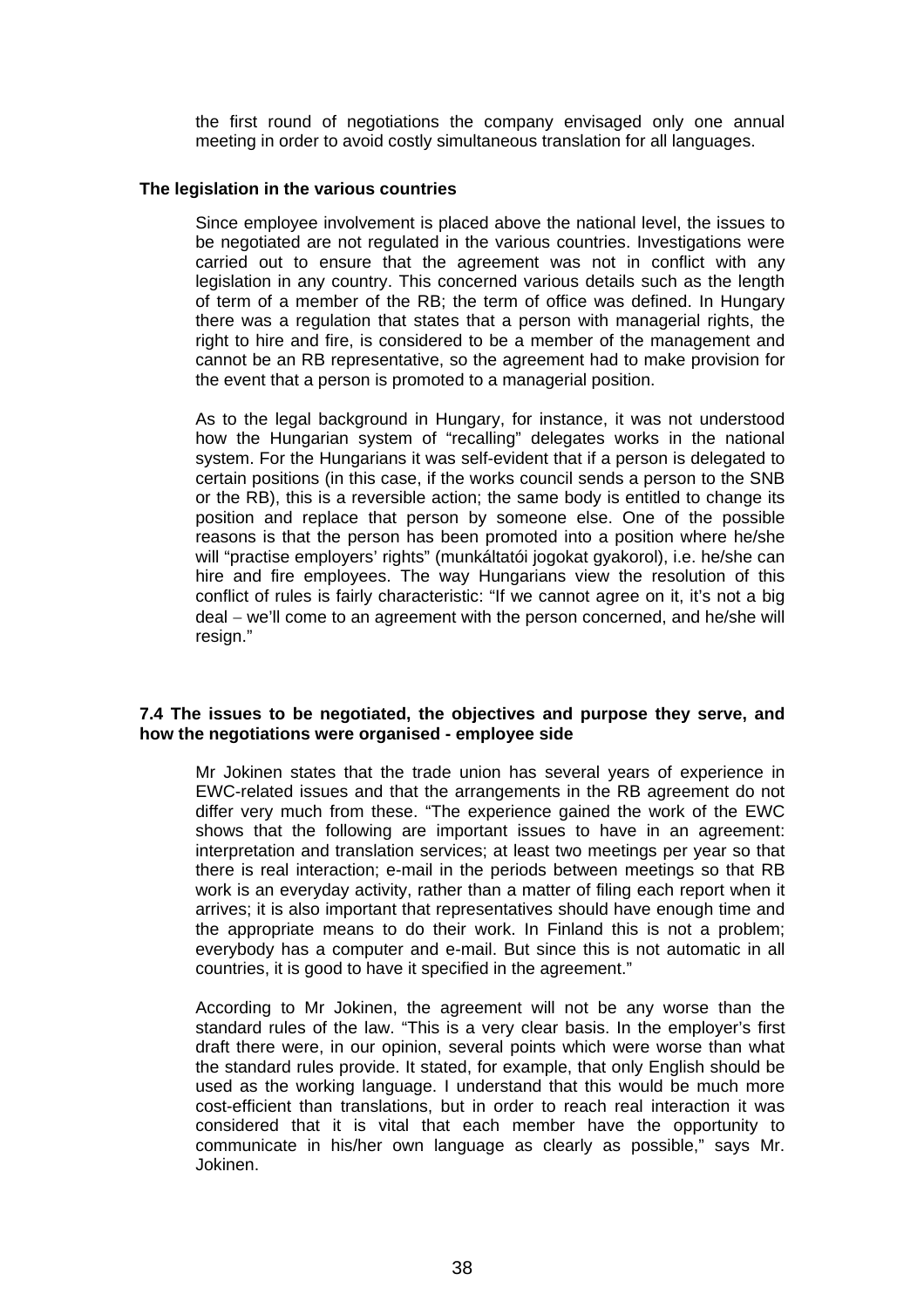## **The issues connected with the agreement**

In the context of the negotiations on the agreement the focus was on the following issues:

- the rights and powers of the future RB members
- the right to call in an expert
- the amount of time involved and the practical means provided such as tools, etc.
- interpretation and translation of documents, etc.
- the number of meetings
- the subjects to be discussed at the meetings
- the right to participate at board level.

"It was known that participation on the board is the most difficult issue to have included in the agreement," says Mr. Jokinen.

It wasn't discussed if the number of future RB members was to be 13 or 26; this was not important.

#### **How many meetings per year?**

"We wanted to have at least two meetings per year. If there are fewer meetings no culture develops. The meeting simply becomes an occasion for subsequent reporting on what has happened during the year and there is no looking ahead to what the future holds, which to my mind is more important: it is important that the personnel can state their opinion on strategy," says Mr. Jokinen.

## **On information and consultation**

The SNB held extensive internal discussions on what should be included in the RB information and consultation rights, what the content should be, how often it should convene and what would happen between meetings.

## **Participation**

The personnel clearly wanted to have participation on the board, but this was rejected from the outset, from the very first meeting, on the basis of the argument that it had not been organised before so it would not be organised in the future either. In Finland the Act on the Administrative Representation of the Personnel would have given the Finnish trade unions a possibility to request an arrangement regarding board-level representation, but this option had not been used.

## **The legislation in the various countries**

It was considered that as the result of differences in legislation in the various countries there would be different protection against dismissals and different rights and powers in different circumstances. "The SNB and RB members should have as good or better protection than the protection provided in each country, such as the rights enjoyed by employee representatives in Finland," says Mr. Jokinen.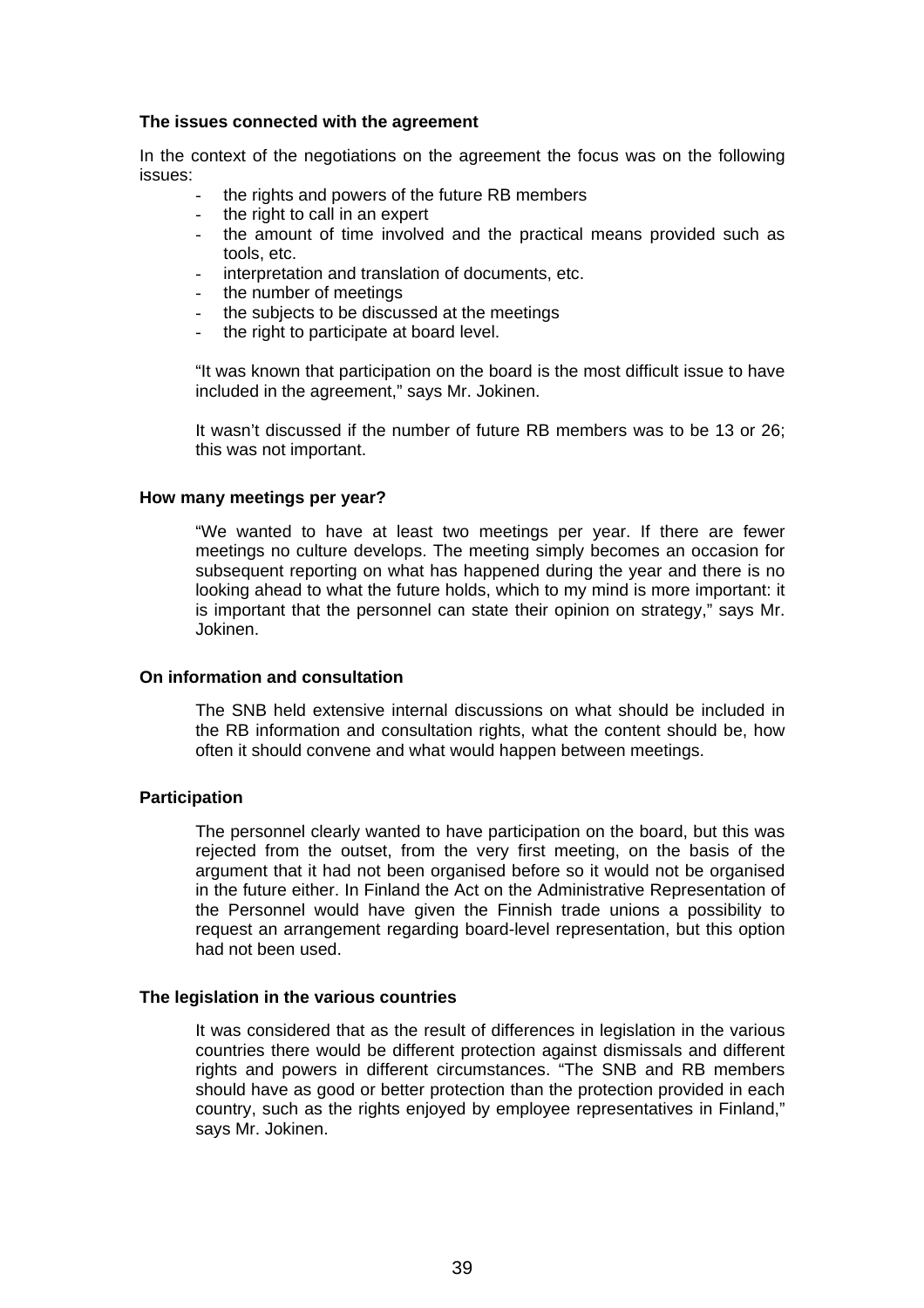#### **Other important issues**

It was important for the employees that they should be able to choose their representative in the RB freely, and it was also important that each should have equal rights, the right to use a computer and the same facilities and means. It was important that in order to prevent misunderstandings that translations be granted. Thought was further devoted to how the internal procedures in the future RB would be arranged in each country.

## **The employer's perception of employee issues**

"The employees brought several issues other than those mentioned in the first draft we had put forward," says one employer representative.

## **7.5 The procedures during negotiations - internal SNB procedures**

Before the SNB negotiations started the expert and the employee representatives agreed on the procedures and the process. It was explained that there would be an internal SNB meeting, then negotiations with the employer and sometimes a follow-up meeting after negotiations with the employer. It was also agreed that the company would cover expenses and allocate a budget for translation services, etc. This was important because the translated drafts for agreements were forwarded by e-mail and it was easier to comment on the drafts in this way.

The SNB agreed internally on the procedures for the forthcoming discussions before the negotiations began.

There was frequent e-mail exchange between SNB members between the meetings. The initial drafts were outlined in Finland and there were comments on the proposals from the employer as well as remarks on corrections and changes on the SNB's own drafts. The comments on the drafts were collected and the changes were settled during the SNB internal meeting. The issues were decided within the SNB meeting; they were not voted on, but a compromise was found for all suggestions in which everyone participated. At the last meeting there were several issues which were not voted on, but all of the members stated their opinion on them in turn. This concerned details such as whether the body should be entitled to use one or several experts. No actual votes needed to be held during the process.

## **The importance of the internal SNB meeting**

The employees consider that the internal SNB meeting was important. The cultural and language differences were such that they required discussion. Everybody needed to understood what was being said in the same way. It was important that the employees should have a common opinion when they met in the talks with the employer.

Since the RB members had not known each other previously, they introduced themselves at the beginning of the first meeting. As a Hungarian interviewee said:

"The first day was about getting acquainted. There were quite a number of odd characters as well. We asked each other about who represented whom,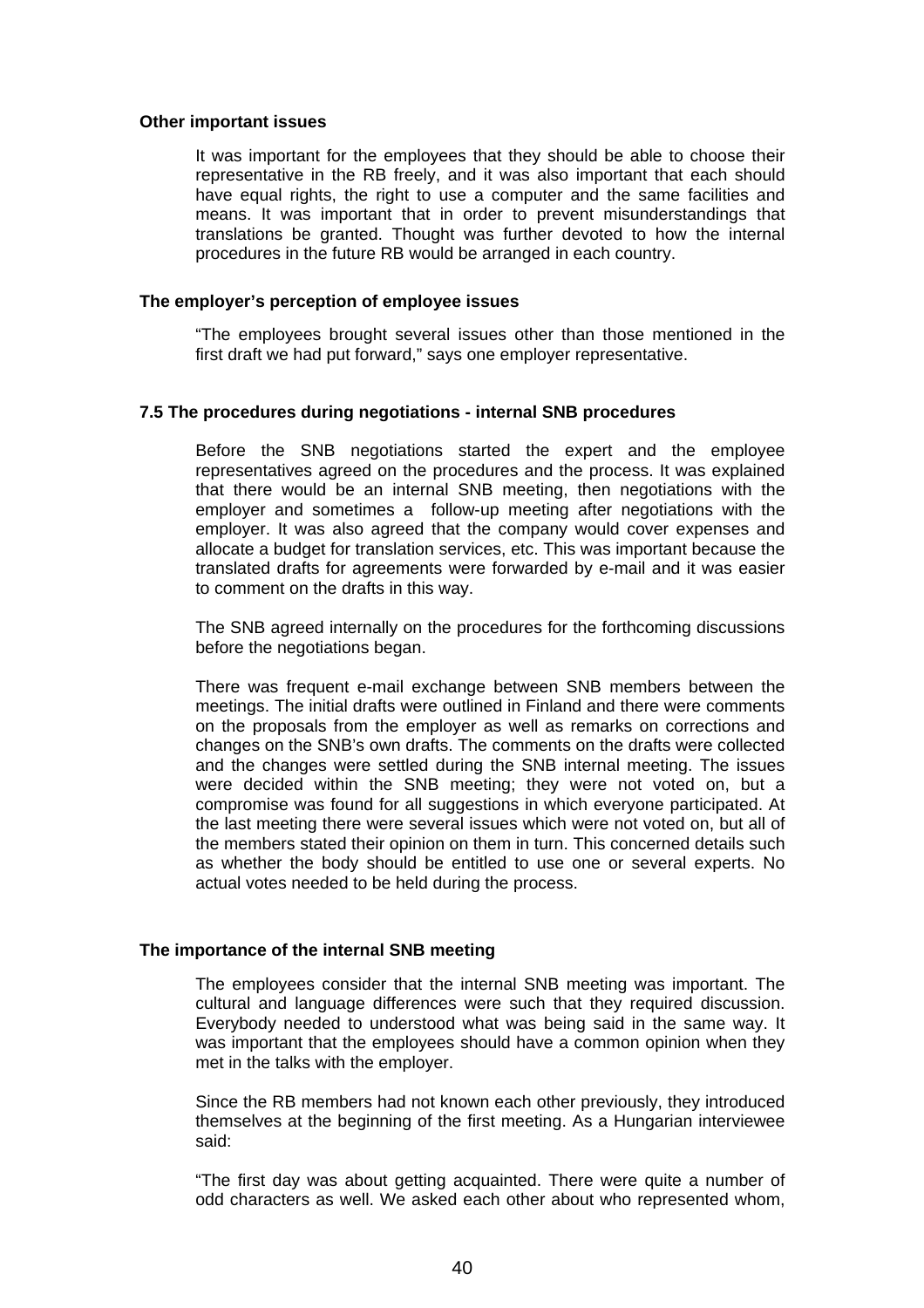how he/she had been elected. There were some among the Estonians who were bosses of 1000 people; this was quite strange for us… There are team leaders among the Hungarian representatives too, but this is completely different."

So the legitimacy of certain SNB members was questioned at the first meeting, and the suspicion was raised that some of the people were from the management and would act on behalf of the management.

#### **Voting**

The only votes held concerned the procedures and the SNB chairman, who was chosen amongst the members more or less unanimously.

#### **The chairman**

The role of the chairman was pretty important, since she was the one who would be holding the discussions with the employer and announcing the opinion of the SNB.

#### **Initial contacts amongst the SNB members**

The first contact the SNB members had with one another was at the first meeting. There were no e-mails or anything else before that.

#### **Internal coordination in each country**

One person in each country figured as an internal coordinator and spokesperson for their group.

## **The procedures after the first SNB meeting**

During the first SNB meeting it was agreed that each country would take the draft agreement presented by the employer back home to be fine-tuned and that the SNB would go through it at the following meeting.

#### **The length of the meetings**

The SNB meetings usually went on for two days – the first day with the employees, the second with the employer.

## **The initial SNB draft**

An outline for the first draft was produced in Finland among employee representatives and the lawyer, including the issues which the employees wanted to have included in the agreement. The lawyer was familiar with the EWC and it was taken as a model. The list of issues was complemented by the statutory provisions. Given the experience gained with the EWC, the latter was present throughout process as a basis for deciding which issues should be negotiated.

#### **The development of the initial draft**

The only thing that happened to the initial SNB draft during the procedures was that there were passages that had to be removed.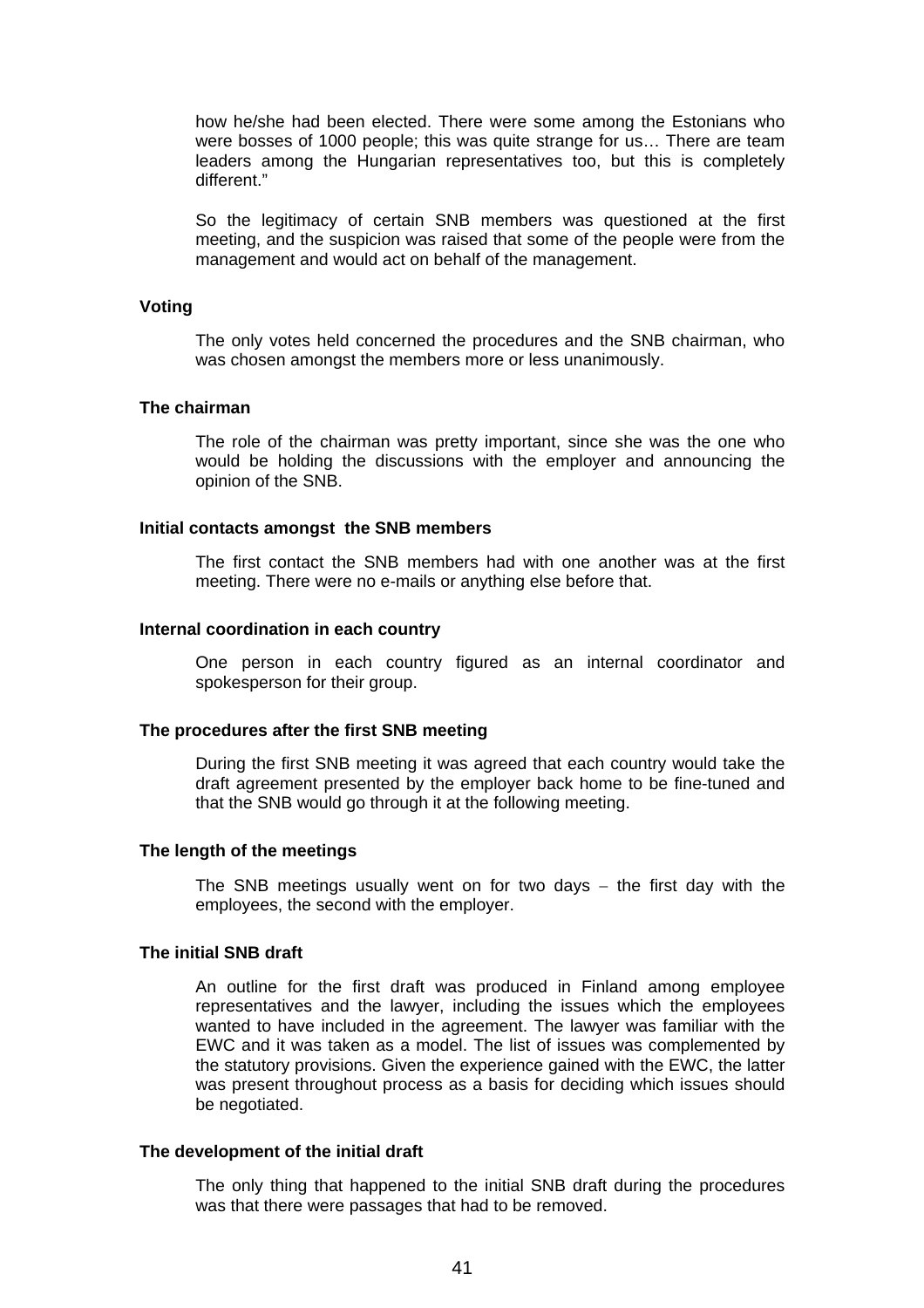"For example, the Tallinn factories thought that some points could not be demanded, although this concerned minor points. Finland wanted the national support team to be included in the agreement so that national employee representatives could be used if they were needed on any specific issues so that the travel and other expenses of the group would be covered. The Estonians considered that because they did not have this type of personnel representatives they didn't need such arrangements. The issues on which there was disagreement were minor", says one personnel representative.

#### **Interpretation and translations**

Each language represented inside the SNB was interpreted and translated during the proceedings.

#### **Expert support in the various countries**

The Estonian team received education from the expert before the third SNB meeting.

#### **The role of the expert**

The role of the trade union expert was very significant. He conducted the discussions amongst the SNB members and played an important role in the discussions held with the employer.

#### **7.6 How the negotiations between employers and employees were conducted**

"We were pretty well prepared for the forthcoming negotiations because we had a person who worked primarily on this matter; she knew what should be negotiated. The personnel was in a rather awkward situation, since there was really no one who knew what this was all about," says Mr. Hartikainen.

"Our starting point was that the employees must have the right to use external help, and so they did. On the other hand, this leads to a situation where this person, for whom the event is also the first time, is an outsider. It makes the negotiations more difficult. We had difficulties at least at first in getting on with the negotiations. We could see clearly that the other party was not prepared and that they didn't know what it was all about and what was being discussed. We didn't have the EWC, which made it more difficult. It was difficult at the beginning. At first we wanted to agree on what the directive prescribes for negotiation, in a reasonable time frame. That was one of our starting points. It does not bring substance to the agreement if we just go on and on with the talks," says Mr. Hartikainen.

## **Events at the first meeting**

Before the first SNB meeting the employer introduced the negotiation procedures for the forthcoming discussions. Every representative had also received the conversion plan and the report as well as the legislation, and everything had been translated into each language. At the first meeting the employer arrived with a draft agreement.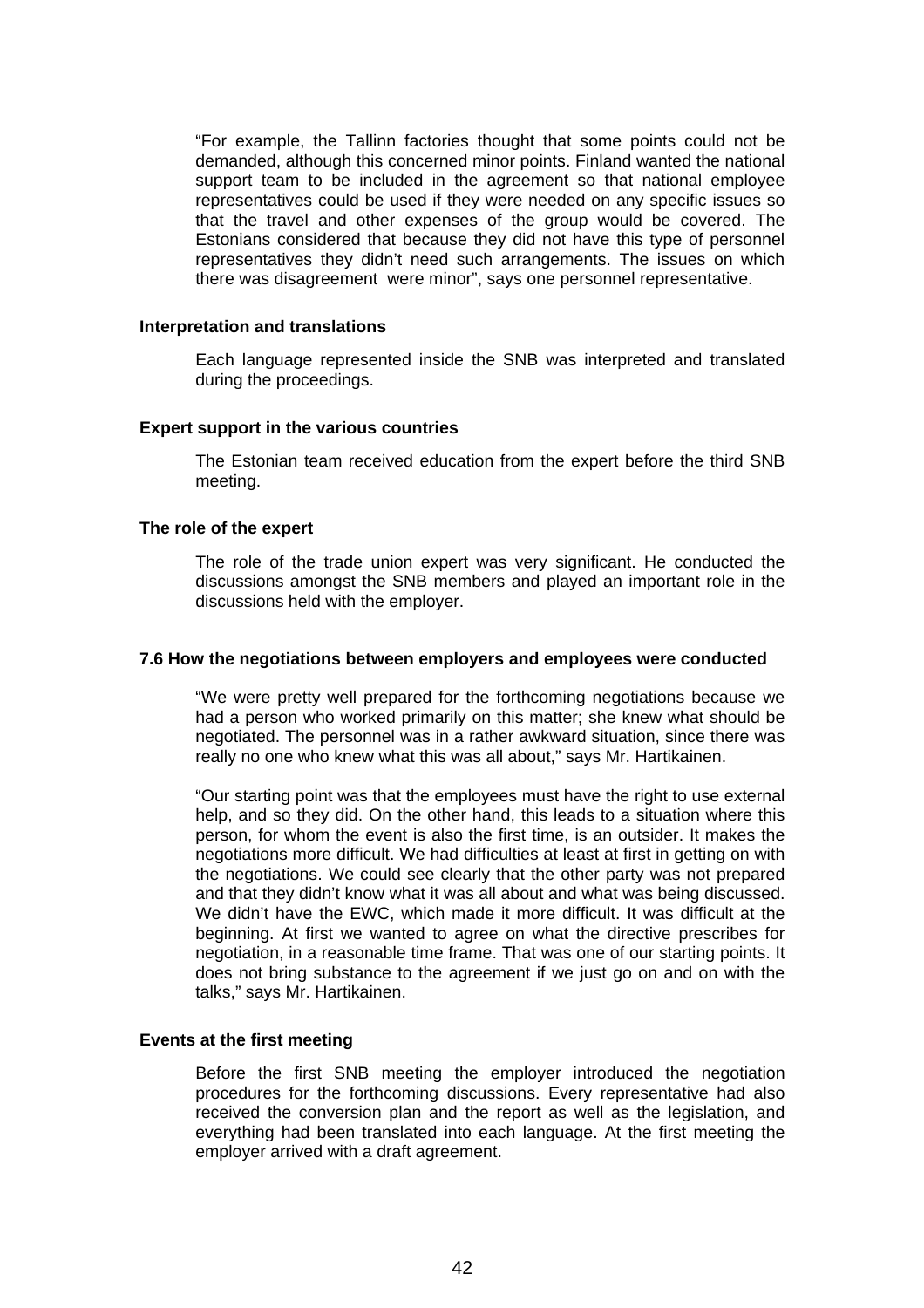The employee representatives received the names of the representatives from other countries before the first SNB meeting, and they received their email addresses at the first SNB meeting.

All that was covered at that meeting was the introduction of the negotiation procedures; the employer presented the initial draft agreement and stated the right to use an expert and the costs that would be covered.

#### **Description of the meeting with the employer**

The meeting with the employer was like an ordinary working day. The chairperson was the only one who spoke during the meeting with the employer. She went through the topics presented point by point and breaks were held in between. When the parties convened again the employer explained that the management agreed on some points but disagreed on others. After this, the SNB had a session on its own. "We looked at the draft point by point, and this man from Finland [the expert] looked at the topics and said whether they were good or not – e.g., this they won't agree with, this they will, and so on. After this, questions were asked – e.g. "What is the Hungarian team's opinion on this?", and the team discussed it," one employee representative explained.

#### **Breaks during meetings**

There were breaks held during the meetings. When an issue was being decided, the employee and employer representatives held separate group meetings during the negotiation.

## **The SNB and employer standpoints after the first meeting**

The SNB had agreed internally that it would proceed point by point in the discussions with the employer. The employer had then said that both parties would state their comments, which would then be discussed. "We had not devoted enough attention to these negotiation procedures. One or two meetings were wasted because the parties didn't understand each other," one representative said.

"At first the SNB's idea regarding the agreement and the employer's idea differed like day and night. The employer said that this first draft was just a draft and would be further improved, and the draft contained points that would be discussed. We had held discussions amongst ourselves on the content of the agreement and we had the rough version, which of course we didn't show to the employer", said one employee.

"It was clear for us that we would start negotiations and that we wouldn't reach an agreement, because we considered that we wouldn't agree on a result that was worse than what the secondary provisions would have provided," said one representative.

#### **The nature of the discussions**

The most difficult thing to solve was participation at board level, on the one hand, and how often the RB would convene on the other.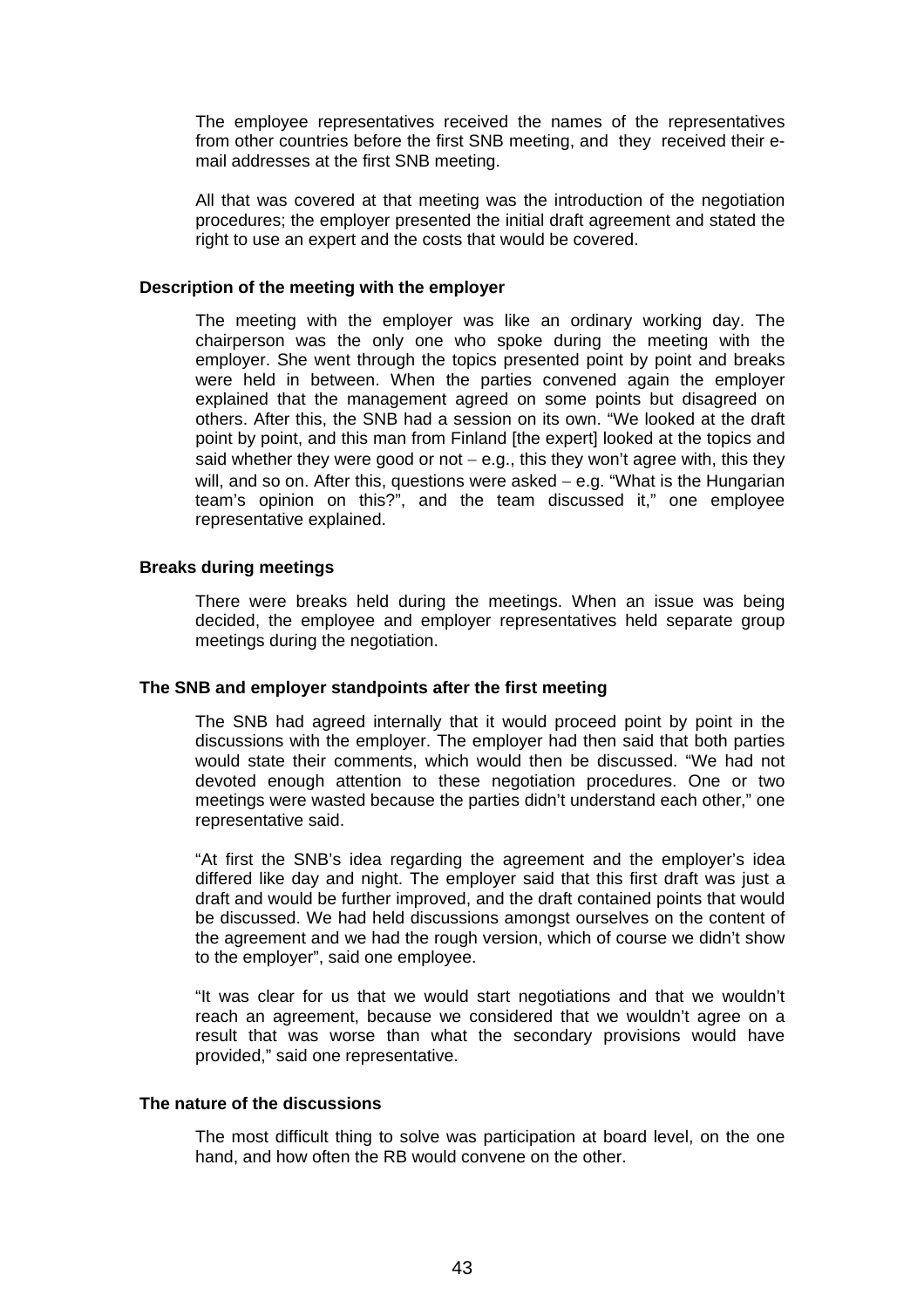#### **Internal procedures**

Charles Ferguharson was the chairman; he and the project coordinator, Minna Aila, were the people who did most of the talking. The spokesperson for the SNB was the SNB chairman. It was not such a formal occasion that others could not speak; the talks generally proceeded in a manner where people did not shout each other down and the matters were gone through systematically.

## **How the negotiations proceeded within SNB**

One representative said that at the beginning that the proceedings of the SNB were largely Finnish-driven because of the draft agreement and all the issues involved with it, so there was not much that the other countries could contribute to the base. "We were united within the SNB. We were lucky to have such good lawyers who could bring up matters when no one else within the SNB was in a position to do so," says one representative.

## **Internal SNB unanimity**

"The SNB was unanimous at least towards the end of the negotiations – although I wasn't present at the first two meetings – that there had been a great deal of discussion. To my knowledge some of the SNB members were somewhat misinformed with regard to how the agreement stands with regard to the secondary provisions. There were such understandings that ok, when we make this agreement we leave some things out, the idea being that it wouldn't do any harm because these would be provided automatically through the secondary provisions of the law. But in actual fact the situation is that when we agree about something the secondary provision no longer holds. There were these kinds of differences in points of view to begin with. The education provided was effective, and then towards the end we were pretty unanimous. And this showed how the negotiations developed. When the employer saw that the group was now unanimous then the negotiations began to proceed more rapidly," says Mr. Jokinen.

"As a rule we were unanimous," says one representative. Another says that "It is of course always so that some see a matter one way, and others see it differently. Then we had investigations to see how the other understood something. It was a process where everybody tried to understand each other. No culture is better than another, but one can see things differently."

## **7.7 The negotiating strategy and tactics of the two parties**

The negotiations were based on the issues laid down in the legislation; the task of the SNB was to discuss how the details of the arrangements would be carried out so that the final result would be in keeping with the wishes of both parties. The expert said that the negotiations were to some extent based on what the standard rules provided and what could be achieved through negotiations. The directive leaves several issues open, e.g. how interpretation is arranged, and to what extent. Compared to the EWC the new item to be negotiated is participation. "There the question is when this is mandatory so that the personnel is granted participation automatically. There was a lot of interpretation in this regard and this caused a lot of work," says Roni Jokinen.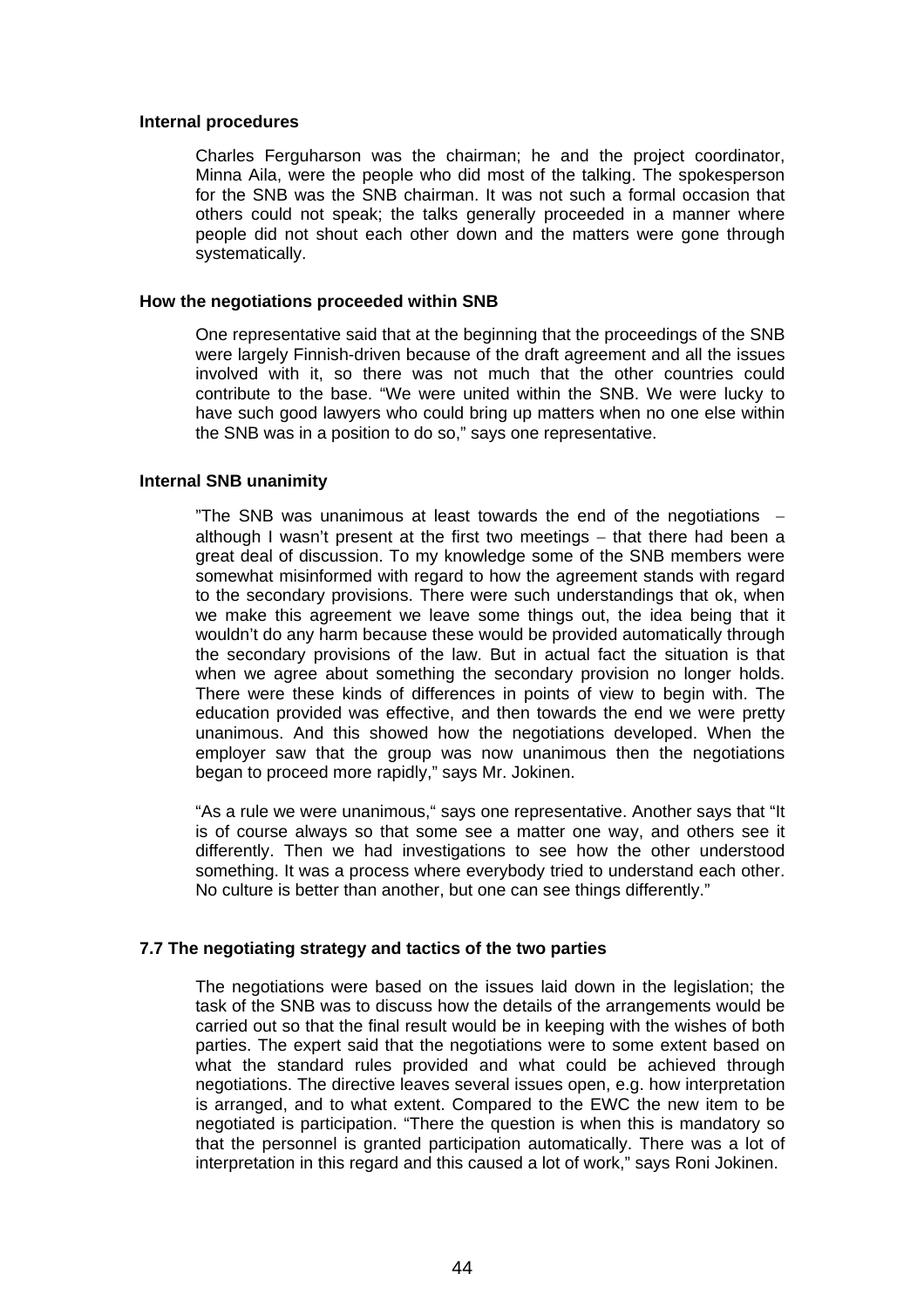The participation had not been organised at the national level in the Finnish Elcoteq subsidiaries. The legislation requires that the participation has to be demanded, and this had not been done early enough. Once the SE process started the demand was put forward promptly, because the negotiation time for such a demand is one year, after which participation will be stipulated if it is not agreed upon. Since Elcoteq OYj converted to Elcoteq SE, the matter of arranging participation could not be demanded by force of Finnish law.

#### **The importance of the negotiation culture**

"The employer-employee negotiation culture practised in Finland is quite formal. The reason for this is that it has been defined somewhere and the other party holds on to what has already been defined. I personally find this pretty difficult, because I am only interested in the underlying substance. For the better the interaction is, the better the RB can work", says Mr. Hartikainen.

"I have worked in many countries and continents, in Asia, Europe and the Americas. Each time I have found that the better the actual interaction is between the different groups of personnel the more motivated the employees are, and the better forthcoming changes can be coped with. It is a means of creating substance. If you can create substance it is worth doing a lot of work − in fact is worth doing a considerable amount of work to that end. It is never a cost for the company – it should never be thought of like that. It is an investment for the future. I don't in any case advocate that we dig "potero-holes"<sup>[16](#page-47-0)</sup> and then the employer and the employees get down to negotiating. I think that's a waste of time," says Mr. Hartikainen. "If the other party suggests this kind of action, I will be against it. I think that we should stop negotiations if that is what we are after."

The Hungarians' view of their counterparts: "The Finns were more radical. Some of their demands left us completely astounded! For instance, the demand for a 'national support team' was surprising for us."

## **The importance of the procedures**

 $\overline{a}$ 

The first and second SNB meetings were spent on working on the basis of the draft agreement presented by the employer; the employees commented only on that draft. At the third meeting the employees arrived with their own draft agreement, in which the SNB aims were explained. The aims were placed "high enough", says Mr. Jokinen. For example, four meetings per year and a seat on the board were two of the demands put forward.

The employees started to revise the employer's initial draft, saying, for example, "We want to change point  $1.1$  a – e.g. the expert considers that this is not the best way from the employee standpoint." There was then a change of strategy, and the employees introduced their own draft agreement at the third SNB meeting. Both the employer and the employee versions were examined at that meeting; the structure of both drafts was approximately the same.

There is no legislation on how to conduct the negotiation. The employer considers that this cannot and should not be regulated in any way if an agreement is to be reached. As to whether the employees could have agreed on different procedures, expert Jokinen says, "The other party cannot dictate

<span id="page-47-0"></span> $16$  Military term: "potero" is the Finnish word for a trench grave for two persons.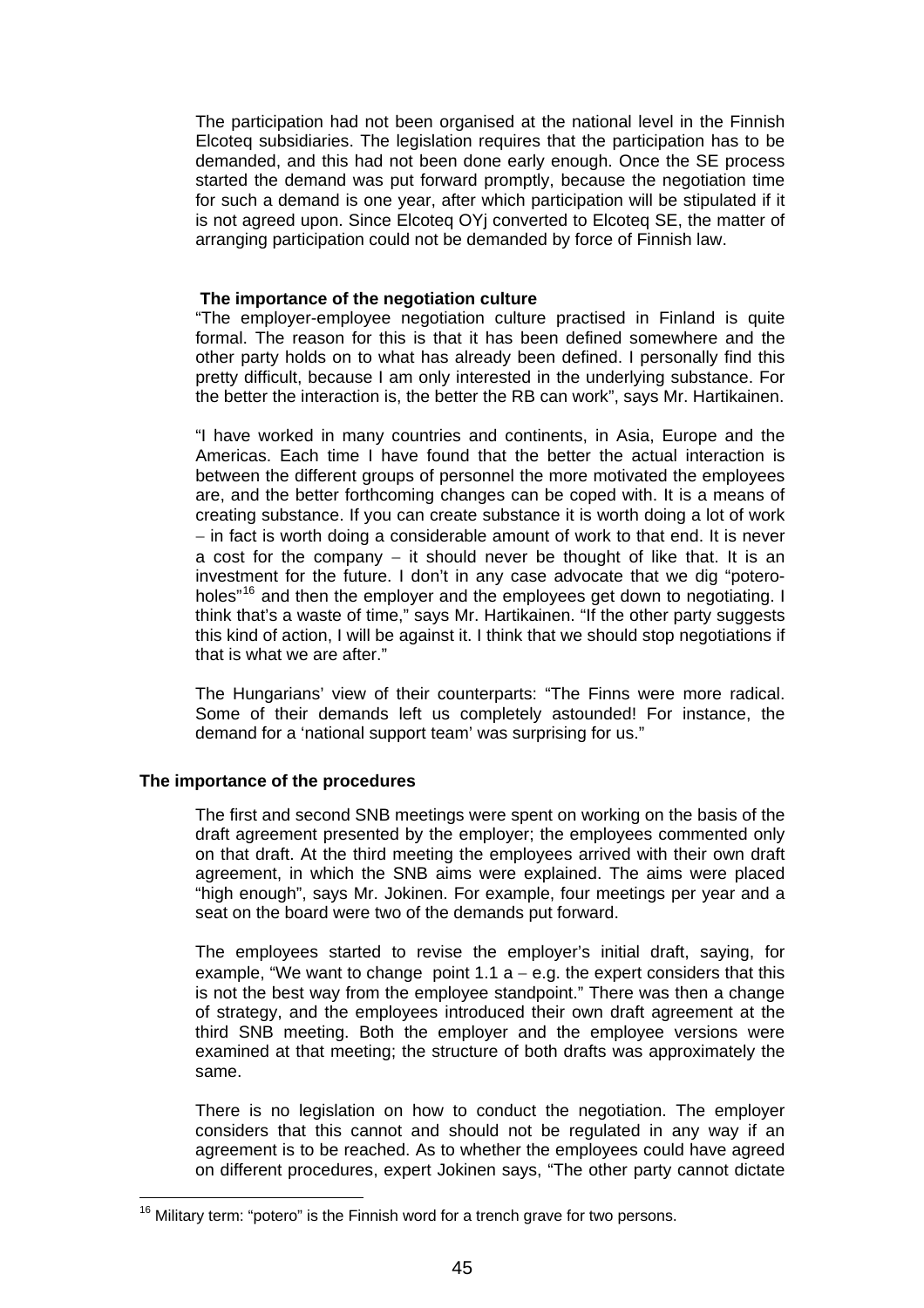that we discuss only these issues, because that would be then end of the negotiations."

#### **The importance of the SNB and the employer meeting**

Many decisions were made during the SNB discussions. "There was give and take: 'this is good for us, that is good for you.' Many issues were agreed upon like this," says Mr. Jokinen.

Things progressed at each SNB session. Some issues were agreed upon. In principal everything was open until the very last meeting, but some issues were agreed upon earlier. Before the last meeting only a few questions still remained open − the major issues, participation rights and the number of meetings.

#### **The importance of the breaks in between meetings**

The breaks were important, since otherwise the discussions would have proceeded too slowly − if there had only been a 1-day meeting and constant arguments. During these breaks an opinion is formed, a limit under which the party will not go. "If you have a certain idea about something, and I have my opinion about it, there is a point where both parties can meet: 'We definitely cannot do *this*, but we could do *that'*," says Mr. Jokinen.

#### **The importance of the SNB chairman**

"It is important that the person who is SNB chairman can argue claims. It is also important that at least each person within the SNB should be able to argue their case sufficiently clearly and make their opinions understood when different matters are decided. The role of the expert is most important in situations where opinions within the SNB differs," states the SNB expert.

## **The importance of the expert**

## **Mr. Jokinen considers that the expert can never replace the need for an SNB; the expert does not know the Hungarian or German system.**

#### **The role of the employees, the role of the expert**

The role of the expert was to support the SNB group. "In the last analysis, it is the people in the group that decide the issues", says Mr. Jokinen. "My role was such that as soon as I became involved I met the Estonians because there were still some misunderstandings. We went through the various alternatives pretty thoroughly − 'If we do such and such, the outcome will be such and such', and so on", explains the expert. "The role of the expert was to answer questions but also to direct the negotiations further," says Mr. Jokinen.

#### **The importance of trust**

There is a long negotiation process and it develops a sense that you can trust the other party. "You must be able to discuss", says Mr. Jokinen. "If these issues are not agreed upon, there will be no agreement". The same applied to the SNB: "If you cling to those claims, you can forget it, we'll do with secondary provisions".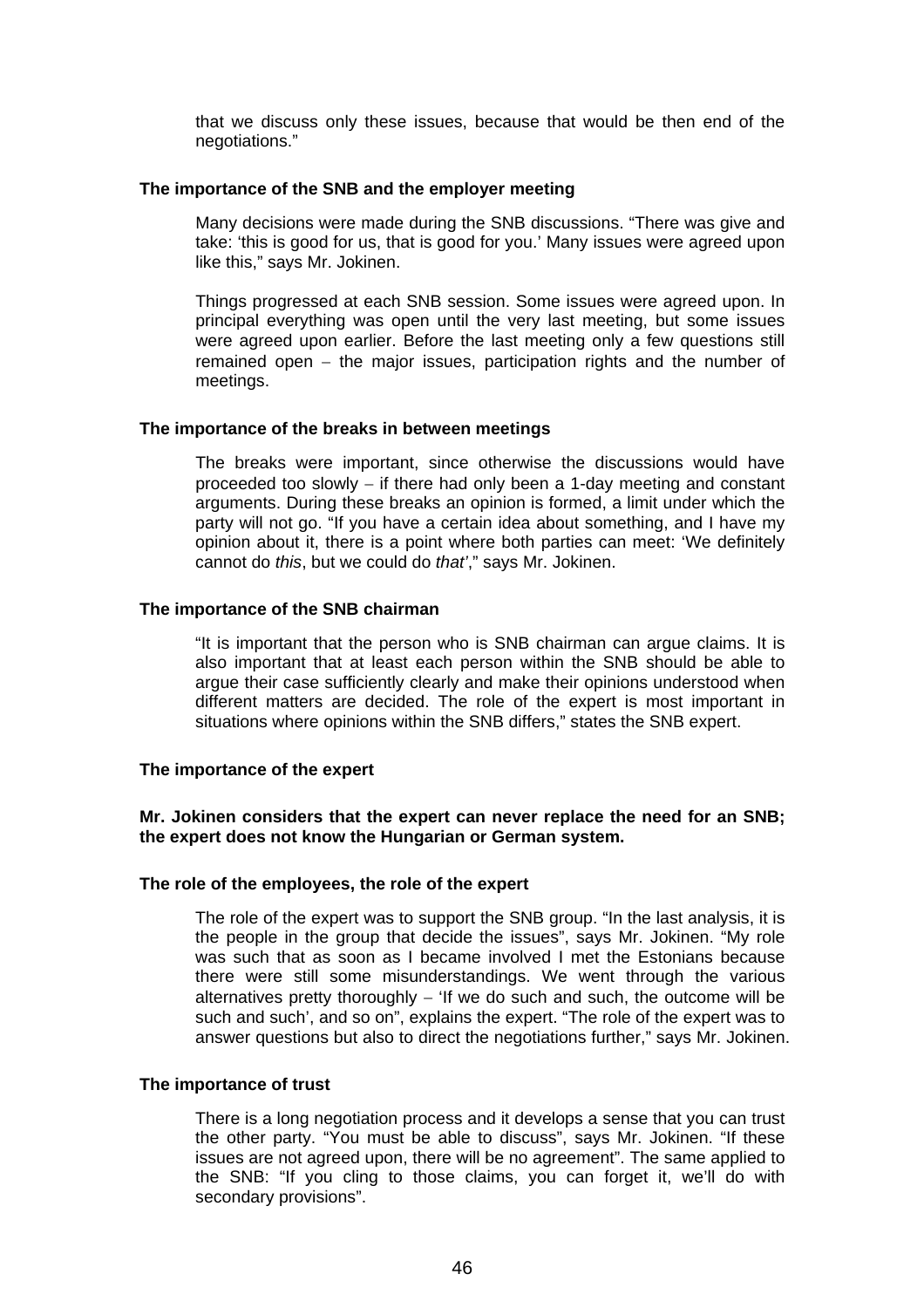To begin with it is pretty much required of both parties; they are a long way apart, but they gradually come closer and you begin to see what the actual requirements of the parties are.

#### **On what was agreed**

"The expert considers that what was agreed was the common opinion of the both parties", says Mr. Jokinen.

"We considered this a very important agreement because it was the first of its kind. So it was also so important for the personnel that we wanted to invest every effort in it," says Mr. Jokinen.

#### **7.8 How agreement was reached and remarks on disputes**

"I think that right at the beginning there something that I hadn't been clear enough about: what we would be discussing. So I wondered if things were going in the right direction. I think the rest went well. I can think of no particular dispute remaining. The last meeting was the same as the previous one, so there were only a few things to discuss. And they were agreed upon in a sense. It wasn't unpleasant; neither party adopted the attitude of wanting to force some issues through. It is possible that the other party may perceive this differently, but I really don't believe that that was the case," says Mr. Hartikainen.

#### **Remarks on disputes on the employer side**

"I don't think that either party was left with something bothering them. Some issues that can be important for the other side can be negotiating tactics. I can't say what has been very important or less important for the other party; some items were used as pawns in the negotiations so that other issues could be got through. I can't say. For my part there was nothing left. In the beginning there was the issue that the other party wasn't prepared enough for the meetings; they couldn't see what was important in different issues. But when it dawned and they thought 'hey, now we know why we are here', then I think the discussions made progress objectively until the final result. As far as I know, neither party should have been left with any grievances", says Mr. Hartikainen.

"I would have liked to see the employees minimise the fact that there wouldn't be any external experts involved in the RB work, because these supporters have no experience of this field and only bring in old-fashioned models; instead of that, we could modernise our functions so that they would really work," says Mr. Hartikainen.

The CEO thinks that there should be a purpose for each RB meeting convened; why the meeting is being held should be thoroughly thought out. "Each meeting that does not bring added value to the company is a disadvantage for the company: people are away from work. I am not somewhere that would bring benefit to the company, I am not attending meetings with clients, and I don't bring any result or minimise losses. I think each employee should have a similar attitude. It is when people relate differently to their work that there are different agendas," says Mr. Hartikainen.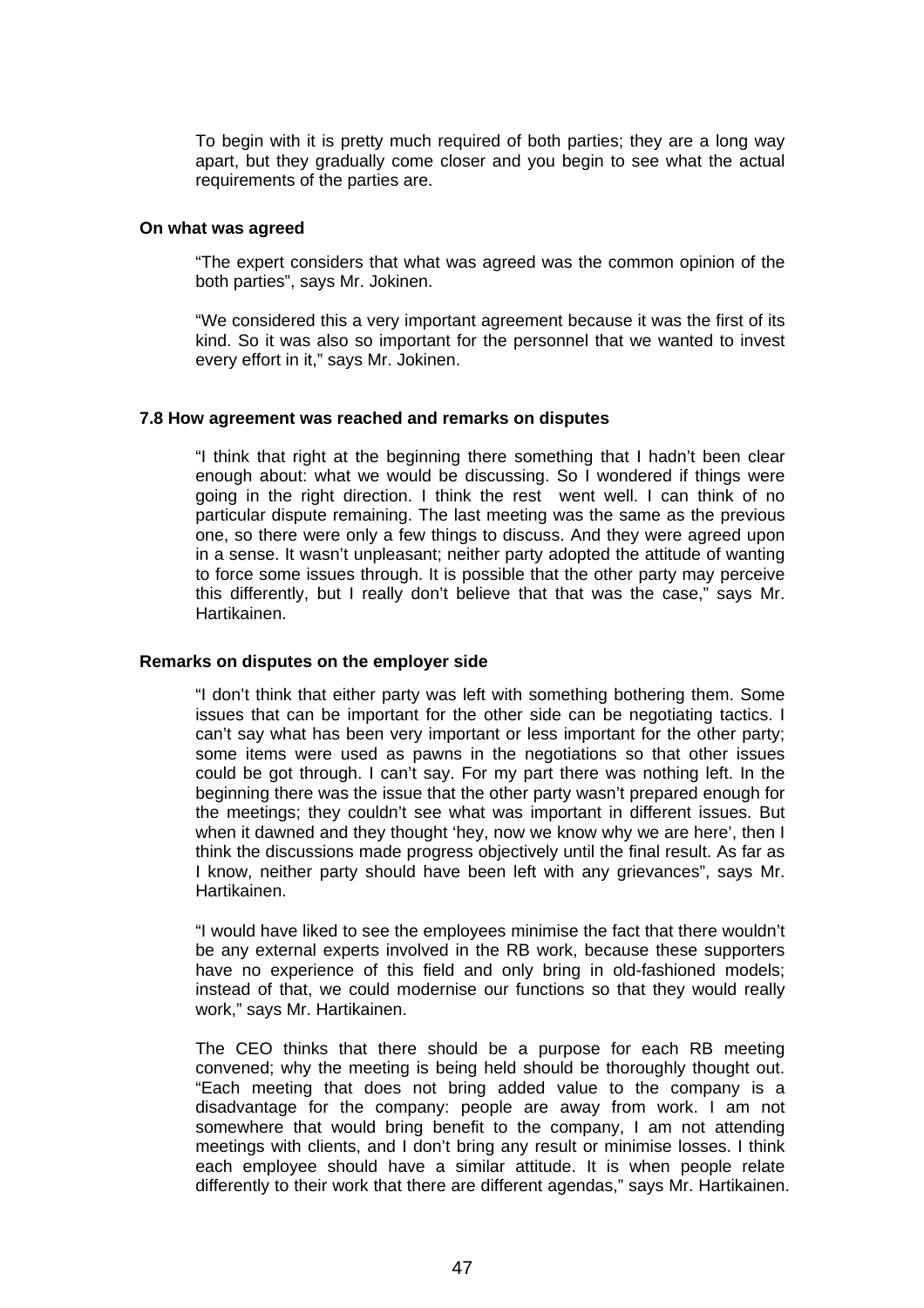"We wanted to create a system where we could proudly say: 'hey, we've got something that works. By this I mean that we receive valuable knowledge from each unit that can be reported to the management, what the representatives say, what the issues are that we have to contend with. It has to be considered how the company can be more competitive so that more meaningful jobs can be created for the employees. That's how it works, instead of digging "potero-holes" [17](#page-50-0) and having snow ball fights," says Mr. Hartikainen.

Mr. Hartikainen explains that it would not work at the board level or in the management team if there were people who say "I represent one particular opinion" and the next one represents another opinion, without considering what is good for the company. The body would be voting on things all the time, which is very unpleasant". "It is important that the people in decision-making bodies find a common chord. If this is not achieved, the company cannot be properly run. The common chord also means that each person plays a different instrument, each has their own role and each has something to give the group." The CEO considers that this is a universal rule; the difficulty in the RB is that people there are elected and they come from different cultures and there is no question of arguing that any particular person doesn't belong there. "The most difficult thing is to get the RB to run properly as a body," explains Mr. Hartikainen.

## **Easy and difficult issues to solve**

The practical arrangements were easy to solve. The secondary regulations provide a basis for comparison, so some things are easy to solve. It is better to reach a sensible agreement than have the secondary provisions, because many things are left open if agreement is not reached. Otherwise the parties would be in a never-ending negotiation mode. So the management reckons that it is in the interests of both parties to reach an agreement.

## **How agreement was reached**

 $\overline{a}$ 

Before the agreement was reached there was a break meeting where both parties went over their standpoints on different issues. "As far as I recall, the employer agreed to the employees' standpoint on small technical issues."

According to all of the Hungarian interviewees, the Hungarian SNB members had a fairly important role in accepting the managements' arguments against participation and focusing more on elaborating additional instruments for enhancing the information and consultation process.

 "There were rather diverging views (among the SNB members) on board participation. The Finns and the Swedish wanted it, and the Germans were less keen, whereas the Hungarians and the Estonians didn't want it at all. On the one hand, it turned out that the legislative support was lacking, and this was decisive; but on the other hand it was also decisive that we began to talk about what kind of real advantages could come from the representatives sitting on the board. And then the members realised that there was no significant added value. We talked about the topics of decisions in which they wanted to have a say, issue by issue, and then the list of consultation items and the form of consultations began to take shape more clearly. In the final analysis, that was that really mattered….

<span id="page-50-0"></span> $17$  Military term: "potero" is the Finnish word for a trench grave for two persons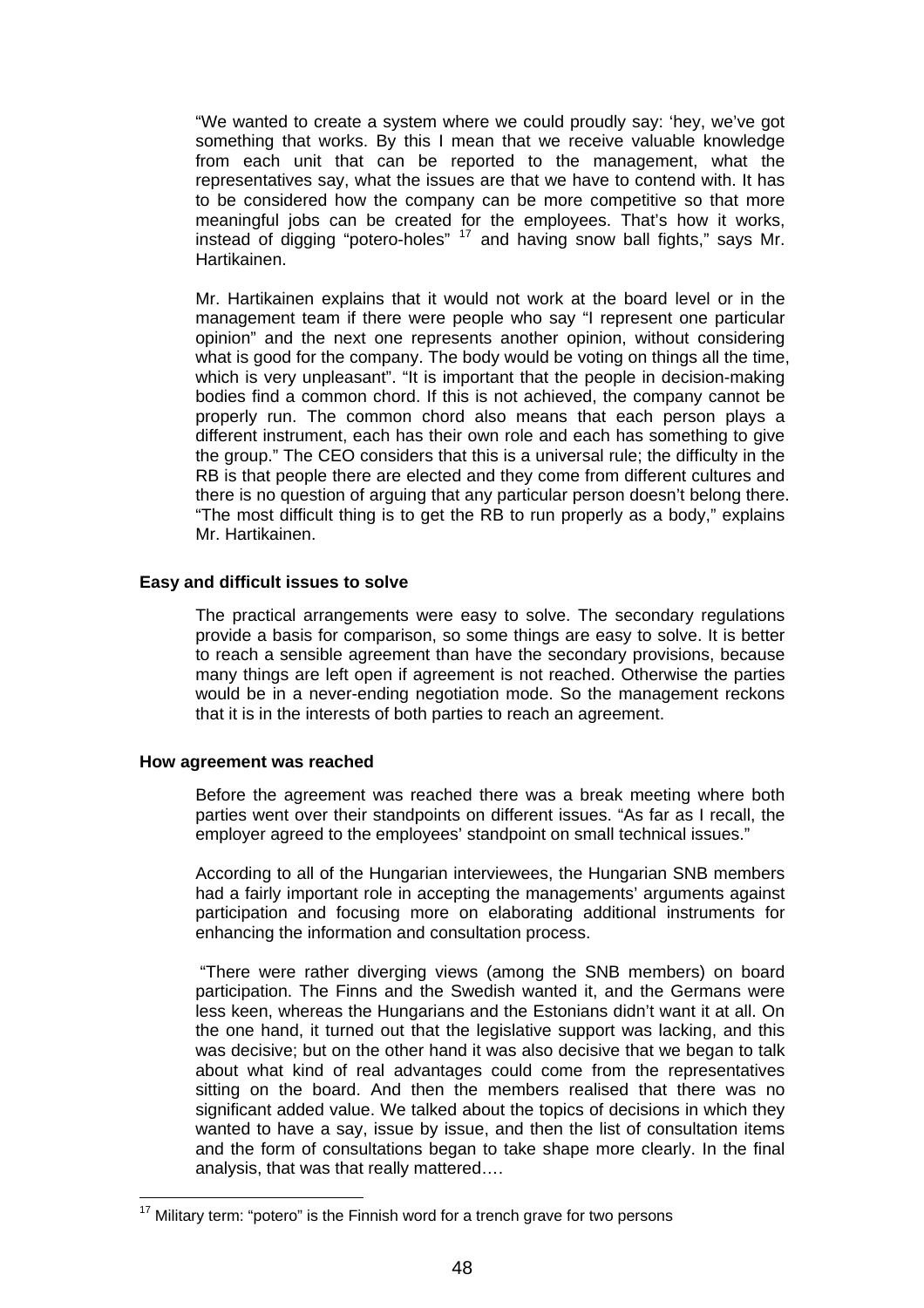It was the turning point in the course of the negotiations when we offered the possibility of face-to-face consultations between the Deputy HR Director and the future president of the representative body prior to and following every BD meeting. The Hungarians made a tremendous contribution by putting quality of communication on the agenda. Because if they sat on the BD, they could not have a say in (decision-making on) major matters… Or, instead, should a fruitful partnership be developed with meaningful content?

At this point, the background of each national representative was indeed of great importance. The Hungarians didn't expect anything from board participation; they didn't fight for it. Instead, they sought partnership. At home, they are also members of the supervisory board, and are aware that they won't become stronger or cleverer through this position. On the other hand, if communication is good and a sort of trust-based relationship is developed, they do perform better. Personal relationships and their continuity were important to them. Now that the Budapest office has been established and the former director of the Pécs plant has become the Director of the European Region, these facts are perceived as a guarantee for and continuity in partnership… The Finns have come from a different world, where, as a rule, the relationship with the management is completely different – adversarial." (European HR Director)

Of course there were internal debates within the Hungarian team, too. For instance, not incidentally, the former trade union president took a more militant stand, while the works council members tended to prefer a 'softer' approach to negotiations. But the Hungarian delegates were finally also convinced of the usefulness of the "trade-off" negotiated in the final round. When the Finns came up with the 'worker director' issue, the trade union secretary was in favour of it, arguing that if it was a right guaranteed by law, then we must insist on it. Personally, I am more practice-oriented, and I took a softer stand from the outset, but he finally agreed. It was an extremely hard round, because there was no outside expert who could have given us advice; we had to sweat everything out. (A Hungarian SNB member.)

"Yeah, the Finns were more prepared for the negotiation than we were… But interestingly, they also made a mistake, as they missed the deadline for the claim for participation. It should have been submitted a year beforehand, because according to Finnish law the level of participation prior to transformation must be maintained. By the way, we were less enthusiastic about this issue. This is clearly the board of the owners; the CEO is not a member either, so it's no wonder that the employer fiercely opposed the idea. In actual practice it would be an enormous problem to find a joint representative who is fairly good at English, and has all the necessary knowledge in corporate finance, stock exchange matters and legal affairs. And we should find somebody from outside the RB. Moreover, due to the confidentiality, he/she could not give the employees any information, not even the RD members. So we could not make much use of this kind of representation, and, in our view, the person we send there would in fact eventually become *their* guy, a puppet. So we had no idea who that person could be! That is why we were ready to understand the employer's concern, but in exchange we questioned the content of information and consultation rights. Our major concern was to achieve a real dialogue, and we finally managed to reach an agreement with a better quality of participation…. We have access to the Management Conference (over and above regular RB sessions). This isn't participation, but we have frequent meetings with the Deputy HR Director who provides us with written material before the sessions and gives us information afterwards, and we can have consultations on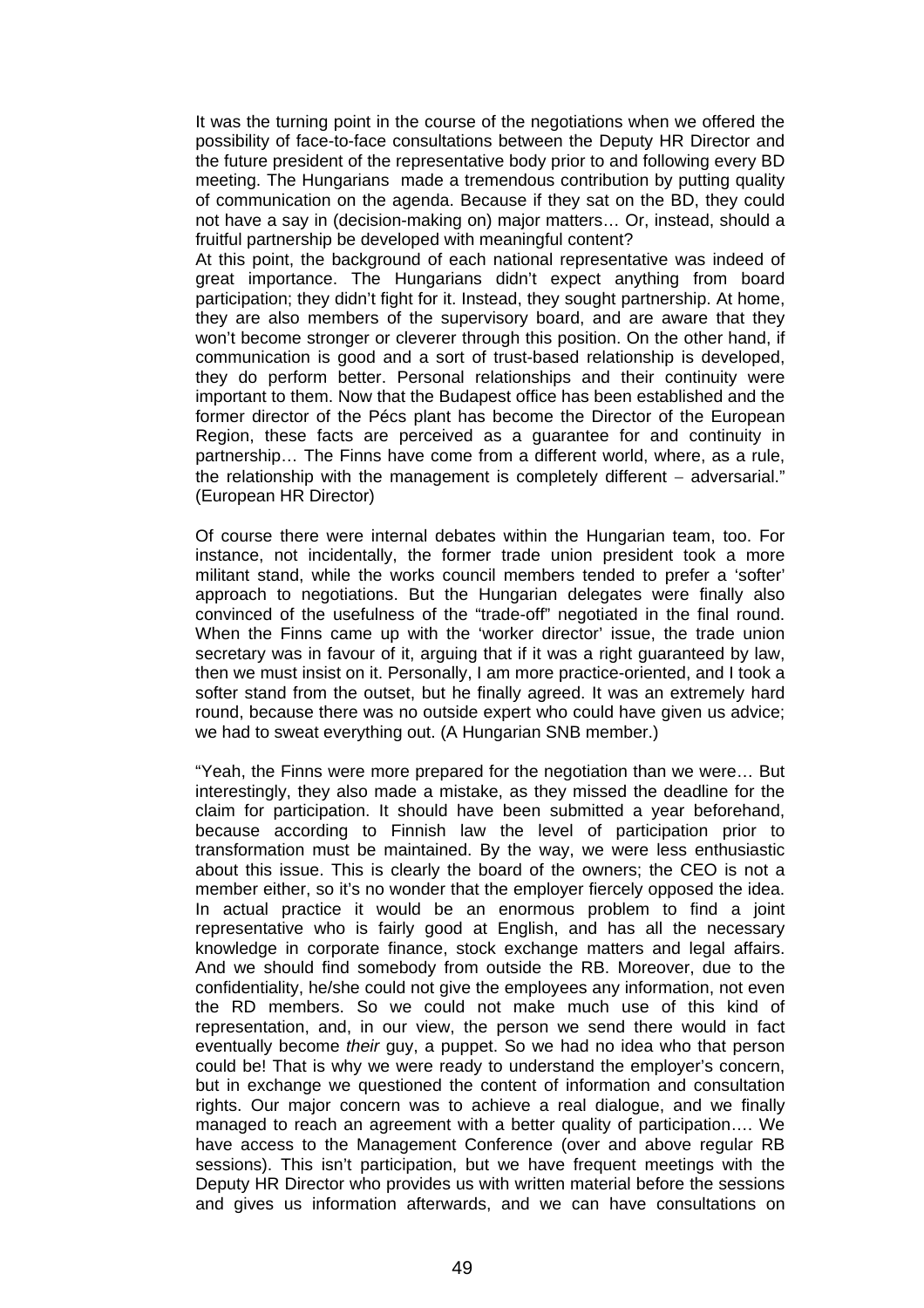request… Frankly, we stood firm (to push the Finns) to deter them from this issue. We keep in mind our home experience on the supervisory board, where we are present." (A Hungarian SNB member)

#### **The possibility of not starting or interrupting the negotiations**

The possibility that the SNB would not start negotiations was ruled out. This would have been the worst alternative for the personnel because the company could then have an SE without personnel representation at the European level. This is laid down the directive, says the expert, and the same applies if the negotiations are interrupted.

In spite of this it was never considered self-evident that an agreement would be reached. "It is genuinely a situation where, if some demands were not agreed to then this could have been the alternative. My guess is that we would have held on to the participation claim − we would not have signed an agreement," says Mr. Jokinen.

It was always the main aim of both parties to reach an agreement.

## **7.9 Comments and conclusions**

The employees think that negotiating for the future work of an RB was a good way to go about things. "In this way the directors could hear the opinions of the SNB" and "The agreement is made for each company's own needs" are comments from employees. The hard part was that none of the employee representatives had had any experience of this kind of work. "The law is very hard to understand for a layman," is a further comment from the employees.

"The whole process makes it possible for the company to link the employees from different countries. This is positive. It's called democracy," says one employee.

The employees consider it positive that mutual understanding has been agreed upon, because this is a good basis for future cooperation.

#### **Education**

The expert thinks that if there is something to be learned from this process it is that there should be proper organised education for the SNB members before the negotiations. "If the SNB members have enough knowledge, then the negotiations proceed faster," says Mr. Jokinen. This could be organised in each country or by the local SNB expert.

## **Language**

The SNB's consists mainly of fine-tuning sentences and formulation. The language differences came into play in these circumstances. In one case the same words in Hungarian and Finnish meant two different things, which required some work to get it right in both languages.

As mentioned earlier, one of the key wishes of the employer was to have a common working language in the future RB. The management points out that it can be challenging to communicate in ten languages and that it is difficult to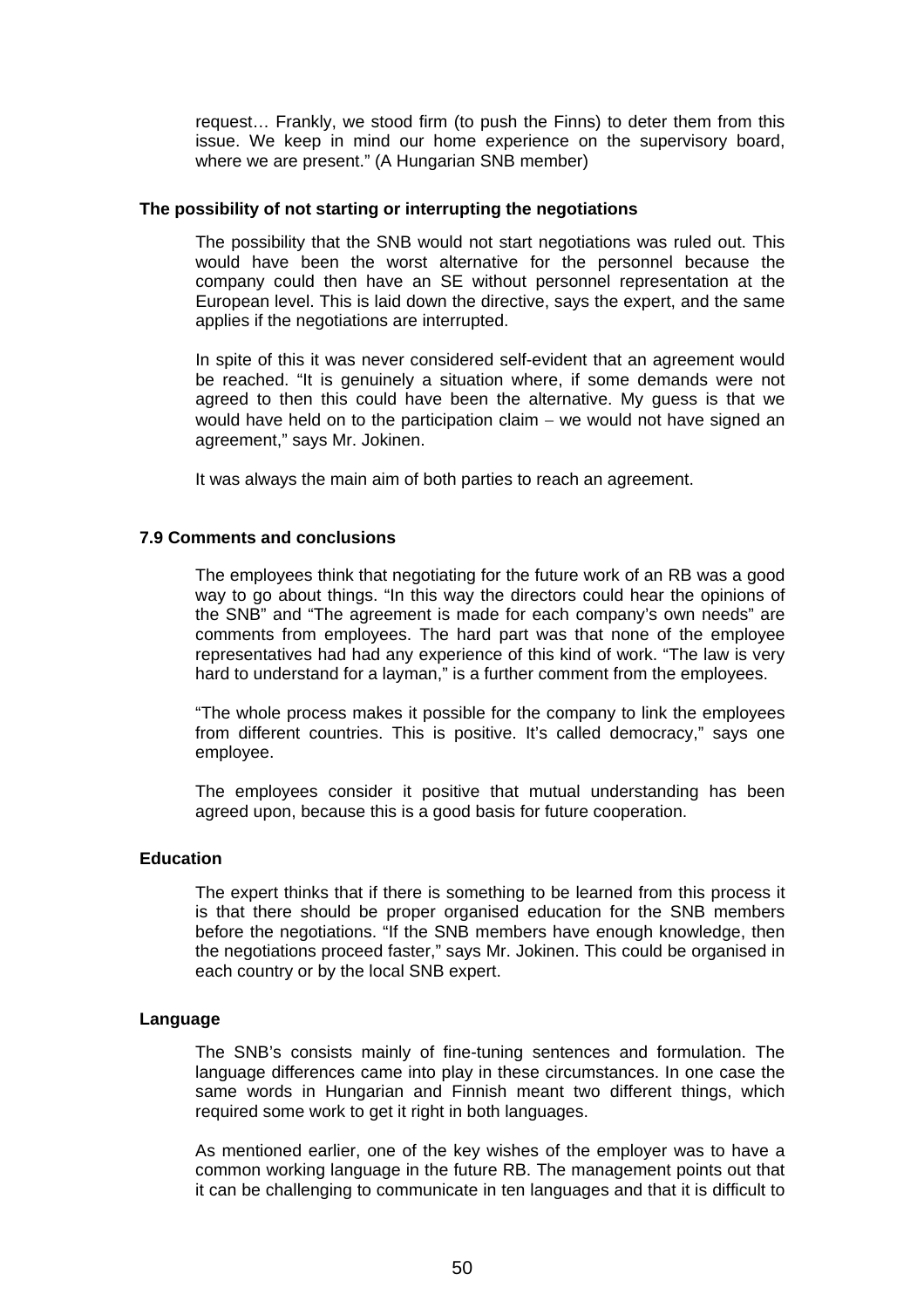communicate when one considers all the translations and interpreters involved and that these can also be faulty at times.

## **Culture**

There is a common understanding on both the management and the employee side that cultural aspects do affect the work of the SNB as well as that of the future RB. It was sometimes commented that cultural differences are considerable.

As a cultural aspect, the style of interpersonal communication affected people's mood and this was perceived as an obstacle to effective work, especially to begin with. For instance, in the interviews with the Hungarians there are anecdotes about how awkward they found that their Finnish hosts kept an "arm's length" relationship, which was quite different from the warmer style of hospitality that they were used to. They did their best to improve this situation, but they did not succeed until the second or third meeting of the SNB. Another cultural peculiarity was that the Hungarians felt that their humorous approach as a means of relaxing tension in the course of even the most serious negotiations was completely incomprehensible for their counterparts with different backgrounds, and in this sense simultaneous translations could not help either.

Not only does national culture affect interaction, but the different traditions of employee involvement also affect the work of an RB. The most extreme example was the Estonian system, where all elected representatives were non-trade-union members. This differed markedly from the other countries involved, where trade unions are a common channel for the employees to work through. This did affect the work of the SNB. The Estonian employee representatives advocate understanding for the different systems in all of the countries.

## **Money**

The management considers that a major aspect is the costs involved. The arrangements do bring costs related to time, translation, travel, interpretation and other practical arrangements such as language education.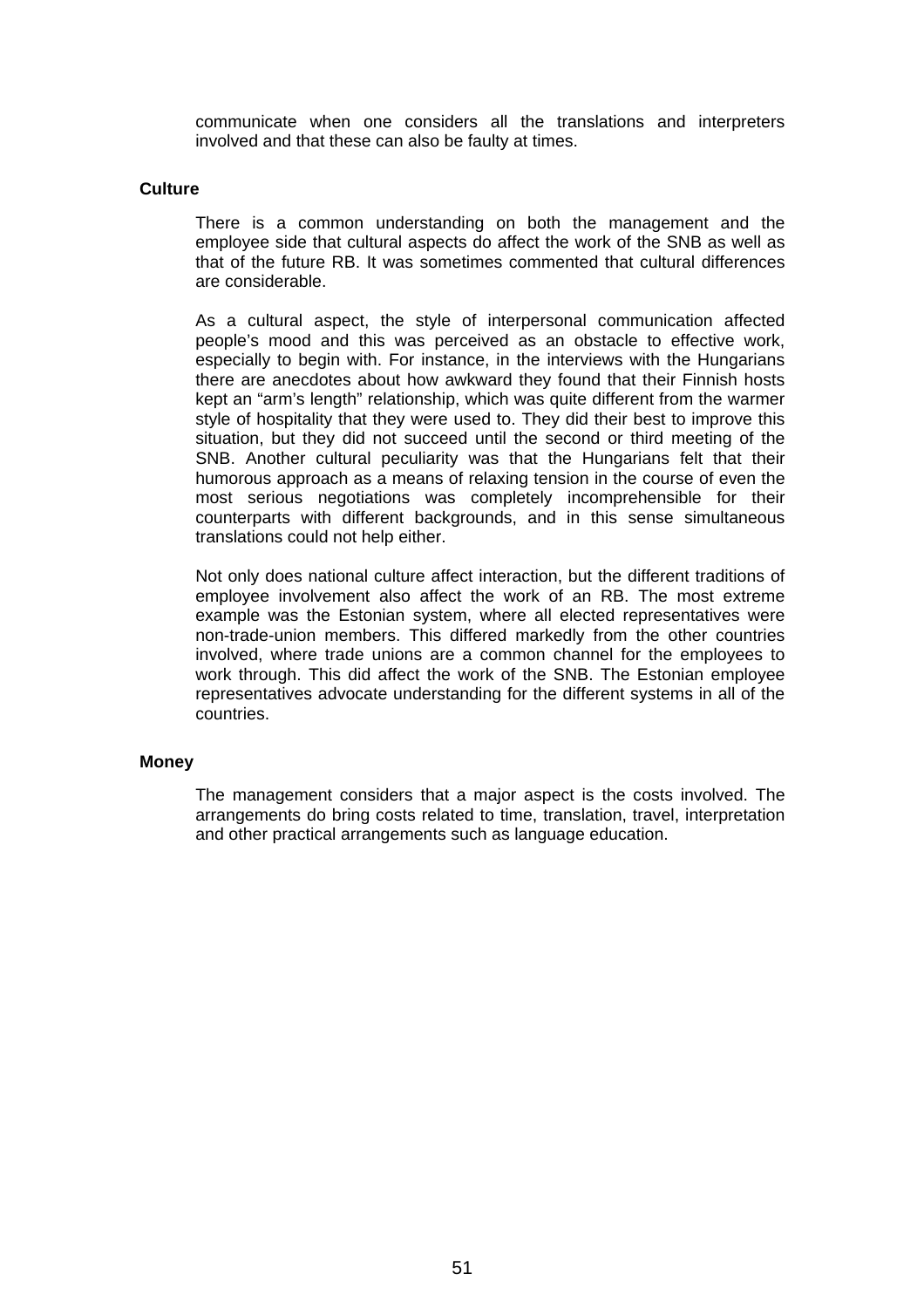## **8 General conclusions**

## **The employee representatives were relatively ill-prepared and ill-equipped for the forthcoming SNB negotiations. This continued right up to the last meeting and required considerable input from the trade union expert.**

The knowledge level of the employees in the SNB was deficient. There was not enough education, and even during the SNB negotiations not everything was very clear for the employees. In the worst cases this meant that there were serious misunderstandings on what the legislation provides, e.g. some members thought that it was not necessary to negotiate all of the issues mentioned in the standard rules in the SED or to include them all in the agreement because they presumed that they were granted automatically by law.

The issue of lack of knowledge and understanding of the legislation may not be totally controlled in any future SNB negotiations. This is mainly due to two factors. Firstly, the legislation stipulates that "after the board has approved the conversion plan the company shall take necessary steps to elect the employee representatives"<sup>[18](#page-54-0)</sup>, and "the negotiations start directly after the representatives has been chosen<sup>"[19](#page-54-1)</sup>, which in itself means that there is little or no time for elected SNB representatives to educate themselves. In the Elcoteq subsidiaries in Finland there were some information and education measures prior to the announcement of the conversion plan, but it was not until the first SNB meeting that the employees actually realised that very thorough education was needed.

Secondly, the question is whether it is feasible to expect employees to be able to learn to "read" legislation in such a short period of time, even if this is several months. First of all, an ordinary personnel representative cannot be automatically expected to have the ability learn such a new task in a short period of time. And secondly, even if an employee did become good at this, it would nevertheless also mean that there could occasionally be misunderstandings or a lack of knowledge. Moreover, it is perhaps not the meaning of the legislation that a representative would need to pass an exam with top marks for knowledge; this would already mean that representatives were selected "undemocratically".

Due to the major issues on hand due to the above-mentioned aspects, it is largely up to the expert to guide and direct the negotiation process.

## **The role of the expert was extremely important and decisive.**

 $\overline{a}$ 

All parties agree that the expert has decisive influence on the negotiation process and the final outcome. The expert says that it is the employees' responsibility to sign the final agreement and to decide what issues should be included.

The role of the expert is to act as a facilitator, to educate, consult, direct and influence the employees so that an agreement can stand the test of time. The

<span id="page-54-0"></span> $18$  Free wording and interpretation of Article 3.1 of Council Directive 2001/86/EC of 8 October 2001

<span id="page-54-1"></span> $19$  Free wording and interpretation of Article 3.1 of Council Directive 2001/86/EC of 8 October 2001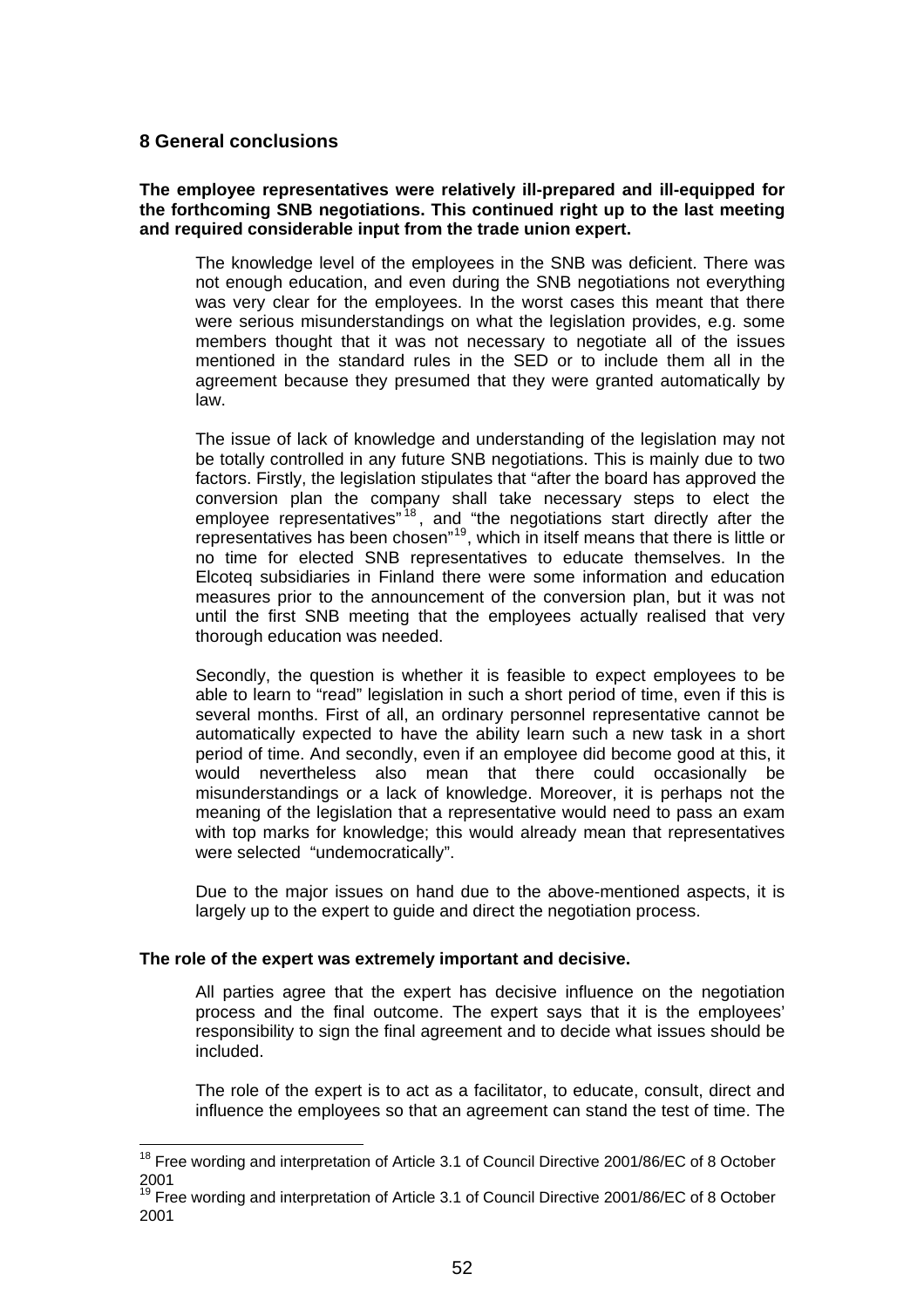negotiation process as well as the final outcome is largely dependent on the abilities of the expert regarding the above-mentioned aspects.

It goes without saying that the lawyer, who is an expert, has superior knowledge in legislation and negotiation procedures and also has experience of similar agreements concluded in other companies. In many European countries the expert would naturally be elected from a local trade union which has a large body of knowledge and experience in these matters.

#### **The role of trade unions**

The trade unions provided the SNB expert with support at both the local and the international level in the form of knowledge and experience as well as interpretation of the legislation. This supporting role was very important in this case because the Elcoteq conversion was the first of its kind; there had been no examples prior to this and legislative matters required interpretation by the Finnish ministries.

The role of the trade union support group was to prepare the first drafts, to interpret the legislation, to support the expert in various questions and to draw up plans and strategies for the forthcoming negotiations.

## **The aim and intent of the employer had an affect on the content of the agreement.**

The aim and also the operating philosophy of the company involved in the process had an influence on the outcome. In the case of Elcoteq the employer really intended to create a body that would be beneficial for the company as well as the employees. Whether this is a realistic aim or not – in the writer's opinion it could be − there is at least no major clash between the aim of the company and the aim of the employee. Only time will tell what the cooperation will achieve.

The aim of the employer in the Elcoteq case was to create a functional system where the substance of the work would bring communication to top management from the shop floor as well as communication from the management to the shop floor. This intention did affect the content of the agreement.

## **Time constraints and the need for an agreement played a decisive role.**

The negotiations were planned to take six months and an agreement was to be reached during that time. Both parties agree that the most important aim was to reach an agreement. From the employer side it is beneficial to have an agreement; the secondary provisions are impractical, and arranging RB meetings in such circumstances could mean that the company was in constant ongoing negotiations on arrangements. On the employee side the same applies; it is better to have an agreement than to have none, for the same reasons.

## **The language differences had an impact on the interpretation and common understanding among SNB members and affected the work of the SNB.**

For the employees, much of the work that they did was related to fine-tuning individual sentences in the employer's drafts and requests for agreement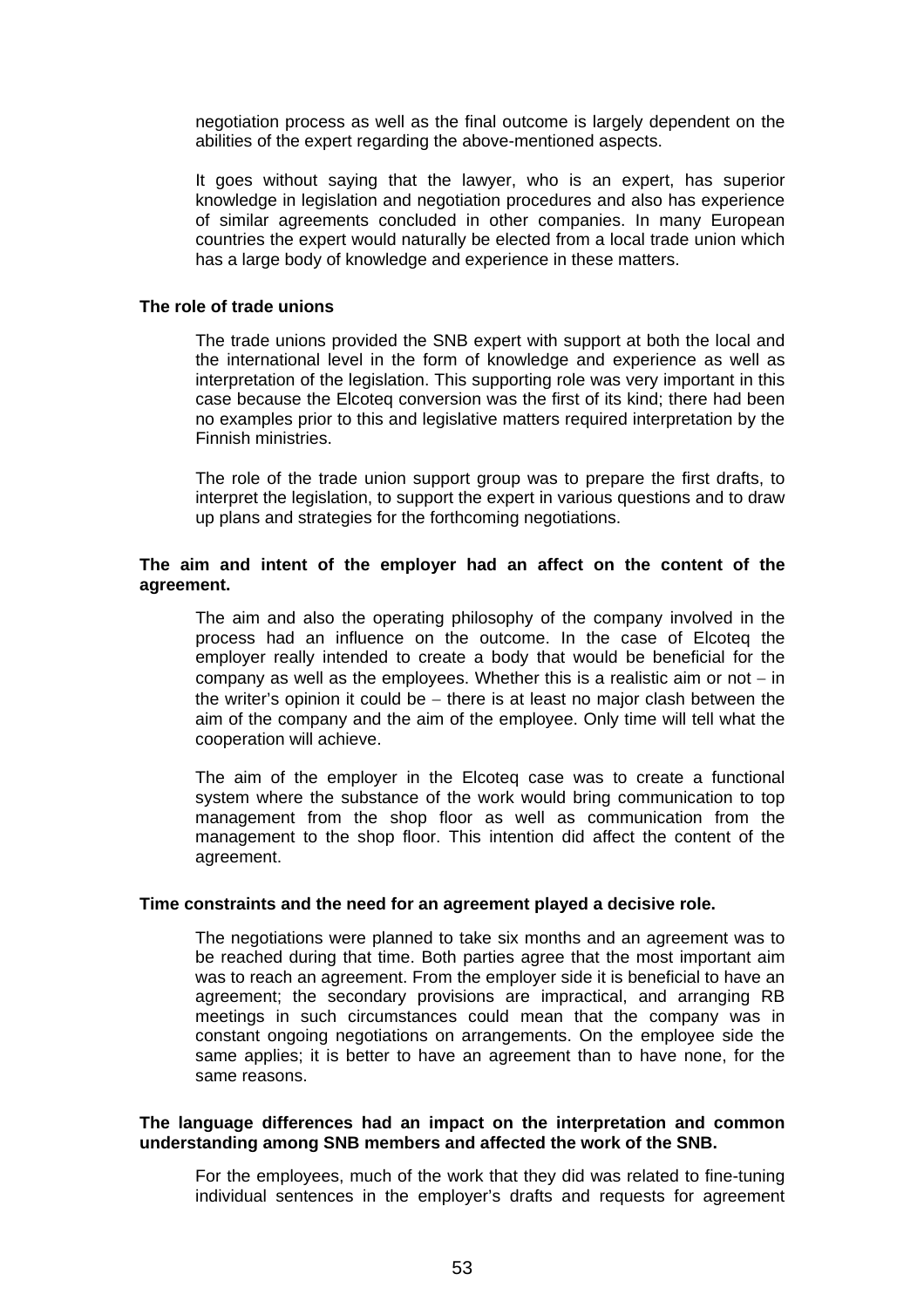content. This work was affected by the fact that the individual language versions were not absolutely equivalent. This caused much debate and extra work.

Furthermore, the translations of the simultaneous interpreters were not entirely flawless, and this made the work of the SNB more difficult.

## **The different traditions in the various countries had an impact on the content of the agreement.**

In the Elcoteq case, the different traditions of personnel involvement in each country affected the content of the agreement, or at least the wishes of the SNB. This concerned minor details, however, such as the question of whether SNB members have the right to use other local employee representative input in their work and the necessary means of doing so. This wish was not explained to the employer because not all of the systems involved had a representation system based on trade unions.

The different legal backgrounds, representation policies and behaviour patterns that SNB members were used to in their respective home countries had an enormous impact on the final agreement. In particular, the different approaches to the board participation issue and to the substitute solution that was arrived at (regular information on the BD meetings) were due to a large extent to the different industrial relations traditions.

#### **The different customs and culture had an impact on the work of the SNB.**

There was consensus among all that the methods and customs in each country differed widely. It is difficult to say exactly how this affected the work of the SNB, but all of the persons interviewed said that it was an issue that gave rise to much reflection on culture and cultural differences in the various countries.

## **All parties agree that it is important that the agreement be negotiated: different companies, different needs and circumstances**

All of the interviewees were of the opinion that negotiation is a good way to go about reaching an agreement on how the future RB work is to be conducted. Different companies and company employees can have different needs and wishes regarding the content of an agreement. The fact that the representatives got acquainted with the work of the new body in this way was also considered a good starting point for the work of the future RB.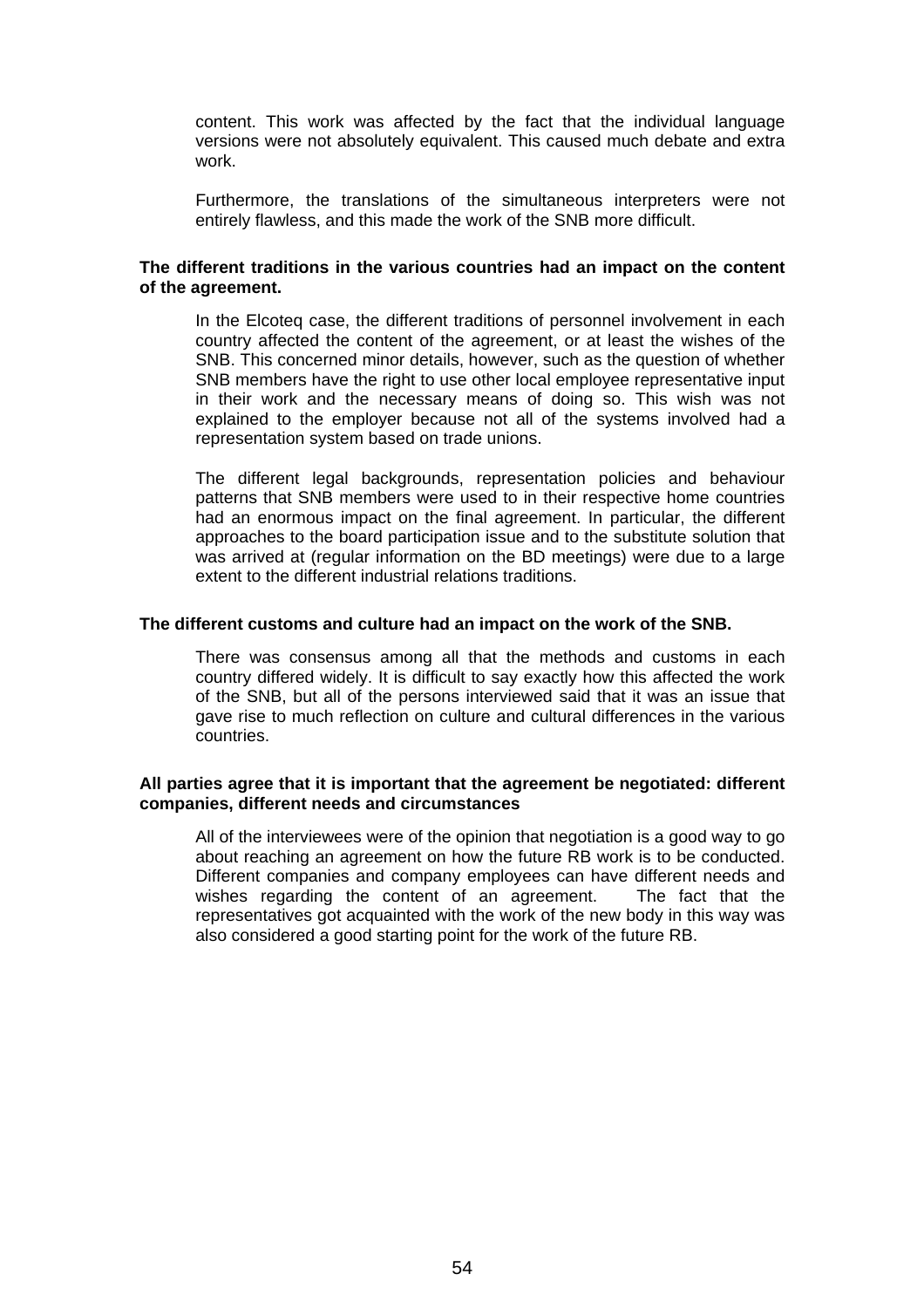## **9 The agreement**

The employer wants to keep the agreement a confidential document, but there are certain items that can be mentioned. A general assessment is that it contains all the points mentioned in the SE directive, but does not include participation rights. The representative body convenes twice a year. According to one description, the agreement is a little above the standard rules laid down in the directive.

The arrangements do not change national involvement, and employee representatives will be chosen according to the respective regulations in each country.

The agreement does contain some provisions that guarantee that national cooperation procedures are not involved in the work of the RB. When a matter concerns one country alone and where a majority of national employee representatives decide to use information and consultation channels provided by national legislation the RB will not be involved in such negotiations.

## **On the agreement**

The CEO is pleased that there is a sensible agreement that talks about sensible things, and provides sensible procedures. "Now it's up to the employees and the management to work on what the practice will be, what the spirit is in the discussions," he says.

## **9.1 Analysis of the agreement**

The following conclusions can be made on the basis of Article 4.2 of the SE Employee Involvement Act and the standard rules laid down in the same legislation :

- (a) The scope of the agreement;
- (b) The composition, number of members and allocation of the seats on the representative body which will be the discussion partner of the competent organ of the SE in connection with arrangements for the information and consultation of the employees of the SE and its subsidiaries and establishments;

|     | The RB consists of 13 members:<br>$\bullet$<br>Finland 2, Sweden 1, Germany 1, Hungary 4, Estonia 5<br>The size of Elcoteg should warrant a committee of the RB.<br>$\bullet$                            |
|-----|----------------------------------------------------------------------------------------------------------------------------------------------------------------------------------------------------------|
| (c) | The functions and the procedures for the information and<br>consultation of the representative body;                                                                                                     |
|     | Competence: limited to questions concerning the SE itself and its<br>$\bullet$<br>subsidiaries in another member state or which exceed the powers of<br>decision-making organs in a single member state. |
|     | The rights to information and consultation:<br>$\bullet$<br>the right to be informed and consulted<br>1)<br>the right to meet the competent organ of the SE at least once<br>2)<br>a year                |

3) the right to discuss the progress of the SE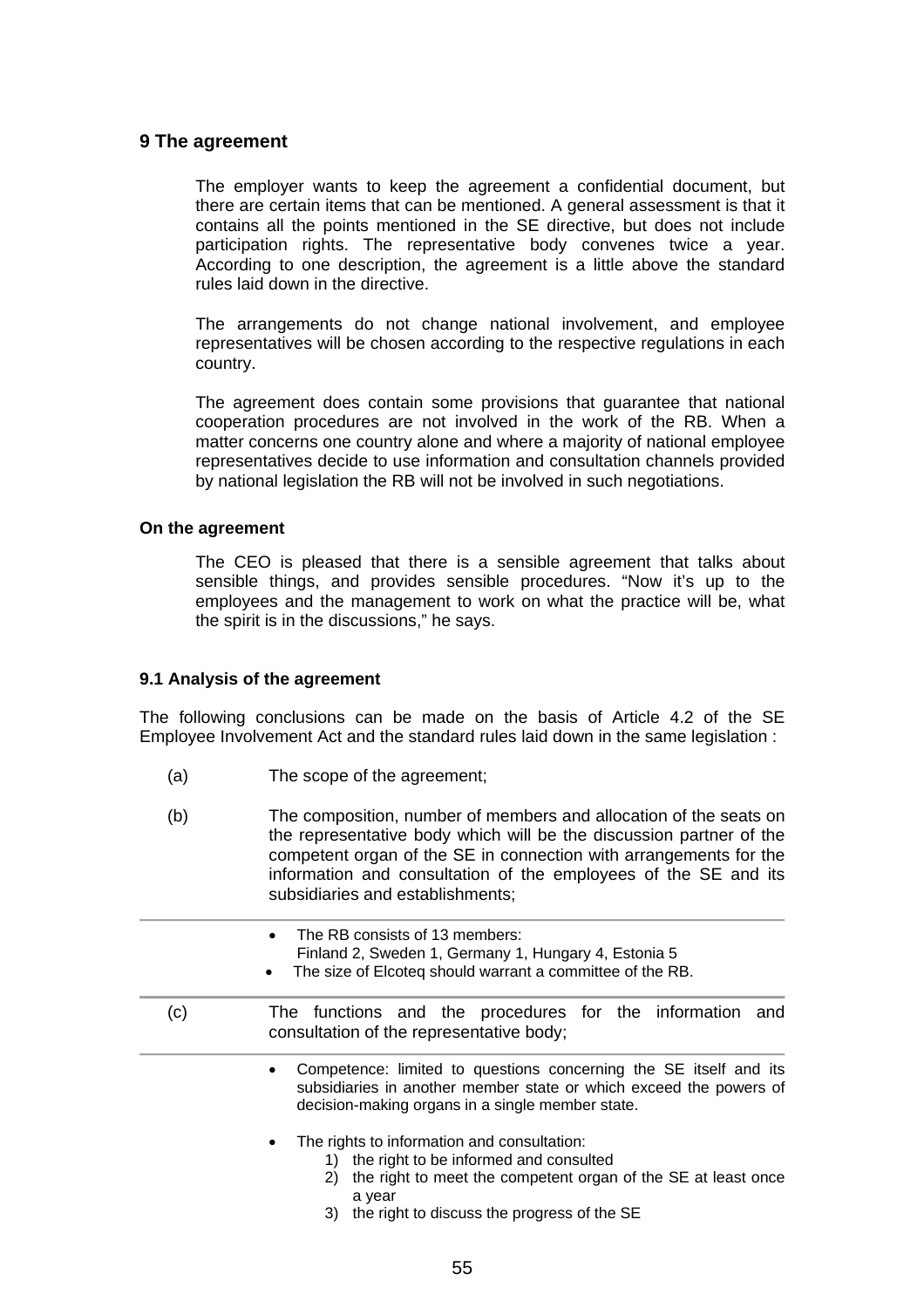|           | the right to receive the agenda for meetings of the board of<br>4)<br>directors or the management and supervisory organ + copies |
|-----------|----------------------------------------------------------------------------------------------------------------------------------|
|           | of all documents submitted to the general meeting.<br>the RB meeting will include information on developments, both<br>5)        |
|           | economic and administrative.                                                                                                     |
|           | In exceptional circumstances the RB has the right to hold an internal<br>meeting when this is urgently necessary.                |
|           | The RB has the right to meet without the presence of the members of<br>the competent organ of the company.                       |
| ٠         | The RB is responsible for informing employee representatives about<br>the matters discussed within the RB.                       |
|           | The RB has the right to select an expert of its choice.                                                                          |
| ٠         | The members of the RB have the right to receive education during<br>working hours without reduction of their salary.             |
|           | The company will cover all costs.                                                                                                |
| (d)       | The frequency of meetings of the representative body;                                                                            |
| $\bullet$ | The Elcoteq RB will hold two meetings per year.                                                                                  |
|           |                                                                                                                                  |

(e) The financial and material resources to be allocated to the representative body;

The Standard Rules provide the following:

In particular, the SE shall, unless otherwise agreed, bear the cost of organising meetings and providing interpretation facilities as well as the accommodation and travel expenses of members of the representative body and the select committee.

In compliance with these principles, the member states may lay down budgetary rules regarding the operation of the representative body. They may in particular limit funding to cover one expert only.

(f) If, during negotiations, the parties decide to establish one or more information and consultation procedures instead of a representative body, the arrangements for implementing those procedures;

An RB was established.

(g) If, during negotiations, the parties decide to establish arrangements for participation, the substance of those arrangements including (if applicable) the number of members in the SE's board of administration or supervisory body which the employees will be entitled to elect, appoint, recommend or oppose, the procedures as to how these members may be elected, appointed, recommended or opposed by the employees, and their rights;

No participation on the board was included.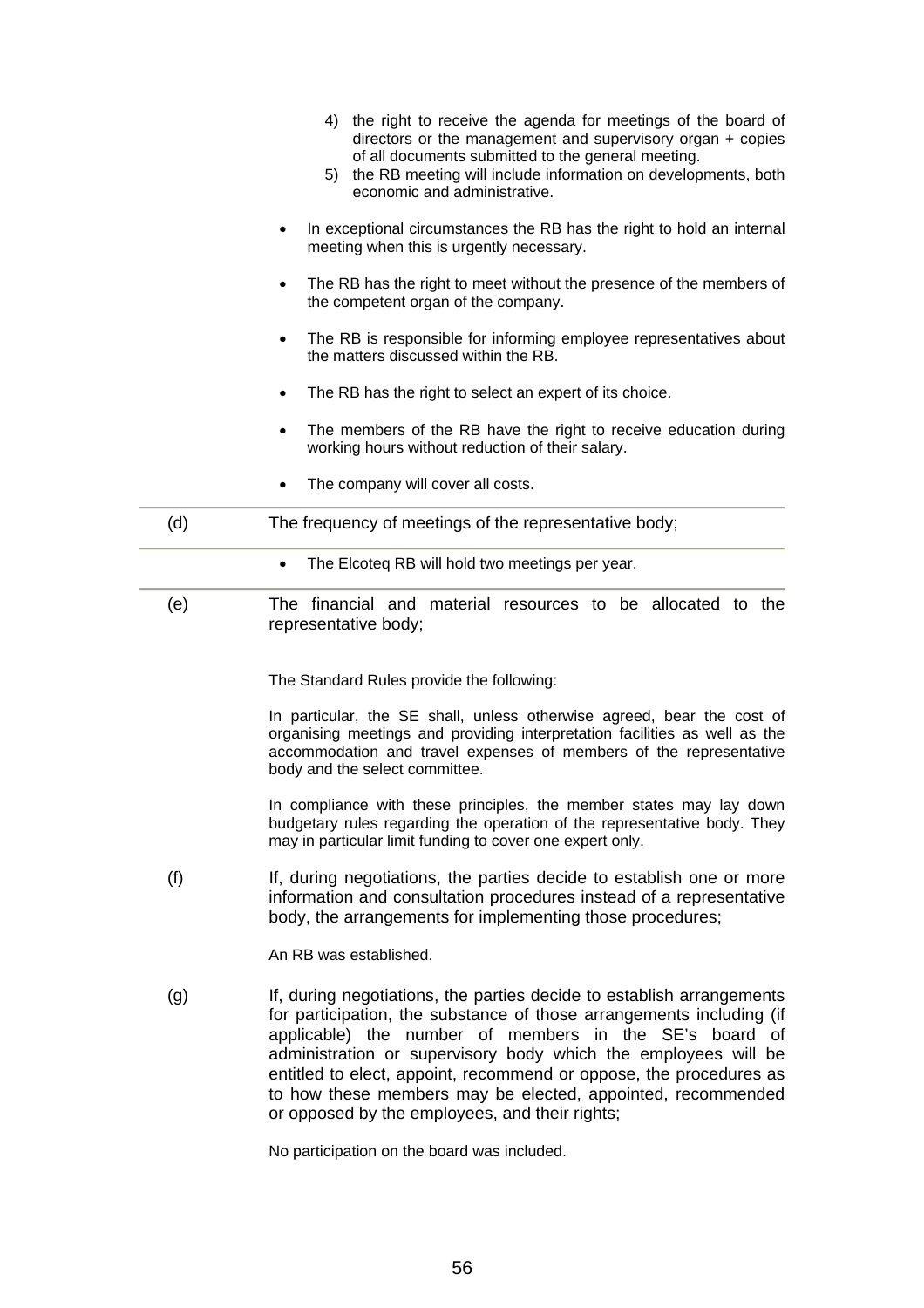(h) The date of entry into force of the agreement and its duration, cases where the agreement should be renegotiated and the procedure for this renegotiation.

According to an interview in the ETU magazine, there are some provisions in the agreement guaranteeing indirect participation. It is provided that all of the members of the RB have the right to receive all agendas of the company's management meetings and that the chairman of the SNB has the right to discuss the agenda with the Director of Personnel before the meeting. After the meeting the Director of Personnel reports the decisions taken at the management meeting. (Source ETU 4/2005).

## **General assessment**

The Hungarian interviewees consider that the agreement is very similar to the existing EWC agreements they know, since participation on the board was not achieved. However, they are very satisfied with the enhanced list of issues to be consulted, and are especially proud of the special provisions which make information available before and after the board meetings. To sum up the achievements, they are content with the provisions ensuring information on the group level issues, which can duly complement the regular local information session on the plant level issues.

"In essence, an EWC was created. The main thing is European-level information. Of course we have no veto power on issues such as closures or relocation; we cannot block such moves. We won't have a decisive say in these issues, but we will be able to influence how these things are implemented. We have precedents of this in Pécs, where our sensible opinions were taken into consideration by the management."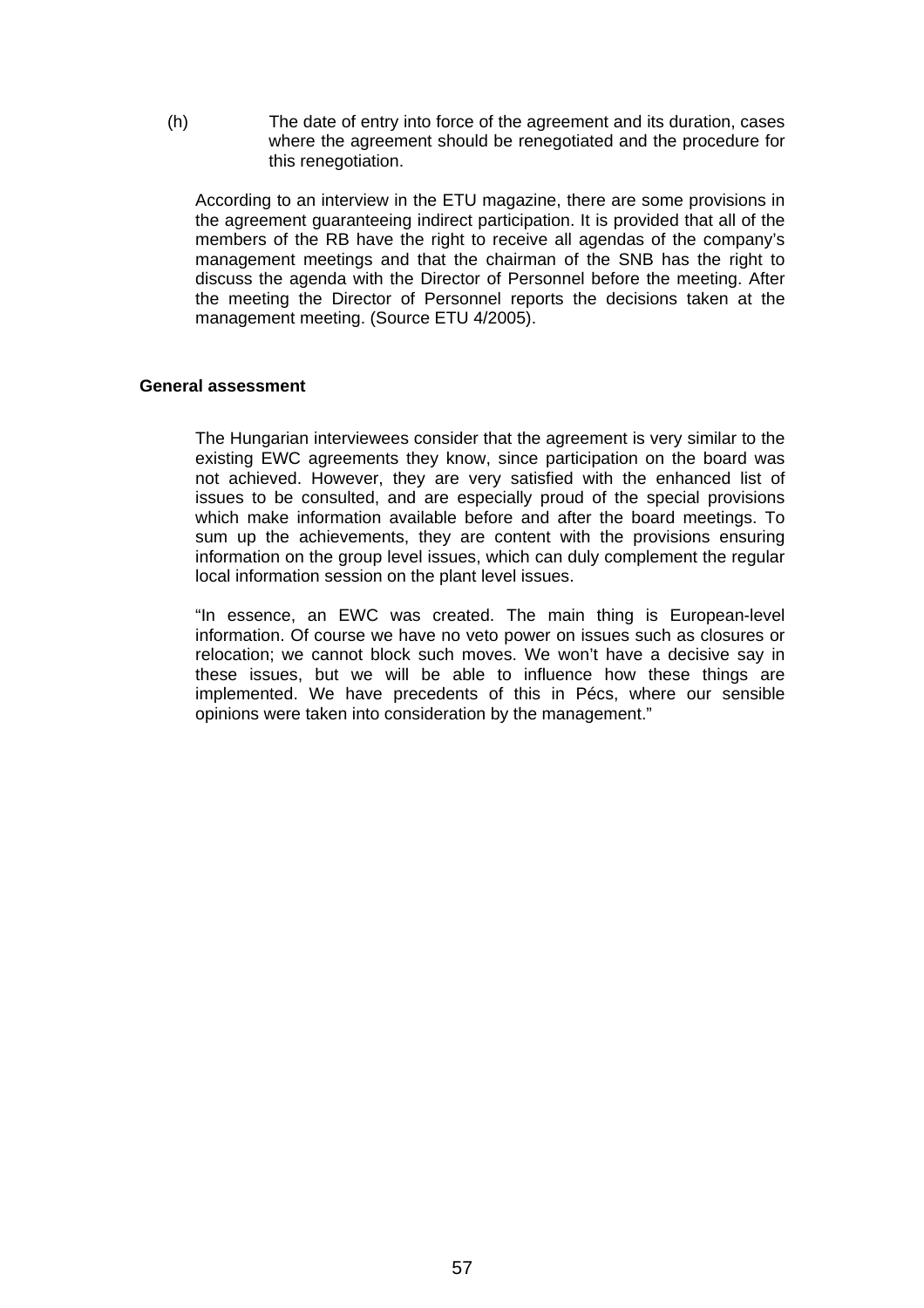## **10 Experiences, analysis and the further development of Elcoteq SE**

After the negotiations were completed, the extraordinary shareholders' meeting took the decision on the conversion on 27 October 2005, and the change of company form became effective on 1 November.

## **General conclusions**

Generally the real reasons for Elcoteq's conversion to a SE was very vague during the whole process. Reference to a European identity does not sound very convincing in a situation where the company is actually significantly expanding its activities outside Europe. On 31.12.2006 more than half of the workforce was actually working outside Europe. The only significant expansion that has taken place in Europe is the establishment of a new plant in Romania in 2006; the inclusion of Romanian representatives in the RB is now underway.

The company did, however, stress that one of the reasons for conversion to a SE was that it makes it possible to change domicile within the EEA without dissolving the company. As was already indicated in the foreword of this report, Elcoteq SE announced in 2006 that it would be transferring its domicile to Luxembourg. The formal decisions on this transfer were taken in the spring of 2007 and they will become effective on 1.1.2008.

The company's activities have been drastically reduced in 2006-2007. The Lohia plant, which with more than 500 employees during the conversion process is the biggest in Finland, will be closed down in August 2007. On 4 April 2007 the company announced that 242 employees would be made redundant and that the information and consultation procedures had been finalised. The latter procedure also included an extraordinary meeting of the Working Committee of the Representative Body.

Elcoteq is not the only subcontractor to the big ICT companies that is relocating its activities outside Europe. Its weakness has been its dependence on several big companies. In 2000 92 % of Elcoteq's production had Nokia and Ericsson as customers; by 2006 the share of these customers had dropped to 66 %. The market for these companies is growing significantly outside Europe.

There are apparently several reasons behind the company's decision to transfer its domicile to Luxembourg. Luxembourg is known for its low taxes and business-friendly environment. However, studying Elcoteq's real motives with respect to the transfer exceeds the scope of the current study. Incidentally, according to the employee representatives, the transfer is not expected to change the actual operation of the company headquarters or the RB. The interesting question is whether this pattern will set a trend for SEs. It is worth noting that Elcoteq is still very clearly owned by Finnish citizens and also governed by them (the entire board with possibly one exception is Finnish).

These future prospects were not present in 2005 during the negotiations. Whether they were clearly in the minds of some board members is more difficult to estimate. The rapid process indicates that this kind of further strategy was kept as an option, at least as a possible scenario. This also shows that presence at board level could provide better insight for the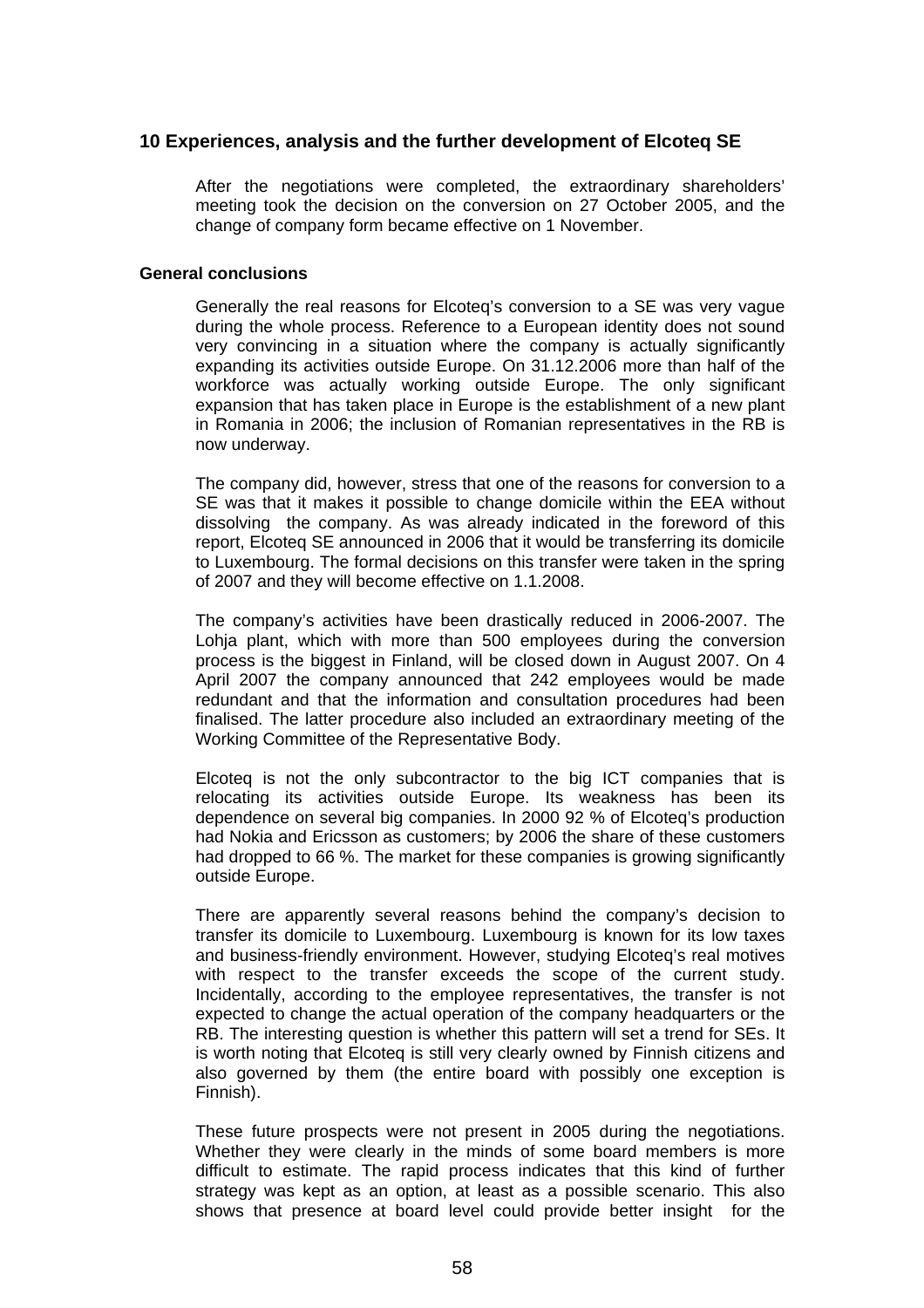employees into the strategy of the company provided that the real discussions are not conducted outside the board.

#### **Different actors, different experiences**

When evaluating the process one must bear in mind that the different parties are in different positions. Elcoteq was a Finnish company and the Finnish trade union representatives had long-standing experience in negotiating with the management. It is therefore no surprise that both the Finnish trade union and management side regarded the outcome as acceptable and as the result of a compromise.

The Finnish trade unions were unable to repair the mistake they had made in failing to require representation on the board of directors or at another suitable level earlier, and they did not receive full support from their Estonian and Hungarian colleagues for this demand during the negotiations.

For the trade union representatives from other countries the situation was different. The Hungarian trade unionists were experienced as national trade unionists (mainly company representatives) and acted on the basis of their tradition and background. The Estonian representatives had no experience of trade union activities and were elected more or less in a procedure initiated and led by the employers (who needed to form an SNB). Their role could therefore not be very significant in the negotiating process.

Still, the common task and common interests in the negotiations created an atmosphere in which the SNB was able to form a negotiating team. In fact, all of the participants interviewed explained that they were quite happy with the outcome and that the process had taught them a great deal. It is probably necessary that cross-border trade union activities and co-operation between trade union and workers' representatives is very much a "learning-by-doing process". In that respect the negotiations within Elcoteq clearly had encouraging features. The collaborative and constructive atmosphere of the negotiations were confirmed by all parties on both sides.

## **The knowledge base for negotiations**

The lack of knowledge in three respects really seems to have hampered the possibilities for the SNB to genuinely formulate its own strategy for negotiations with the employer:

*First*, the knowledge of what an SE is and how to negotiate and form a Representative Body (RB) was lacking from the outset in the case of almost all representatives. Although some guidance was given, it seems that the trade union expert played a very crucial role in the procedure. The choice of the expert was apparently reasonably successful in this case; all of the representatives seem to agree that he played a constructive role in forming the internal opinions within the SNB.

*Second,* the representatives knew nothing whatever about the different systems for worker representation, information and consultation in the other countries. Several internal problems in evaluating views and positions of others clearly had to do with this factor. The conclusion is that not only is education on the SE system important, but knowledge of the different traditions of trade union representation, bargaining and information and consultation in the countries involved is equally important.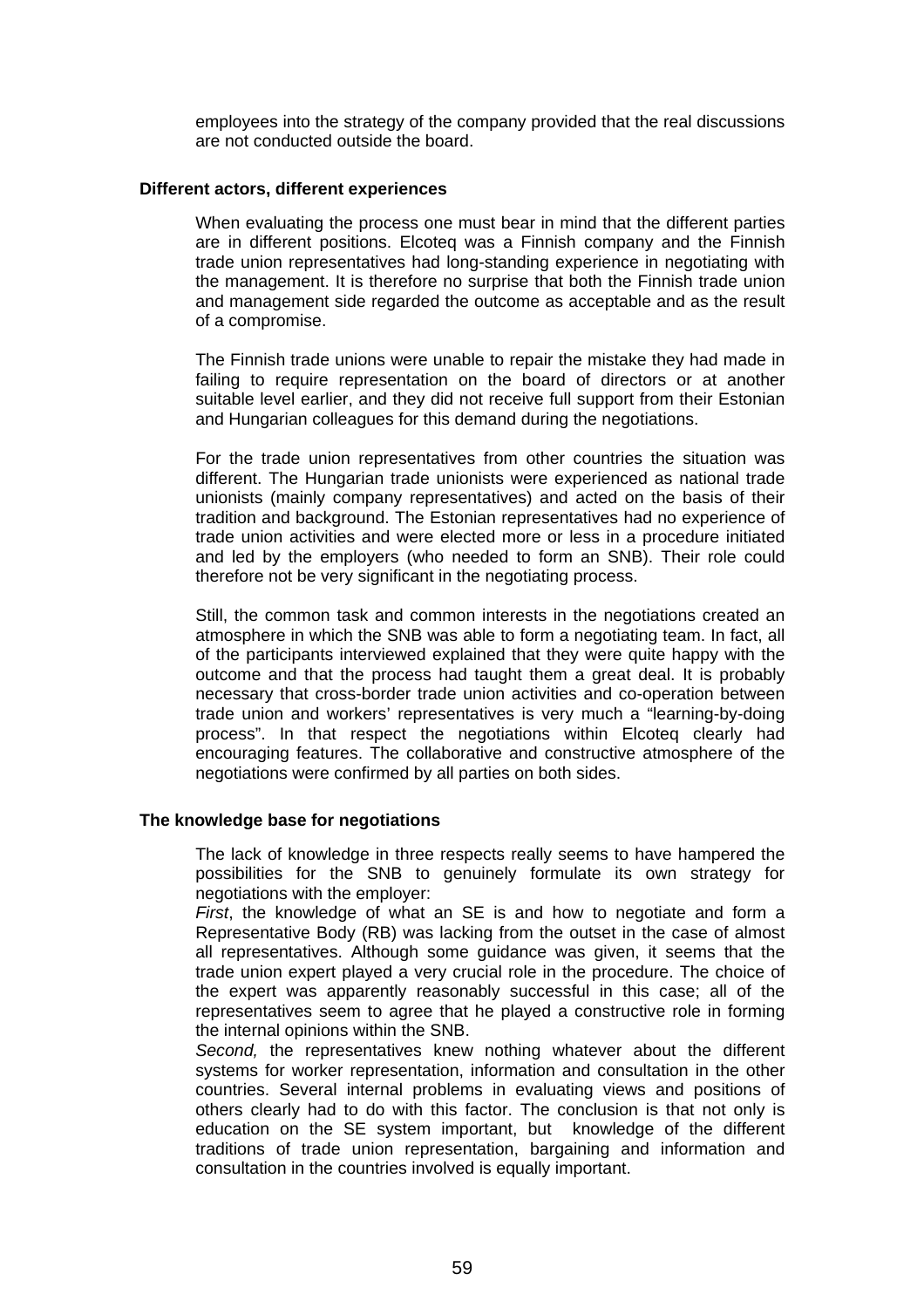*Third,* the employee representatives involved did not know each other. There had not been any EWC in the company previously, and there were no existing personal contacts or relationships of trust when the process started.

Better preparations are possible on all these points. Use of national or European possibilities for demanding representation on the board of administration of the company or the establishment of an EWC is one way to prepare for this. The other way is to educate experts; the Finnish trade unions had done their homework quite well in this respect.

## **The preconditions for cross-border cooperation**

The study clearly shows the importance of fulfilling the necessary preconditions for an effective system of participation. The availability of legal expertise, the solving of the language question (interpretation) and the entitlement to direct contacts and information from the top management are all crucial preconditions for an efficient participatory system.

#### **Results**

The agreement on personnel representation that was achieved has been accepted by all parties as a decent result. It is therefore astonishing that the company is not willing to go public with this agreement. Here the Finnish company seems to be less open than many European corporations in spite of the fact that the company wants to present itself as a forerunner or one of the first SEs.

The employees think that the SNB process has enhanced cooperation between different units at both the national and the international level. One representative thinks that the negotiation process has contributed to cooperation on a larger scale between the different Elcoteq units. On the other hand it is easy to understand that cross-border participation and coordination has its limits in a company that seems to be undergoing constant restructuring and relocation.

All of this indicates that it really could be worthwhile to conduct a study on how SE participation works in the company. That study, however, goes beyond the narrow scope of the present report, which has endeavoured to give an account of how the Agreement on Personnel Representation of 17.8.2005 came about in order to fulfil the legal requirements of the present European legal regime.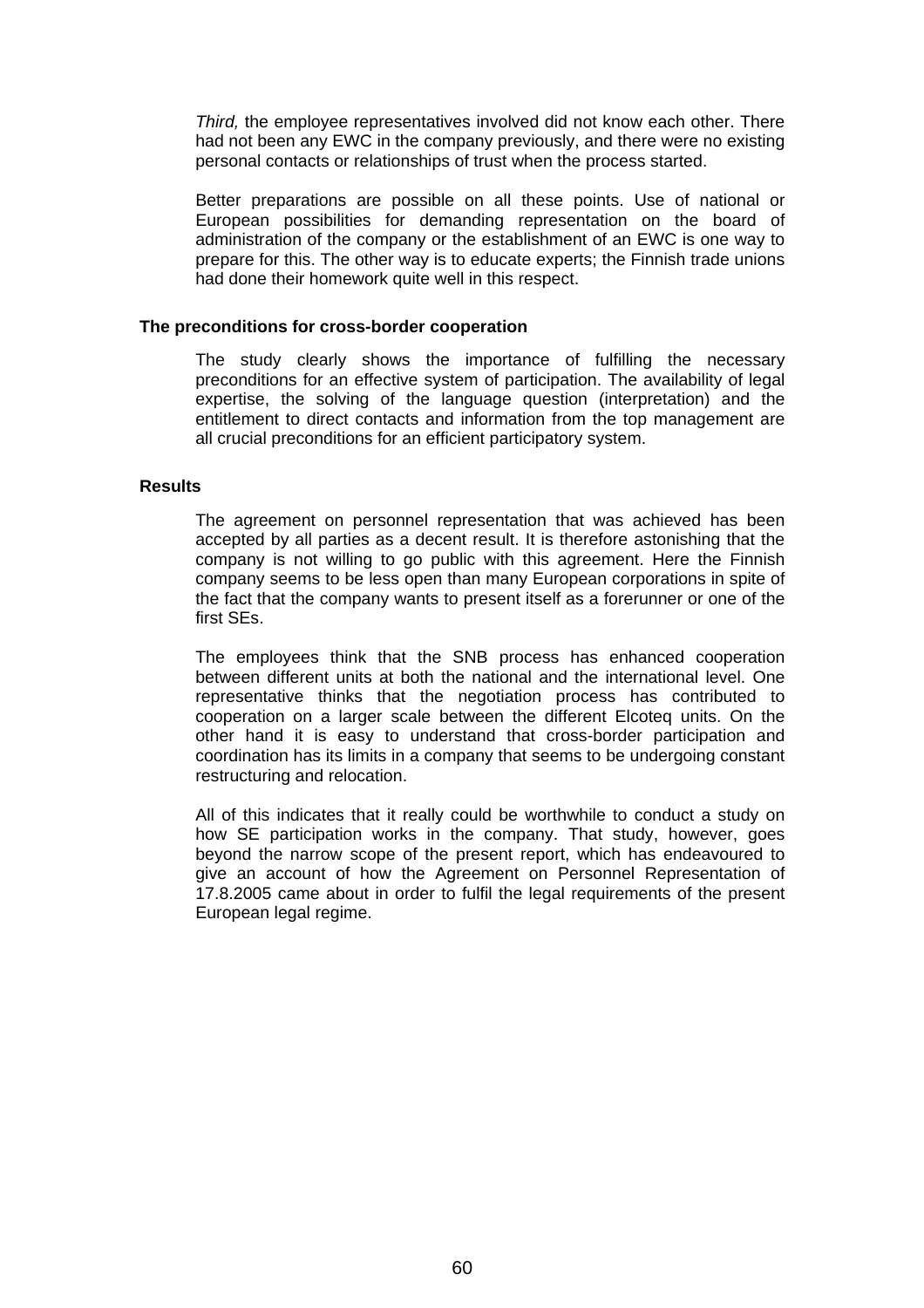## **Annex: The people involved in the process**

## **The employer**

**Jouni Hartikainen,** the Elcoteq CEO

**Minna Aila,** the Project Director, a lawyer in education

**Virpi Virtanen**, Personnel Manager of Elcoteq Finland

**Agnes Hansen**, Personnel Manager of Elcoteq Estonia, Master of Economics and **Engineering** 

**Rita Ásványi**, European Human Resource Director, located in the new Budapest office, formerly head of HRM division at the Hungarian subsidiary in Pécs

**Roni Jokinen,** the second SNB expert participating in the main negotiations

#### **The SNB**

*Finnish representatives* 

**Merja Levonmäki**, SNB representative, deals with claims; a laboratory assistant in education.

**Ira Laitakari-Svärd,** SNB representative and Chairman of the SNB; industrial designer, Master of Arts

#### *Estonian representatives*

**Toomas Orutar**, SNB representative, product line manager; studied at the Higher Economics University of Tallinn

**Tonu Vaus**, SNB representative, product line manager; studied at the Technical University of Tallinn

**Ivan Nadejev**, SNB representative, project technician; a student at Tallinn Technical **University** 

*Hungarian representatives* 

**Szilvia Bognárné Mezei**, SNB representative, president of the Works Council in the Hungarian subsidiary in Pécs; she used to work as a skilled worker but now works as a full-time representative.

**István Németh**, SNB representative, former trade union president in the Hungarian subsidiary in Pécs. In March 2005 he was elected Vice-President of the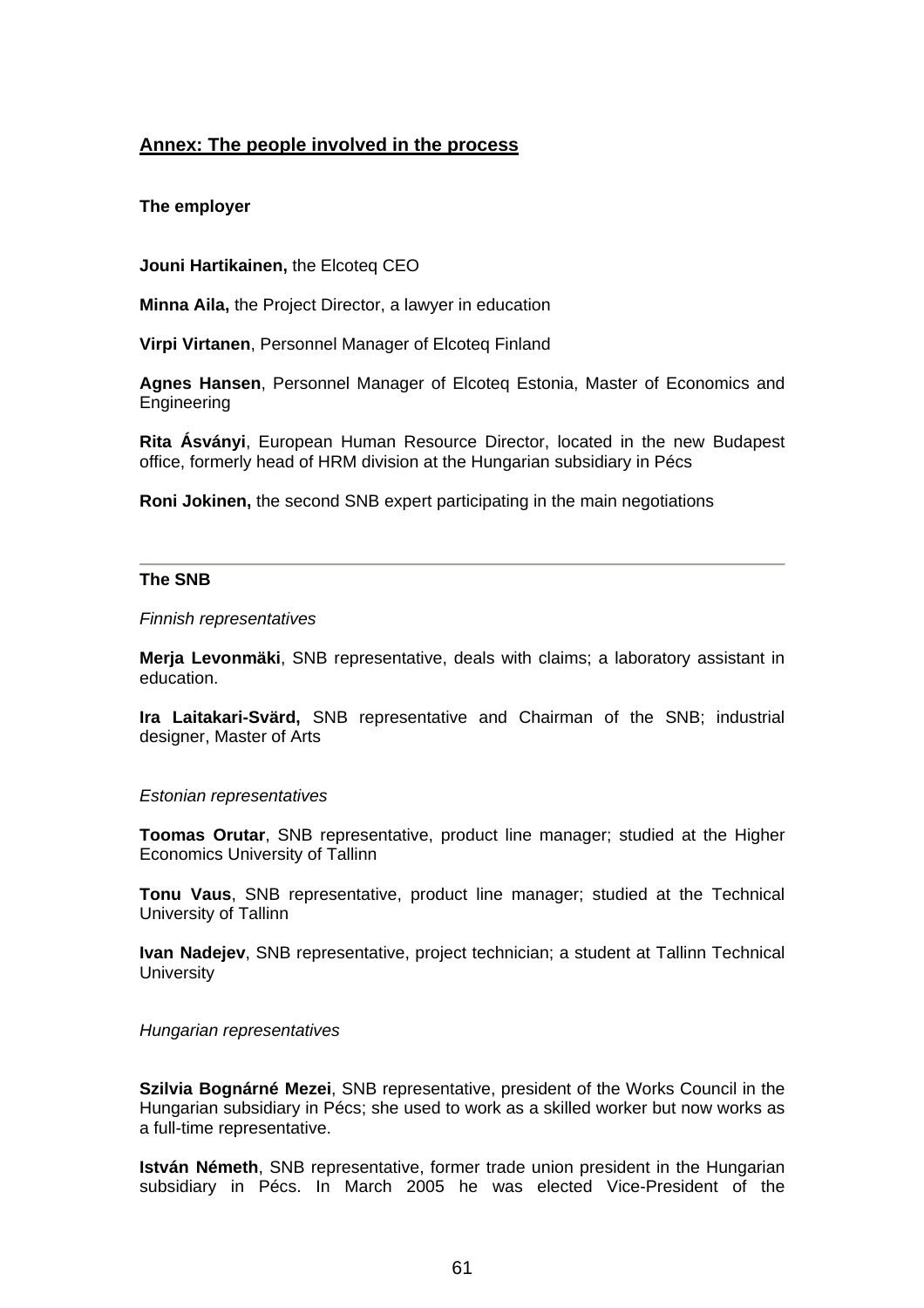Metalworkers' Union (Vasasszakszervezet); he then left Elcoteq and moved to Budapest.

**Béla Novodárszky**, SNB representative, trade union president in the Hungarian subsidiary in Pécs, member of the Presidium of the Metalworkers' Union (Vasasszakszervezet). He formerly worked as a semi-skilled worker and team leader, but is now a full-time representative.

**László Pallós**, SNB representative, vice-president of the Works Council. He is in charge of training in the Hungarian subsidiary in Pécs.

*The Researcher* 

**Tom Stenstrand,** Research Assistant at the Swedish School of Economics and Business Administration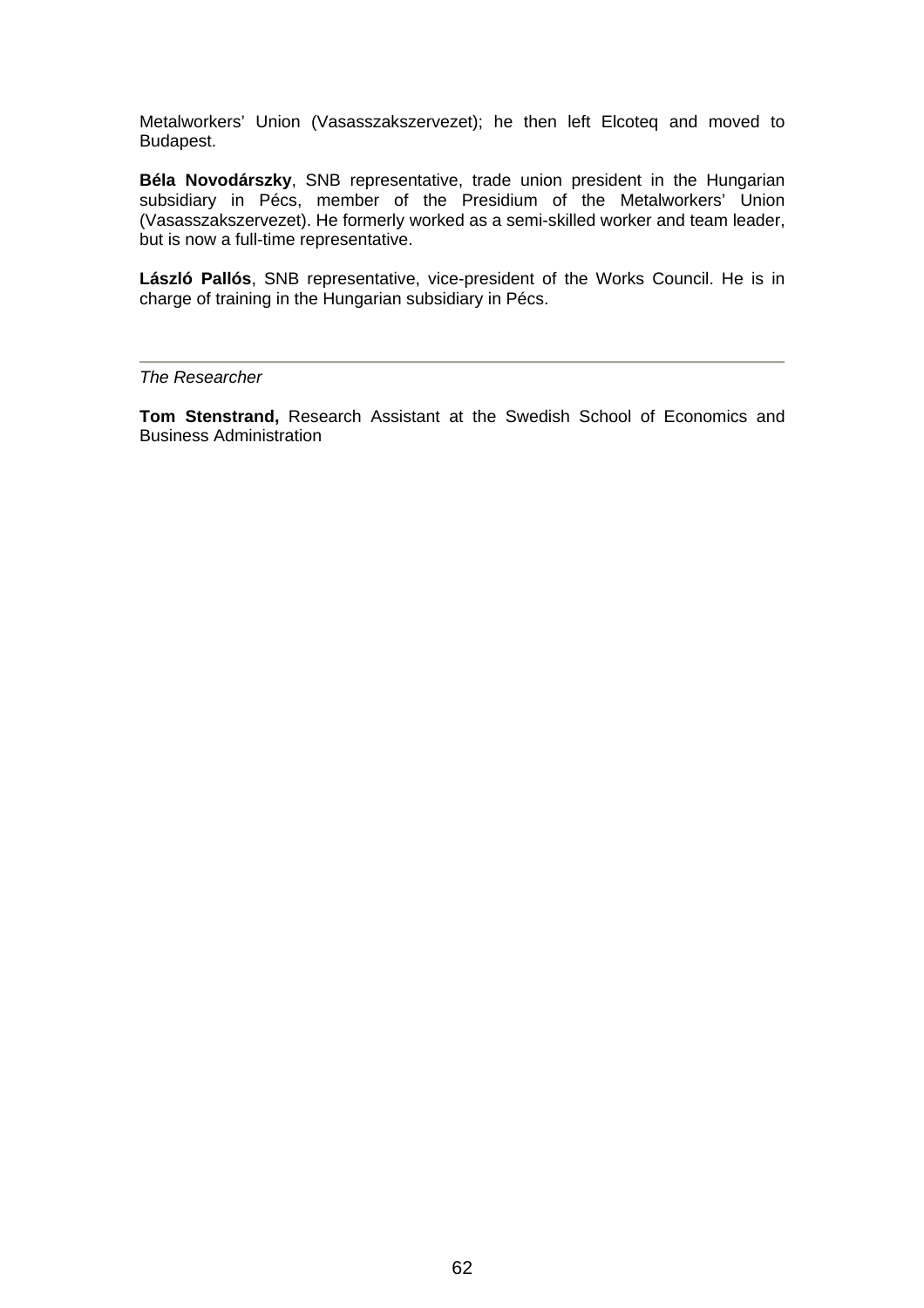## **Sources**

#### Official documents:

*Conversion Plan,* 8 October 2004 (www.elcoteq.fi)

*Report by the Board of Directors on converting Elcoteq Network Corporation into a European Public Limited Liability Company.* 8 October 2004 (www.elcoteq.fi)

*Elcoteq Annual Report 2004* 

*Elcoteq Corporate Responsibility* (www.elcoteq.com)

#### Elcoteq Stock Exchange Releases

- *Elcoteq Stock Exchange Release*: Results of Elcoteq analysis: Elcoteq a European Company, HEX-listed, management geographically dispersed. Elcoteq Network Corporation, 18 December 2003 (www.elcoteq.fi)
- *Elcoteq Stock Exchange Release:* Proposal by the Elcoteq Network Corporation Board of Directors to a General Meeting on conversion into a European Company. Elcoteq Network Corporation, 8 October 2004 (www.elcoteq.fi)
- *Elcoteq Stock Exchange Release:* Decisions of Elcoteq Network Corporation's Extraordinary General Meeting. Elcoteq Network Corporation, 27 September 2005 (www.elcoteq.fi)
- *Elcoteq Stock Exchange Release:* Elcoteq to convert into a European Company. Mr. Jouni Hartikainen, President and CEO. Extraordinary General Meeting, 27 September 2005 (www.elcoteq.fi)
- *Elcoteq Stock Exchange Release:* Elcoteq conference on conversion to European Company and inauguration of European office in Budapest. Elcoteq Network Corporation, 28 September 2005 (www.elcoteq.fi)

## Books and Articles

- *Arbetstagarinflytande i europabolag.* Betänkande av utredningen om arbetstagarinflytande i europabolag. Stockholm 2003.
- ETU, *Lehti toimihenkilöunionin aktiiveille 4/2005*
- Fulton, Lionel (2006) 'Anchoring the European Company in national law' In N. Kluge and M. Stollt *The European Company – Prospects for worker-board level participation in the enlarged EU, Brussels 2006.*

Jauhiainen Jyrki, Kaisanlahti, *Timo (2005) Eurooppayhtiö,* Talentum, Helsinki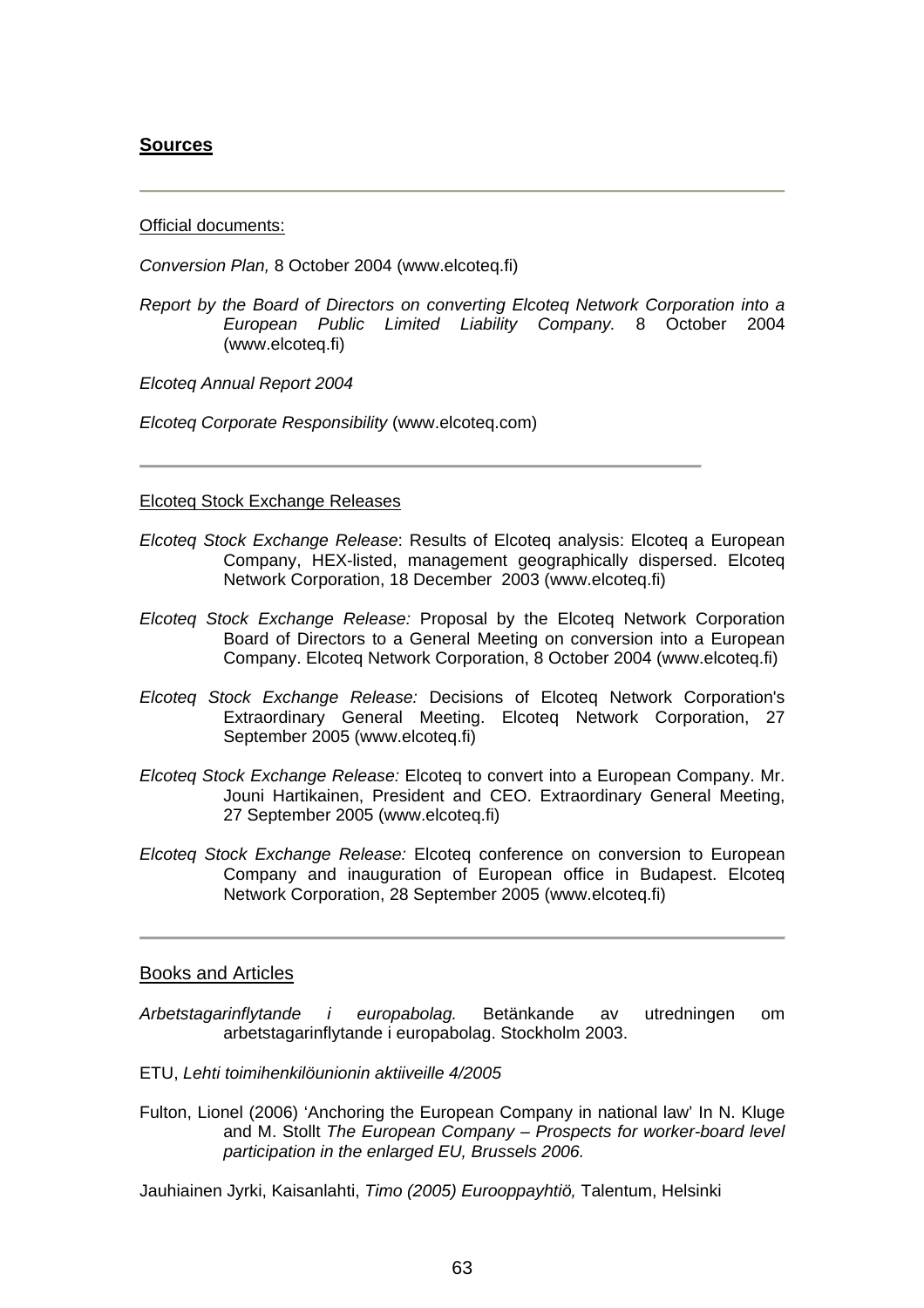## Suviranta, Antti Johannes (2000) *Labour Law in Finland,* Kauppakaari oyj, Kluver Law International

## Internet addresses

www.elcoteq.com www.finlex.fi www.jyu.fi/taiku/aikajana/kirjallisuus/ki\_an\_katharsis.htm www.turkuai.fi/english.php?provisionoftraining=1&uppersecondary=1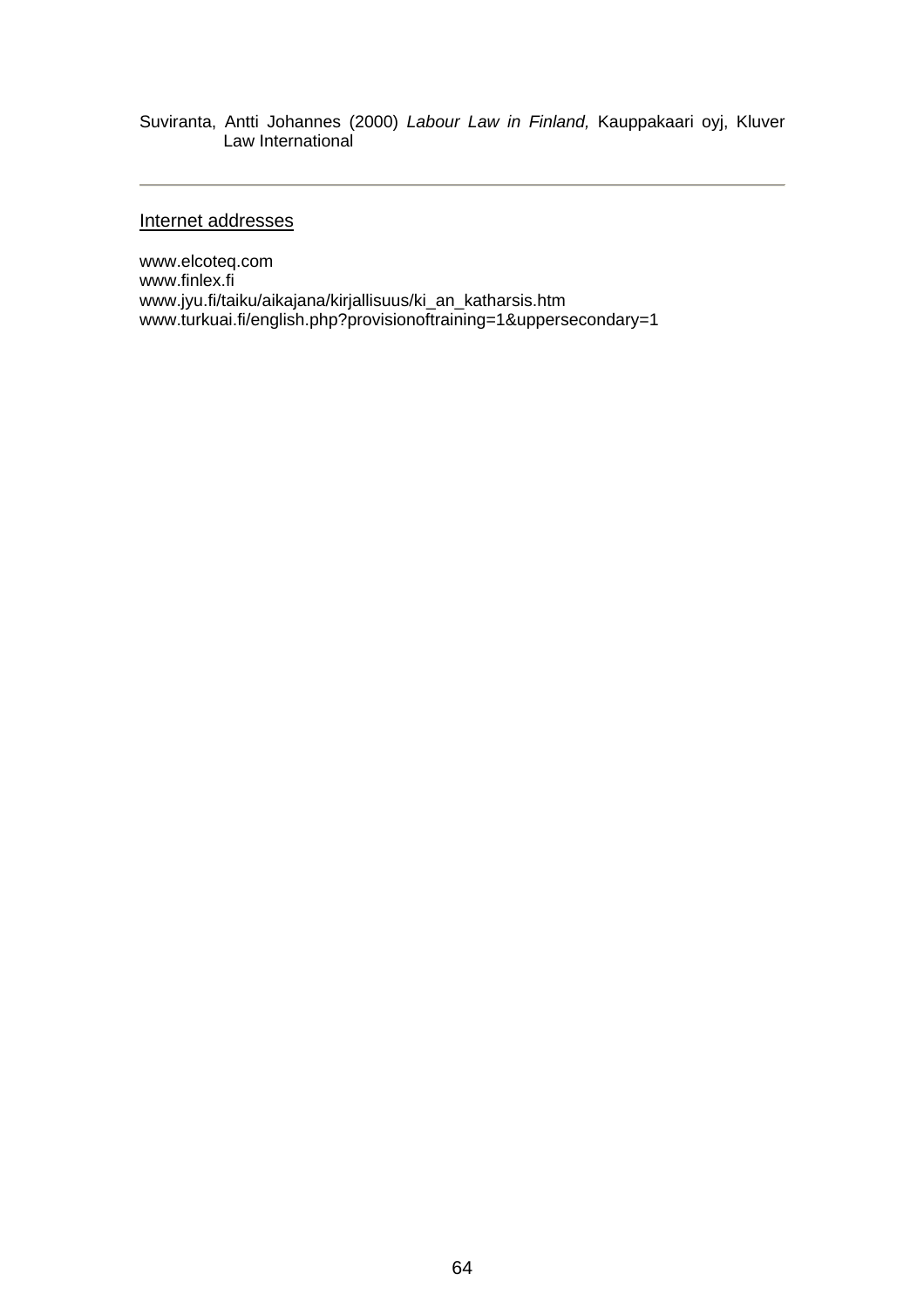## **Annex: The conversion plan**

1. Converting company

Company: Elcoteq Network Corporation Corporate ID: 0861051-6 Address: Sinimäentie 8B, 02630 Espoo, Finland Legal domicile: Lohja

2. Background and general conditions for conversion

Elcoteq Network Corporation (hereafter the Company) is a public limited-liability company listed on the Helsinki Exchanges, established in accordance with Finnish legislation on 4 September 1991, and registered in the town of Lohja, Finland. The Company has its head office in the city of Espoo in Finland, address Sinimäentie 8B, 02630, Espoo. In order for a Finnish public limited-liability company to convert into a European limited-liability company ("Societas Europaea", hereafter SE) the company must, pursuant to paragraph 4, Article 2, of Council Regulation (EC) No. 2157/2001 on the Statute for a European Company (SE), have had a subsidiary operating for at least two years under the laws of another EU member state.

The converting company has owned the entire share capital of the following subsidiaries in the European Economic Area:

Trade Register transcripts of the subsidiaries:

 Elcoteq Deutschland GmbH, a company established under German law, recorded in the trade register (Amtsgericht Überlingen, HRB 1423), holding of converting company, has been operating without interruption since 1 December 2000;

 Elcoteq Elektronik GmbH, a company established under German law, recorded in the trade register (Amtsgericht Überlingen, HRB 1370), holding of converting company, has been operating without interruption since 27 January 2000;

 Elcoteq Communications Technology GmbH, a company established under German law, recorded in the trade register (Amtsgericht Offenburg HRB 2276), holding of converting company, has been operating without interruption since 26 November 2003;

 Elcoteq Sweden AB, a company established under Swedish law, recorded in the trade register (Bolagsverket, 556620-5539), holding of converting company, has been operating without interruption since 6 February 2002;

 AS Elcoteq Tallinn, a company established under Estonian law, recorded in the trade register (Tallinn Linnakohtu registriosakonna 10092440), holding of converting company, has been operating without interruption since 16 March 1993;

 Elcoteq Hungary Ltd., a company established under Hungarian law, recorded in the trade register (Pécs, 02-09-065805), holding of converting company, has been operating without interruption since 16 January 1998;

 Immolease Kereskedelmi Kft., a company established under Hungarian law, recorded in the trade register (Pécs, 02-09-066384), holding of converting company, has been operating without interruption since 20 February, 1996;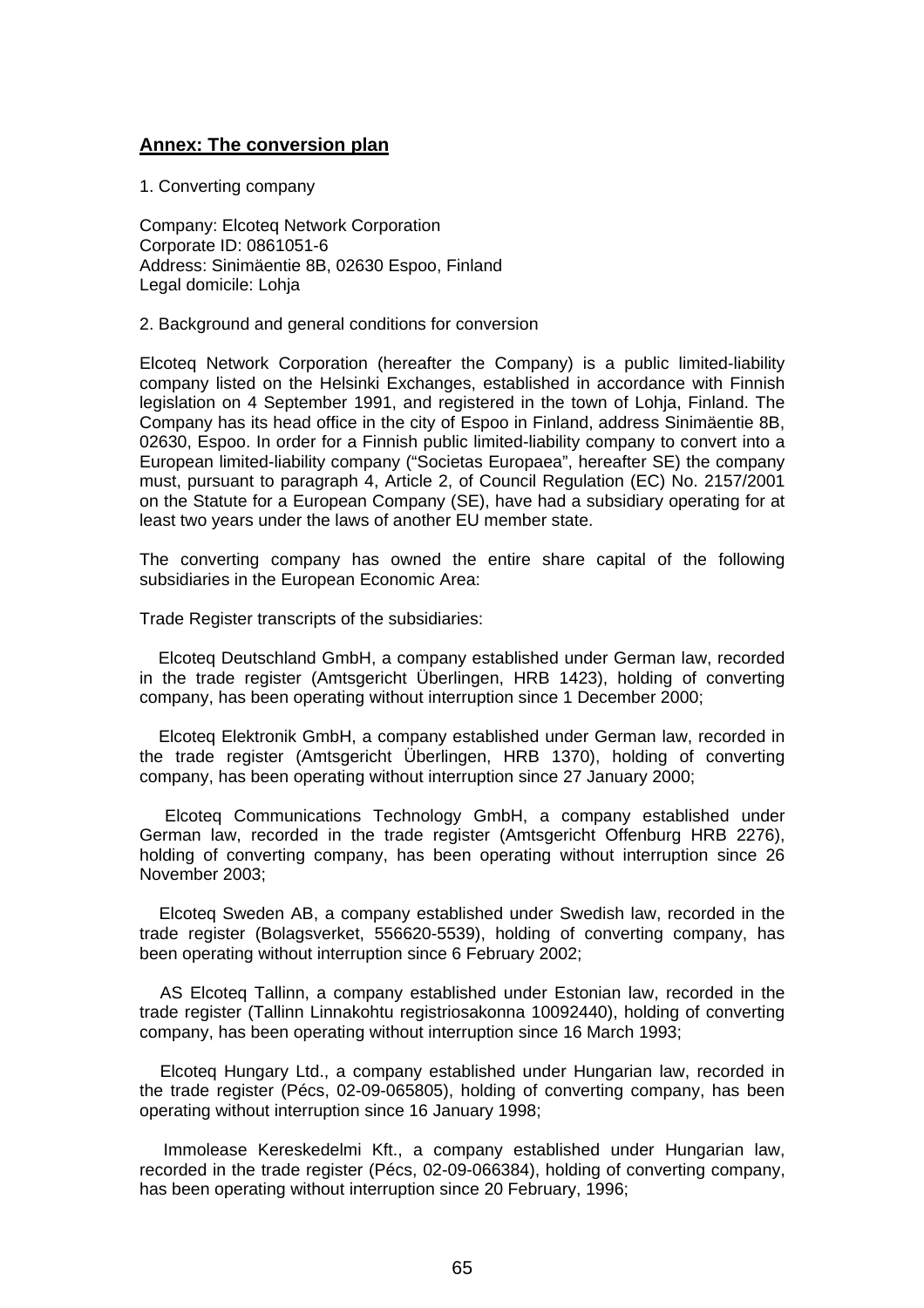Elcoteq Network S.A., a company established under Luxemburg law, recorded in the trade register (Registre de Commerce et des Sociétés, B 102654), holding of converting company, has been operating without interruption since 3 September 2004;

 Elcoteq Finland Oy, a company established under Finnish law, recorded in the trade register (1820411-6), holding of converting company, has been operating without interruption since 26 March 2003;

 Elcoteq Helsinki Oy, a company established under Finnish law, recorded in the trade register (468.058), holding of converting company, has been operating without interruption since 20 December 1989;

 Elcoteq Lohja Oy, a company established under Finnish law, recorded in the trade register (649.189), holding of converting company, has been operating without interruption since 7 December 1995;

 Elcoteq Design Center Oy, a company established under Finnish law, recorded in the trade register (1772804-9), holding of converting company, has been operating without interruption since 15 July 2002; and

 Kiinteistöosakeyhtiö Salon Joensuunkatu 13, a company established under Finnish law, recorded in the trade register (566.389), holding of converting company, has been operating without interruption since 14 July 1993.

3. Company's statutory domicile

The Company's statutory registered office will remain in Lohja, Finland, during the conversion process.

4. Conversion

The Company will be converted into a public limited liability European company (Societas Europaea, hereafter "SE") pursuant to paragraph 4 of Article 2 and Article 37 of Council Regulation (EC) No. 2157/2001 on the Statute for a European company (SE).

5. Reasons for conversion

The reasons for converting the Company into an SE are strategic. The SE form of incorporation will give the Company a strong pan-European identity. The Company operates globally and the aim is to strengthen its image as a pioneer and strong global company. Moreover, as an SE and in pace with the development of European company law, the Company will be able to enhance efficiency and achieve cost savings by merging its subsidiaries. The conversion will also provide flexibility in the event of future acquisitions and divestments.

A central purpose of changing the Company's form is to create an effective structural basis for continuously enhancing the Company's competitiveness.

5. SE's articles of association and statutes

The articles of association of Elcoteq Network SE are provided in Enclosure 2 of the conversion plan. Elcoteq Network SE's statutes comprise both this conversion plan and the appended articles of association.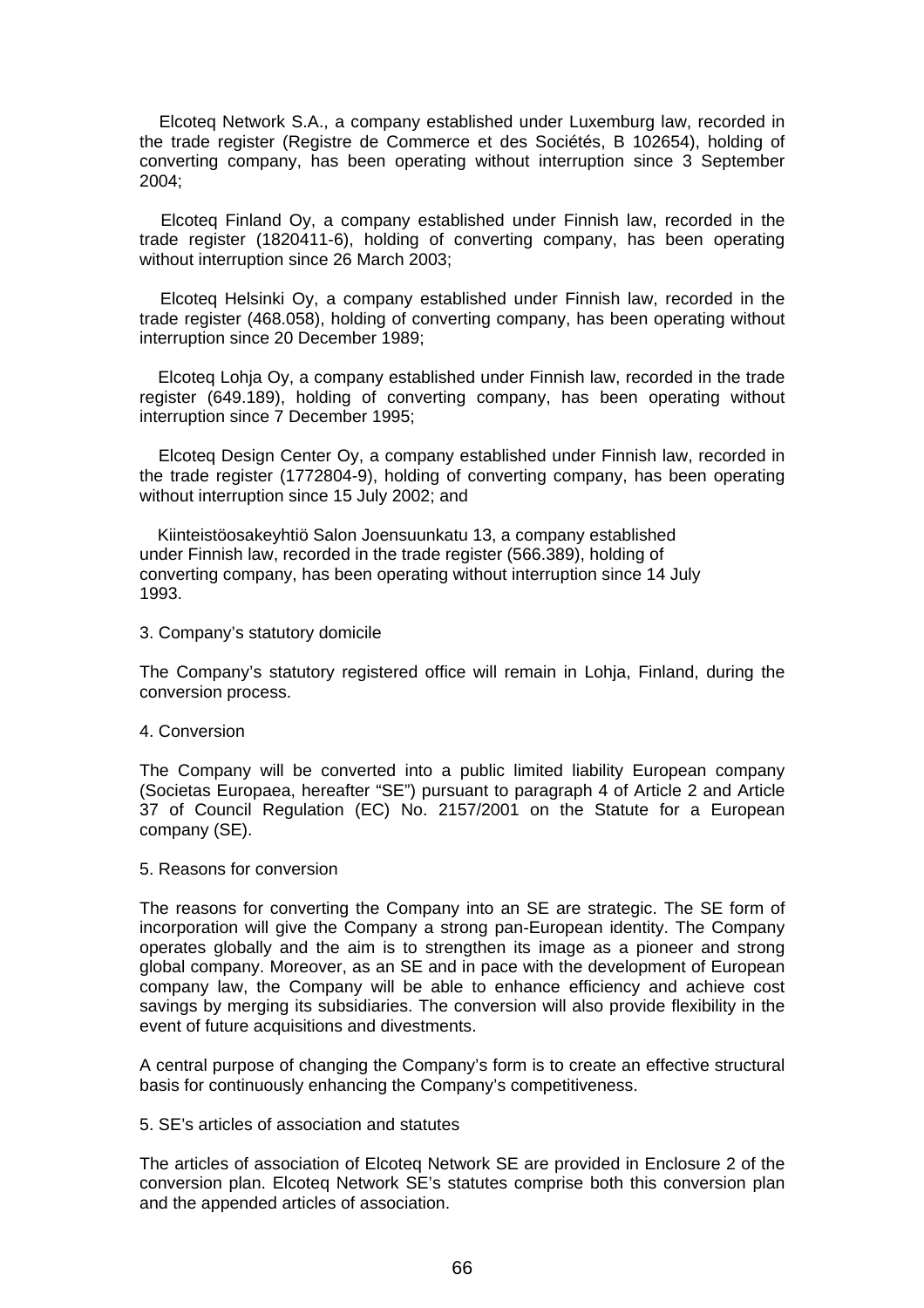## 6. Company name

Conversion will change the Company's name to Elcoteq Network SE.

7. Special benefits and rights applicable to the management and auditors of companies as a result of conversion

Under paragraph 8, section 4, chapter 14 of the Finnish Companies' Act the members of the boards, presidents and auditors of companies, or an authorised auditor acting as an independent expert, are not entitled to receive special benefits or rights. Joakim Rehn, who acts as an independent expert, is entitled to a fee based on an approved invoice.

## 8. SE's administrative structure

Following the conversion, the Company will comprise a one-tier system as defined in paragraph (b) of Article 38 of Council Regulation (EC) No. 2157/2001 on the Statute for a European company (SE).

9. Board of directors, president and auditors

The Company has a Board of Directors comprising 4–8 members. The Company has a president who is appointed by the Board of Directors. The Company has an auditor who is required to be an auditing company authorised by the Central Chamber of Commerce.

## 9. Rights prescribed for the protection of shareholders and/or creditors

The rights of shareholders, option holders and convertible bond holders will remain unaltered by the conversion. The position of the Company's creditors will remain unaltered by the conversion.

## 10. Personnel

The rights and obligations related to the Company's conditions of employment and based on the national laws, practice and personal employment contracts and employment relationships valid on the conversion registration date will be transferred to the SE on the conversion registration date. The Company's personnel will continue to be employed in the SE on the same conditions as before the conversion.

## 11. Impact on employee representation

Employee representation will be based on the Finnish Act on Employee Involvement in a European Company (13.8.2004/758) and the provisions of Directive 2001/86/EC of the Council of Ministers of the European Union by forming a special negotiating body after the conversion plan is signed. The purpose of this body is to reach agreement with the competent body of the Company on how and on what conditions the Company's employees should be represented when the Company is granted SE status.

## 12. Registration of conversion plan

The conversion plan will be submitted without delay to the Trade Register for registration after it is signed.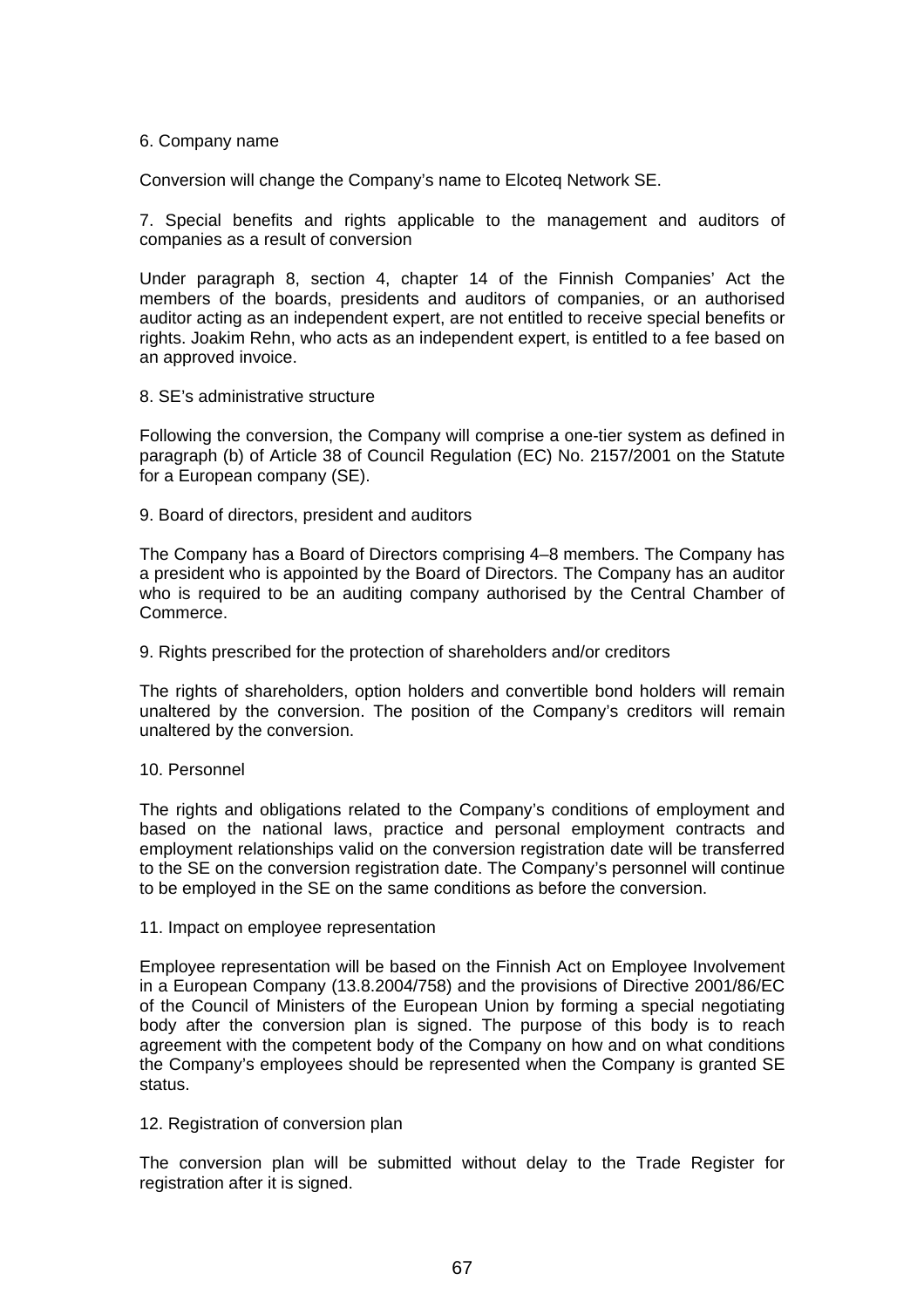13. Approval of the conversion plan and SE articles of association

The conversion plan and the articles of association of the SE will be approved by a general meeting of shareholders. A decision of a general meeting can be made at the earliest one month from the date on which the conversion plan is announced in the Trade Register.

14. Validity of conversion

The conversion will enter into force when the announcement concerning the completion of the conversion is registered. The announcement will contain the decision of the general meeting to approve the conversion plan and the articles of association of the SE, statement of the independent expert as well as the agreement between the Company and the special negotiating body.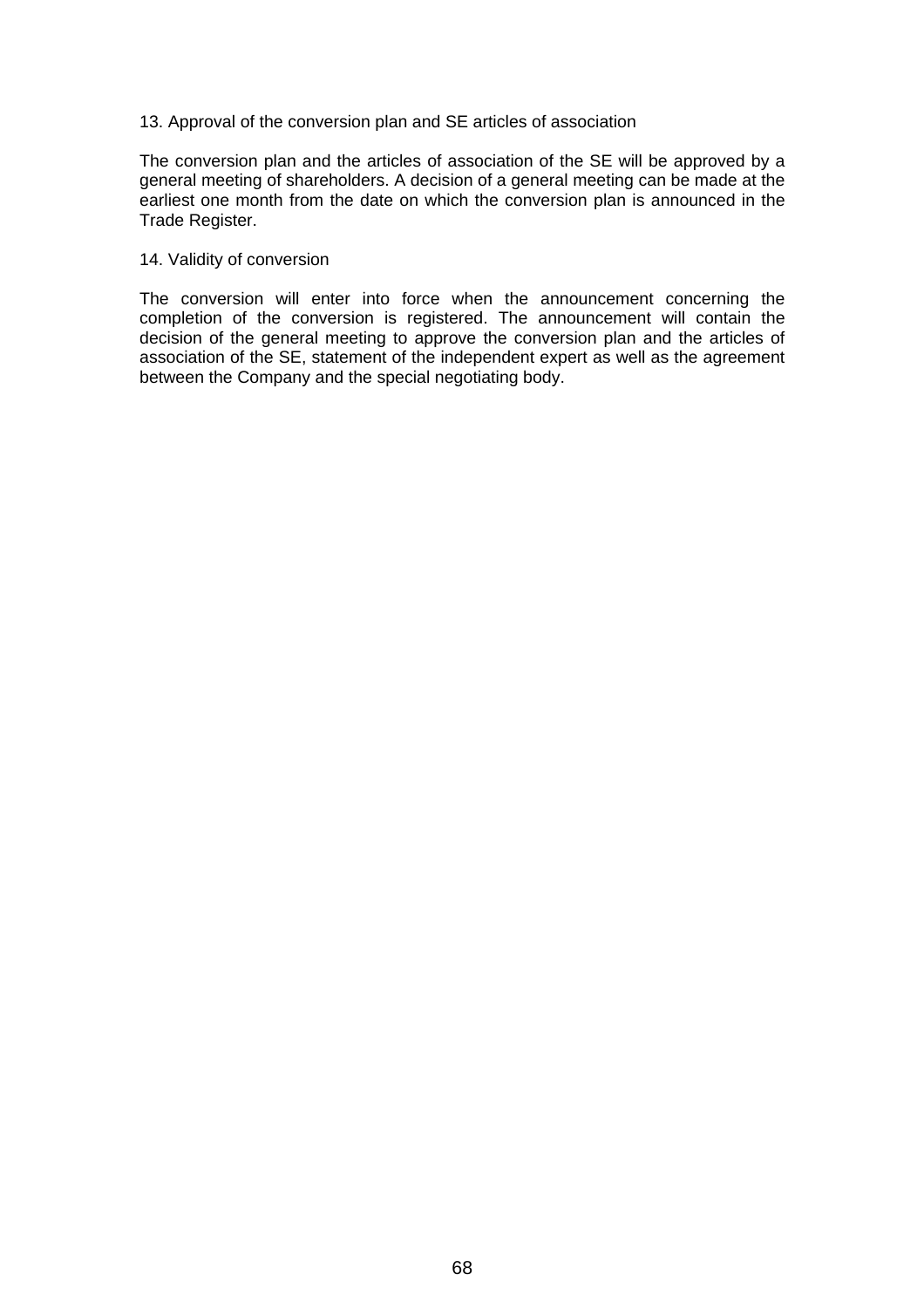# **Annex: Timeline and legal implications of the Elcoteq SE conversion**

## **Timeline:**

- 17 December 2003: Elcoteq's Board of Directors decided to start preparations for the conversion.
- 17 March 2004: the CEO informed the Annual General Meeting about these plans.
- 8 October 2004: EU legislation on the European Company form came into force and Elcoteq's Board approved the Conversion Plan and the Report by the Board.
- February-August 2005: negotiations on employee involvement with Elcoteq's European personnel.
- 7 September 2005: the Board of Directors decided to propose that the Extraordinary General Meeting approve the conversion into a European Company.
- 27 September 2005: decision by EGM to change the company form to SE
- 1 October 2005: adoption of new company form; name: Elcoteq SE

## **Legal implications**

- Elcoteq will be registered in Finland's trade register after the conversion.
- The Company's home country will continue to be Finland and its statutory domicile Lohja.
- The Company's corporate identity code and VAT registration number will remain the same after the conversion.
- The head office of the European company must be located in the country where the Company is registered. When Elcoteq Network Corporation converts into a European company, its head office will remain in its current location in Espoo.
- The Company's conversion into a European Company does not affect its listing. If Elcoteq converts into a European Company, it will continue to be listed on the Helsinki Exchanges.
- Conversion into a European Company does not affect existing contracts and agreements, nor does it affect ownership or other rights.
- Converting the Company into a European Company will not affect employees' employment contracts. Employees will continue to be employees of the Company on the same terms and conditions as before conversion.

(Source: Report by the Board of Directors on converting Elcoteq Network into a European limited liability company, 8 Oct. 2004)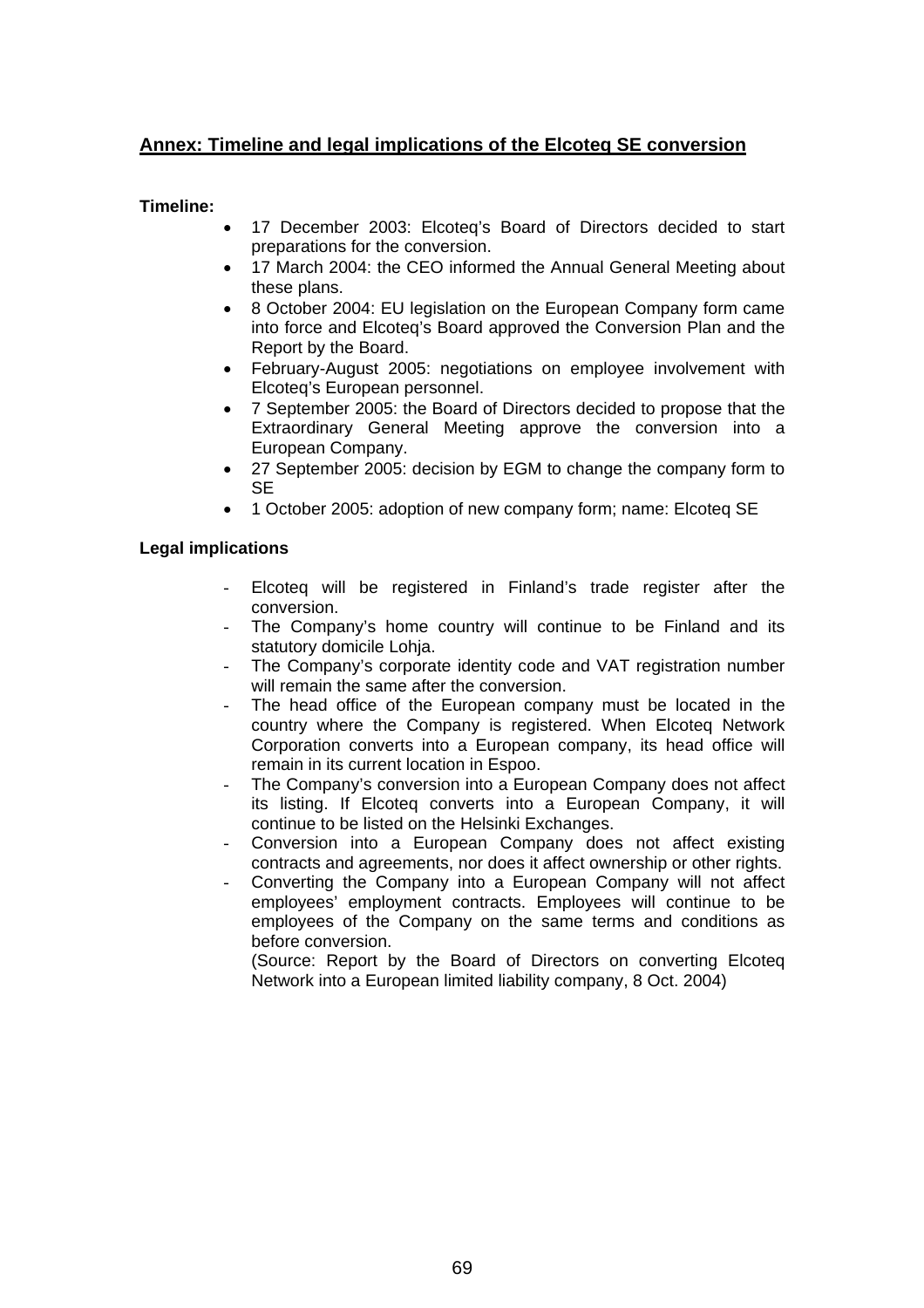# **Annex: General terms and definitions**

When a company decides to convert to a European Company one of the requirements is that an agreement for its employees must be negotiated amongst the converting company's/companies' affiliates within the European Economic Area. This negotiation is conducted through negotiation between the company management and a special negotiating body (SNB).

The objective of the special negotiating body (SNB) negotiations is to negotiate how the work and facilities of the future representative body (RB) will be arranged.

## **Terms and definitions relating to company transformation procedures**

**SE:** Sociatea Europea, Latin for European company. The national legislation relating to the possibility for a European Economic Area (EEA) internal company to convert to a European Company came into force on 8 October 2004. The European Company follows the same rules and regulations as an ordinary company in the country where it is operating. The parent company in a conglomerate follows the rules and regulations of its domicile and head office.

**Conversion** = Transformation. There are five different ways of forming a European Company. One of them is conversion or transformation as it is also called in the legislation. This type of formation has been applied in the case of Elcoteq. Conversion is the term that will be used throughout this paper.

**Participating Company:** The transformation procedure affects the legal status of the Participating Company or companies involved in the transformation. In the case of Elcoteq, there was only one participating company, the parent company of the group.

**Subsidiaries** and concerned subsidiaries are the companies on which the SE exercises dominant influence. In the case of Elcoteq, subsidiaries in five different countries within the EEA were involved in the negotiations.

For more exact definitions: Council Directive 2001/86/EC (Employee involvement directive) Section 1 Article 2, Definitions.

# **Terms and definitions relating to the negotiations**

**SNB**: Special Negotiating Body. The SNB is a body whose sole purpose is to agree how the future employee involvement will be organised. In standard terms this means that a representative body (RB) will have to be arranged in the company.

**RB**: Representative Body. This body is unique to European Companies; its function is to represent the employees from every country in which the company has activities within the EEA. It has a function similar to that of the European Works Council (EWC) and replaces that body if such a council has been organised prior to a company's conversion into an SE.

**Standard rules:** the directive for employee involvement 2001/86/EC contains standard rules for the work of an RB if agreement is not reached through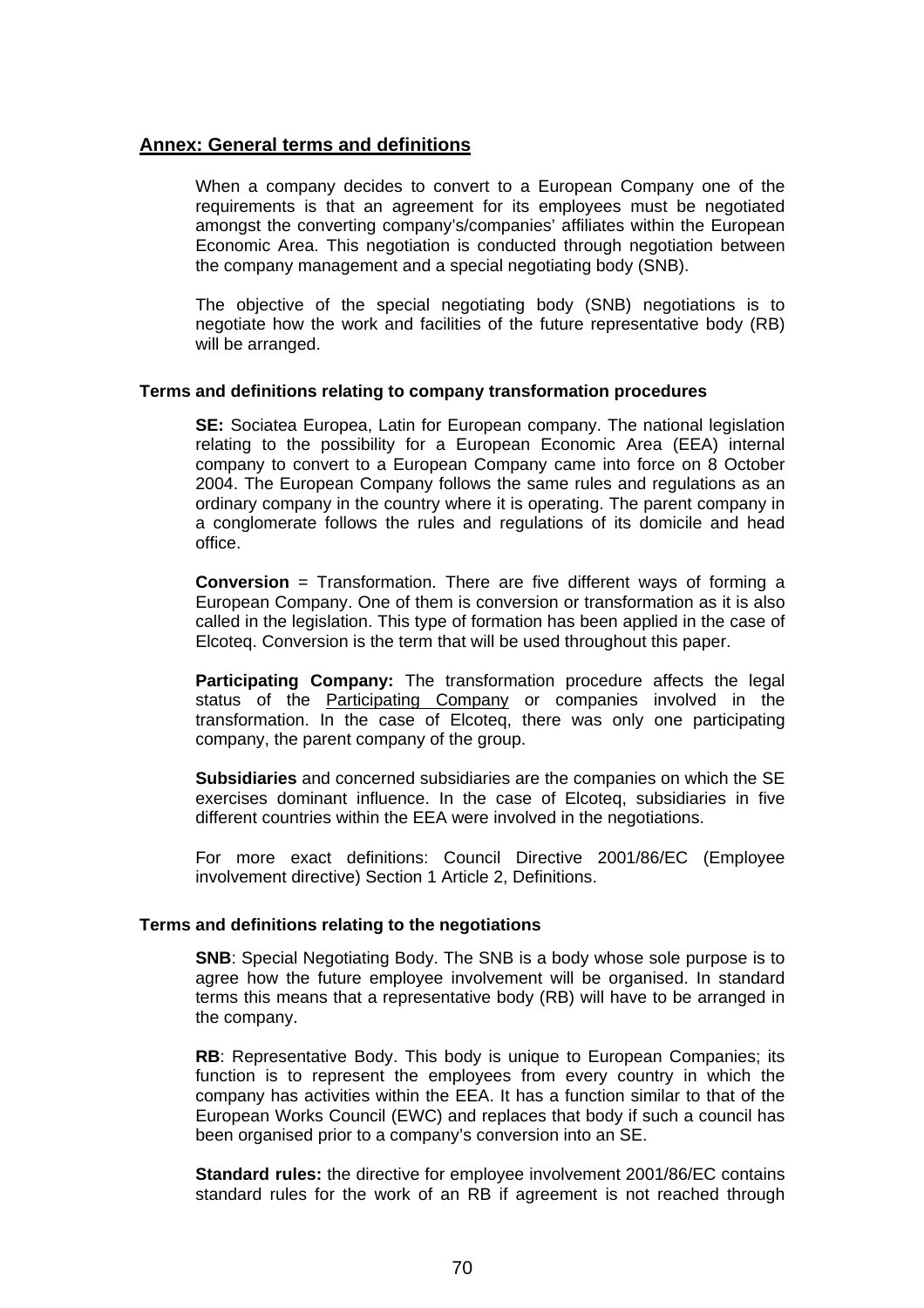negotiations. In this work the term 'secondary provision' is sometimes used with the same meaning.

**Involvement of employees** means any mechanism, including information, consultation and participation through which employees can exert influence on decisions to be taken within the company.

**Information** means the informing of employees by the competent body of the company.

**Consultation** means the establishment of dialogue between the company and the representative body.

**Participation** means the influence of the body of representatives through the right to elect or appoint some of the members of the company's supervisory or administrative organ and the right to amend or to oppose the appointment of some or all members of the company's supervisory or administrative organ.

For more exact definitions see Council Directive 2001/86/EC (Employee involvement directive) Section 1 Article 2, Definitions.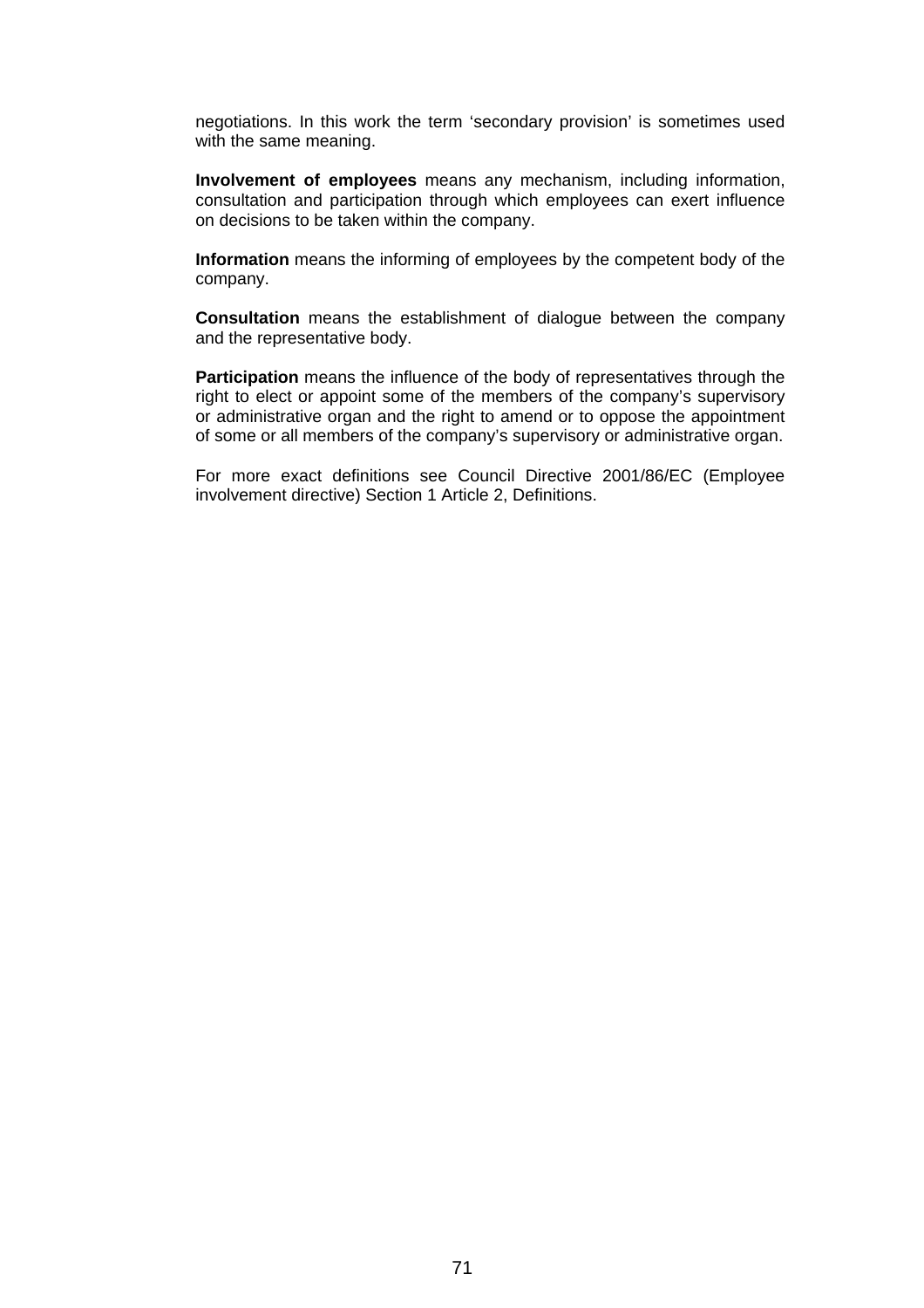# **Annex: Terms and definitions relating to personnel involvement systems in the various countries**

## **Finland**

**Shop steward:** Finnish employee representative. There is a chief steward for the establishment, a shop steward for every department and a substitute for the chief shop steward. The shop stewards are elected by the local trade union concerned. The shop steward is the representative of the local trade union at the workplace. (Source: Labour Law in Finland, 2000, p. 154)

**Cooperation within Undertakings Act:** Finnish law relating to institutionalised relations between employees and employer. Laki yhteistoiminnasta yrityksissä, Yhteistoimintalaki 'YT-laki' (725/1978)

**Labour protection supervisor:** for each workplace, the employer must appoint a labour protection supervisor to be responsible for cooperation in labour protection matters. Työsuojeluvaltuutettu. (Source: Labour Law in Finland, 2000, p. 154)

**Labour protection representative**: the employee representative on labour protection matters. Työsuojeluasiamies. (Source: Labour Law in Finland, 2000, p. 154)

**Act on Labour Protection Supervision** is the piece of legislation governing the work of the two representatives mentioned above. Työsuojelulaki 738/2002

**Act on the Administrative Representation of Personnel:** Laki henkilöstön edustuksesta yritysten hallinnossa 2003/725

# **Trade union confederations in Finland:**

**SAK:** The Central Organisation of Finnish Trade Unions, a blue-collar worker trade union confederation. SAK is in principle open to all employees; on the other hand, the SAK considers itself part of the labour movement. SAK membership in 1997: 1 100 000. (Source: Labour Law in Finland, 2000, p. 139-142)

**STTK:** Confederation of Technical Employee Organisations in Finland, a white-collar trade union confederation. Membership in 1997: 637 000. (Source: Labour Law in Finland, 2000, p. 143)

**Akava:** Confederation of Unions of Academic Professionals in Finland, a white-collar trade union confederation. Membership in 1997: 347 000 (Source: Labour Law in Finland, 2000, p. 143)

## **Estonia**

**The Work Environment Council** (committee): employee involvement in Estonia is largely arranged through a body where equal numbers of elected employer representatives and elected employee representatives meet to discuss work-related matters.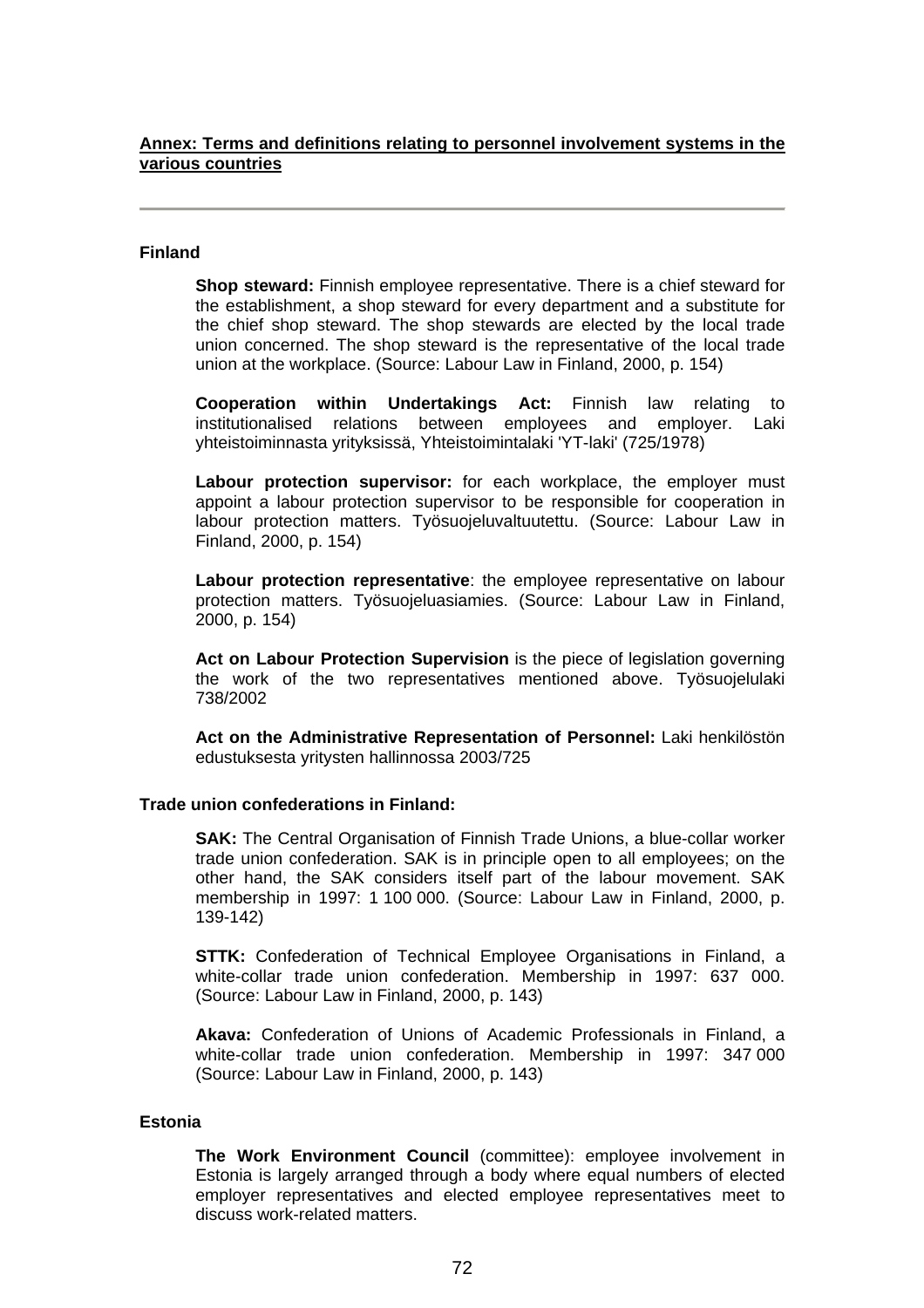# **Hungary**

**Labour Code:** (Act XII of 1992) regulates most individual and collective labour law issues, such as the operation of trade unions and works councils. There are separate laws, however, for board representation and employee representation in the SE.

**Metal Workers' Union:** (Vasasszakszervezet), an industry federation to which most of the company unions belong in the electronics industry. It belongs to MSZOSZ, the biggest union confederation in the private sector.

**Company trade unions, shop stewards:** shop stewards are elected at unionised Hungarian workplaces and they make up the companies' trade union committee. As a rule, company unions conclude collective agreements with the company management to regulate wages and terms and conditions of employment. Although there are also multi-employer and sectoral agreements, their coverage is limited.

**Works councils** are mandatory in Hungary. It is provided that employees elect them where the number of employees exceeds 50; a single representative with the same rights is elected if the number of employees is between 15 and 49.

**Employee representatives on supervisory boards:** according to company law, employee representatives delegated by the works council make up at least one-third of the supervisory board, if the company has more than 200 employees.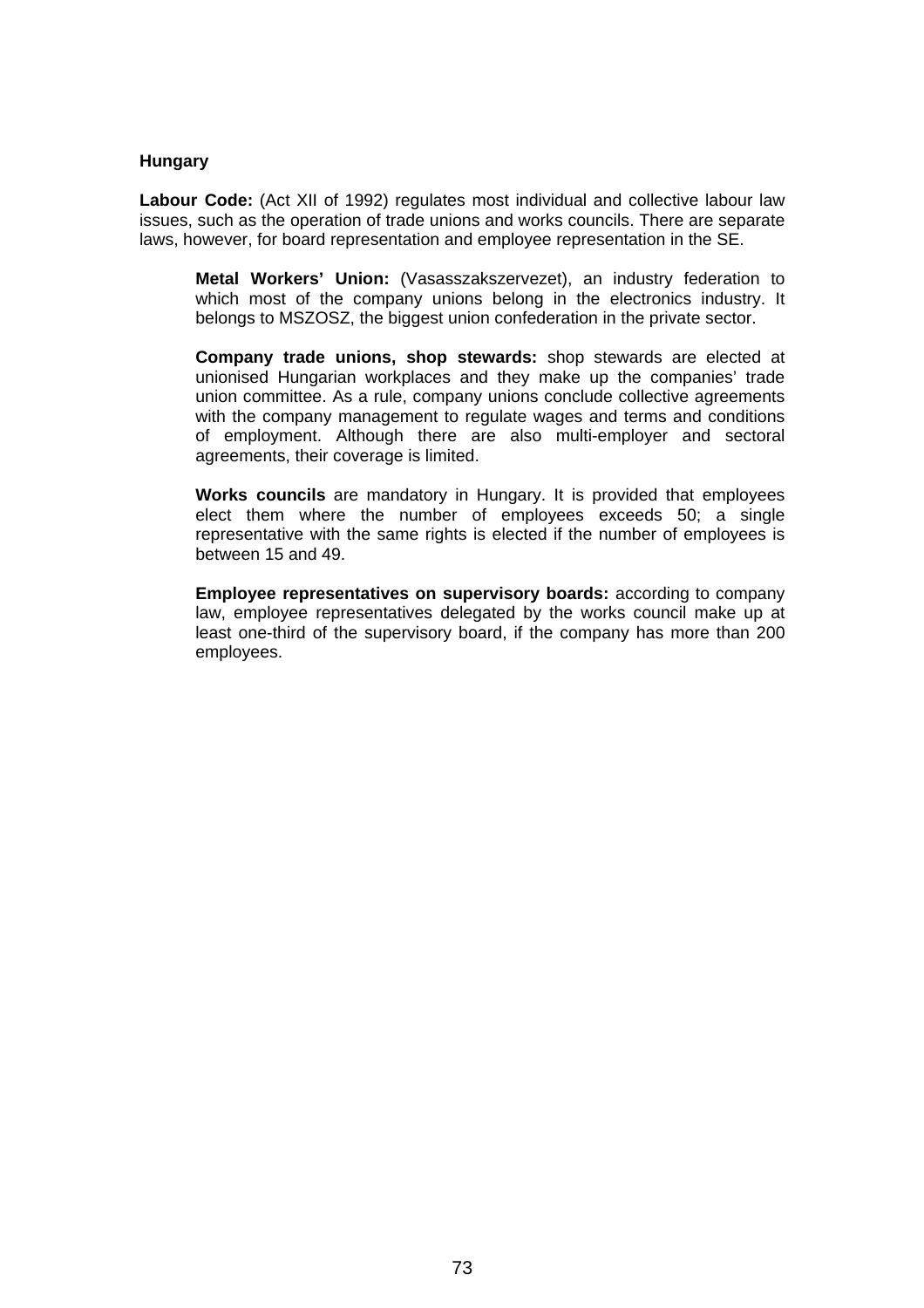# **Annex: Council Directive 2001/86/EC of 8 October 2001**

SUPPLEMENTING THE STATUTE FOR A EUROPEAN COMPANY WITH REGARD TO THE INVOLVEMENT OF EMPLOYEES − OFFICIAL JOURNAL L 294 , 10/11/2001 P. 0022 - 0032

THE COUNCIL OF THE EUROPEAN UNION, Having regard to the Treaty establishing the European Community, and in particular Article 308 thereof,

Having regard to the amended proposal from the Commission, Having regard to the opinion of the European Parliament, Having regard to the opinion of the Economic and Social Committee,

#### Whereas:

(1) In order to attain the objectives of the Treaty, Council Regulation (EC) No 2157/20014 (4) establishes a Statute for a European company (SE).

(2) That Regulation aims at creating a uniform legal framework within which companies from different member states should be able to plan and carry out the reorganisation of their business on a Community scale.

(3) In order to promote the social objectives of the Community, special provisions have to be set, notably in the field of employee involvement, aimed at ensuring that the establishment of an SE does not entail the disappearance or reduction of practices of employee involvement existing within the companies participating in the establishment of an SE. This objective should be pursued through the establishment of a set of rules in this field, supplementing the provisions of the Regulation.

(4) Since the objectives of the proposed action, as outlined above, cannot be sufficiently achieved by the member states, in that the object is to establish a set of rules on employee involvement applicable to the SE, and can therefore, by reason of the scale and impact of the proposed action, be better achieved at Community level, the Community may adopt measures, in accordance with the principle of subsidiarity as set out in Article 5 of the Treaty. In accordance with the principle of proportionality, as set out in that Article, this Directive does not go beyond what is necessary to achieve these objectives.

(5) The great diversity of rules and practices existing in the member states as regards the manner in which employees' representatives are involved in decision-making within companies makes it inadvisable to set up a single European model of employee involvement applicable to the SE.

(6) Information and consultation procedures at transnational level should nevertheless be ensured in all cases of creation of an SE.

(7) If and when participation rights exist within one or more companies establishing an SE, they should be preserved through their transfer to the SE, once established, unless the parties decide otherwise.

(8) The concrete procedures of employee transnational information and consultation, as well as, if applicable, participation, to apply to each SE should be defined primarily by means of an agreement between the parties concerned or, in the absence thereof, through the application of a set of subsidiary rules.

(9) member states should still have the option of not applying the standard rules relating to participation in the case of a merger, given the diversity of national systems for employee involvement. Existing systems and practices of participation where appropriate at the level of participating companies must in that case be maintained by adapting registration rules.

(10) The voting rules within the special body representing the employees for negotiation purposes, in particular when concluding agreements providing for a level of participation lower than the one existing within one or more of the participating companies, should be proportionate to the risk of disappearance or reduction of existing systems and practices of participation. That risk is greater in the case of an SE established by way of transformation or merger than by way of creating a holding company or a common subsidiary.

(11) In the absence of an agreement subsequent to the negotiation between employees' representatives and the competent organs of the participating companies, provision should be made for certain standard requirements to apply to the SE, once it is established. These standard requirements should ensure effective practices of transnational information and consultation of employees, as well as their participation in the relevant organs of the SE if and when such participation existed before its establishment within the participating companies.

(12) Provision should be made for the employees' representatives acting within the framework of the Directive to enjoy, when exercising their functions, protection and guarantees which are similar to those provided to employees' representatives by the legislation and/or practice of the country of employment. They should not be subject to any discrimination as a result of the lawful exercise of their activities and should enjoy adequate protection as regards dismissal and other sanctions.

(13) The confidentiality of sensitive information should be preserved even after the expiry of the employees' representatives terms of office and provision should be made to allow the competent organ of the SE to withhold information which would seriously harm, if subject to public disclosure, the functioning of the SE.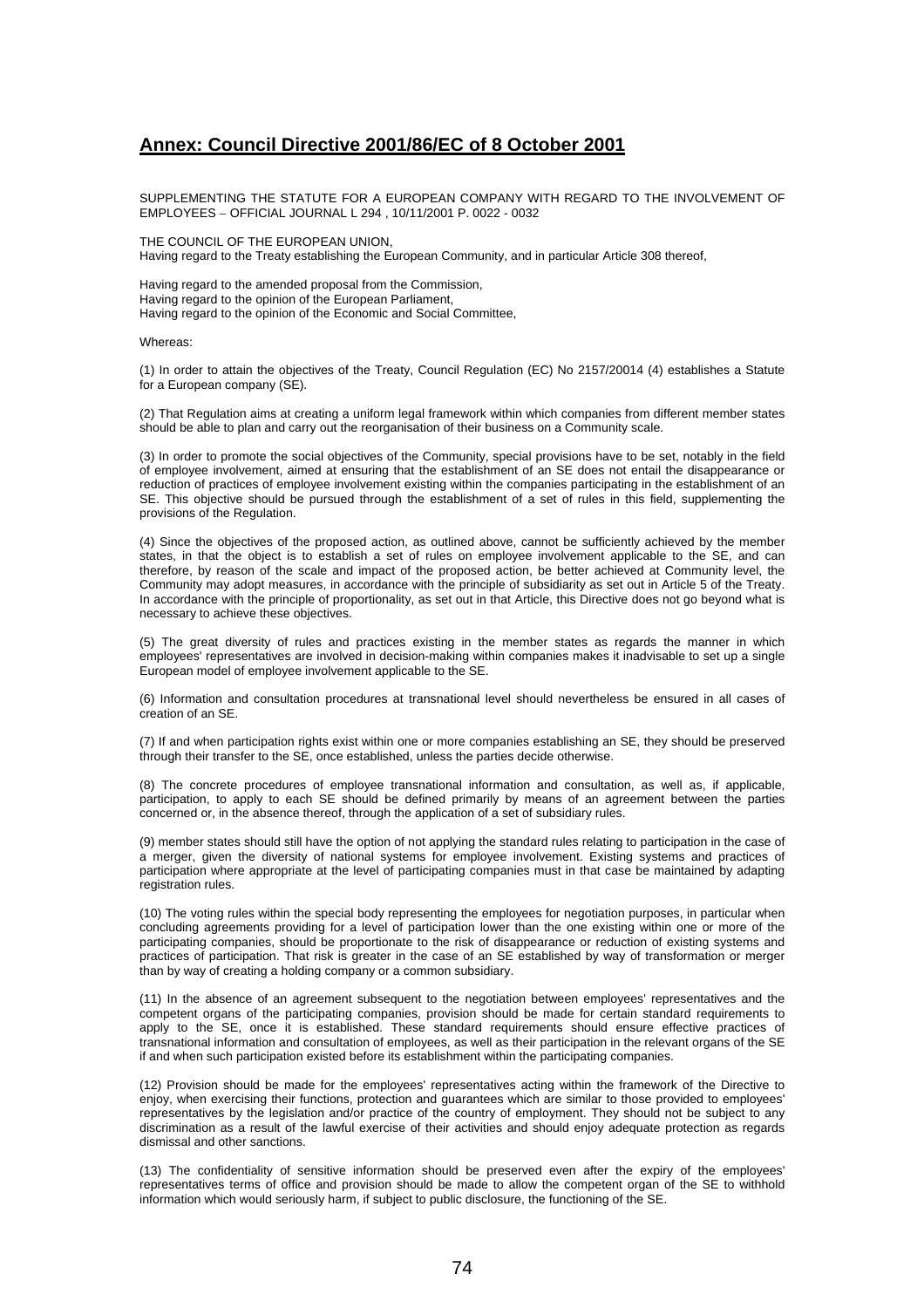(14) Where an SE and its subsidiaries and establishments are subject to Council Directive 94/45/EC of 22 September 1994 on the establishment of a European Works Council or a procedure in Community-scale undertakings and Community-scale groups of undertakings for the purposes of informing and consulting employees, the provisions of that Directive and the provision transposing it into national legislation should not apply to it nor to its subsidiaries and establishments, unless the special negotiating body decides not to open negotiations or to terminate negotiations already opened.

(15) This Directive should not affect other existing rights regarding involvement and need not affect other existing representation structures, provided for by Community and national laws and practices.

(16) member states should take appropriate measures in the event of failure to comply with the obligations laid down in this Directive.

(17) The Treaty has not provided the necessary powers for the Community to adopt the proposed Directive, other than those provided for in Article 308.

(18) It is a fundamental principle and stated aim of this Directive to secure employees' acquired rights as regards involvement in company decisions. Employee rights in force before the establishment of SEs should provide the basis for employee rights of involvement in the SE (the "before and after" principle). Consequently, that approach should apply not only to the initial establishment of an SE but also to structural changes in an existing SE and to the companies affected by structural change processes.

(19) member states should be able to provide that representatives of trade unions may be members of a special negotiating body regardless of whether they are employees of a company participating in the establishment of an SE. member states should in this context in particular be able to introduce this right in cases where trade union representatives have the right to be members of, and to vote in, supervisory or administrative company organs in accordance with national legislation.

(20) In several member states, employee involvement and other areas of industrial relations are based on both national legislation and practice which in this context is understood also to cover collective agreements at various national, sectoral and/or company levels,

HAS ADOPTED THIS DIRECTIVE:

SECTION I. GENERAL

Article 1

**Objective** 

1. This Directive governs the involvement of employees in the affairs of European public limited-liability companies (Societas Europaea, hereinafter referred to as "SE"), as referred to in Regulation (EC) No 2157/2001.

2. To this end, arrangements for the involvement of employees shall be established in every SE in accordance with the negotiating procedure referred to in Articles 3 to 6 or, under the circumstances specified in Article 7, in accordance with the Annex.

Article 2

**Definitions** 

For the purposes of this Directive:

(a) "SE" means any company established in accordance with Regulation (EC) No 2157/2001;

(b) "participating companies" means the companies directly participating in the establishing of an SE;

(c) "subsidiary" of a company means an undertaking over which that company exercises a dominant influence defined in accordance with Article 3(2) to (7) of Directive 94/45/EC;

(d) "concerned subsidiary or establishment" means a subsidiary or establishment of a participating company which is proposed to become a subsidiary or establishment of the SE upon its formation;

(e) "employees' representatives" means the employees' representatives provided for by national law and/or practice;

(f) "representative body" means the body representative of the employees set up by the agreements referred to in Article 4 or in accordance with the provisions of the Annex, with the purpose of informing and consulting the employees of an SE and its subsidiaries and establishments situated in the Community and, where applicable, of exercising participation rights in relation to the SE;

(g) "special negotiating body" means the body established in accordance with Article 3 to negotiate with the competent body of the participating companies regarding the establishment of arrangements for the involvement of employees within the SE;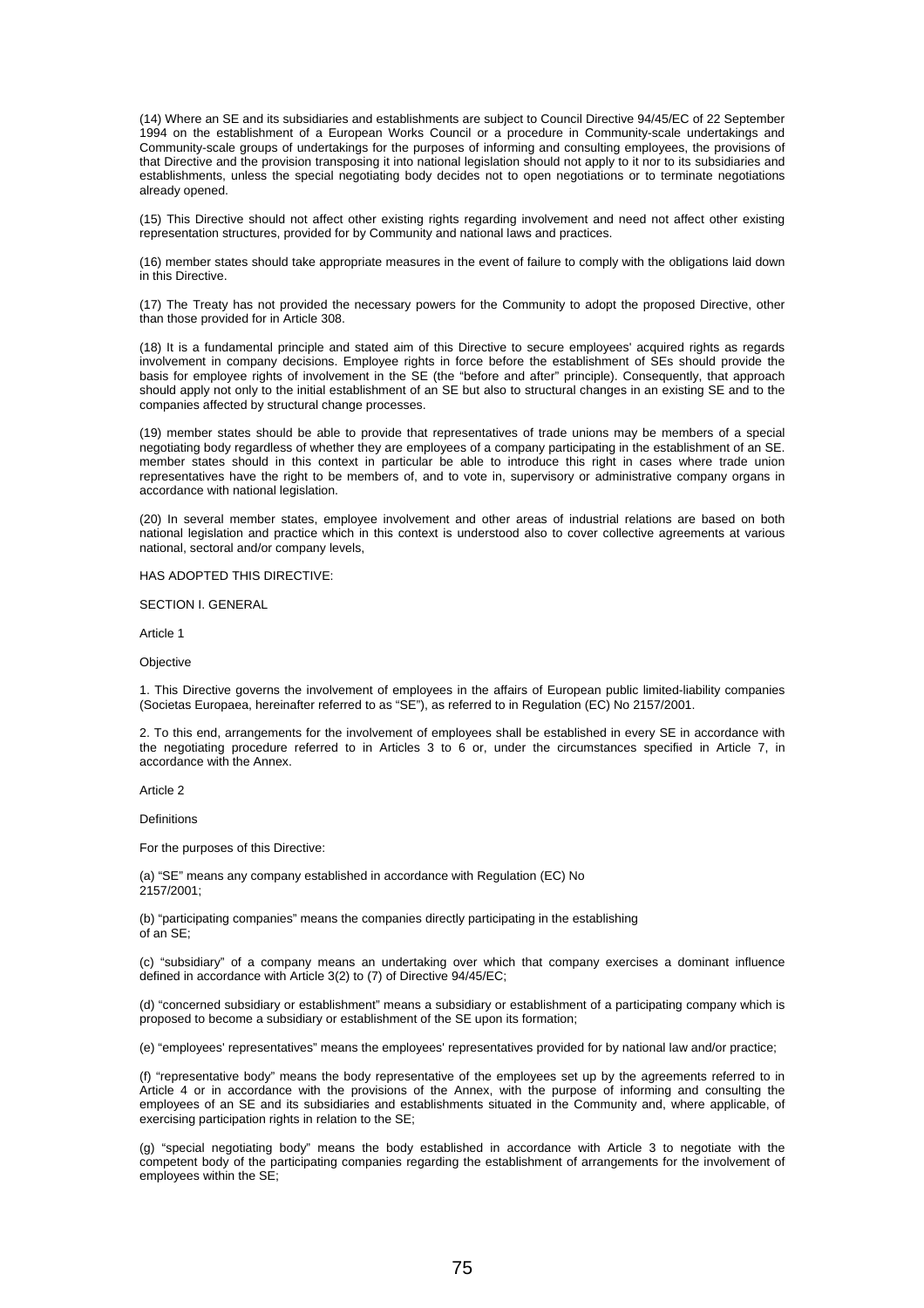(h) "involvement of employees" means any mechanism, including information, consultation and participation, through which employees' representatives may exercise an influence on decisions to be taken within the company;

( i ) "information" means the informing of the body representative of the employees and/or employees' representatives by the competent organ of the SE on questions which concern the SE itself and any of its subsidiaries or establishments situated in another member state or which exceed the powers of the decision-making organs in a single member state at a time, in a manner and with a content which allows the employees' representatives to undertake an in-depth assessment of the possible impact and, where appropriate, prepare consultations with the competent organ of the SE;

( j ) "consultation" means the establishment of dialogue and exchange of views between the body representative of the employees and/or the employees' representatives and the competent organ of the SE, at a time, in a manner and with a content which allows the employees' representatives, on the basis of information provided, to express an opinion on measures envisaged by the competent organ which may be taken into account in the decision-making process within the SE;

(k)"participation" means the influence of the body representative of the employees and/or the employees' representatives in the affairs of a company by way of:

- the right to elect or appoint some of the members of the company's supervisory or administrative organ, or

- the right to recommend and/or oppose the appointment of some or all of the members of the company's supervisory or administrative organ.

### SECTION II. NEGOTIATING PROCEDURE

Article 3

Creation of a special negotiating body

1. Where the management or administrative organs of the participating companies draw up a plan for the establishment of an SE, they shall as soon as possible after publishing the draft terms of merger or creating a holding company or after agreeing a plan to form a subsidiary or to transform into an SE, take the necessary steps, including providing information about the identity of the participating companies, concerned subsidiaries or establishments, and the number of their employees, to start negotiations with the representatives of the companies' employees on arrangements for the involvement of employees in the SE. 2. For this purpose, a special negotiating body representative of the employees of the participating companies and concerned subsidiaries or establishments shall be created in accordance with the following provisions:

(a) in electing or appointing members of the special negotiating body, it must be ensured:

(i) that these members are elected or appointed in proportion to the number of employees employed in each member state by the participating companies and concerned subsidiaries or establishments, by allocating in respect of a member state one seat per portion of employees employed in that member state which equals 10 %, or a fraction thereof, of the number of employees employed by the participating companies and concerned subsidiaries or establishments in all the member states taken together;

(ii) that in the case of an SE formed by way of merger, there are such further additional members from each member state as may be necessary in order to ensure that the special negotiating body includes at least one member representing each participating company which is registered and has employees in that member state and which it is proposed will cease to exist as a separate legal entity following the registration of the SE, in so far as:

- the number of such additional members does not exceed 20 % of the number of members designated by virtue of point (i), and

- the composition of the special negotiating body does not entail a double representation of the employees concerned.

If the number of such companies is higher than the number of additional seats available pursuant to the first subparagraph, these additional seats shall be allocated to companies in different member states by decreasing order of the number of employees they employ;

(b) member states shall determine the method to be used for the election or appointment of the members of the special negotiating body who are to be elected or appointed in their territories. They shall take the necessary measures to ensure that, as far as possible, such members shall include at least one member representing each participating company which has employees in the member state concerned. Such measures must not increase the overall number of members.

member states may provide that such members may include representatives of trade unions whether or not they are employees of a participating company or concerned subsidiary or establishment.

Without prejudice to national legislation and/or practice laying down thresholds for the establishing of a representative body, member states shall provide that employees in undertakings or establishments in which there are no employees' representatives through no fault of their own have the right to elect or appoint members of the special negotiating body.

3. The special negotiating body and the competent organs of the participating companies shall determine, by written agreement, arrangements for the involvement of employees within the SE.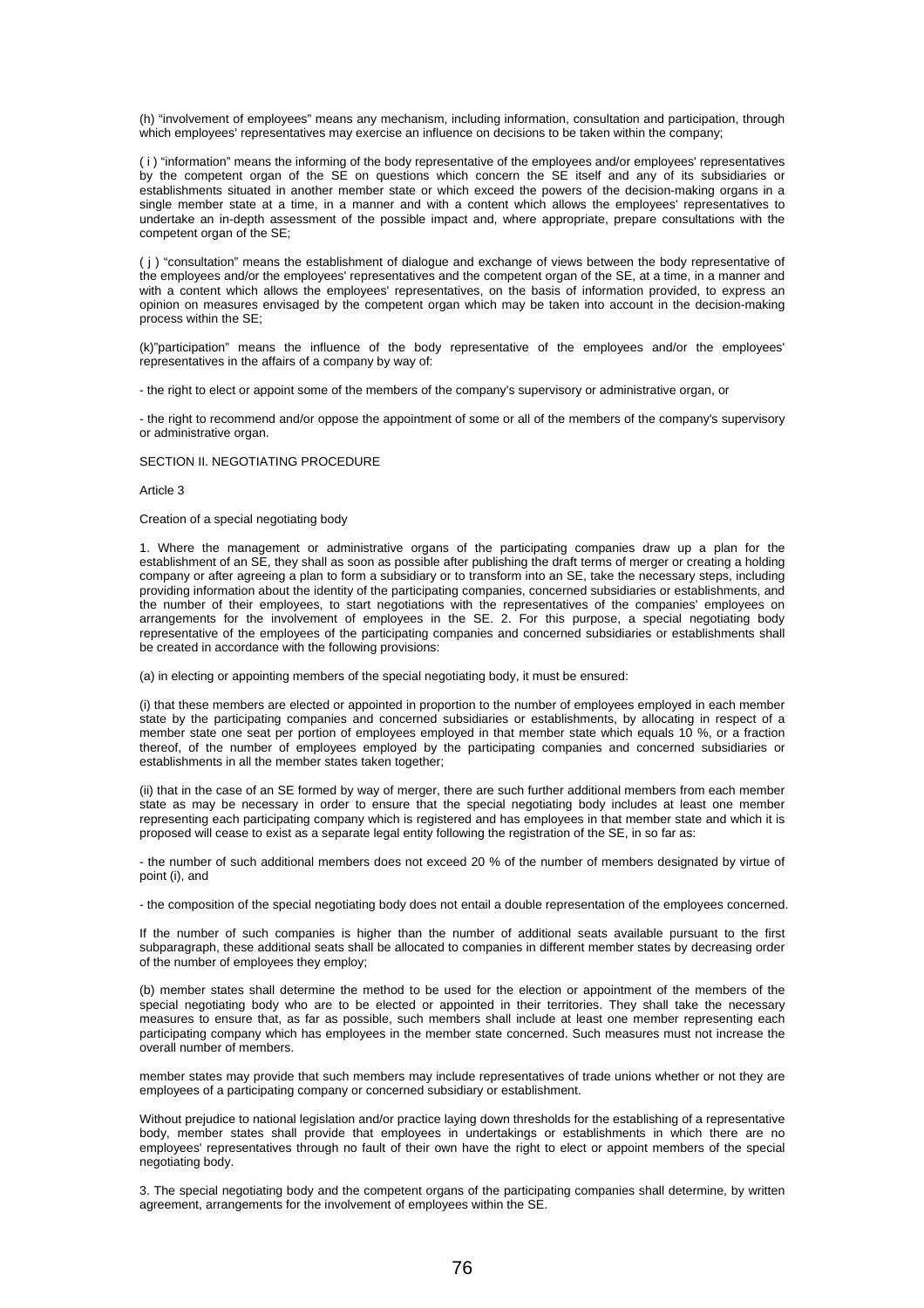To this end, the competent organs of the participating companies shall inform the special negotiating body of the plan and the actual process of establishing the SE, up to its registration.

4. Subject to paragraph 6, the special negotiating body shall take decisions by an absolute majority of its members, provided that such a majority also represents an absolute majority of the employees. Each member shall have one vote. However, should the result of the negotiations lead to a reduction of participation rights, the majority required for a decision to approve such an agreement shall be the votes of two thirds of the members of the special negotiating body representing at least two thirds of the employees, including the votes of members representing employees employed in at least two member states,

- in the case of an SE to be established by way of merger, if participation covers at least 25 % of the overall number of employees of the participating companies, or

- in the case of an SE to be established by way of creating a holding company or forming a subsidiary, if participation covers at least 50 % of the overall number of employees of the participating companies.

Reduction of participation rights means a proportion of members of the organs of the SE within the meaning of Article 2(k), which is lower than the highest proportion existing within the participating companies.

5. For the purpose of the negotiations, the special negotiating body may request experts of its choice, for example representatives of appropriate Community level trade union organisations, to assist it with its work. Such experts may be present at negotiation meetings in an advisory capacity at the request of the special negotiating body, where appropriate to promote coherence and consistency at Community level. The special negotiating body may decide to inform the representatives of appropriate external organisations, including trade unions, of the start of the negotiations.

6. The special negotiating body may decide by the majority set out below not to open negotiations or to terminate negotiations already opened, and to rely on the rules on information and consultation of employees in force in the member states where the SE has employees. Such a decision shall stop the procedure to conclude the agreement referred to in Article 4. Where such a decision has been taken, none of the provisions of the Annex shall apply. The majority required to decide not to open or to terminate negotiations shall be the votes of two thirds of the members representing at least two thirds of the employees, including the votes of members representing employees employed in at least two member states. In the case of an SE established by way of transformation, this paragraph shall not apply if there is participation in the company to be transformed.

The special negotiating body shall be reconvened on the written request of at least 10 % of the employees of the SE, its subsidiaries and establishments, or their representatives, at the earliest two years after the above-mentioned decision, unless the parties agree to negotiations being reopened sooner. If the special negotiating body decides to reopen negotiations with the management but no agreement is reached as a result of those negotiations, none of the provisions of the Annex shall apply.

7. Any expenses relating to the functioning of the special negotiating body and, in general, to negotiations shall be borne by the participating companies so as to enable the special negotiating body to carry out its task in an appropriate manner.

In compliance with this principle, member states may lay down budgetary rules regarding the operation of the special negotiating body. They may in particular limit the funding to cover one expert only.

Article 4

### Content of the agreement

1. The competent organs of the participating companies and the special negotiating body shall negotiate in a spirit of cooperation with a view to reaching an agreement on arrangements for the involvement of the employees within the SE.

2. Without prejudice to the autonomy of the parties, and subject to paragraph 4, the agreement referred to in paragraph 1 between the competent organs of the participating companies and the special negotiating body shall specify:

#### (a) the scope of the agreement;

(b) the composition, number of members and allocation of seats on the representative body which will be the discussion partner of the competent organ of the SE in connection with arrangements for the information and consultation of the employees of the SE and its subsidiaries and establishments;

(c) the functions and the procedure for the information and consultation of the representative body;

(d) the frequency of meetings of the representative body;

(e) the financial and material resources to be allocated to the representative body;

(f) if, during negotiations, the parties decide to establish one or more information and consultation procedures instead of a representative body, the arrangements for implementing those procedures;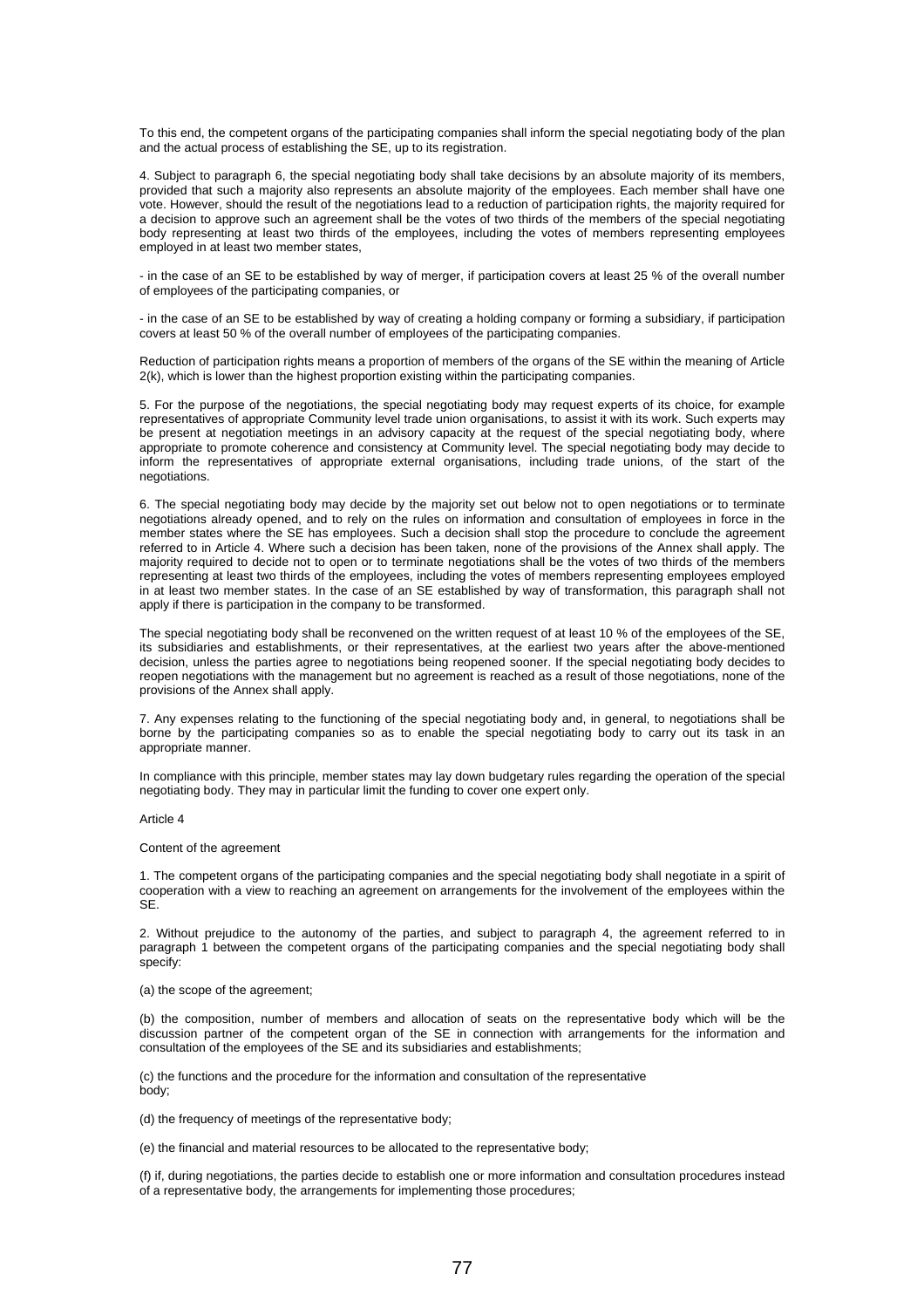(g) if, during negotiations, the parties decide to establish arrangements for participation, the substance of those arrangements including (if applicable) the number of members in the SE's administrative or supervisory body which the employees will be entitled to elect, appoint, recommend or oppose, the procedures as to how these members may be elected, appointed, recommended or opposed by the employees, and their rights;

(h)the date of entry into force of the agreement and its duration, cases where the agreement should be renegotiated and the procedure for its renegotiation.

3. The agreement shall not, unless provision is made otherwise therein, be subject to the standard rules referred to in the Annex.

4. Without prejudice to Article 13(3)(a), in the case of an SE established by means of transformation, the agreement shall provide for at least the same level of all elements of employee involvement as the ones existing within the company to be transformed into an SE.

#### Article 5

### Duration of negotiations

1. Negotiations shall commence as soon as the special negotiating body is established and may continue for six months thereafter.

2. The parties may decide, by joint agreement, to extend negotiations beyond the period referred to in paragraph 1, up to a total of one year from the establishment of the special negotiating body.

#### Article 6

Legislation applicable to the negotiation procedure

Except where otherwise provided in this Directive, the legislation applicable to the negotiation procedure provided for in Articles 3 to 5 shall be the legislation of the member state in which the registered office of the SE is to be situated.

#### Article 7

#### Standard rules

1. In order to achieve the objective described in Article 1, member states shall, without prejudice to paragraph 3 below, lay down standard rules on employee involvement which must satisfy the provisions set out in the Annex.

The standard rules as laid down by the legislation of the member state in which the registered office of the SE is to be situated shall apply from the date of the registration of the SE where either:

(a) the parties so agree; or

(b) by the deadline laid down in Article 5, no agreement has been concluded, and:

- the competent organ of each of the participating companies decides to accept the application of the standard rules in relation to the SE and so to continue with its registration of the SE, and

- the special negotiating body has not taken the decision provided in Article 3(6).

2. Moreover, the standard rules fixed by the national legislation of the member state of registration in accordance with part 3 of the Annex shall apply only:

(a) in the case of an SE established by transformation, if the rules of a member state relating to employee participation in the administrative or supervisory body applied to a company transformed into an SE;

(b) in the case of an SE established by merger:

- if, before registration of the SE, one or more forms of participation applied in one or more of the participating companies covering at least 25 % of the total number of employees in all the participating companies, or

- if, before registration of the SE, one or more forms of participation applied in one or more of the participating companies covering less than 25 % of the total number of employees in all the participating companies and if the special negotiating body so decides,

(c) in the case of an SE established by setting up a holding company or establishing a subsidiary:

- if, before registration of the SE, one or more forms of participation applied in one or more of the participating companies covering at least 50 % of the total number of employees in all the participating companies; or

- if, before registration of the SE, one or more forms of participation applied in one or more of the participating companies covering less than 50 % of the total number of employees in all the participating companies and if the special negotiating body so decides.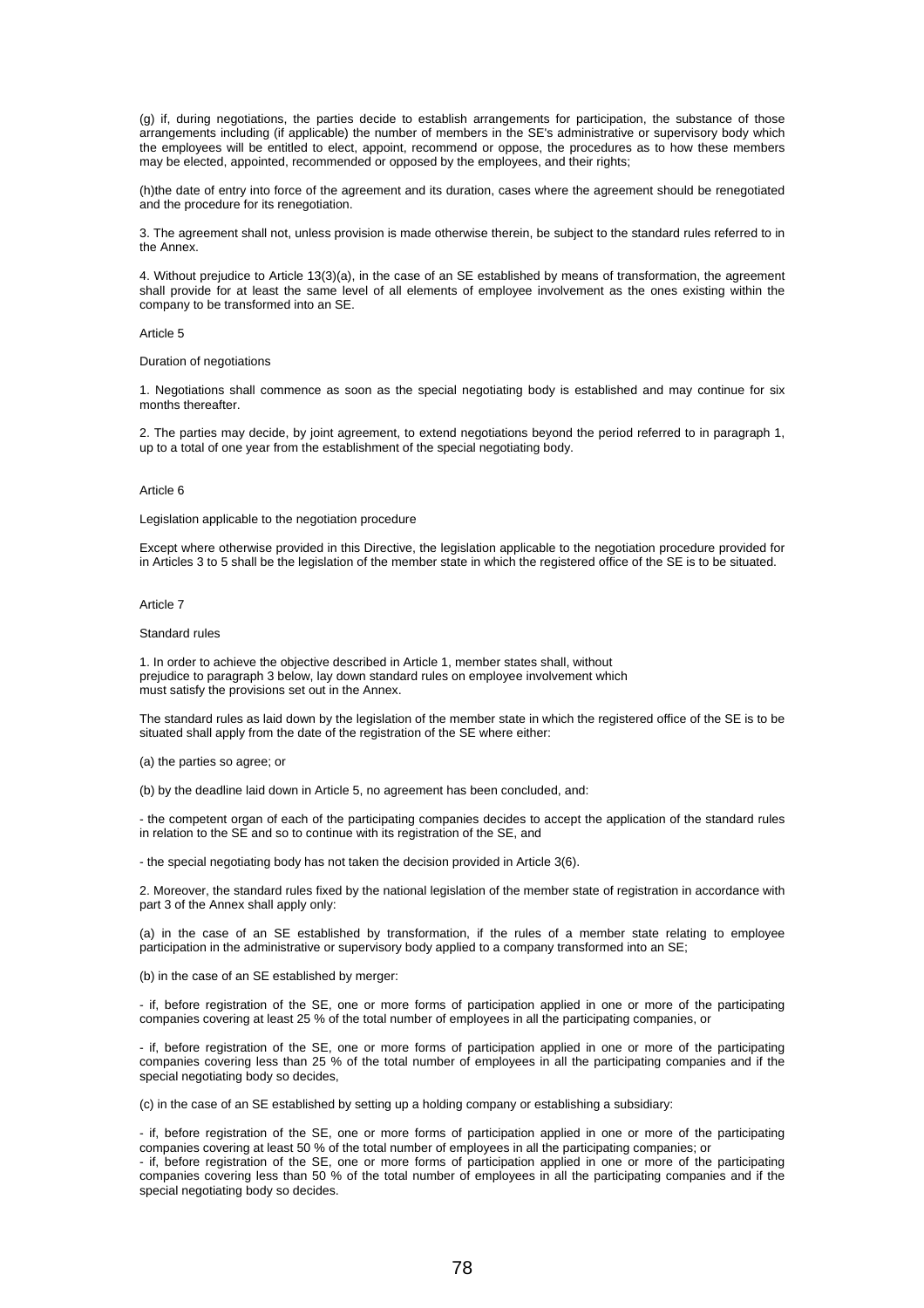If there was more than one form of participation within the various participating companies, the special negotiating body shall decide which of those forms must be established in the SE. member states may fix the rules which are applicable in the absence of any decision on the matter for an SE registered in their territory. The special negotiating body shall inform the competent organs of the participating companies of any decisions taken pursuant to this paragraph.

3. member states may provide that the reference provisions in part 3 of the Annex shall not apply in the case provided for in point (b) of paragraph 2.

## SECTION II I. MISCELLANEOUS PROVISIONS

Article 8

Reservation and confidentiality

1. member states shall provide that members of the special negotiating body or the representative body, and experts who assist them, are not authorised to reveal any information which has been given to them in confidence.

The same shall apply to employees' representatives in the context of an information and consultation procedure.

This obligation shall continue to apply, wherever the persons referred to may be, even after the expiry of their terms of office.

2. Each member state shall provide, in specific cases and under the conditions and limits laid down by national legislation, that the supervisory or administrative organ of an SE or of a participating company established in its territory is not obliged to transmit information where its nature is such that, according to objective criteria, to do so would seriously harm the functioning of the SE (or, as the case may be, the participating company) or its subsidiaries and establishments or would be prejudicial to them.

A member state may make such dispensation subject to prior administrative or judicial authorisation.

3. Each member state may lay down particular provisions for SEs in its territory which pursue directly and essentially the aim of ideological guidance with respect to information and the expression of opinions, on condition that, on the date of adoption of this Directive, such provisions already exist in the national legislation.

4. In applying paragraphs 1, 2 and 3, member states shall make provision for administrative or judicial appeal procedures which the employees' representatives may initiate when the supervisory or administrative organ of an SE or participating company demands confidentiality or does not give information.

Such procedures may include arrangements designed to protect the confidentiality of the information in question.

#### Article 9

Operation of the representative body and procedure for the information and consultation of employees.

The competent organ of the SE and the representative body shall work together in a spirit of cooperation with due regard for their reciprocal rights and obligations.

The same shall apply to cooperation between the supervisory or administrative organ of the SE and the employees' representatives in conjunction with a procedure for the information and consultation of employees.

### Article 10

### Protection of employees' representatives

The members of the special negotiating body, the members of the representative body, any employees' representatives exercising functions under the information and consultation procedure and any employees' representatives in the supervisory or administrative organ of an SE who are employees of the SE, its subsidiaries or establishments or of a participating company shall, in the exercise of their functions, enjoy the same protection and guarantees provided for employees' representatives by the national legislation and/or practice in force in their country of employment.

This shall apply in particular to attendance at meetings of the special negotiating body or representative body, any other meeting under the agreement referred to in Article 4(2)(f) or any meeting of the administrative or supervisory organ, and to the payment of wages for members employed by a participating company or the SE or its subsidiaries or establishments during a period of absence necessary for the performance of their duties.

#### Article 11

#### Misuse of procedures

member states shall take appropriate measures in conformity with Community law with a view to preventing the misuse of an SE for the purpose of depriving employees of rights to employee involvement or withholding such rights.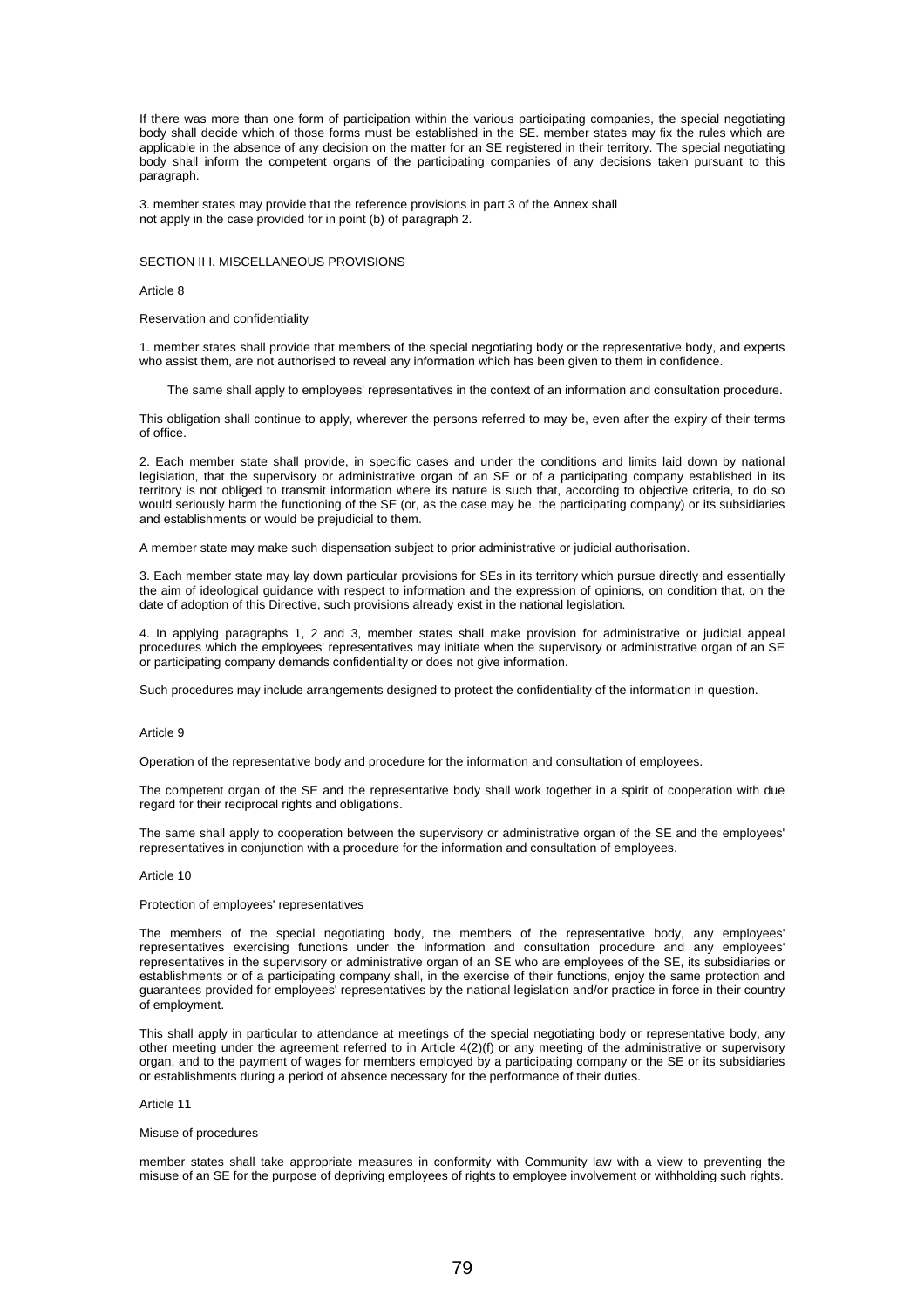### Article 12

#### Compliance with this Directive

1. Each member state shall ensure that the management of establishments of an SE and the supervisory or administrative organs of subsidiaries and of participating companies which are situated within its territory and the employees' representatives or, as the case may be, the employees themselves abide by the obligations laid down by this Directive, regardless of whether or not the SE has its registered office within its territory.

2. member states shall provide for appropriate measures in the event of failure to comply with this Directive; in particular they shall ensure that administrative or legal procedures are available to enable the obligations deriving from this Directive to be enforced.

#### Article 13

Link between this Directive and other provisions

1. Where an SE is a Community-scale undertaking or a controlling undertaking of a Community-scale group of undertakings within the meaning of Directive 94/45/EC or of Directive 97/74/EC6 extending the said Directive to the United Kingdom, the provisions of these Directives and the provisions transposing them into national legislation shall not apply to them or to their subsidiaries.

However, where the special negotiating body decides in accordance with Article 3(6) not to open negotiations or to terminate negotiations already opened, Directive 94/45/EC or Directive 97/74/EC and the provisions transposing them into national legislation shall apply.

2. Provisions on the participation of employees in company bodies provided for by national legislation and/or practice, other than those implementing this Directive, shall not apply to companies established in accordance with Regulation (EC) No 2157/2001 and covered by this Directive.

3. This Directive shall not prejudice:

(a) the existing rights to involvement of employees provided for by national legislation and/or practice in the member states as enjoyed by employees of the SE and its subsidiaries and establishments, other than participation in the bodies of the SE;

(b) the provisions on participation in the bodies laid down by national legislation and/or practice applicable to the subsidiaries of the SE.

4. In order to preserve the rights referred to in paragraph 3, member states may take the necessary measures to guarantee that the structures of employee representation in participating companies which will cease to exist as separate legal entities are maintained after the registration of the SE.

#### Article 14

### Final provisions

1. member states shall adopt the laws, regulations and administrative provisions necessary to comply with this Directive no later than 8 October 2004, or shall ensure by that date at the latest that management and labour introduce the required provisions by way of agreement, the member states being obliged to take all necessary steps enabling them at all times to guarantee the results imposed by this Directive. They shall forthwith inform the Commission thereof.

2. When member states adopt these measures, they shall contain a reference to this Directive or shall be accompanied by such reference on the occasion of their official publication. The methods of making such reference shall be laid down by the member states.

#### Article 15

#### Review by the Commission

No later than 8 October 2007, the Commission shall, in consultation with the member states and with management and labour at Community level, review the procedures for applying this Directive, with a view to proposing suitable amendments to the Council where necessary.

Article 16

### Entry into force

This Directive shall enter into force on the day of its publication in the Official Journal of the European Communities.

Article 17

Addressees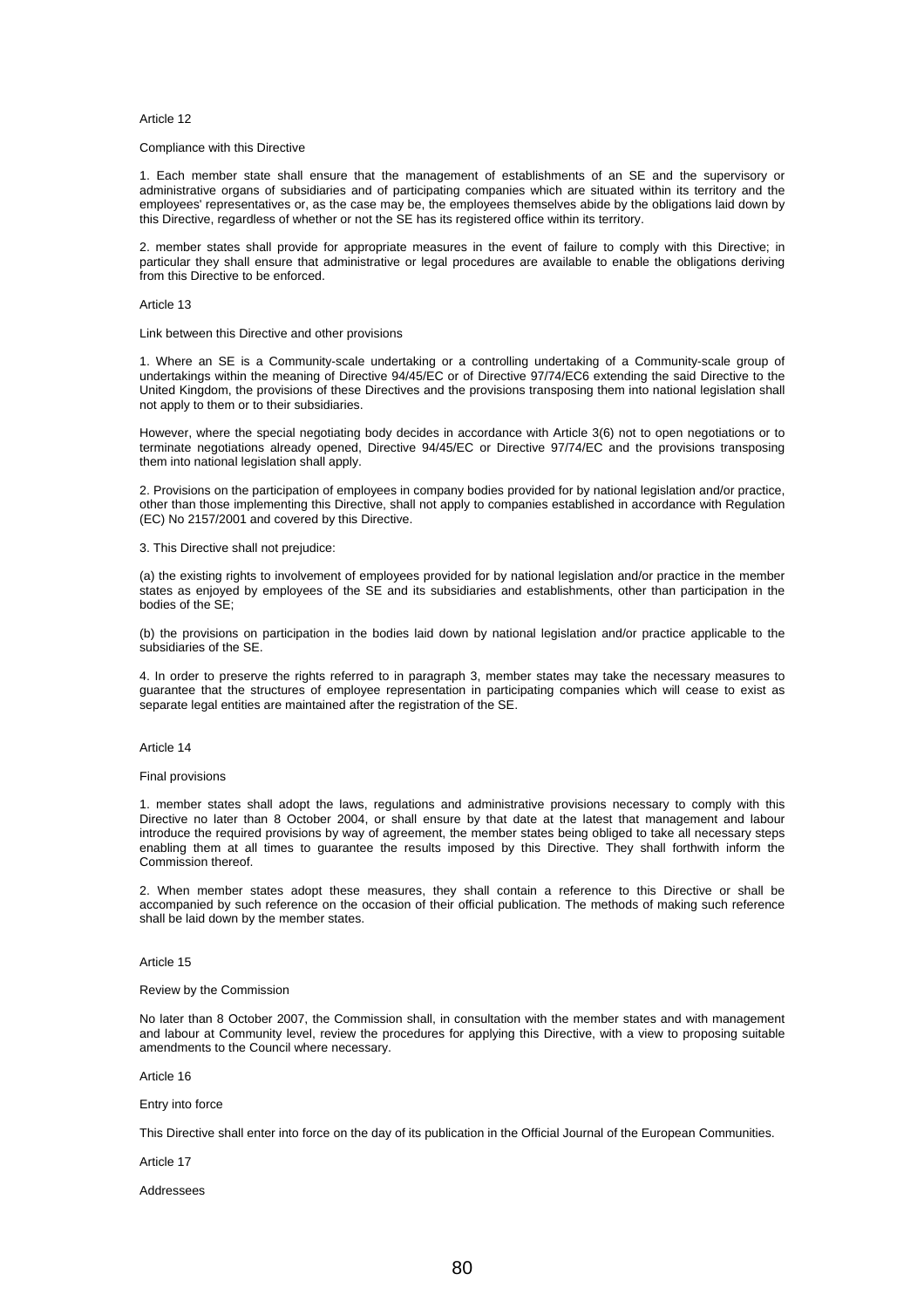This Directive is addressed to the member states.

Done at Luxembourg, 8 October 2001. For the Council The President L. Onkelinx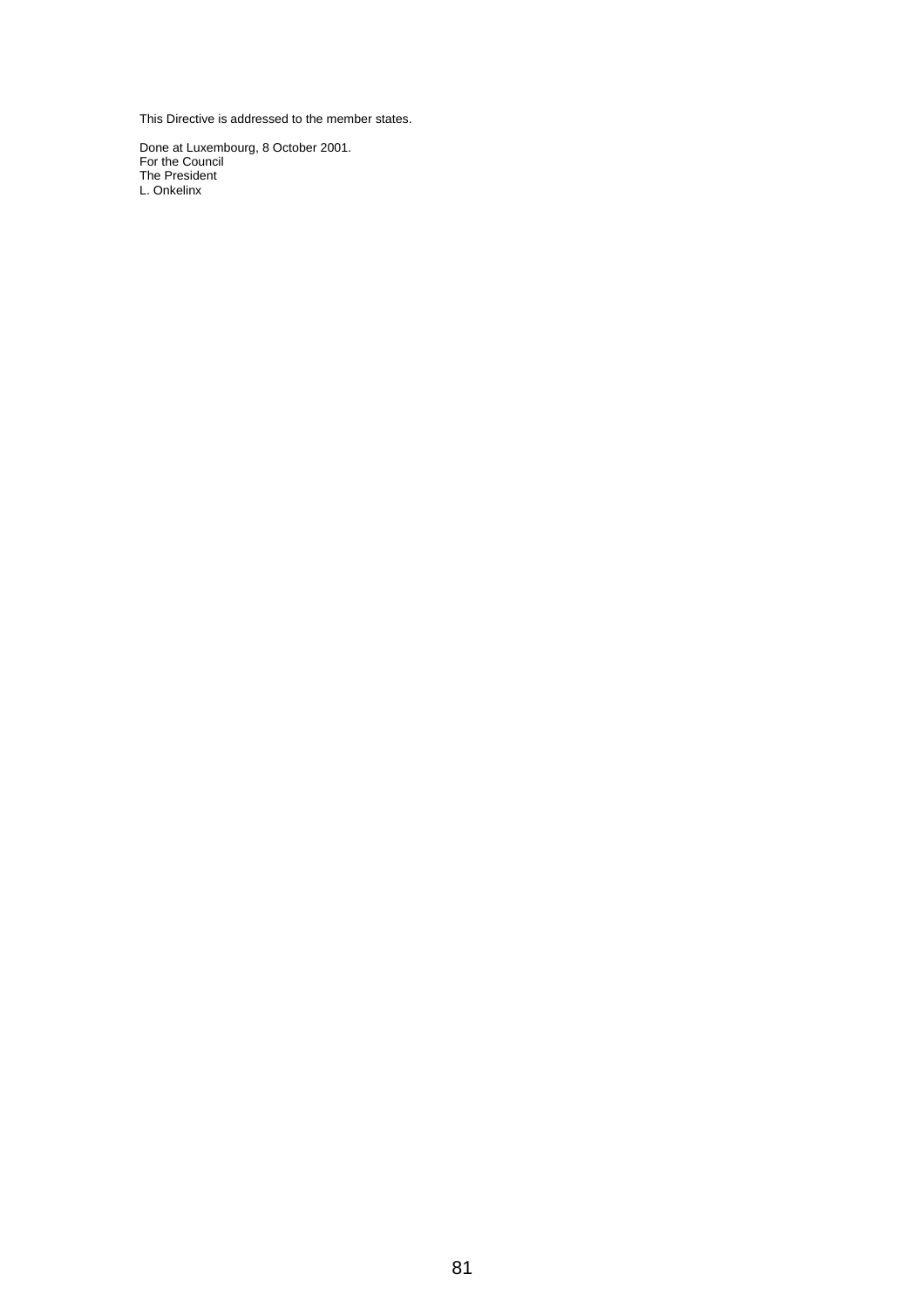# **Annex: Standard Rules**

### (referred to in Article 7)

Part 1: Composition of the body representative of the employees In order to achieve the objective described in Article 1, and in the cases referred to in Article 7, a representative body shall be set up in accordance with the following rules.

(a) The representative body shall be composed of employees of the SE and its subsidiaries and establishments elected or appointed from their number by the employees' representatives or, in the absence thereof, by the entire body of employees.

(b)The election or appointment of members of the representative body shall be carried out in accordance with national legislation and/or practice. member states shall lay down rules to ensure that the number of members of, and allocation of seats on, the representative body shall be adapted to take account of changes occurring within the SE and its subsidiaries and establishments.

(c) Where its size so warrants, the representative body shall elect a select committee from among its members, comprising at most three members.

(d)The representative body shall adopt its rules of procedure.

(e) The members of the representative body are elected or appointed in proportion to the number of employees employed in each member state by the participating companies and concerned subsidiaries or establishments, by allocating in respect of a member state one seat per portion of employees employed in that member state which equals 10 %, or a fraction thereof, of the number of employees employed by the participating companies and concerned subsidiaries or establishments in all the member states taken together.

(f) The competent organ of the SE shall be informed of the composition of the representative body.

(g) Four years after the representative body is established, it shall examine whether to open negotiations for the conclusion of the agreement referred to in Articles 4 and 7 or to continue to apply the standard rules adopted in accordance with this Annex.

Articles 3(4) to (7) and 4 to 6 shall apply, mutatis mutandis, if a decision has been taken to negotiate an agreement according to Article 4, in which case the term "special negotiating body" shall be replaced by "representative body". Where, by the deadline by which the negotiations come to an end, no agreement has been concluded, the arrangements initially adopted in accordance with the standard rules shall continue to apply.

Part 2: Standard rules for information and consultation

The competence and powers of the representative body set up in an SE shall be governed by the following rules.

(a) The competence of the representative body shall be limited to questions which concern the SE itself and any of its subsidiaries or establishments situated in another member state or which exceed the powers of the decision-making organs in a single member state.

(b) Without prejudice to meetings held pursuant to point (c), the representative body shall have the right to be informed and consulted and, for that purpose, to meet with the competent organ of the SE at least once a year, on the basis of regular reports drawn up by the competent organ, on the progress of the business of the SE and its prospects. The local managements shall be informed accordingly.

The competent organ of the SE shall provide the representative body with the agenda for meetings of the administrative, or, where appropriate, the management and supervisory organ, and with copies of all documents submitted to the general meeting of its shareholders.

The meeting shall relate in particular to the structure, economic and financial situation, the probable development of the business and of production and sales, the situation and probable trend of employment, investments, and substantial changes concerning organisation, introduction of new working methods or production processes, transfers of production, mergers, cut-backs or closures of undertakings, establishments or important parts thereof, and collective redundancies.

(c) Where there are exceptional circumstances affecting the employees' interests to a considerable extent, particularly in the event of relocations, transfers, the closure of establishments or undertakings or collective redundancies, the representative body shall have the right to be informed. The representative body or, where it so decides, in particular for reasons of urgency, the select committee, shall have the right to meet at its request the competent organ of the SE or any more appropriate level of management within the SE having its own powers of decision, so as to be informed and consulted on measures significantly affecting employees' interests.

Where the competent organ decides not to act in accordance with the opinion expressed by the representative body, this body shall have the right to a further meeting with the competent organ of the SE with a view to seeking agreement.